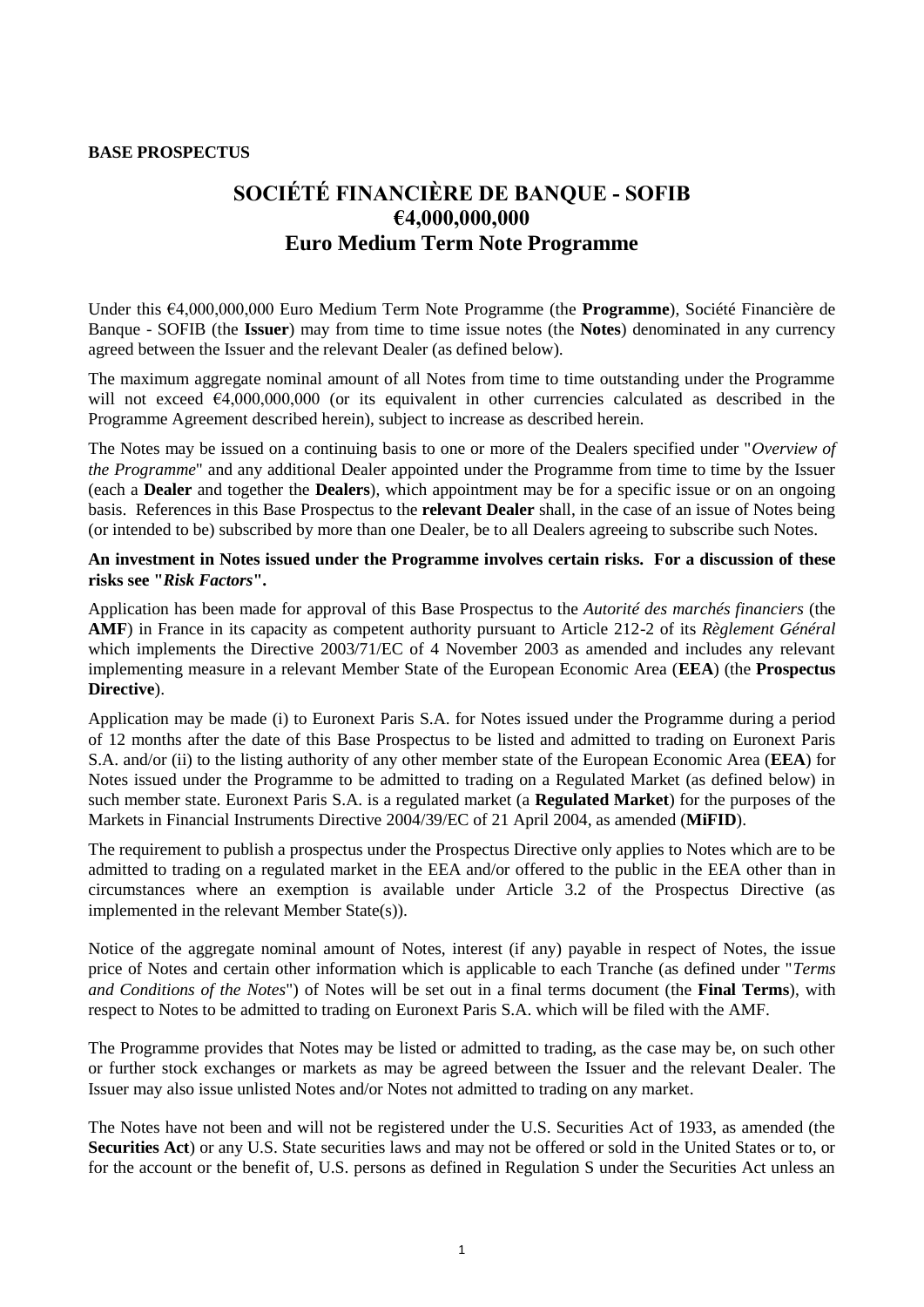exemption from the registration requirements of the Securities Act is available and in accordance with all applicable securities laws of any state of the United States and any other jurisdiction.

Each Tranche of Notes with a maturity of more than 365 calendar days will initially be represented by a temporary global note (each a **Temporary Global Note**), unless the applicable Final Terms specify otherwise, and each Tranche with a maturity of 365 calendar days or less will initially be represented by a permanent global note (each a **Permanent Global Note** and together with the Temporary Global Notes, each a **Global Note**), unless the applicable Final Terms specify otherwise. Each Global Note will in the case of a Tranche intended to be cleared through Euroclear Bank SA/NV (**Euroclear**) or Clearstream Banking S.A. (**Clearstream, Luxembourg**), on the issue date (x) if the Global Notes are stated in the applicable Final Terms to be issued in new global note (**NGN**) form, which are intended to be eligible collateral for Eurosystem monetary policy and the Global Notes will be delivered on or prior to the original issue date of the Tranche to a common safekeeper (the **Common Safekeeper**) for Euroclear and Clearstream, Luxembourg; or (y) in the case of Global Notes which are not issued in NGN form (**Classic Global Notes** or **CGNs**), be deposited on the issue date to a common depositary on behalf of Euroclear and Clearstream, Luxembourg (the **Common Depositary**). Interests in Temporary Global Notes will be exchangeable for interests in Permanent Global Notes or, if specified in the Final Terms, for definitive Notes (**Definitive Notes**) in bearer form. Such exchange will occur only after 40 calendar days from the later of the offering and the issue date upon certification as to non-U.S. beneficial ownership. Interests in Permanent Global Notes will be exchangeable for Definitive Notes if specified in the applicable Final Terms or in certain circumstances as more fully described in "Form of the Notes".

The Issuer has been rated Baa2 (positive outlook) by Moody's Investors Service Ltd. (**Moody's**). The Programme has been rated Baa2 by Moody's. Moody's is established in the European Union and is registered under the Regulation (EC) No. 1060/2009 (as amended) (the **CRA Regulation**). Notes issued under the Programme may be rated or unrated by any one or more of the rating agencies referred to above. Where a Tranche of Notes is rated, such rating will be disclosed in the Final Terms and will not necessarily be the same as the rating assigned to the Programme by the relevant rating agency. A security rating is not a recommendation to buy, sell or hold securities and may be subject to suspension, reduction or withdrawal at any time by the assigning rating agency.

This Base Prospectus, any supplement to this Base Prospectus and the Final Terms of any Notes listed and admitted to trading on Euronext Paris S.A. will be available on the website of the Issuer (www.sofib.com) and this Base Prospectus will be available on the website of the AMF (www.amf-france.org). Documents incorporated by reference in this Base Prospectus will be available on the website of the Issuer.

#### **Arranger**

#### **Société Générale Corporate & Investment Banking**

**Dealers**

**Banca IMI Barclays Commerzbank Crédit Agricole CIB HSBC NATIXIS Santander Global Corporate Banking Société Générale Corporate & Investment Banking**

#### **UniCredit Bank**

The date of this Base Prospectus is 29 June 2016.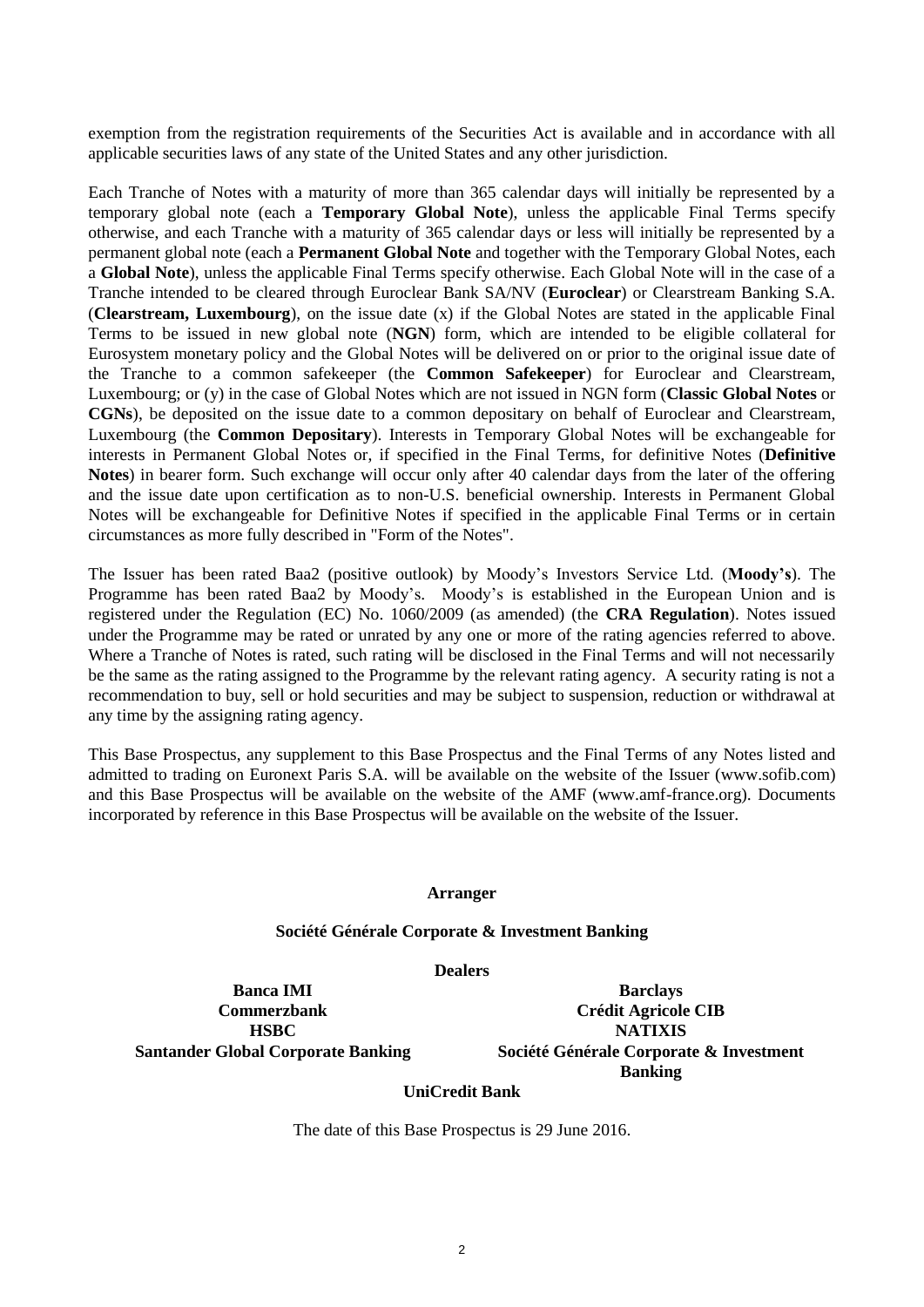### **IMPORTANT INFORMATION**

**This Base Prospectus comprises a base prospectus in respect of all Notes issued under the Programme for the purposes of Article 5.4 of the Prospectus Directive. When used in this Base Prospectus, Prospectus Directive means Directive 2003/71/EC (as amended, including by Directive 2010/73/EU), and includes any relevant implementing measure in a relevant Member State of the EEA.**

**The Issuer accepts responsibility for the information contained or incorporated by reference in this Base Prospectus and the Final Terms for each Tranche of Notes issued under the Programme**. **To the best of the knowledge of the Issuer (having taken all reasonable care to ensure that such is the case) the information contained or incorporated by reference in this Base Prospectus is in accordance with the facts and does not omit anything likely to affect the import of such information.**

**This Base Prospectus is to be read in conjunction with all documents which are deemed to be incorporated in it by reference (see "***Documents Incorporated by Reference***"). This Base Prospectus shall be read and construed on the basis that those documents are incorporated and form part of this Base Prospectus.**

**The Dealers have not independently verified the information contained herein. Accordingly, no representation, warranty or undertaking, express or implied, is made and no responsibility or liability is accepted by the Dealers as to the accuracy or completeness of the information contained or incorporated by reference in this Base Prospectus or any other information provided by the Issuer in connection with the Programme or the Issuer and its consolidated subsidiaries taken as a whole (the**  SOFIB Group**). No Dealer accepts any liability in relation to the information contained or incorporated by reference in this Base Prospectus or any other information provided by the Issuer in connection with the Programme or the Issuer and the SOFIB Group.**

**No person is or has been authorised by the Issuer to give any information or to make any representation not contained in or not consistent with this Base Prospectus or any other information supplied in connection with the Programme or the Notes and, if given or made, such information or representation must not be relied upon as having been authorised by the Issuer or any of the Dealers.**

**Neither this Base Prospectus nor any other information supplied in connection with the Programme or any Notes (a) is intended to provide the basis of any credit or other evaluation or (b) should be considered as a recommendation by the Issuer or any of the Dealers that any recipient of this Base Prospectus or any other information supplied in connection with the Programme or any Notes should purchase any Notes. Each investor contemplating purchasing any Notes should make its own independent investigation of the financial condition and affairs, and its own appraisal of the creditworthiness, of the Issuer. Neither this Base Prospectus nor any other information supplied in connection with the Programme or the issue of any Notes constitutes an offer or invitation by or on behalf of the Issuer or any of the Dealers to any person to subscribe for or to purchase any Notes.**

**Neither the delivery of this Base Prospectus nor the offering, sale or delivery of any Notes shall in any circumstances imply that the information contained in it concerning the Issuer is correct at any time subsequent to its date or that any other information supplied in connection with the Programme is correct as of any time subsequent to the date indicated in the document containing the same. The Dealers expressly do not undertake to review the financial condition or affairs of the Issuer during the life of the Programme or to advise any investor in Notes issued under the Programme of any information coming to their attention.**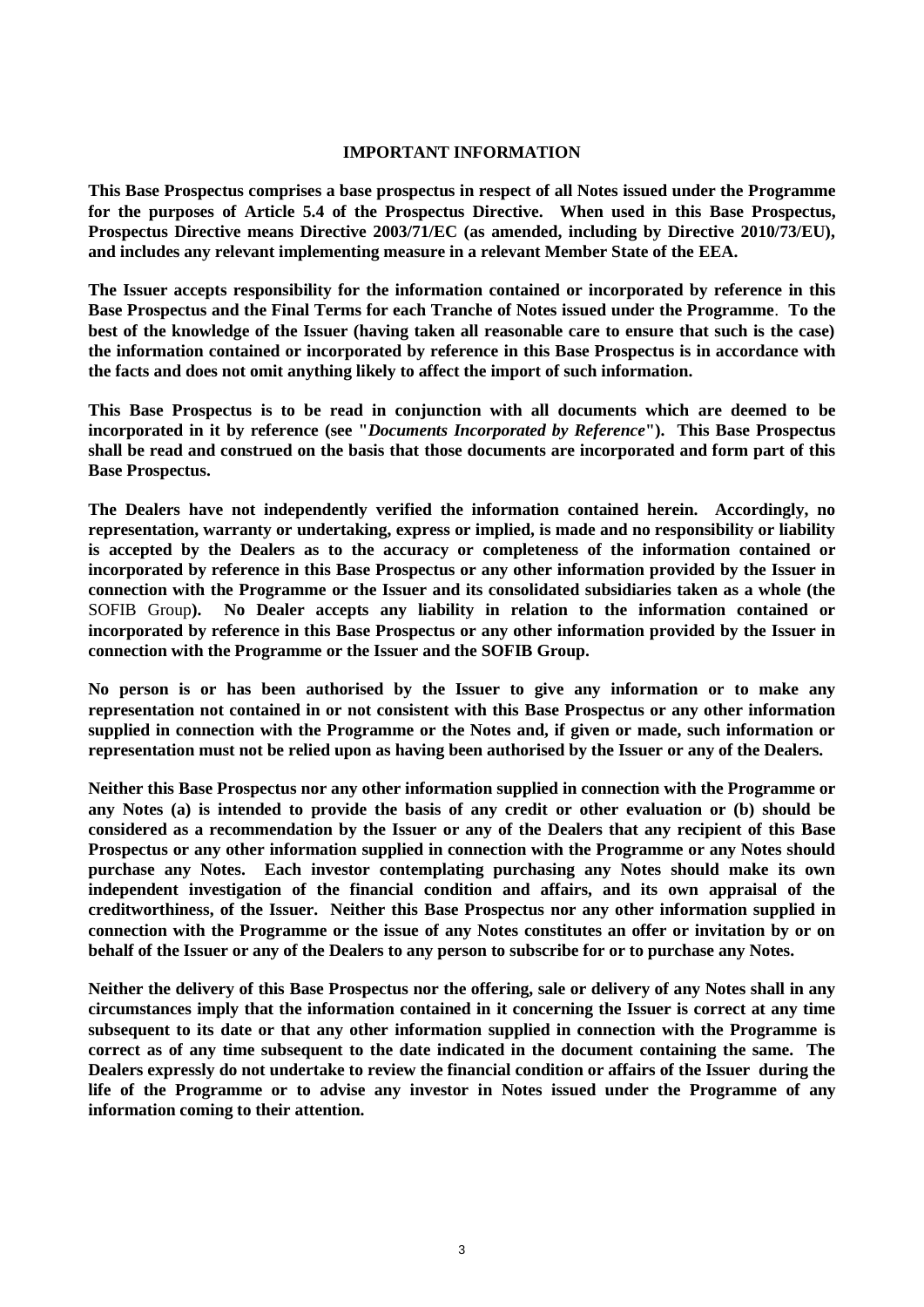# **CONTENTS**

# Page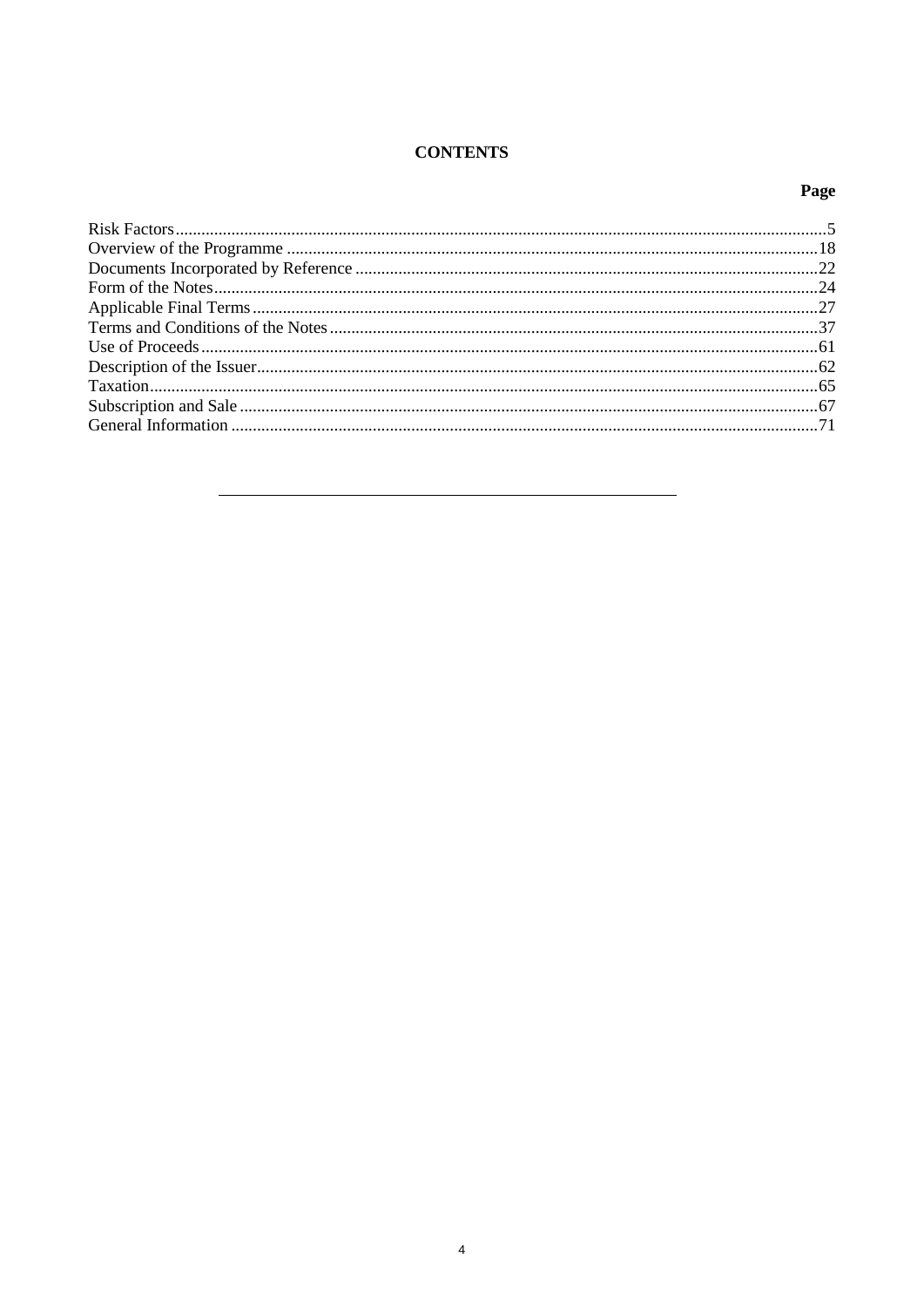### **RISK FACTORS**

*In purchasing Notes, investors assume the risk that the Issuer may become insolvent or otherwise be unable to make all payments due in respect of the Notes. There is a wide range of factors which individually or together could result in the Issuer becoming unable to make all payments due. It is not possible to identify all such factors or to determine which factors are most likely to occur, as the Issuer may not be aware of all relevant factors and certain factors which it currently deems not to be material may become material as a result of the occurrence of events outside the Issuer's control. The Issuer has identified in this Base Prospectus a number of factors which could materially adversely affect its business and ability to make payments due.*

*In addition, factors which are material for the purpose of assessing the market risks associated with Notes issued under the Programme are also described below.*

*Prospective investors should also read the detailed information set out elsewhere in this Base Prospectus and reach their own views prior to making any investment decision.*

## **FACTORS THAT MAY AFFECT THE ISSUER'S ABILITY TO FULFIL ITS OBLIGATIONS UNDER NOTES ISSUED UNDER THE PROGRAMME**

The risk factors relating to the Issuer and its activity are set out in detail on pages 23 to 31 of the 2015 Annual Report which was filed with the AMF on 15 June 2016 and which is incorporated by reference in this Base Prospectus, as set out in the section "Documents Incorporated by Reference" of this Base Prospectus, and include the following:

- business risks, being factors that have an impact on the SOFIB Group's levels of activity:

- external factors that influence vehicle purchases;
- government policies to incentivise new vehicle purchases;
- regulatory or fiscal changes which could lead to a modification of the activity or alter the profitability thereof;
- the sales volumes achieved by Peugeot, Citroën and DS, as well as their marketing policies, which may include joint financing operations carried out with the SOFIB Group;
- the SOFIB Group's competitive positioning, in terms of both product range and price.

- credit risk, being the risk of loss arising from the failure of a customer to meet the payment or other terms of a contract with the SOFIB Group;

- financial risks and market risk, including liquidity risk, interest rate risk, counterparty risk, currency risk and other market risks;

- risks related to the SOFIB Group's securitisation operations;

- concentration risk related to the granting of credit to individuals, sectoral concentration risk of credit transactions and concentration risk related to bank re-financing;

- operational risk, being the risk resulting from a mal-adjustment or failure attributable to procedures, to personnel, internal systems, or to external events, including events with a low probability of occurrence but with substantial risk of loss: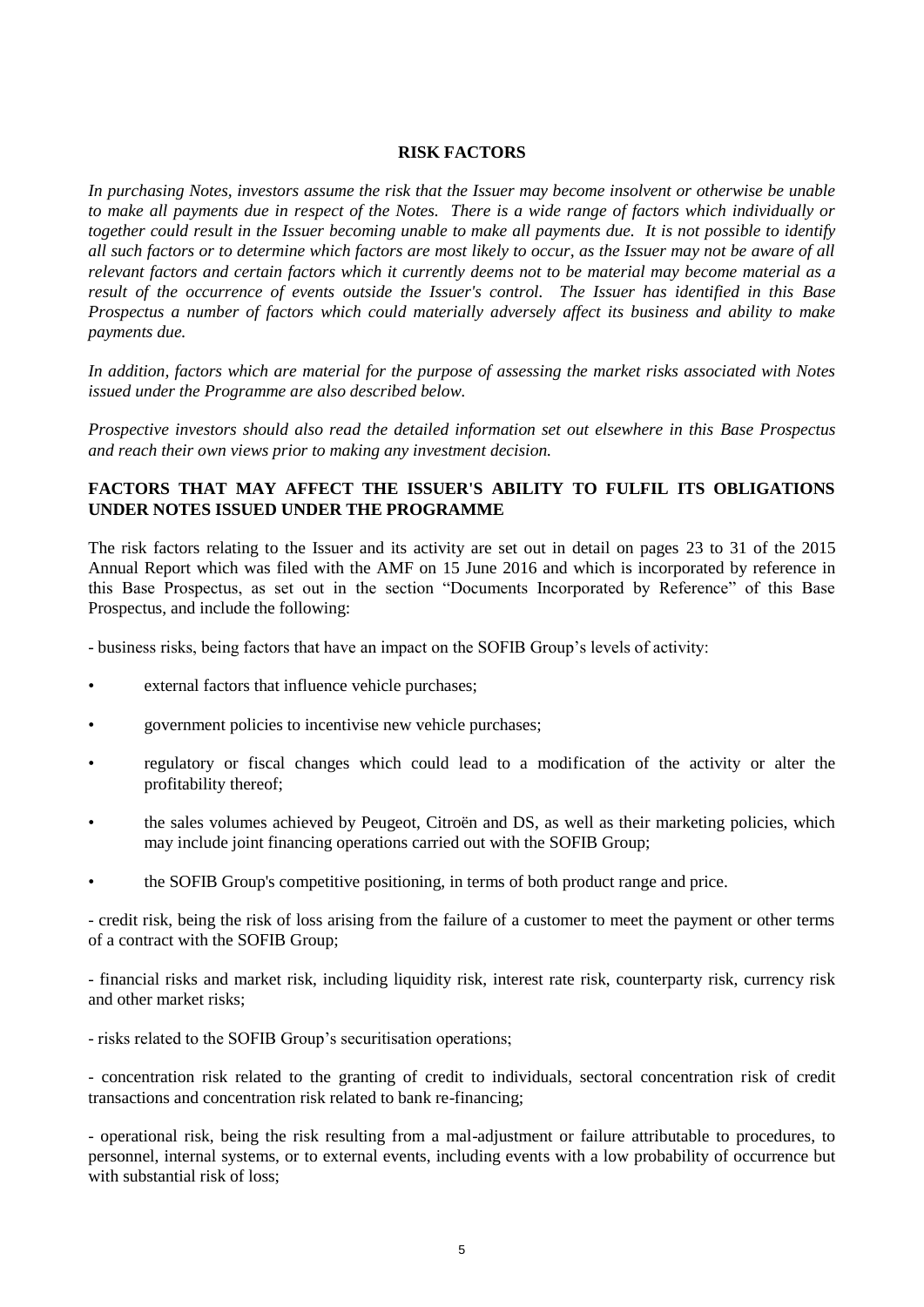- non-compliance risk, being the risk of legal, administrative or disciplinary sanction, significant financial loss or damage to reputation arising from failure to comply with the provisions governing banking and financial services, including regulatory and statutory provisions, professional standards, ethical standards, or instructions from the executive body pursuant to guidelines issued by the Board of Directors; and

- reputational risk, being the risk of damage to the Issuer's reputation and image with end customers, dealer customers, third-party banks and supervisory authorities.

### *Bank Recovery and Resolution Directive*

On 2 July 2014, Directive 2014/59/EU providing for the establishment of an EU-wide framework for the recovery and resolution of credit institutions and investment firms (the **Bank Recovery and Resolution Directive** or **BRRD**) came into force. The BRRD is designed to provide authorities with a credible set of tools to intervene sufficiently early and quickly in an unsound or failing institution so as to ensure the continuity of the institution's critical financial and economic functions, while minimising the impact of an institution's failure on the economy and financial system.

The BRRD provides that it was to be applied by Member States from 1 January 2015, except for the general bail-in tool which was to be applied from 1 January 2016.

The BRRD has been implemented in France by two main legislative texts. Firstly, the banking law dated 26 July 2013 regarding the separation and regulation of banking activities (*Loi de séparation et de régulation des activités bancaires*) (as modified by the ordinance dated 20 February 2014 (*Ordonnance portant diverses dispositions d'adaptation de la législation au droit de l'Union européenne en matière financière*)) (the **Banking Law**) had anticipated the implementation of the BRRD. Secondly, Ordinance no. 2015-1024 dated 20 August 2015 (*Ordonnance no 2015-1024 du 20 août 2015 portant diverses dispositions d'adaptation de la législation au droit de l'Union européenne en matière financière*) (the **Ordinance**) published in the Official Journal on 21 August 2015 has introduced various provisions amending and supplementing the Banking Law to adapt French law to European Union legislation regarding financial matters. Decree no. 2015-1160 dated 17 September 2015 and three orders dated 11 September 2015 (*décret et arrêtés*) implementing provisions of the Ordinance regarding (i) recovery planning, (ii) resolution planning and (iii) criteria to assess the resolvability of an institution or group, have been published on 20 September 2015 mostly to implement the BRRD in France. The final changes to be made by future decree(s) or order(s) remain unknown at this stage.

The impact of the BRRD and its implementing provisions on credit institutions, including the Issuer, is currently unclear but its implementation or the taking of any action under it could materially affect the value of any Notes.

The aim of the BRRD is to provide resolution authorities with common tools and powers to address banking crises pre-emptively in order to safeguard financial stability and minimise taxpayers' contributions to bank bail-outs (which should only be used as a last resort) and/or exposure to losses. The powers provided to authorities (in France, the *Autorité de contrôle prudential et de Résolution* (the **ACPR**) or the Single Resolution Board, depending on which competent supervisory authority is appointed for the purposes of the Single Supervision Mechanism) in the BRRD are divided into three categories: (i) preparation and prevention - preparatory steps and plans to minimise the risks of potential problems; (ii) early intervention in the event of incipient problems, powers to arrest a firm's deteriorating situation at an early stage so as to avoid insolvency; and (iii) if the insolvency of a firm gives rise to a public interest concern , a clear power to reorganise or wind down the firm in an orderly fashion whilst preserving its critical functions and limiting as far as possible any taxpayer exposure to losses.

Also, Regulation (EU) no. 806/2014 of the European Parliament and the Council of 15 July 2014 establishing uniform rules and a uniform procedure for the resolution of credit institutions and certain investment firms in the framework of a Single Resolution Mechanism and a Single Resolution Fund has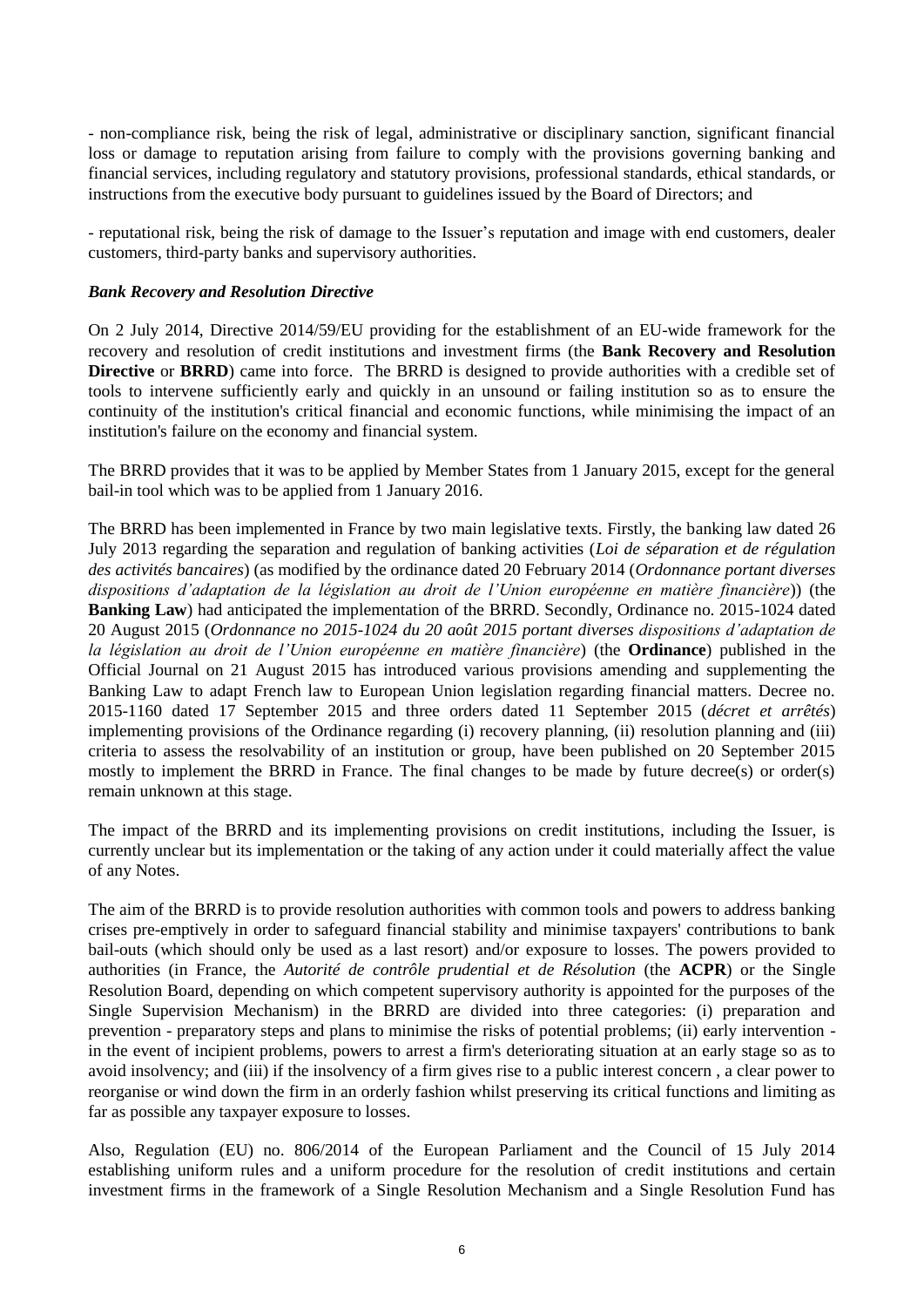provided for centralised resolution powers and has entrusted these powers to a Single Resolution Board and to national resolution authorities.

The BRRD currently contains four resolution tools and powers which may be used either in isolation or in combination where the relevant resolution authority considers that (a) an institution is failing or likely to fail, (b) there is no reasonable prospect that any alternative private sector measures would prevent the failure of such institution within a reasonable timeframe, and (c) a resolution action is in the public interest:

- sale of business: enables resolution authorities to direct the sale of the firm or the whole or part of its business on commercial terms without requiring the consent of the shareholders or complying with the procedural requirements that would otherwise apply;
- bridge institution: enables resolution authorities to transfer all or part of the business of the firm to a "bridge bank" (a publicly controlled entity holding such business or part of the business with a view to reselling it);
- asset separation: enables resolution authorities to transfer impaired or problem assets to an asset management vehicle to allow such assets to be managed and sold off over time; and
- bail-in: gives resolution authorities the power to write-down the claims of unsecured creditors of a failing institution and to convert certain unsecured debt claims to equity (the "**general bail-in tool**"), which equity could also be subject to any future write-down by application of the general bail-in tool.

The French Code *monétaire et financier*, as amended by the Ordinance, also provides that in exceptional circumstances, where the general bail-in tool is applied, the relevant resolution authority may exclude or partially exclude certain liabilities from the application of the write-down or conversion powers, in particular where: (a) it is not possible to bail-in that liability within a reasonable time; (b) the exclusion is strictly necessary and is proportionate to preserve the continuity of critical functions and core business lines of the institution under resolution; (c) the exclusion is strictly necessary and proportionate to avoid giving rise to widespread contagion, which would severely disrupt the functioning of financial markets, including of financial market infrastructures, in a manner that could cause a serious disturbance to the economy of a Member State or of the European Union; or (d) the application of the general bail-in tool to those liabilities would cause a decrease in value such that the losses borne by other creditors would be higher than if those liabilities were excluded from bail-in. Consequently, where the relevant resolution authority decides to exclude or partially exclude an eligible liability or class of eligible liabilities, the level of write down or conversion applied to other eligible liabilities may be increased to take account of such exclusions. Thereafter, if the losses that would have been borne by those other eligible liabilities have not been passed on fully to the relevant creditors, the French "Resolution and Deposits Guarantee Fund" (*Fonds de garantie des depôts et de résolution*) or any other equivalent arrangement from a Member State, may make a contribution to the institution under resolution, within certain limits (including the requirement that such contribution shall not exceed 5% of the global liabilities of such institution) to (i) cover any losses which have not been absorbed by eligible liabilities and restore the net asset value of the institution under resolution to zero and/or (ii) purchase shares or other instruments of ownership or capital instruments in the institution under resolution, in order to recapitalise the institution.

The BRRD also provides for a Member State as a last resort, having assessed and exploited the above resolution tools to the maximum extent possible whilst maintaining financial stability, to be able to provide extraordinary public financial support through additional financial stabilisation tools. These consist of the public equity support and temporary public ownership tools. Any such extraordinary financial support must be provided in accordance with the European Union state aid framework.

An institution will be considered as failing or likely to fail when: it is, or is likely in the near future to be, in breach of its requirements for continuing authorisation; its assets are, or are likely in the near future to be,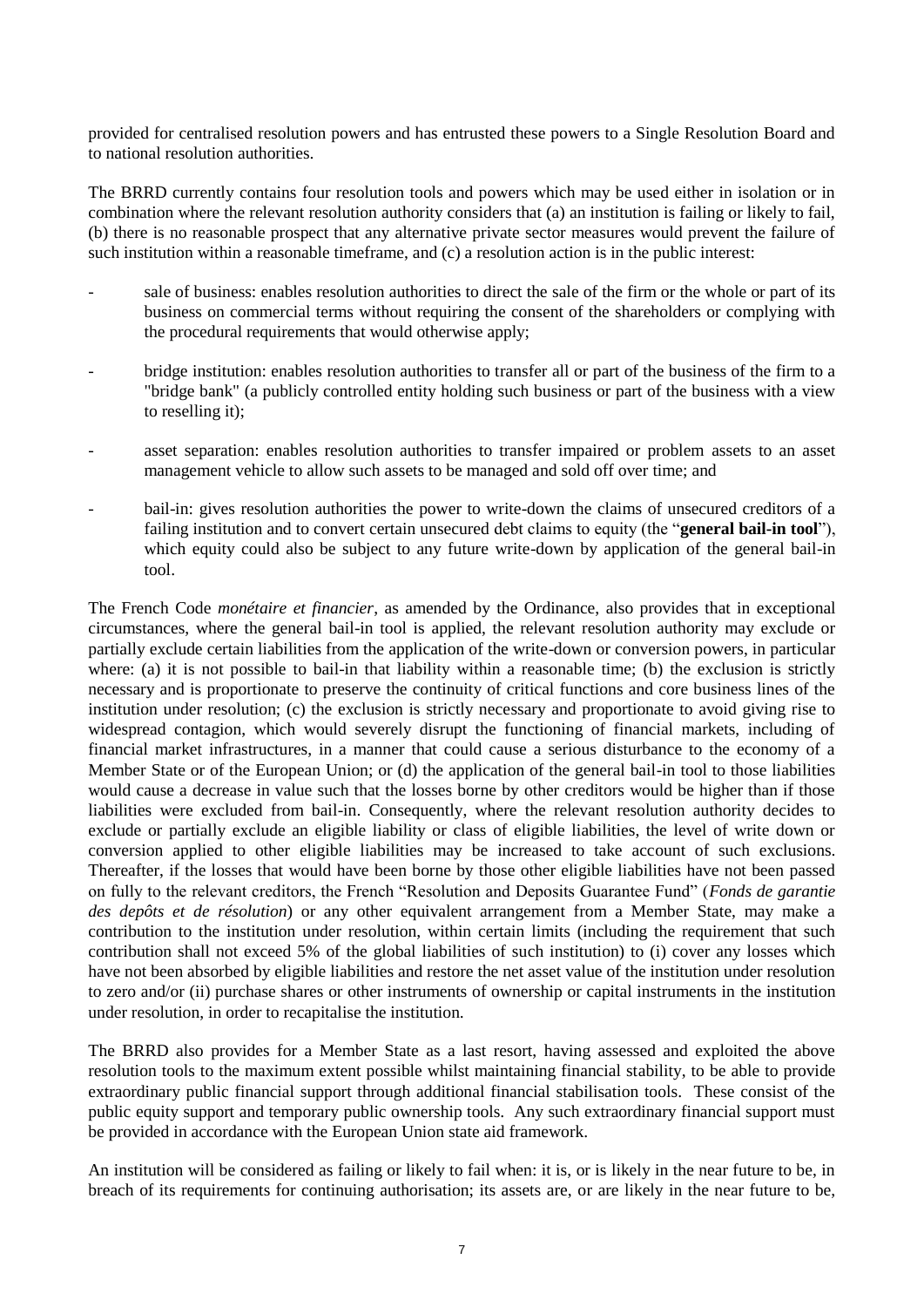less than its liabilities; it is, or is likely in the near future to be, unable to pay its debts as they fall due; or it requires extraordinary public financial support (except in limited circumstances).

The powers set out in the BRRD are expected to impact how credit institutions, including the Issuer, and investment firms are managed as well as, in certain circumstances, the rights of creditors. In particular, Noteholders may be subject to write-down (including to zero) or conversion into equity on any application of the general bail-in tool (including amendment of the terms of the Notes such as a variation of the maturity). The exercise of any power under the BRRD as applied to the Issuer or any suggestion of such exercise could, therefore, materially adversely affect the rights of the Noteholders, the price or value of their investment in any Notes and/or the ability of the Issuer to satisfy its obligations under any Notes.

The provisions of the French Code *monétaire et financier*, as amended by the Ordinance, are currently in force, including the general bail-in tool which has applied since 1 January 2016. The powers set out in the BRRD will impact how credit institutions and investment firms are managed as well as, in certain circumstances, the rights of creditors. In particular, holders of Notes may be subject to write-down or conversion into equity on any application of the general bail-in tool. The exercise of any power under the BRRD or any suggestion of such exercise could, therefore, materially adversely affect the rights of the holders of the Notes, the price or value of their investment in any Notes and/or the ability of the Issuer to satisfy its obligations under any Notes.

For Member States participating in the Banking Union, the Single Resolution Mechanism fully harmonises the range of available tools but Member States are authorised to introduce additional tools at national level to deal with crises, as long as they are compatible with the resolution objectives and principles set out in the BRRD.

The Single Resolution Board operates in close co-operation with the ACPR, in particular in relation to resolution planning, and has assumed full resolution powers as from 1 January 2016. It is not yet possible to assess the full impact on the Issuer of the BRRD and the French law implementing provisions and there can be no assurance that its implementation or the taking of any actions currently contemplated in it will not adversely affect the rights of Noteholders, the price or value of their investment in the Notes and/or the ability of the Issuer to satisfy its obligations under the Notes.

Noteholders may have only very limited rights to challenge and/or seek a suspension of any decision of the relevant resolution authority to exercise its resolution powers or to have any such decision reviewed by a judicial or administrative process or otherwise.

### *Capital requirements and regulatory framework*

In December 2010, the Basel Committee on Banking Supervision (the **Basel Committee**) reached agreement on comprehensive changes to the capital adequacy framework, known as **Basel III**. A revised version of Basel III was published in June 2011. Basel III is intended to raise the resilience of the banking sector by increasing both the quality and quantity of the regulatory capital base and enhancing the risk coverage of the capital framework. Among other things, Basel III introduced new eligibility criteria for Common Equity Tier 1, Additional Tier 1 and Tier 2 capital instruments that are intended to raise the quality of regulatory capital, and increased the amount of regulatory capital that institutions are required to hold. Basel III also required institutions to maintain a capital conservation buffer above the minimum capital ratios in order to avoid certain capital distribution constraints and directed national regulators to require certain institutions to maintain a counter-cyclical capital buffer during periods of excessive credit growth. The capital conservation buffer, to be comprised of Common Equity Tier 1 capital, would result in an effective Common Equity Tier 1 capital requirement of 7 per cent. of risk-weighted assets. Basel III introduced a leverage ratio for institutions as a backstop measure, to be applied from 2018 alongside current risk-based regulatory capital requirements. The changes in Basel III are intended to be phased in gradually between January 2013 and January 2022.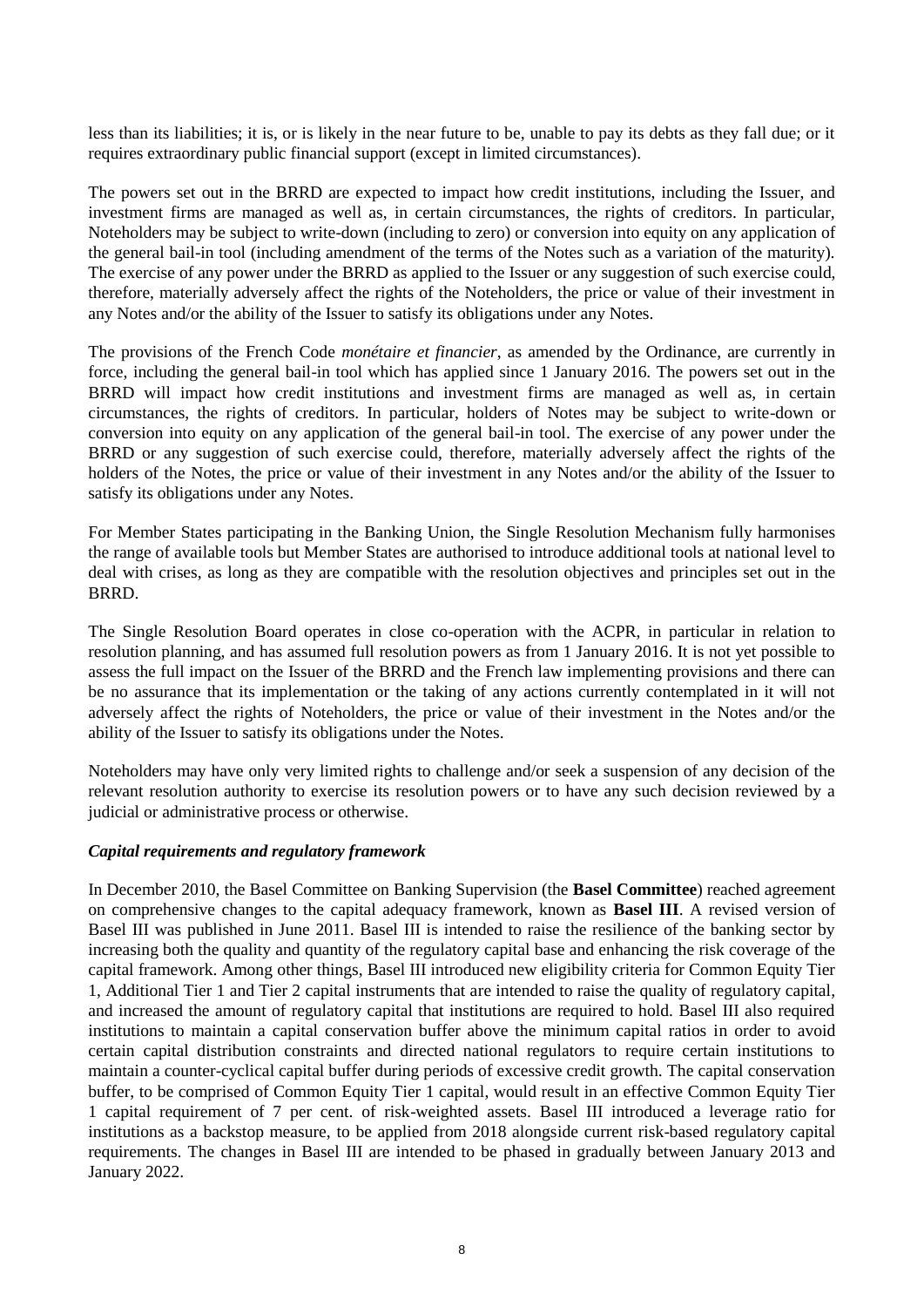The implementation of Basel III in the European Union is being performed through the Capital Requirements Directive IV (**CRD IV**) and the Capital Requirements Regulation (**CRR**) legislative package. CRD IV was published in the Official Journal on 27 June 2013, came into force in July 2013 (with CRR becoming applicable from January 2014), with particular requirements being phased in over a period of time, to be effective by 2019, although requirements relating to certain deductions from Common Equity Tier 1 could be delayed until 2024. CRD IV substantially reflects the Basel III capital and liquidity standards and facilitates the applicable implementation timeframes. However, certain issues continue to remain under discussion and certain details remain to be clarified in further binding technical standards to be issued by the European Banking Authority.

In addition to the changes to the capital adequacy framework described above, the Basel Committee also published its global quantitative liquidity framework, comprising the Liquidity Coverage Ratio (**LCR**) and Net Stable Funding Ratio (**NSFR**) metrics, with the aim to (1) promote the short-term resilience of banks' liquidity risk profiles by ensuring they have sufficient high-quality liquid assets to survive a significant stress scenario; and (2) promote resilience over a longer time horizon by creating incentives for banks to fund their activities with more stable sources of funding on an ongoing basis. The LCR was subsequently revised by the Basel Committee in January 2013 which amended the definition of high-quality liquid assets and agreed a revised timetable for phase-in of the standard from 2015 to 2019, as well as making some technical changes to some of the stress scenario assumptions. As with the Basel Committee's proposed changes to the capital adequacy framework, the Basel III liquidity standards are being implemented within the European Union through the CRD IV legislative package. In January 2014 the Basel Committee published amendments to the leverage ratio and technical revisions to the NSFR ratio, confirming that it remains the intention that the latter ratio, including any future revisions, will become a minimum standard by 1 January 2018. Also, in January 2014, the Basel Committee proposed uniform disclosure standards related to the LCR and issued a new modification to the ratio, which should be adopted by banks from 1 January 2015.

CRD IV was finalised under French law by *Ordinance* n°2014-158 dated 20 February 2014 and its subsequent implementing decrees and "*arrêtés*". Any changes to the current legislation could adversely affect the SOFIB Group's business operations and its operating results and could impair the Issuer's ability to perform its obligations under the Notes. Extensive legislation affecting the financial services industry has recently been adopted in France, the United States, the European Union and other jurisdictions, and regulations are in the process of being implemented. Further, the SOFIB Group's business could be affected if its capital is not managed effectively or if these measures limit the SOFIB Group's ability to manage its balance sheet and capital resources effectively or to access funding on commercially acceptable terms. Effective management of the SOFIB Group's capital position is important to the SOFIB Group's ability to operate its business and to pursue its business strategy.

The ECB has temporarily authorised the continued use of internal methods for the calculation of weighted assets by the SOFIB Group at least until June 2016, and an extensive action plan has been implemented in order to allow the integration of the SOFIB Group internal ratings system within Santander Consumer France's scope of consolidation whilst complying with Santander group standards. Once this plan has been implemented, the SOFIB Group's internal ratings system will be reassessed by the ECB before any final authorisation is granted.

### *French Insolvency Law*

Under French insolvency law as amended, holders of debt securities are automatically grouped into a single assembly of holders (the **Assembly**) in order to defend their common interests if a preservation (*procédure de sauvegarde*), an accelerated preservation procedure (*procédure de sauvegarde accélérée*), an accelerated financial preservation procedure (*procédure de sauvegarde financière accélérée*) or a judicial reorganisation procedure (*procédure de redressement judiciaire*) is opened in France with respect to the Issuer.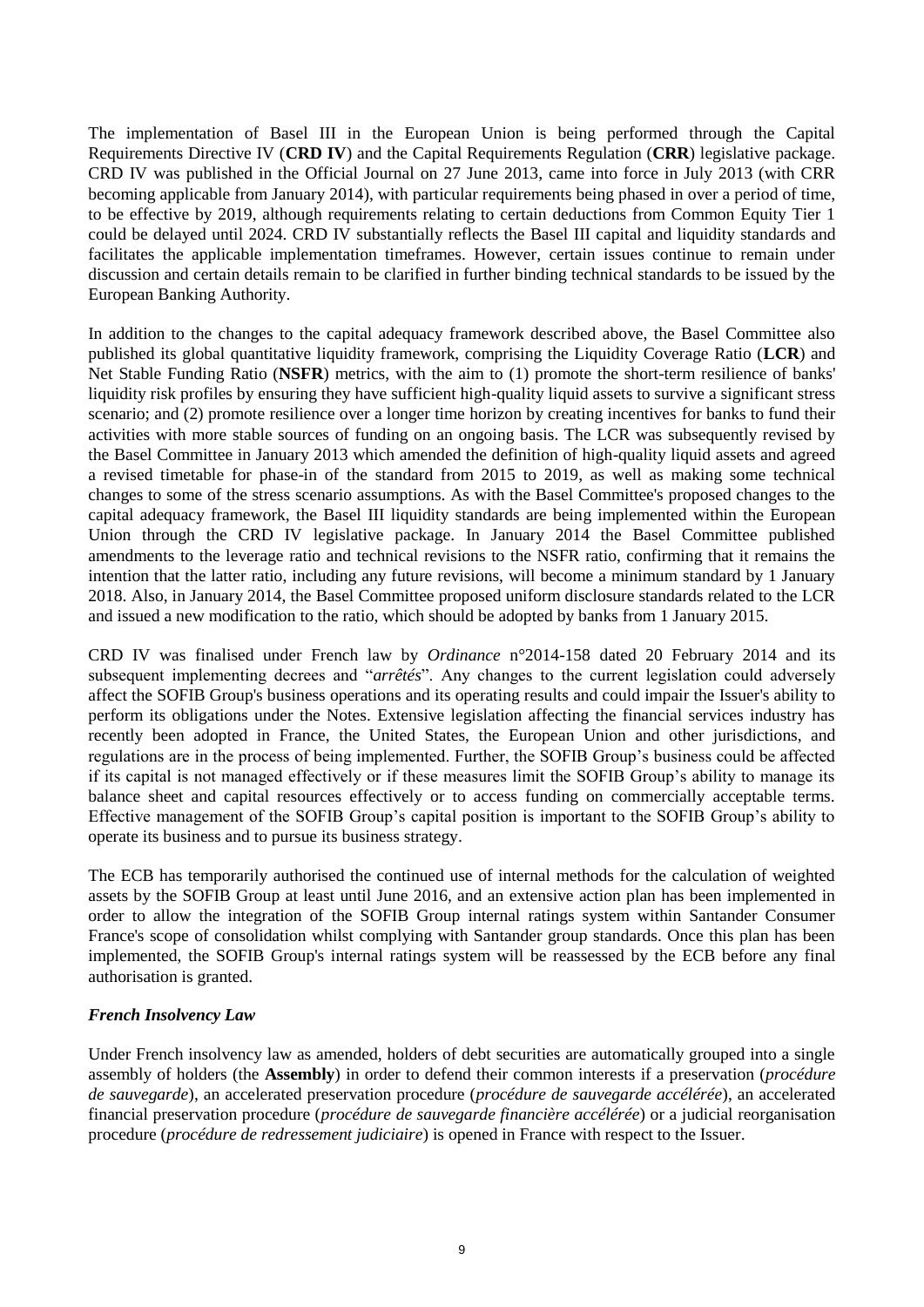The Assembly comprises holders of all debt securities issued by the Issuer (including the Notes), whether or not under a debt issuance programme (such as a Euro Medium Term Notes programme) and regardless of their governing law.

The Assembly deliberates on the proposed safeguard (*projet de plan de sauvegarde*), the accelerated safeguard plan (*projet de plan de sauvegarde accélérée*), the accelerated financial safeguard plan (*projet de plan de sauvegarde financière accélérée*), or the judicial reorganisation plan (*projet de plan de redressement*) applicable to the Issuer and may further agree to:

- (i) increase the liabilities (*charges*) of holders of debt securities (including the Noteholders) by rescheduling due payments and/or partially or totally writing-off debt securities;
- (ii) establish an unequal treatment between holders of debt securities (including the Noteholders) as appropriate under the circumstances; and/or
- (iii) decide to convert debt securities (including the Notes) into securities that give or may give rights to share capital.

Decisions of the Assembly will be taken by a two-third majority (calculated as a proportion of the debt securities held by the holders having cast a vote). No quorum is required to convoke of the Assembly.

For the avoidance of doubt, the provisions relating to the Meetings of the Noteholders described in the Terms and Conditions of the Notes set out in this Base Prospectus and the Agency Agreement will not be applicable to the extent they are not in compliance with mandatory insolvency law provisions that apply in these circumstances.

### *The Issuer has only published audited consolidated accounts for 2015*

SOFIB Group was established on 30 January 2015 pursuant to a joint venture agreement effective on 2 February 2015. As of the date of this Base Prospectus SOFIB has therefore prepared audited consolidated accounts for the year ending 31 December 2015 only. The 2015 audited consolidated accounts incorporated by reference in this Base Prospectus also include comparative data applying the "pooling of interests" method on a consolidated basis for the year ended 31 December 2014. Investors' attention is drawn to the fact that audited consolidated accounts cannot be prepared for the year ended 31 December 2014 and, accordingly, such audited consolidated accounts were not prepared for such financial year.

### **FACTORS WHICH ARE MATERIAL FOR THE PURPOSE OF ASSESSING THE MARKET RISKS ASSOCIATED WITH NOTES ISSUED UNDER THE PROGRAMME**

### **Risks related to the structure of a particular issue of Notes**

A range of Notes may be issued under the Programme. A number of these Notes may have features which contain particular risks for potential investors. Set out below is a description of the most common such features.

*If the Issuer has the right to redeem any Notes at its option, this may limit the market value of the Notes concerned and an investor may not be able to reinvest the redemption proceeds in a manner which achieves a similar effective return with the result that an investor's return may be less than anticipated.* 

An optional redemption feature is likely to limit the market value of Notes. During any period when the Issuer may elect to redeem Notes, the market value of those Notes generally will not rise substantially above the price at which they can be redeemed. This also may be true prior to any redemption period.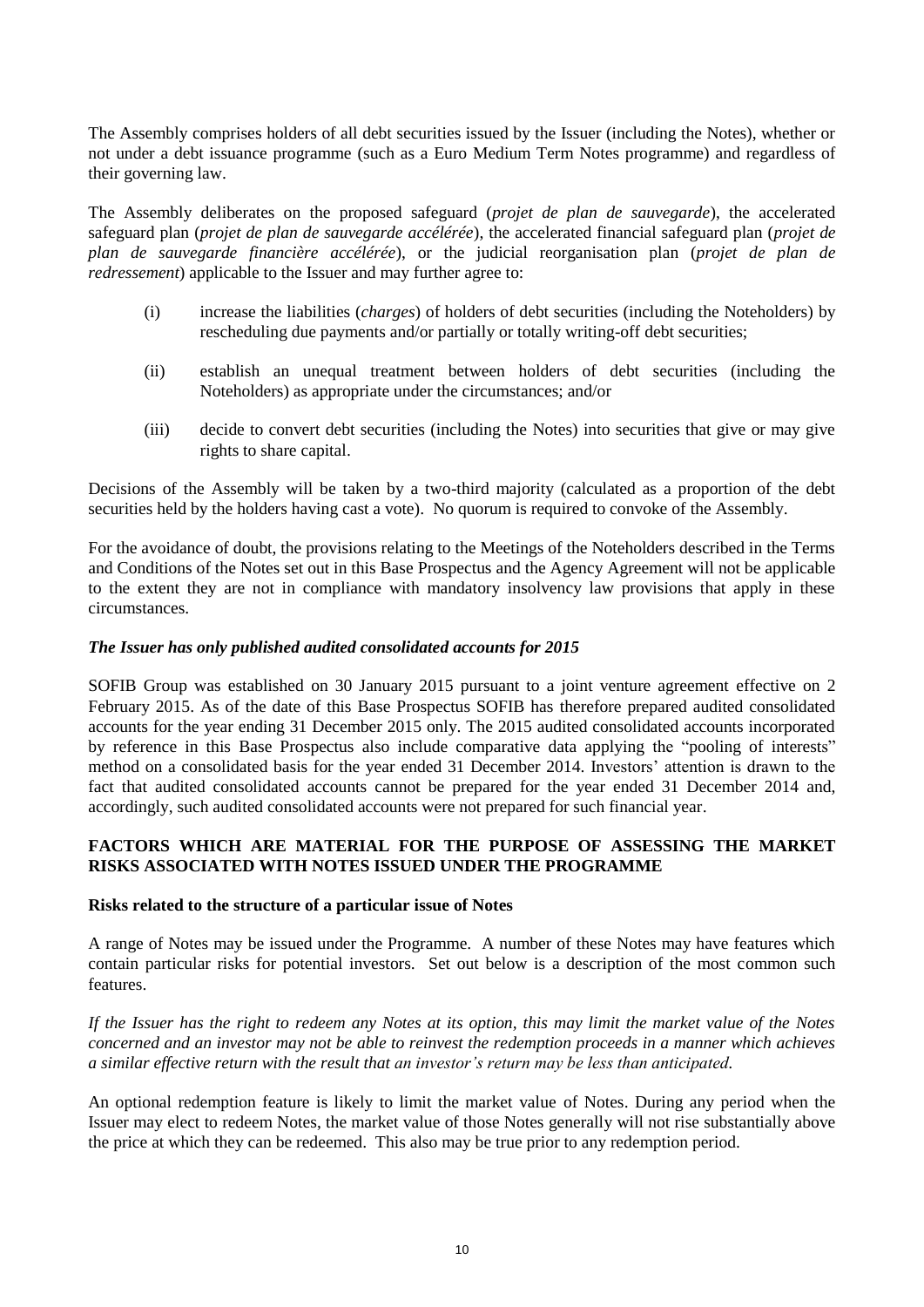The Issuer may be expected to redeem Notes when its cost of borrowing is lower than the interest rate on the Notes. At those times, an investor generally would not be able to reinvest the redemption proceeds at an effective interest rate as high as the interest rate on the Notes being redeemed and may only be able to do so at a significantly lower rate. As such, an investor's return may be less than anticipated. Potential investors should consider reinvestment risk in light of other investments available at that time.

### *Noteholders will not be able to calculate their rate of return on Floating Rate Notes in advance*

Interest income on Floating Rate Notes cannot be anticipated. Due to varying interest income, investors are not able to determine a definite yield of Floating Rate Notes at the time they purchase them, so that their return on investment cannot be compared with that of investments having longer fixed interest periods. If the terms and conditions of the Notes provide for frequent interest payment dates, investors are exposed to the reinvestment risk if market interest rates decline. That is, investors may reinvest the interest income paid to them only at the relevant lower interest rates then prevailing. In addition, the Issuer's ability to issue both Fixed Rate Notes may affect the market value and secondary market (if any) of the Floating Rate Notes (and vice versa).

*Notes which are issued at a substantial discount or premium may experience price volatility in response to changes in market interest rates.*

The market values of securities issued at a substantial discount (such as Zero Coupon Notes) or premium to their principal amount tend to fluctuate more in relation to general changes in interest rates than do prices for more conventional interest-bearing securities. Generally, the longer the remaining term of such securities, the greater the price volatility as compared to more conventional interest-bearing securities with comparable maturities.

### **Risks related to Notes generally**

Set out below is a description of material risks relating to the Notes generally:

### *The conditions of the Notes contain provisions which may permit their modification without the consent of all investors.*

The conditions of the Notes contain provisions for calling meetings of Noteholders to consider matters affecting their interests generally. These provisions permit defined majorities to bind all Noteholders including Noteholders who did not attend and vote at the relevant meeting and Noteholders who voted in a manner contrary to the majority.

### *The Notes may be subject to withholding taxes in circumstances where the Issuer is not obliged to make gross up payments and this would result in holders receiving less interest than expected and could significantly adversely affect their return on the Notes.*

### *The value of the Notes could be adversely affected by a change in English law or administrative practice.*

The conditions of the Notes are based on English law in effect as at the date of this Base Prospectus. No assurance can be given as to the impact of any possible judicial decision or change to English law or administrative practice after the date of this Base Prospectus and any such change could materially adversely impact the value of any Notes affected by it.

### *Investors who hold less than the minimum Specified Denomination may be unable to sell their Notes and may be adversely affected if definitive Notes are subsequently required to be issued.*

In relation to any issue of Notes which have denominations consisting of a minimum Specified Denomination plus one or more higher integral multiples of another smaller amount, it is possible that such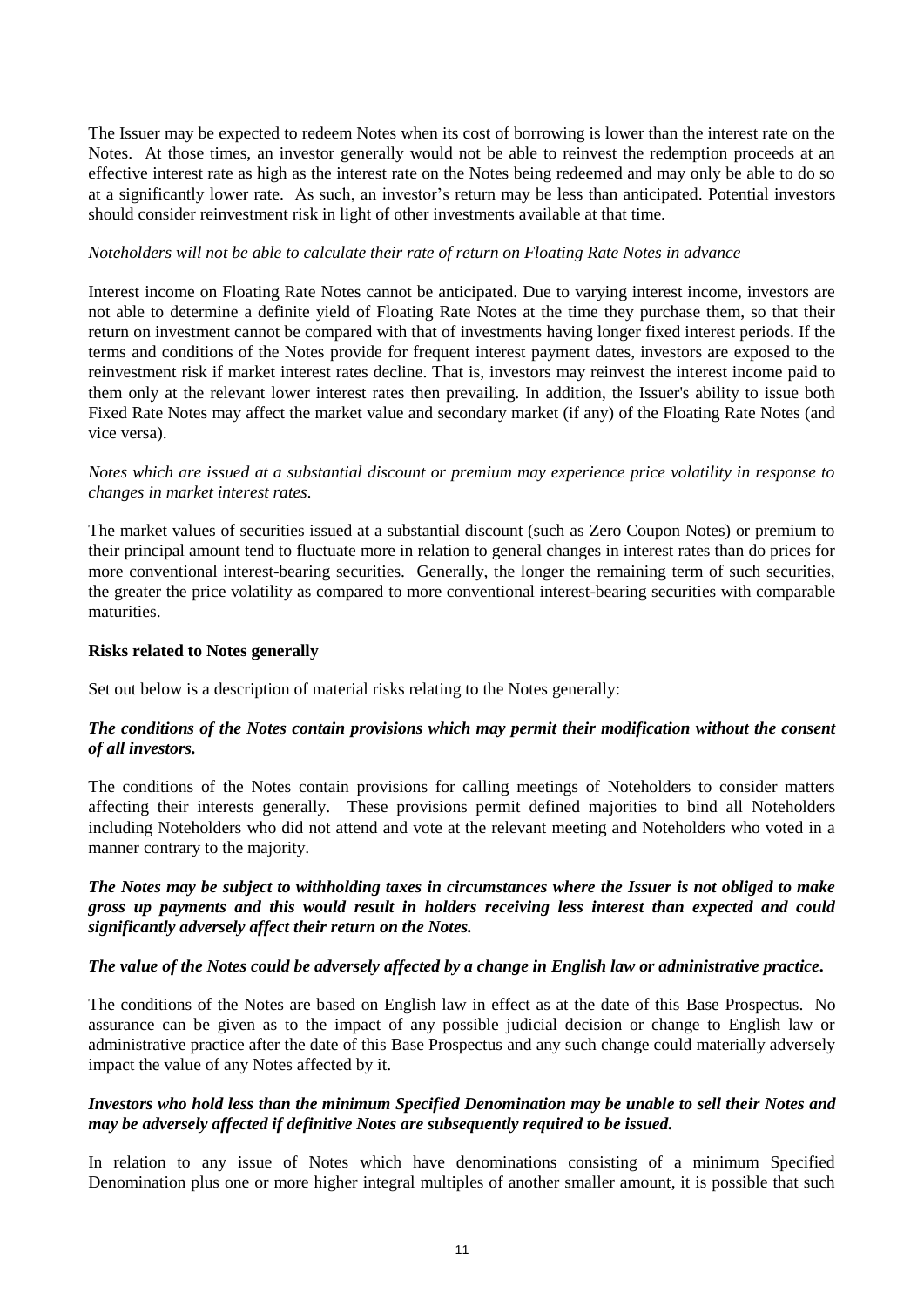Notes may be traded in amounts in excess of the minimum Specified Denomination that are not integral multiples of such minimum Specified Denomination. In such a case a holder who, as a result of trading such amounts, holds an amount which is less than the minimum Specified Denomination in his account with the relevant clearing system would not be able to sell the remainder of such holding without first purchasing a principal amount of Notes at or in excess of the minimum Specified Denomination such that its holding amounts to a Specified Denomination. Further, a holder who, as a result of trading such amounts, holds an amount which is less than the minimum Specified Denomination in his account with the relevant clearing system at the relevant time may not receive a definitive Note in respect of such holding (should definitive Notes be printed) and would need to purchase a principal amount of Notes at or in excess of the minimum Specified Denomination such that its holding amounts to a Specified Denomination.

If such Notes in definitive form are issued, holders should be aware that definitive Notes which have a denomination that is not an integral multiple of the minimum Specified Denomination may be illiquid and difficult to trade.

### *Legality of purchase*

Neither the Issuer, the Dealers nor any of their respective affiliates has or assumes any responsibility for the lawfulness of the subscription or acquisition of the Notes by a prospective investor in the Notes, whether under the laws of the jurisdiction of its incorporation or the jurisdiction in which it operates (if different), or for compliance by that prospective investor with any law, regulation or regulatory policy applicable to it.

### **Risks related to the market generally**

Set out below is a description of material market risks, including liquidity risk, exchange rate risk, interest rate risk and credit risk:

## *An active secondary market in respect of the Notes may never be established or may be illiquid and this would adversely affect the value at which an investor could sell his Notes.*

Notes may have no established trading market when issued, and one may never develop. If a market for the Notes does develop, it may not be very liquid. Therefore, investors may not be able to sell their Notes easily or at prices that will provide them with a yield comparable to similar investments that have a developed secondary market.

## *If an investor holds Notes which are not denominated in the investor's home currency, he will be exposed to movements in exchange rates adversely affecting the value of his holding. In addition, the imposition of exchange controls in relation to any Notes could result in an investor not receiving payments on those Notes.*

The Issuer will pay principal and interest on the Notes in the Specified Currency. This presents certain risks relating to currency conversions if an investor's financial activities are denominated principally in a currency or currency unit (the **Investor's Currency**) other than the Specified Currency. These include the risk that exchange rates may significantly change (including changes due to devaluation of the Specified Currency or revaluation of the Investor's Currency) and the risk that authorities with jurisdiction over the Investor's Currency may impose or modify exchange controls. An appreciation in the value of the Investor's Currency relative to the Specified Currency would decrease (1) the Investor's Currency-equivalent yield on the Notes, (2) the Investor's Currency equivalent value of the principal payable on the Notes and (3) the Investor's Currency equivalent market value of the Notes.

Government and monetary authorities may impose (as some have done in the past) exchange controls that could adversely affect an applicable exchange rate or the ability of the Issuer to make payments in respect of the Notes. As a result, investors may receive less interest or principal than expected, or no interest or principal.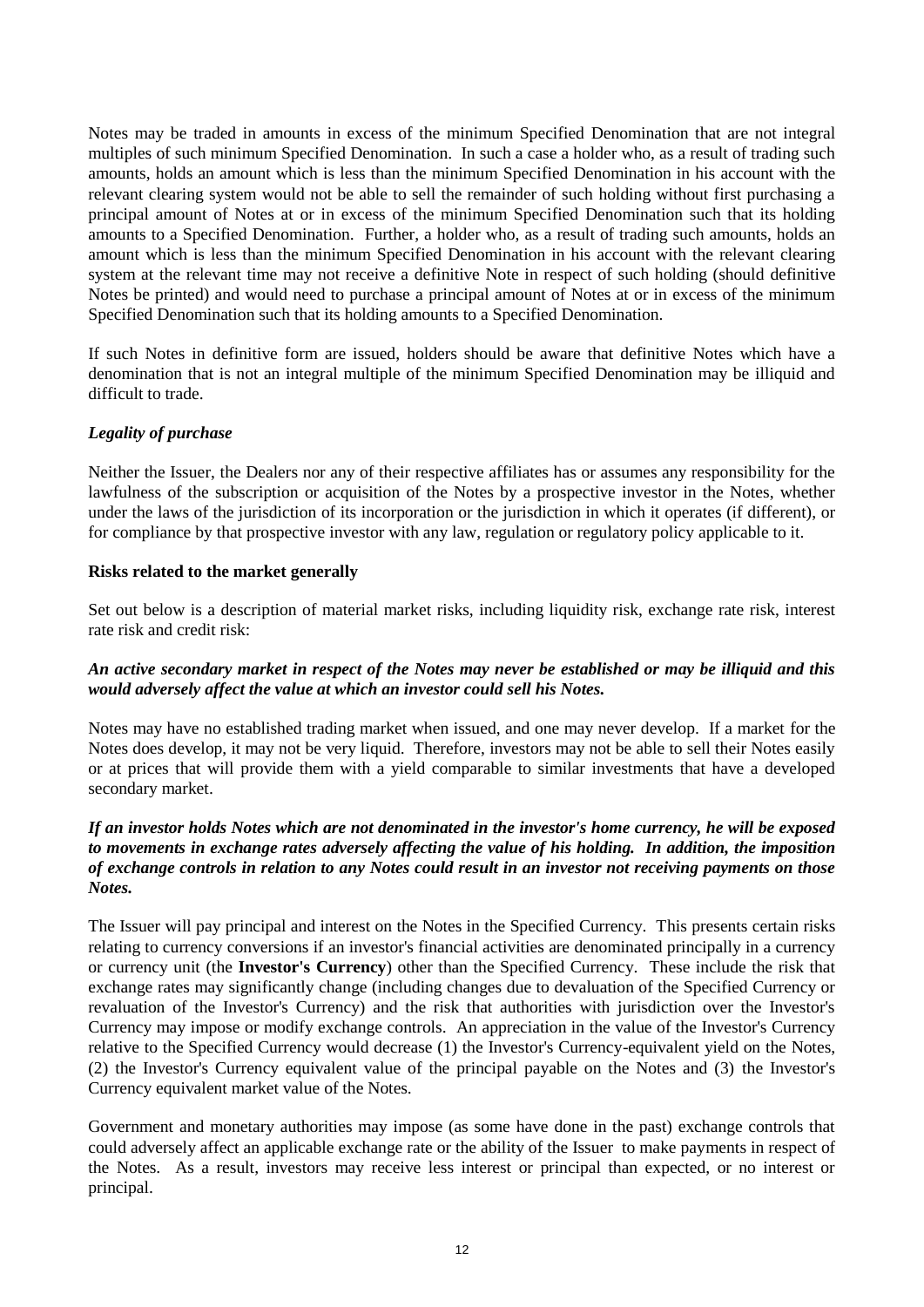### *The value of Fixed Rate Notes may be adversely affected by movements in market interest rates.*

Investment in Fixed Rate Notes involves the risk that if market interest rates subsequently increase above the rate paid on the Fixed Rate Notes, this will adversely affect the value of the Fixed Rate Notes.

### *Credit risk*

An investment in the Notes involves taking credit risk on the Issuer. If the financial situation of the Issuer deteriorates, it may not be able to fulfil all or part of its payment obligations under the Notes, and investors may lose all or part of their investment.

### *Market value of the Notes*

The value of the Notes depends on a number of interrelated factors, including economic, financial and political events in France or elsewhere, and including factors affecting capital markets generally and the stock exchanges on which the Notes are traded. The price at which a holder of Notes will be able to sell the Notes prior to maturity may be at a discount, which could be substantial, from the issue price or the purchase price paid by such purchaser. The value of the Notes will also depend on the creditworthiness of the Issuer. If the creditworthiness of the Issuer deteriorates, the value of the Notes may decrease and investors may lose all or part of their investment.

### *Dealers' activities*

In the ordinary course of their business activities, the Dealers and their affiliates may make or hold a broad array of investments and actively trade debt and equity securities (or related derivative securities) and financial instruments (including bank loans) for their own account and for the accounts of their customers.

Such investments and securities activities may involve securities and/or instruments of the Issuer or Issuer's affiliates. Certain of the Dealers or their affiliates that have a lending relationship with the Issuer routinely hedge their credit exposure by entering into transactions which consist of either the purchase of credit default swaps or the creation of short positions in securities, including potentially the Notes. Any such short positions could adversely affect future trading prices of the Notes. The Dealers and their affiliates may also make investment recommendations and/or publish or express independent research views in respect of such securities or financial instruments and may hold, or recommend to clients that they acquire, long and/or short positions in such securities and instruments. For the purpose of this paragraph the term "affiliates" also includes parent companies.

## *Credit ratings assigned to the Issuer or any Notes may not reflect all the risks associated with an investment in those Notes.*

One or more independent credit rating agencies may assign credit ratings to the Issuer or the Notes. The ratings may not reflect the potential impact of all risks related to structure, market, additional factors discussed above, and other factors that may affect the value of the Notes. A credit rating is not a recommendation to buy, sell or hold securities and may be revised, suspended or withdrawn by the rating agency at any time.

In general, European regulated investors are restricted under the CRA Regulation from using credit ratings for regulatory purposes, unless such ratings are issued by a credit rating agency established in the EU and registered under the CRA Regulation (and such registration has not been withdrawn or suspended, subject to transitional provisions that apply in certain circumstances whilst the registration application is pending). Such general restriction will also apply in the case of credit ratings issued by non-EU credit rating agencies, unless the relevant credit ratings are endorsed by an EU-registered credit rating agency or the relevant non-EU rating agency is certified in accordance with the CRA Regulation (and such endorsement action or certification, as the case may be, has not been withdrawn or suspended). The list of registered and certified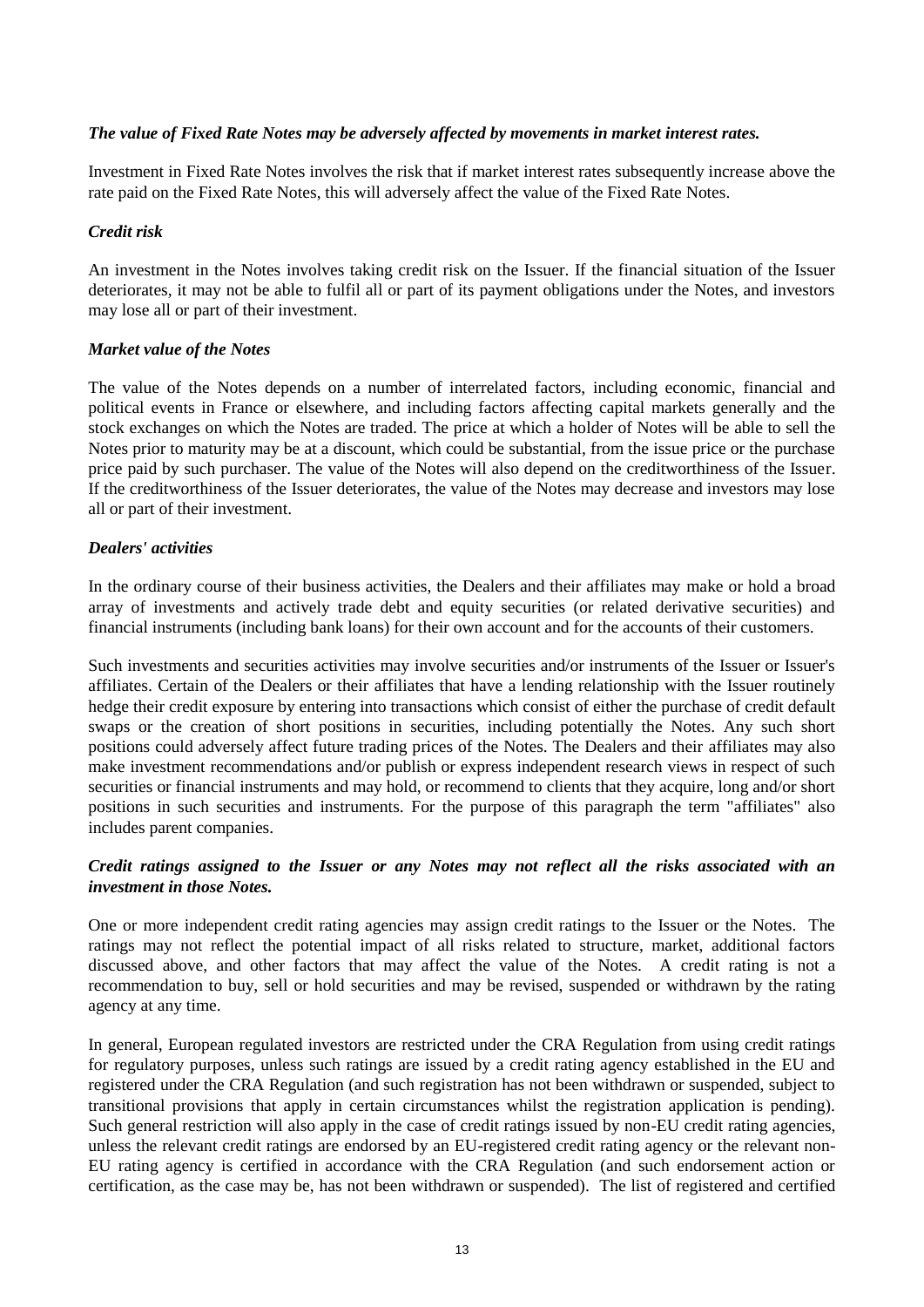rating agencies published by the European Securities and Markets Authority (**ESMA**) on its website in accordance with the CRA Regulation is not conclusive evidence of the status of the relevant rating agency included in such list, as there may be delays between certain supervisory measures being taken against a relevant rating agency and the publication of the updated ESMA list. Certain information with respect to the credit rating agencies and ratings is set out on the cover of this Base Prospectus.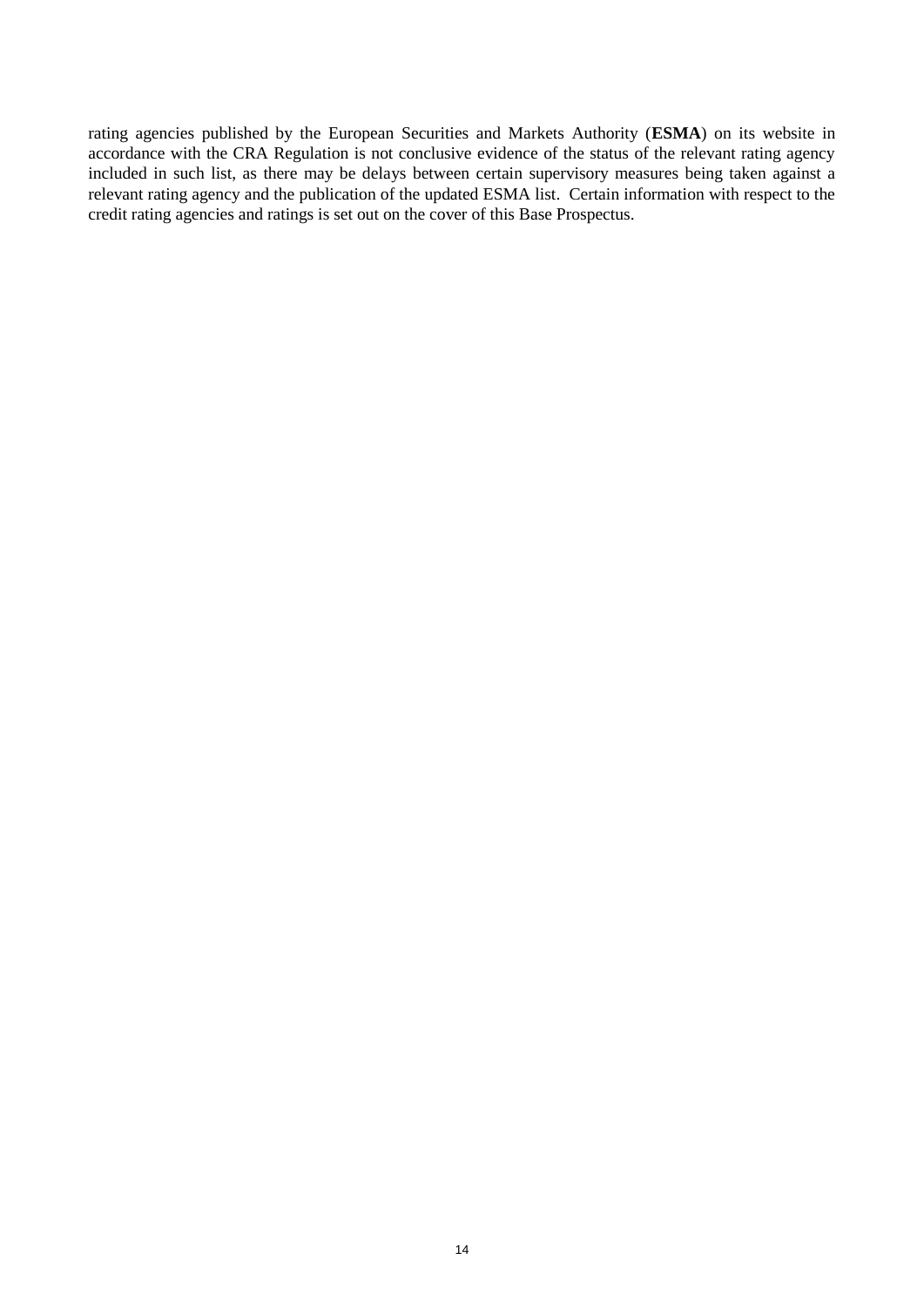## **IMPORTANT INFORMATION RELATING TO THE USE OF THIS BASE PROSPECTUS AND OFFERS OF NOTES GENERALLY**

This Base Prospectus does not constitute an offer to sell or the solicitation of an offer to buy any Notes in any jurisdiction to any person to whom it is unlawful to make the offer or solicitation in such jurisdiction. The distribution of this Base Prospectus and the offer or sale of Notes may be restricted by law in certain jurisdictions. The Issuer and the Dealers do not represent that this Base Prospectus may be lawfully distributed, or that any Notes may be lawfully offered, in compliance with any applicable registration or other requirements in any such jurisdiction, or pursuant to an exemption available thereunder, or assume any responsibility for facilitating any such distribution or offering. In particular, no action has been taken by the Issuer or the Dealers which is intended to permit a public offering of any Notes or distribution of this Base Prospectus in any jurisdiction where action for that purpose is required. Accordingly, no Notes may be offered or sold, directly or indirectly, and neither this Base Prospectus nor any advertisement or other offering material may be distributed or published in any jurisdiction, except under circumstances that will result in compliance with any applicable laws and regulations. Persons into whose possession this Base Prospectus or any Notes may come must inform themselves about, and observe, any such restrictions on the distribution of this Base Prospectus and the offering and sale of Notes. In particular, there are restrictions on the distribution of this Base Prospectus and the offer or sale of Notes in the United States, the EEA (including the United Kingdom and France), and Japan*,* see "*Subscription and Sale*".

# **PRESENTATION OF FINANCIAL AND OTHER INFORMATION**

### **Presentation of Financial Information**

Unless otherwise indicated, the financial information in this Base Prospectus relating to the Issuer has been derived from the first audited consolidated financial statements of the Issuer for the financial year ended 2015 (the **Financial Statements**).

The Issuer's financial year ends on 31 December, and references in this Base Prospectus to any specific year are to the 12-month period ended on 31 December of such year. The Financial Statements have been prepared in accordance with International Financial Reporting Standards (**IFRS**) issued by the International Accounting Standards Board.

### **Certain Defined Terms and Conventions**

Capitalised terms which are used but not defined in any particular section of this Base Prospectus will have the meaning attributed to them in "*Terms and Conditions of the Notes*" or any other section of this Base Prospectus. In addition, the following terms as used in this Base Prospectus have the meanings defined below:

#### **In this Base Prospectus, all references to:**

- *U.S. dollars*, *U.S.\$* and *\$* refer to United States dollars;
- *Sterling* and  $\pounds$  refer to pounds sterling;
- *euro* and *€* refer to the currency introduced at the start of the third stage of European economic and monetary union pursuant to the Treaty on the Functioning of the European Union, as amended;
- *AUD* or *Australian dollars* are to the lawful currency of Australia;
- *CZK* or *Czech Crown* are to the lawful currency of the Czech Republic;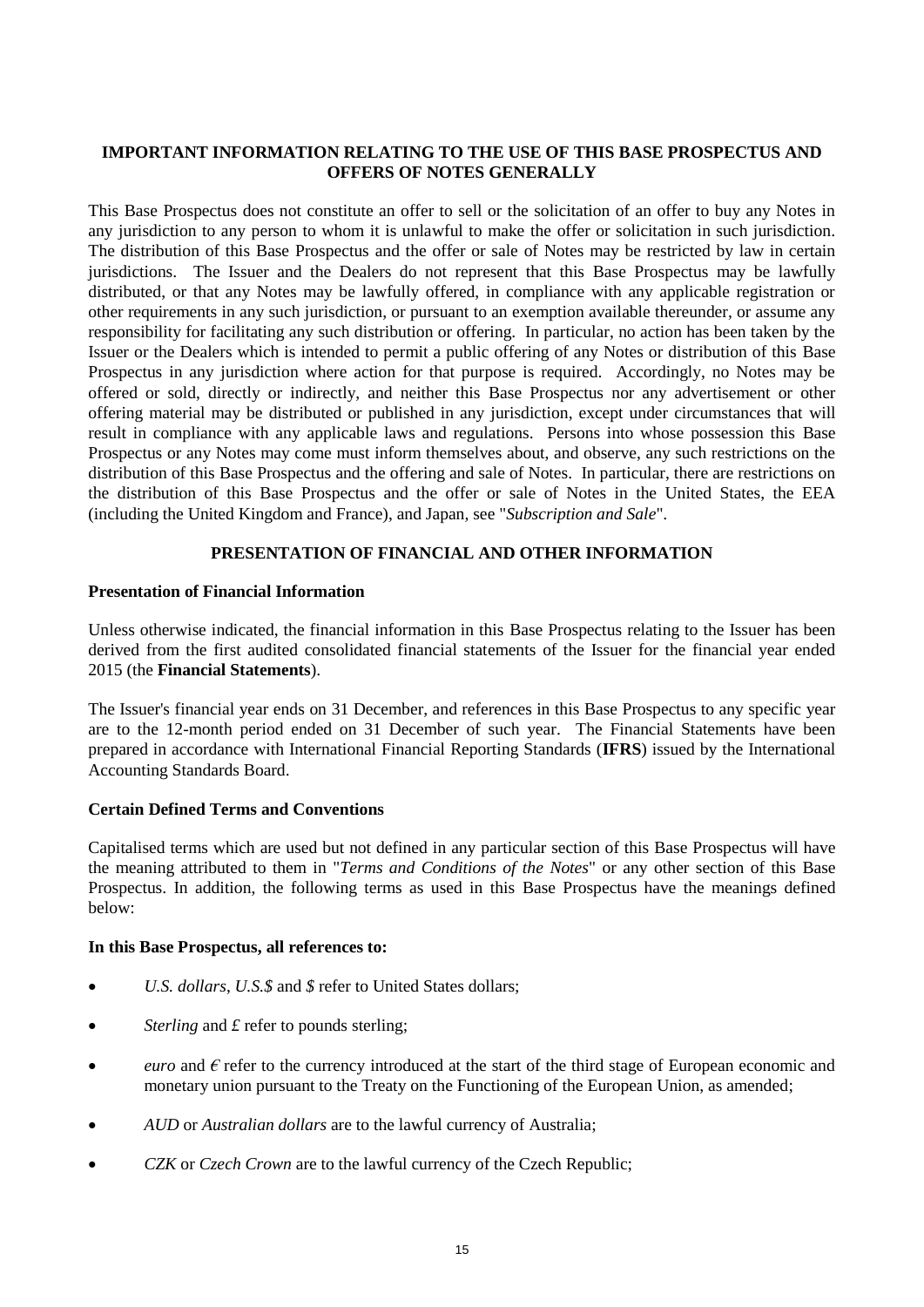- *CHF* or *Swiss Francs* are to the lawful currency of Switzerland;
- *DKK* or *Danish Krone* are to the lawful currency of Denmark;
- *JPY*, *Yen* or and *¥* are to the lawful currency of Japan;
- *NOK* or *Norwegian Krone* are to the lawful currency of Norway;
- *SEK* or *Swedish Krona* are to the lawful currency of Sweden; and
- *SGD* or *Singapore dollars* are to the lawful currency of Singapore.

Certain figures and percentages included in this Base Prospectus have been subject to rounding adjustments; accordingly, figures shown in the same category presented in different tables may vary slightly and figures shown as totals in certain tables may not be an arithmetic aggregation of the figures which precede them.

### **SUITABILITY OF INVESTMENT**

The Notes may not be a suitable investment for all investors. Each potential investor in the Notes must determine the suitability of that investment in light of its own circumstances. In particular, each potential investor may wish to consider, either on its own or with the help of its financial and other professional advisers, whether it:

- (i) has sufficient knowledge and experience to make a meaningful evaluation of the Notes, the merits and risks of investing in the Notes and the information contained or incorporated by reference in this Base Prospectus or any applicable supplement;
- (ii) has access to, and knowledge of, appropriate analytical tools to evaluate, in the context of its particular financial situation, an investment in the Notes and the impact the Notes will have on its overall investment portfolio;
- (iii) has sufficient financial resources and liquidity to bear all of the risks of an investment in the Notes, including Notes where the currency for principal or interest payments is different from the potential investor's currency;
- (iv) understands thoroughly the terms of the Notes and is familiar with the behaviour of financial markets; and
- (v) is able to evaluate possible scenarios for economic, interest rate and other factors that may affect its investment and its ability to bear the applicable risks.

Legal investment considerations may restrict certain investments. The investment activities of certain investors are subject to investment laws and regulations, or review or regulation by certain authorities. Each potential investor should consult its legal advisers to determine whether and to what extent (1) Notes are legal investments for it, (2) Notes can be used as collateral for various types of borrowing and (3) other restrictions apply to its purchase or pledge of any Notes. Financial institutions should consult their legal advisers or the appropriate regulators to determine the appropriate treatment of Notes under any applicable risk-based capital or similar rules.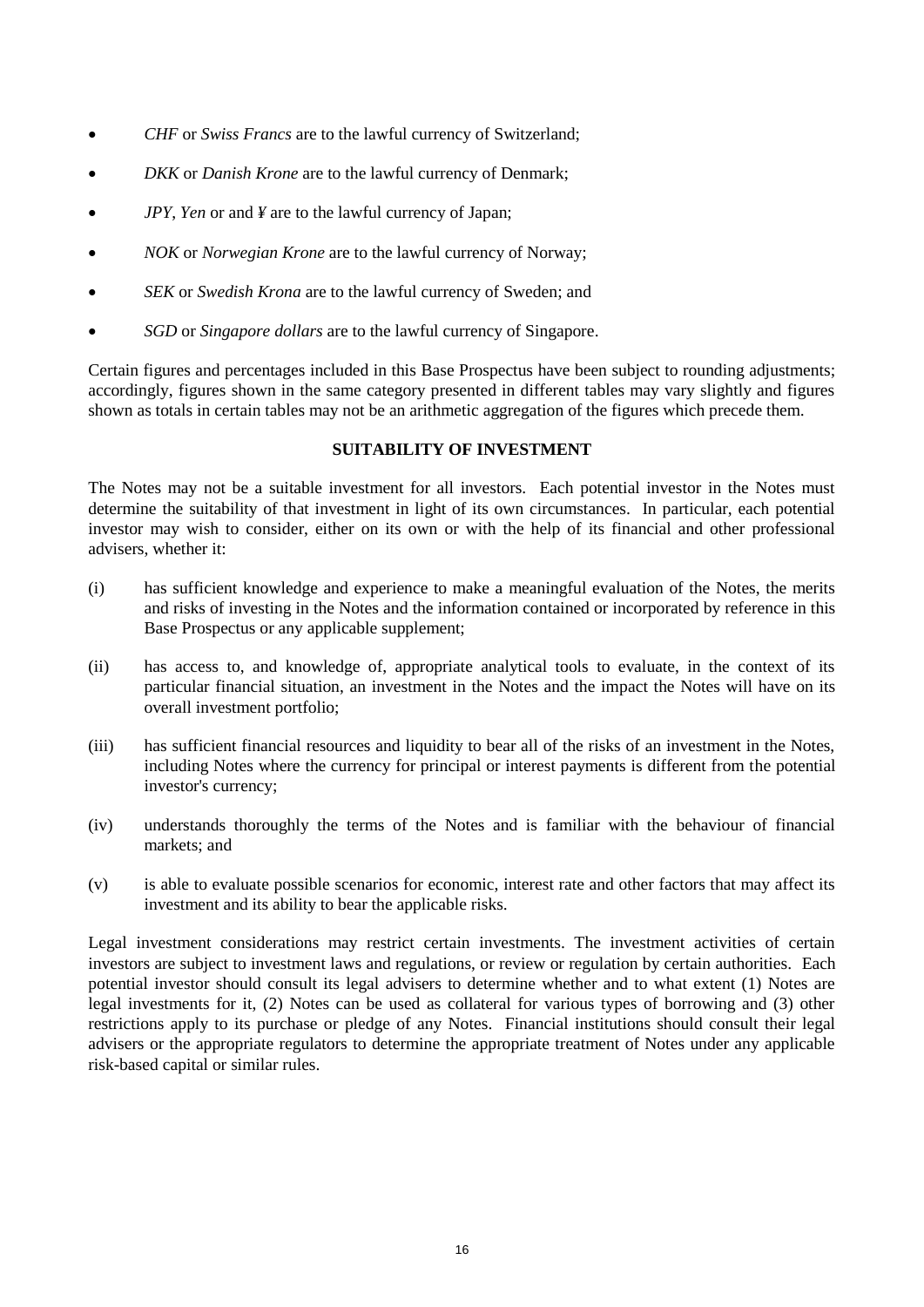#### **STABILISATION**

**In connection with the issue of any Tranche of Notes, the Dealer or Dealers (if any) named as the Stabilisation Manager(s) (or persons acting on behalf of any Stabilisation Manager(s)) in the applicable Final Terms may over-allot Notes or effect transactions with a view to supporting the market price of the Notes at a level higher than that which might otherwise prevail. However, there is no assurance that the Stabilisation Manager(s) (or persons acting on behalf of a Stabilisation Manager) will undertake stabilisation action. Any stabilisation action may begin on or after the date on which adequate public disclosure of the terms of the offer of the relevant Tranche of Notes is made and, if begun, may be ended at any time, but it must end no later than the earlier of 30 days after the issue date of the relevant Tranche of Notes and 60 days after the date of the allotment of the relevant Tranche of Notes. Any stabilisation action or over-allotment must be conducted by the relevant Stabilisation Manager(s) (or persons acting on behalf of any Stabilisation Manager(s)) in accordance with all applicable laws and rules.**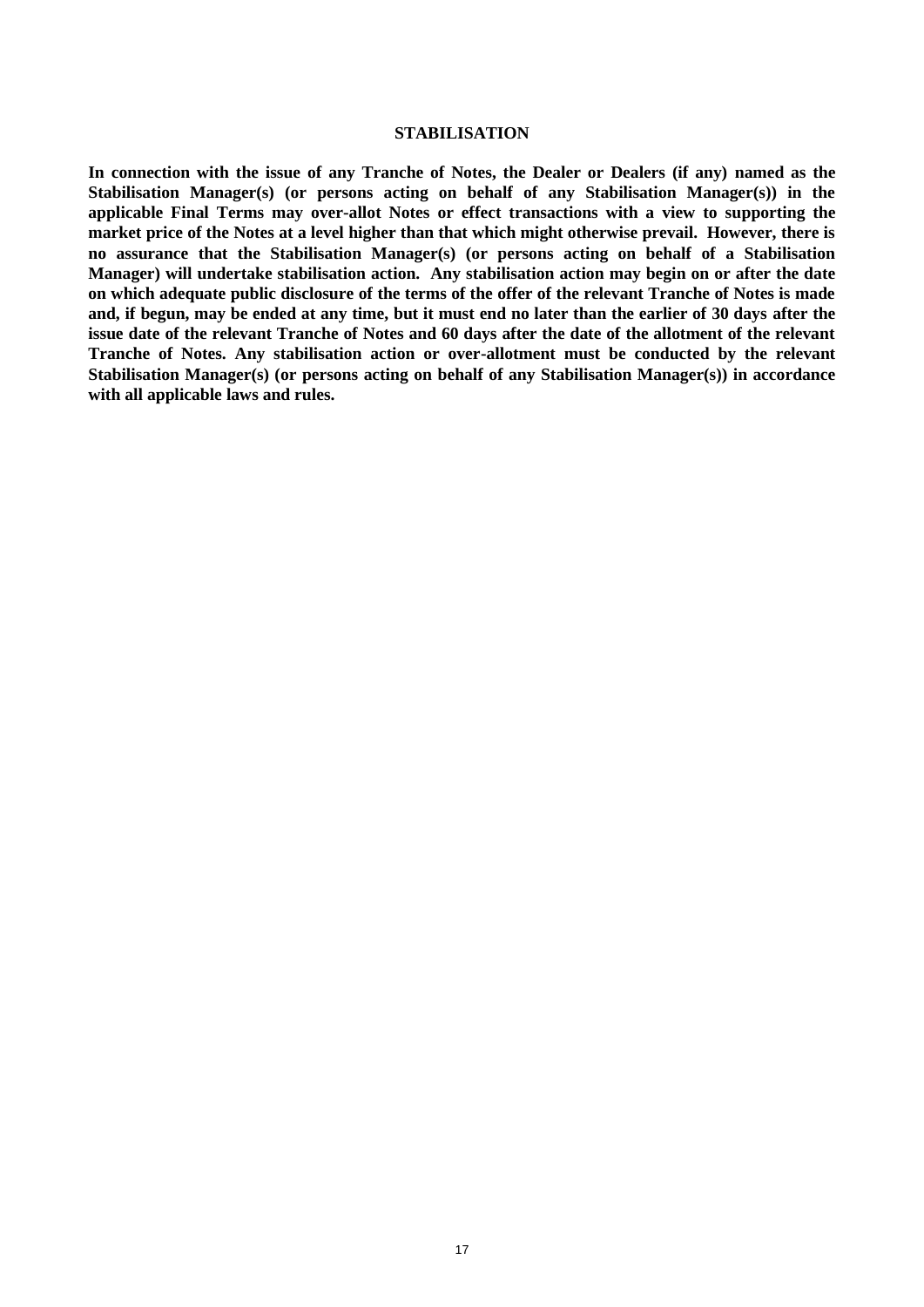### **OVERVIEW OF THE PROGRAMME**

*The following overview does not purport to be complete and is taken from, and is qualified in its entirety by, the remainder of this Base Prospectus and, in relation to the terms and conditions of any particular Tranche of Notes, the applicable Final Terms. The Issuer and any relevant Dealer may agree that Notes shall be issued in a form other than that contemplated in the Terms and Conditions, in which event and if appropriate, a new Base Prospectus or a supplement to the Base Prospectus, will be published.*

This Overview constitutes a general description of the Programme for the purposes of Article 22.5(3) of Commission Regulation (EC) No 809/2004 implementing Directive 2003/71/EC (the **Prospectus Regulation**).

Words and expressions defined in "*Form of the Notes*" and "*Terms and Conditions of the Notes*" shall have the same meanings in this Overview.

| Issuer:                      | Société Financière de Banque - SOFIB                                                                                                                                                                                                                                                                                                                                                                                                                       |
|------------------------------|------------------------------------------------------------------------------------------------------------------------------------------------------------------------------------------------------------------------------------------------------------------------------------------------------------------------------------------------------------------------------------------------------------------------------------------------------------|
| <b>Risk Factors:</b>         | There are certain factors that may affect the Issuer's ability to<br>fulfil its obligations under Notes issued under the Programme. In<br>addition, there are certain factors which are material for the<br>purpose of assessing the market risks associated with Notes issued<br>under the Programme and risks relating to the structure of a<br>particular Series of Notes issued under the Programme. All of<br>these are set out under "Risk Factors". |
| Description:                 | Euro Medium Term Note Programme                                                                                                                                                                                                                                                                                                                                                                                                                            |
| Arranger:                    | Société Générale                                                                                                                                                                                                                                                                                                                                                                                                                                           |
| Dealers:                     | Banca IMI S.p.A., Banco Santander, S.A., Barclays Bank PLC,<br>Commerzbank Aktiengesellschaft, Crédit Agricole Corporate and<br>Investment Bank, HSBC Bank plc, Natixis, Société Générale and<br>UniCredit Bank AG                                                                                                                                                                                                                                         |
|                              | and any other Dealers appointed in accordance with the<br>Programme Agreement.                                                                                                                                                                                                                                                                                                                                                                             |
| <b>Certain Restrictions:</b> | Each issue of Notes denominated in a currency in respect of which<br>particular laws, guidelines, regulations, restrictions or reporting<br>requirements apply will only be issued in circumstances which<br>comply with such laws, guidelines, regulations, restrictions or<br>reporting requirements from time to time (see "Subscription and<br>Sale") including the following restrictions applicable at the date of<br>this Base Prospectus.          |
|                              | Notes having a maturity of less than one year                                                                                                                                                                                                                                                                                                                                                                                                              |
|                              | Notes having a maturity of less than one year will, if the proceeds<br>of the issue are accepted in the United Kingdom, constitute<br>deposits for the purposes of the prohibition on accepting deposits<br>contained in section 19 of the Financial Services and Markets Act<br>2000 (FSMA) unless they are issued to a limited class of                                                                                                                  |

professional investors and have a denomination of at least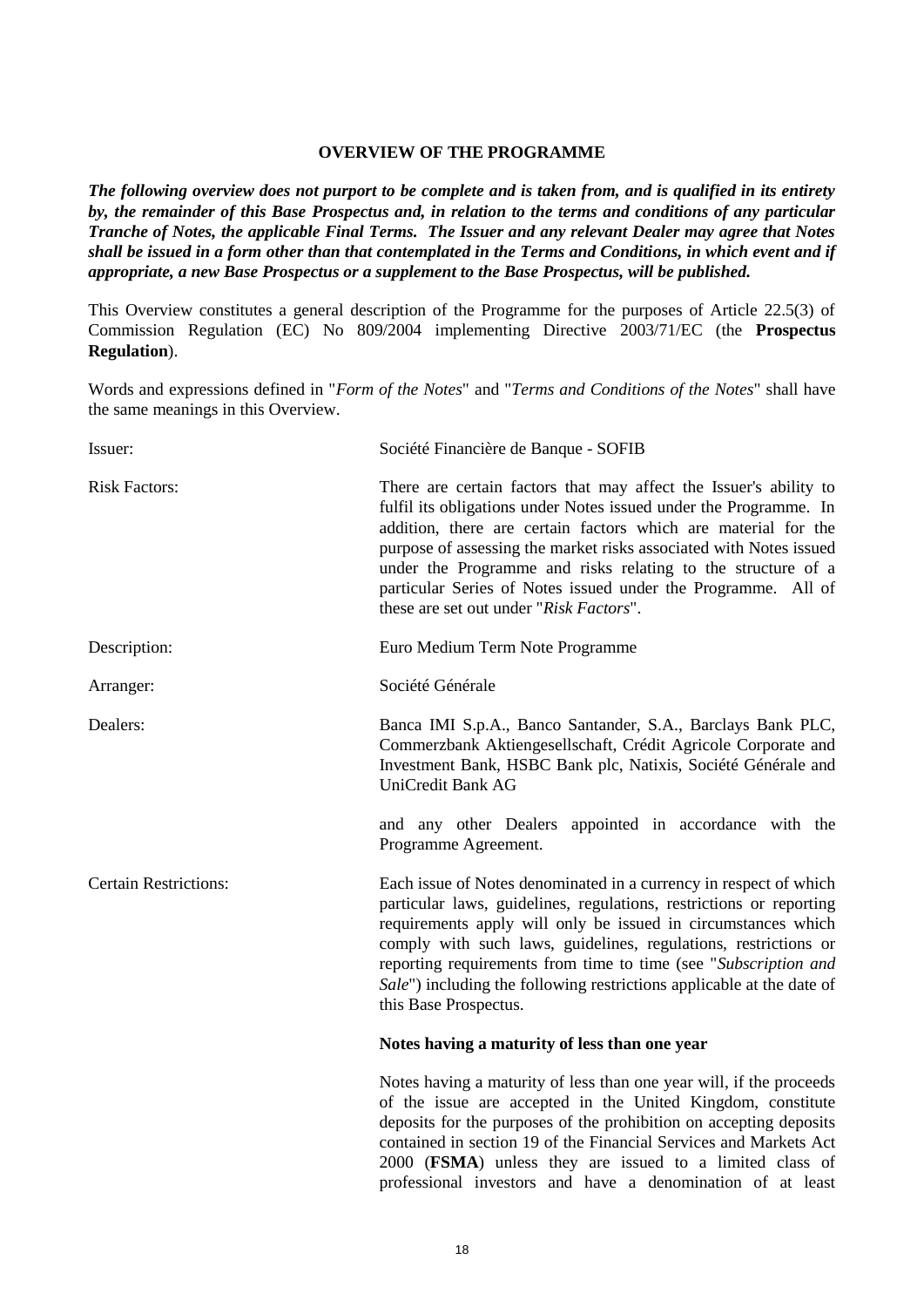|                                | £100,000 or its equivalent, see "Subscription and Sale".                                                                                                                                                                                                                                                                                                                                                  |
|--------------------------------|-----------------------------------------------------------------------------------------------------------------------------------------------------------------------------------------------------------------------------------------------------------------------------------------------------------------------------------------------------------------------------------------------------------|
| Fiscal Agent and Paying Agent: | Société Générale Bank and Trust                                                                                                                                                                                                                                                                                                                                                                           |
| Programme Size:                | $64,000,000,000$ (or its equivalent in other currencies calculated as<br>described in the Programme Agreement) outstanding at any time.<br>The Issuer may increase the amount of the Programme in<br>accordance with the terms of the Programme Agreement.                                                                                                                                                |
| Distribution:                  | Notes may be distributed by way of private or public placement<br>and in each case on a syndicated or non-syndicated basis.                                                                                                                                                                                                                                                                               |
| Currencies:                    | Subject to any applicable legal or regulatory restrictions, notes<br>may be denominated in euro, Sterling, U.S. dollars, yen Australian<br>dollars, Czech Crown, Swiss Francs, Danish Krone, Norwegian<br>Krone, Swedish Krona, Singapore dollars and any other currency<br>agreed between the Issuer and the relevant Dealer.                                                                            |
| Maturities:                    | The Notes will have such maturities as may be agreed between the<br>Issuer and the relevant Dealer, subject to such minimum or<br>maximum maturities as may be allowed or required from time to<br>time by the relevant central bank (or equivalent body) or any laws<br>or regulations applicable to the Issuer or the relevant Specified<br>Currency.                                                   |
| <b>Issue Price:</b>            | Notes may be issued on a fully-paid basis and at an issue price<br>which is at par or at a discount to, or premium over, par.                                                                                                                                                                                                                                                                             |
| Form of Notes                  | The Notes will be issued in bearer form as described in "Form of<br>the Notes".                                                                                                                                                                                                                                                                                                                           |
| <b>Fixed Rate Notes:</b>       | Fixed interest will be payable on such date or dates as may be<br>agreed between the Issuer and the relevant Dealer and on<br>redemption and will be calculated on the basis of such Day Count<br>Fraction as may be agreed between the Issuer and the relevant<br>Dealer.                                                                                                                                |
| <b>Floating Rate Notes:</b>    | Floating Rate Notes will bear interest at a rate determined:                                                                                                                                                                                                                                                                                                                                              |
|                                | 1.<br>on the basis of the reference rate set out in the applicable<br>Final Terms; or                                                                                                                                                                                                                                                                                                                     |
|                                | 2.<br>on the same basis as the floating rate under a notional<br>interest rate swap transaction in the relevant Specified<br>Currency governed by an agreement incorporating the<br>2006 ISDA Definitions (as published by the International<br>Swaps and Derivatives Association, Inc., and as amended<br>and updated as at the Issue Date of the first Tranche of the<br>Notes of the relevant Series). |
|                                | Interest on Floating Rate Notes in respect of each Interest Period,<br>as agreed prior to issue by the Issuer and the relevant Dealer, will                                                                                                                                                                                                                                                               |

be payable on such Interest Payment Dates, and will be calculated on the basis of such Day Count Fraction, as may be agreed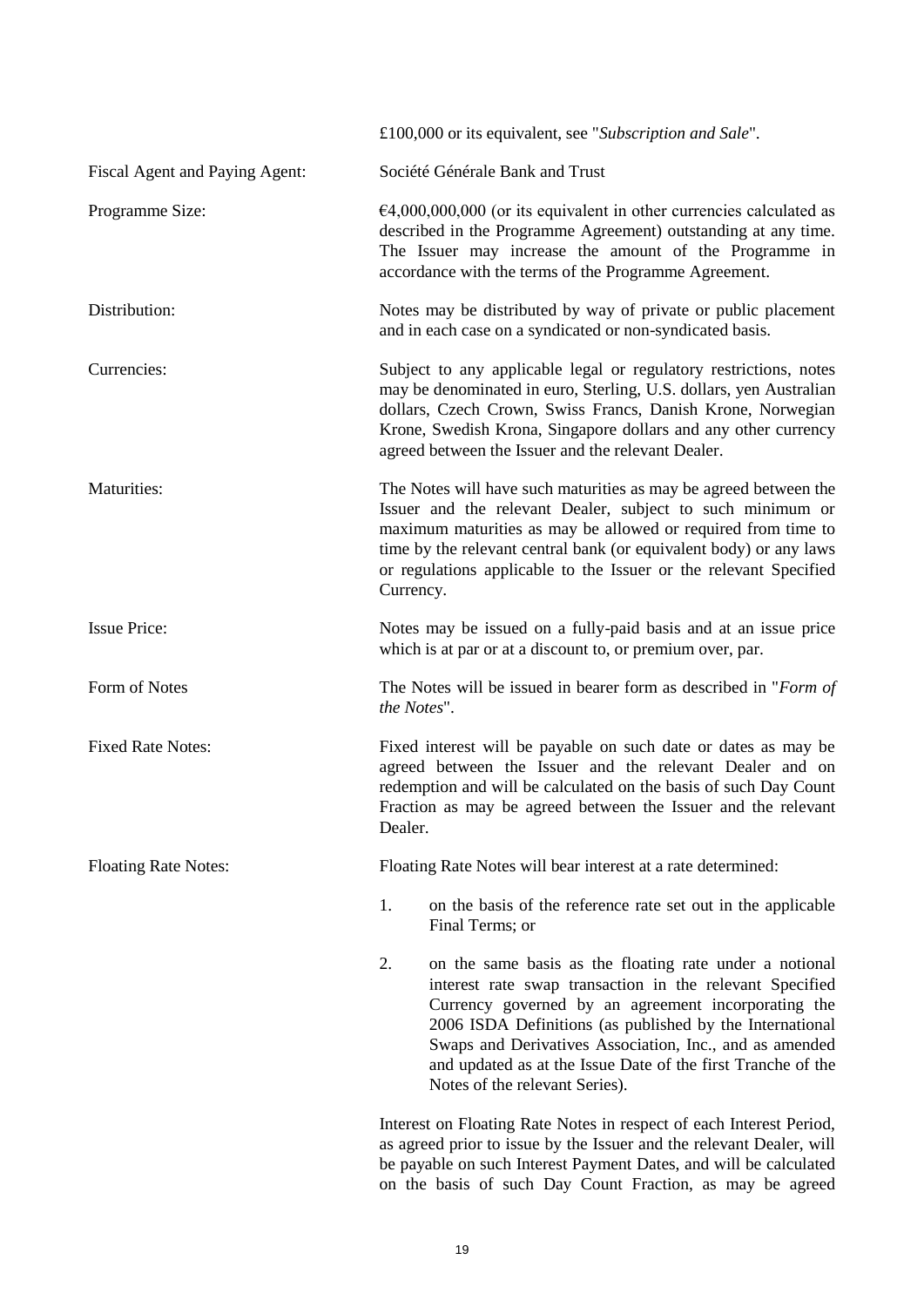|                         | between the Issuer and the relevant Dealer.                                                                                                                                                                                                                                                                                                                                                                                                                                                                                                                                                                                                                      |
|-------------------------|------------------------------------------------------------------------------------------------------------------------------------------------------------------------------------------------------------------------------------------------------------------------------------------------------------------------------------------------------------------------------------------------------------------------------------------------------------------------------------------------------------------------------------------------------------------------------------------------------------------------------------------------------------------|
|                         | The margin (if any) relating to such floating rate will be agreed<br>between the Issuer and the relevant Dealer for each Series of<br>Floating Rate Notes.                                                                                                                                                                                                                                                                                                                                                                                                                                                                                                       |
|                         | Floating Rate Notes may also have a maximum interest rate, a<br>minimum interest rate or both. Unless otherwise stated in the<br>applicable Final Terms the minimum interest rate shall be deemed<br>to be zero.                                                                                                                                                                                                                                                                                                                                                                                                                                                 |
| Zero Coupon Notes:      | Zero Coupon Notes will be offered and sold at a discount to their<br>nominal amount and will not bear interest.                                                                                                                                                                                                                                                                                                                                                                                                                                                                                                                                                  |
| Redemption:             | The applicable Final Terms will indicate either that the relevant<br>Notes cannot be redeemed prior to their stated maturity (other than<br>for taxation reasons or following an Event of Default) or that such<br>Notes will be redeemable at the option of the Issuer and/or the<br>Noteholders upon giving notice to the Noteholders or the Issuer,<br>as the case may be, on a date or dates specified prior to such stated<br>maturity and at a price or prices and on such other terms as may<br>be agreed between the Issuer and the relevant Dealer.                                                                                                     |
|                         | Notes having a maturity of less than one year may be subject to<br>restrictions on their denomination and distribution, see "Certain<br>Restrictions - Notes having a maturity of less than one year"<br>above.                                                                                                                                                                                                                                                                                                                                                                                                                                                  |
| Denomination of Notes:  | The Notes will be issued in such denominations as may be agreed<br>between the Issuer and the relevant Dealer save that the minimum<br>denomination of each Note will be such amount as may be<br>allowed or required from time to time by the relevant central bank<br>(or equivalent body) or any laws or regulations applicable to the<br>relevant Specified Currency, see "Certain Restrictions - Notes<br>having a maturity of less than one year" above, and save that the<br>minimum denomination of each Note will be $\epsilon$ 100,000 (or, if the<br>Notes are denominated in a currency other than euro, the<br>equivalent amount in such currency). |
| Taxation:               | All payments in respect of the Notes or Coupons will be made<br>without deduction or withholding for or on account of taxes or<br>duties of whatever nature imposed by any Tax Jurisdiction as<br>provided in Condition 7. In the event that any such deduction or<br>withholding is made, the Issuer will, to the fullest extent then<br>permitted by law, be required to pay additional amounts to cover<br>the amounts so deducted or withheld, except that no such<br>additional amounts shall be payable in certain cases more fully<br>described in Condition 7.                                                                                           |
| <b>Negative Pledge:</b> | The terms of the Notes contain a negative pledge provision as<br>described under Condition 3 of the Terms and Conditions of the<br>Notes - Negative Pledge.                                                                                                                                                                                                                                                                                                                                                                                                                                                                                                      |
| Cross Default:          | The terms of the Notes contain a cross default provision as                                                                                                                                                                                                                                                                                                                                                                                                                                                                                                                                                                                                      |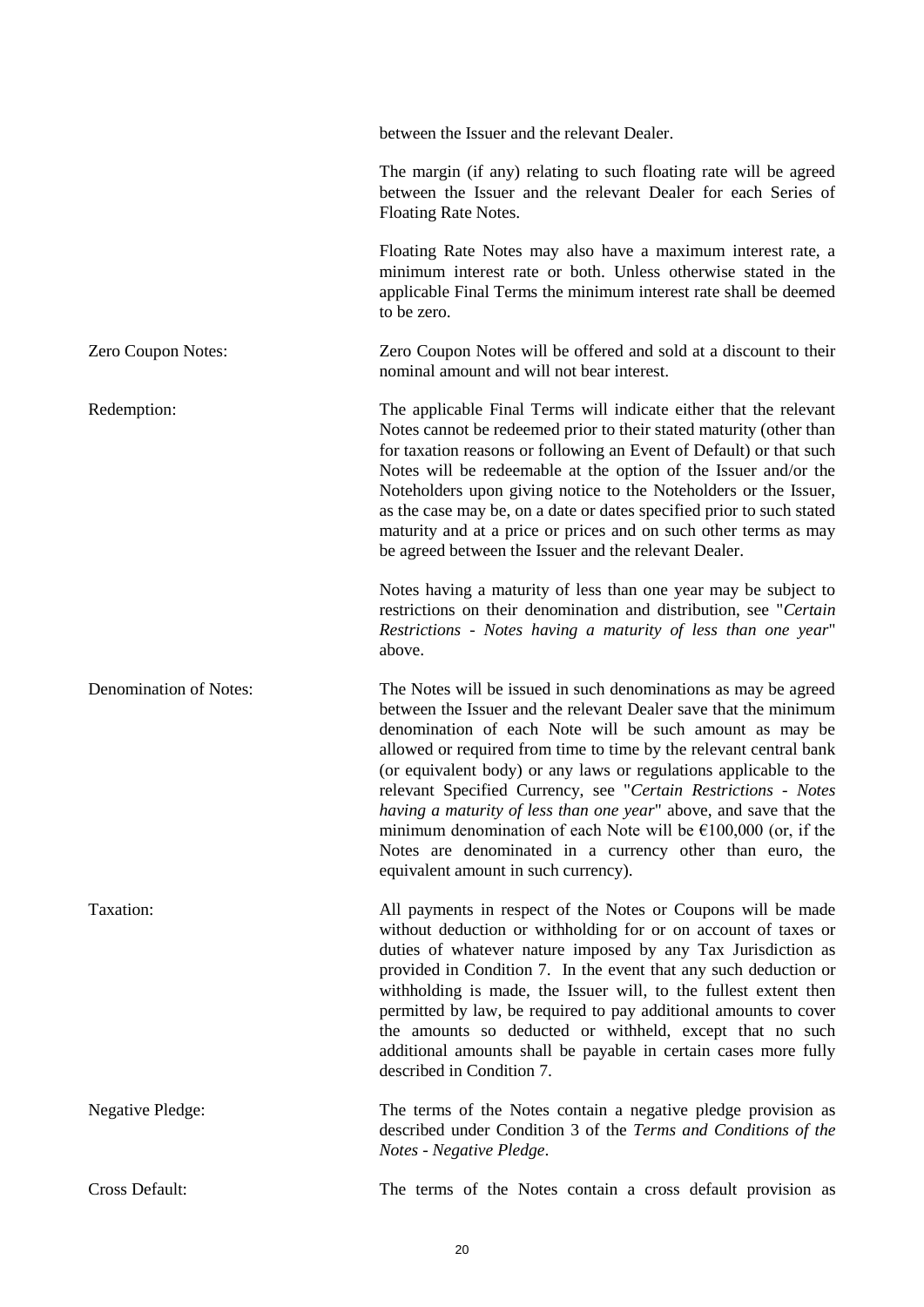|                                     | described under Condition 9.1(c) of the Terms and Conditions of<br>the Notes - Events of Default.                                                                                                                                                                                                                                                                                                                                                                                                   |
|-------------------------------------|-----------------------------------------------------------------------------------------------------------------------------------------------------------------------------------------------------------------------------------------------------------------------------------------------------------------------------------------------------------------------------------------------------------------------------------------------------------------------------------------------------|
| Status of the Notes:                | The Notes will constitute direct, unconditional, unsubordinated<br>and unsecured obligations of the Issuer and will rank pari passu<br>among themselves and (save for certain obligations required to be<br>preferred by law) equally with all other unsecured obligations<br>(other than subordinated obligations, if any) of the Issuer, from<br>time to time outstanding.                                                                                                                        |
| Rating:                             | The Programme has been rated Baa2 by Moody's. Series of Notes<br>issued under the Programme may be rated or unrated. Where a<br>Series of Notes is rated, such rating will be disclosed in the<br>applicable Final Terms and will not necessarily be the same as the<br>ratings assigned to the Programme. A security rating is not a<br>recommendation to buy, sell or hold securities and may be subject<br>to suspension, reduction or withdrawal at any time by the<br>assigning rating agency. |
| Listing:                            | Application has been made to the AMF to approve this document<br>as a base prospectus. Application may also been made for Notes<br>issued under the Programme to be admitted to trading on, and to<br>be listed, on Euronext Paris S.A.                                                                                                                                                                                                                                                             |
|                                     | Notes may be listed or admitted to trading, as the case may be, on<br>other or further stock exchanges or markets agreed between the<br>Issuer and the relevant Dealer in relation to the Series. Notes<br>which are neither listed nor admitted to trading on any market<br>may also be issued.                                                                                                                                                                                                    |
|                                     | The applicable Final Terms will state whether or not the relevant<br>Notes are to be listed and/or admitted to trading and, if so, on<br>which stock exchanges and/or markets.                                                                                                                                                                                                                                                                                                                      |
| Governing Law:                      | The Notes and any non-contractual obligations arising out of or in<br>connection with the Notes will be governed by, and shall be<br>construed in accordance with, English law.                                                                                                                                                                                                                                                                                                                     |
| <b>Selling Restrictions:</b>        | There are restrictions on the offer, sale and transfer of the Notes in<br>the United States, the EEA (including the United Kingdom and<br>France), Japan and such other restrictions as may be required in<br>connection with the offering and sale of a particular Tranche of<br>Notes, see "Subscription and Sale".                                                                                                                                                                               |
| United States Selling Restrictions: | Regulation S, Category 2. TEFRA C or D/TEFRA not applicable,<br>as specified in the applicable Final Terms.                                                                                                                                                                                                                                                                                                                                                                                         |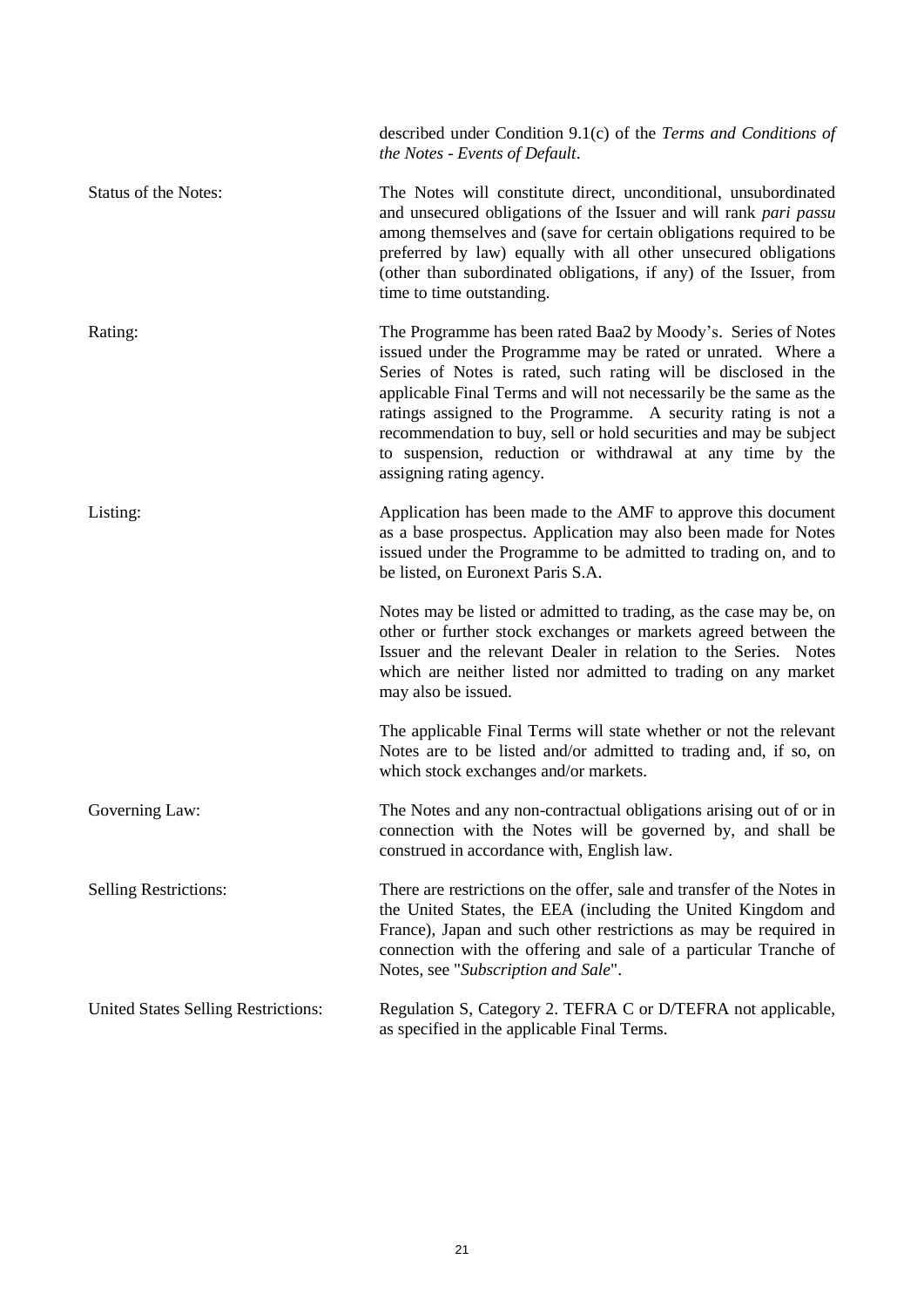### **DOCUMENTS INCORPORATED BY REFERENCE**

The English translation of the 2015 *Rapport Annuel* of the Issuer (the **2015 Annual Report**), which has previously been published and was filed with the AMF on 15 June 2016 shall be incorporated by reference in, and form part of, this Base Prospectus.

The Issuer will, in the event of any significant new factor, material mistake or inaccuracy relating to information included in this Base Prospectus which is capable of affecting the assessment of any Notes, prepare a supplement to this Base Prospectus or publish a new Base Prospectus for use in connection with any subsequent issue of Notes.

Following the publication of this Base Prospectus a supplement may be prepared by the Issuer and approved by the AMF in accordance with Article 16 of the Prospectus Directive and article 212-25 of the *Règlement Général* of the AMF. Statements contained in any such supplement (or contained in any document incorporated by reference therein) shall, to the extent applicable, be deemed to modify or supersede statements contained in this Base Prospectus or in a document which is incorporated by reference in this Base Prospectus. Any statement so modified or superseded shall not, except as so modified or superseded, constitute a part of this Base Prospectus.

Copies of documents incorporated by reference in this Base Prospectus can be obtained from the registered office of the Issuer and from the specified offices of the Paying Agent for the time being at 11, avenue Emile Reuter, 2420 Luxembourg, Luxembourg. They will also be published on the Issuer's website at: www.sofib.com and on the *Direction de l'information légale et administrative's* website at (www.infofinanciere.fr) for financial information only. This Base Prospectus (together with any Final Terms relating to Notes admitted to trading on a Regulated Market and/or offered to the public in France) will be published on the AMF's website at www.amf-france.org.

|                         | sion reference not relating to information incorporated of reference.<br>Annex XI of EC regulation No. 809/2004, as amended - Minimum disclosure                                                                                                                           | <b>2015 Annual Report</b> |
|-------------------------|----------------------------------------------------------------------------------------------------------------------------------------------------------------------------------------------------------------------------------------------------------------------------|---------------------------|
|                         | requirements for the debt and derivatives securities registration document                                                                                                                                                                                                 |                           |
| $\mathbf{3}$            | <b>RISK FACTORS</b>                                                                                                                                                                                                                                                        |                           |
| 3.1                     | Prominent disclosure of risk factors that may affect the issuer's ability to fulfil its<br>obligations under the securities to investors in a section headed "Risk Factors".                                                                                               | pages 23-31               |
| $\overline{\mathbf{4}}$ | <b>INFORMATION ABOUT THE ISSUER</b>                                                                                                                                                                                                                                        |                           |
| 4.1                     | <b>History and development of the Issuer:</b>                                                                                                                                                                                                                              |                           |
| 4.1.4                   | the domicile and legal form of the issuer, the legislation under which the issuer<br>operates, its country of incorporation, and the address and telephone number of<br>its registered office (or principal place of business if different from its registered<br>office). | page 33                   |
| 4.1.5                   | any recent events particular to the issuer and which are to a material extent<br>relevant to the evaluation of the issuer's solvency.                                                                                                                                      | pages 6-22                |
| 5                       | <b>BUSINESS OVERVIEW</b>                                                                                                                                                                                                                                                   |                           |
| 5.1.                    | <b>Principal Activities</b>                                                                                                                                                                                                                                                |                           |
| 5.1.1                   | A brief description of the issuer's principal activities stating the main categories<br>of products sold and/or services performed;                                                                                                                                        | pages 6-13                |

Cross-reference list relating to information incorporated by reference: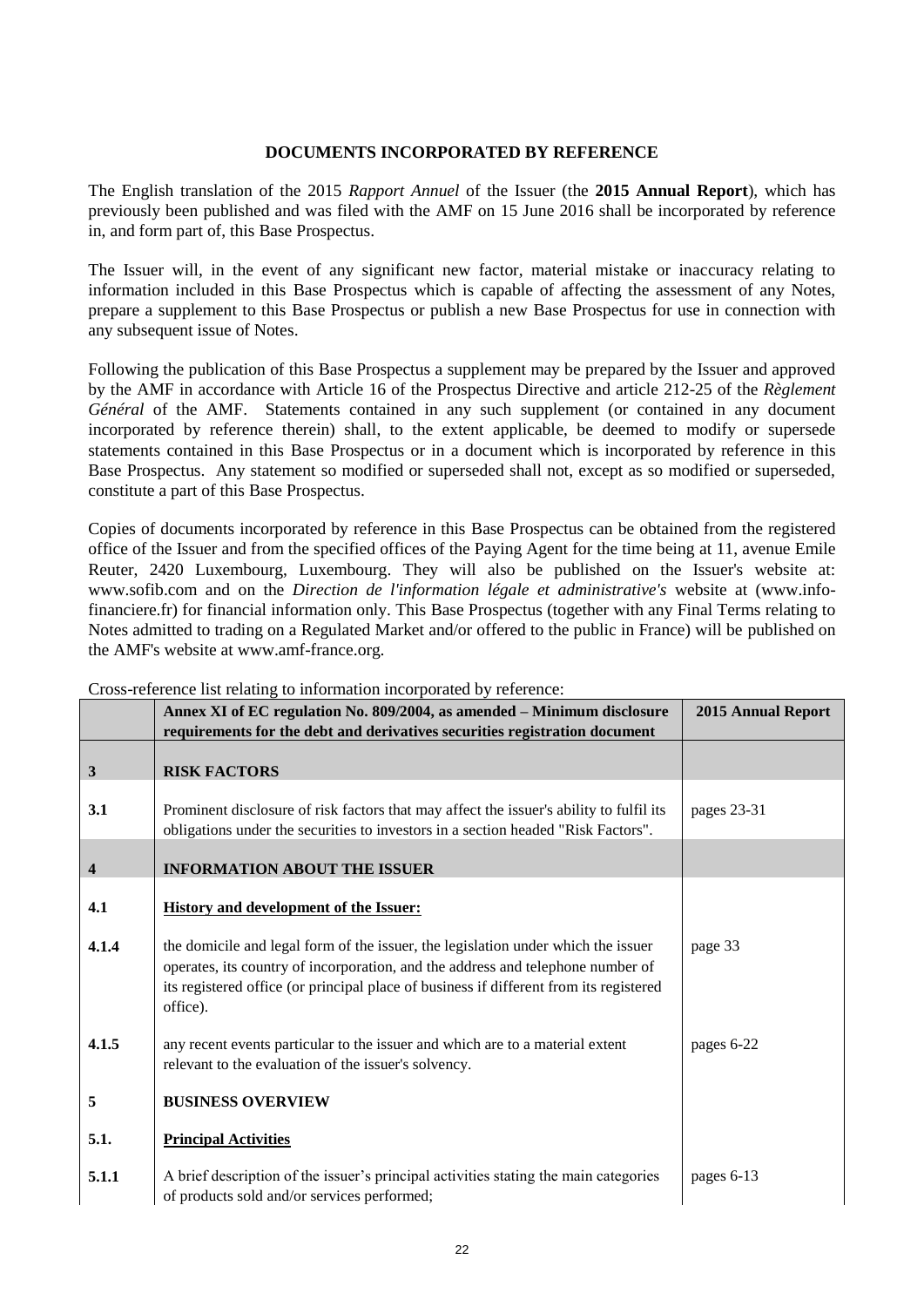|                  | Annex XI of EC regulation No. 809/2004, as amended - Minimum disclosure<br>requirements for the debt and derivatives securities registration document                                                                                                                                                                                                                                                                       | <b>2015 Annual Report</b> |
|------------------|-----------------------------------------------------------------------------------------------------------------------------------------------------------------------------------------------------------------------------------------------------------------------------------------------------------------------------------------------------------------------------------------------------------------------------|---------------------------|
| 5.1.3            | Principal Markets                                                                                                                                                                                                                                                                                                                                                                                                           |                           |
|                  | A brief description of the principal markets in which the issuer competes.                                                                                                                                                                                                                                                                                                                                                  | Pages 9-13                |
| $\boldsymbol{9}$ | ADMINISTRATIVE, MANAGEMENT, AND SUPERVISORY BODIES                                                                                                                                                                                                                                                                                                                                                                          |                           |
| 9.1              | Names, business addresses and functions in the issuer of the following persons,<br>and an indication of the principal activities performed by them outside the issuer<br>where these are significant with respect to that issuer:<br>members of the administrative, management or supervisory bodies;                                                                                                                       | pages 34 and 37-41        |
| 9.2              | Potential conflicts of interests between any duties to the issuing entity of the<br>persons referred to in item 9.1 and their private interests and or other duties. In<br>the event that there are no such conflicts, a statement to that effect                                                                                                                                                                           | page 34                   |
| 11               | FINANCIAL INFORMATION CONCERNING THE ISSUER'S ASSETS<br>AND LIABILITIES, FINANCIAL POSITION AND PROFITS AND<br><b>LOSSES</b>                                                                                                                                                                                                                                                                                                |                           |
| 11.1             | <b>Historical Financial Information</b>                                                                                                                                                                                                                                                                                                                                                                                     |                           |
|                  | (a) the balance sheet;                                                                                                                                                                                                                                                                                                                                                                                                      | page 44                   |
|                  | (b) the income statement;                                                                                                                                                                                                                                                                                                                                                                                                   | page 45                   |
|                  | (c) statement of changes in equity                                                                                                                                                                                                                                                                                                                                                                                          | page 46                   |
|                  | (d) statement of cash flow                                                                                                                                                                                                                                                                                                                                                                                                  | page 47                   |
|                  | (e) the accounting policies and explanatory notes.                                                                                                                                                                                                                                                                                                                                                                          | pages 51-58               |
|                  | (f) audit report                                                                                                                                                                                                                                                                                                                                                                                                            | pages 88-89               |
| 11.2             | <b>Financial statements</b>                                                                                                                                                                                                                                                                                                                                                                                                 |                           |
| 11.3             | <b>Auditing of historical annual financial information</b>                                                                                                                                                                                                                                                                                                                                                                  |                           |
| 11.3.1           | A statement that the historical financial information has been audited. If audit<br>reports on the historical financial information have been refused by the statutory<br>auditors or if they contain qualifications or disclaimers, such refusal or such<br>qualifications or disclaimers must be reproduced in full and the reasons given.                                                                                | page 90                   |
| 11.6             | Information on any governmental, legal or arbitration proceedings (including any<br>such proceedings which are pending or threatened of which the issuer is aware),<br>during the period covering, at last the previous 12 months which may have, or<br>have had in the recent past, significant effects on the issuer and/or group's<br>financial position or profitability, or provide an appropriate negative statement. | page 13                   |

Any information not listed in the above cross-reference list but included in the documents incorporated by reference is given for information purposes only.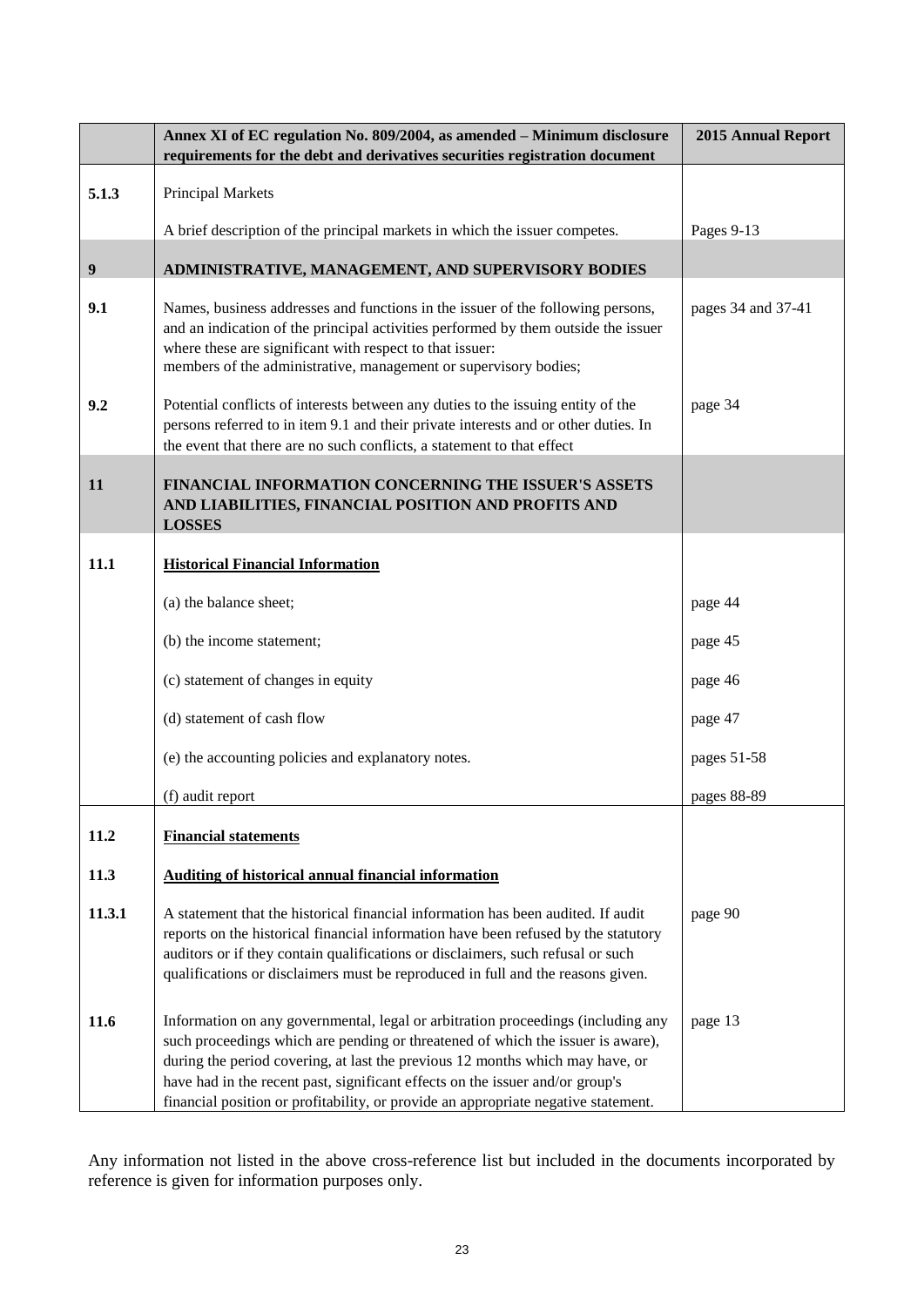### **FORM OF THE NOTES**

Each Tranche of Notes will be in bearer form and will initially be issued in the form of a temporary global note (a **Temporary Global Note**) or, if so specified in the applicable Final Terms, a permanent global note (a **Permanent Global Note** and, together with a Temporary Global Note, each a **Global Note**) which, in either case, will:

- (a) if the Global Notes are intended to be issued in new global note (**NGN**) form, as stated in the applicable Final Terms, be delivered on or prior to the original issue date of the Tranche to a common safekeeper (the **Common Safekeeper**) for Euroclear Bank SA/NV (**Euroclear**) and Clearstream Banking S.A. (**Clearstream, Luxembourg**); and
- (b) if the Global Notes are not intended to be issued in NGN Form, be delivered on or prior to the original issue date of the Tranche to a common depositary (the **Common Depositary**) for Euroclear and Clearstream, Luxembourg.

Where the Global Notes issued in respect of any Tranche are in NGN form, the applicable Final Terms will also indicate whether such Global Notes are intended to be held in a manner which would allow Eurosystem eligibility. Any indication that the Global Notes are to be so held does not necessarily mean that the Notes of the relevant Tranche will be recognised as eligible collateral for Eurosystem monetary policy and intraday credit operations by the Eurosystem either upon issue or at any times during their life as such recognition depends upon satisfaction of the Eurosystem eligibility criteria. The Common Safekeeper for NGNs will either be Euroclear or Clearstream, Luxembourg or another entity approved by Euroclear and Clearstream, Luxembourg.

Whilst any Note is represented by a Temporary Global Note, payments of principal, interest (if any) and any other amount payable in respect of the Notes due prior to the Exchange Date (as defined below) will be made (against presentation of the Temporary Global Note if the Temporary Global Note is not intended to be issued in NGN form) only to the extent that certification (in a form to be provided) to the effect that the beneficial owners of interests in the Temporary Global Note are not U.S. persons or persons who have purchased for resale to any U.S. person, as required by U.S. Treasury regulations, has been received by Euroclear and/or Clearstream, Luxembourg and Euroclear and/or Clearstream, Luxembourg, as applicable, has given a like certification (based on the certifications it has received) to the Fiscal Agent.

On and after the date (the **Exchange Date**) which is 40 days after a Temporary Global Note is issued, interests in such Temporary Global Note will be exchangeable (free of charge) upon a request as described therein either for (i) interests in a Permanent Global Note of the same Series or (ii) for definitive Notes of the same Series with, where applicable, interest coupons and talons attached (as indicated in the applicable Final Terms and subject, in the case of definitive Notes, to such notice period as is specified in the applicable Final Terms), in each case against certification of beneficial ownership as described above unless such certification has already been given. The holder of a Temporary Global Note will not be entitled to collect any payment of interest, principal or other amount due on or after the Exchange Date unless, upon due certification, exchange of the Temporary Global Note for an interest in a Permanent Global Note or for definitive Notes is improperly withheld or refused.

Payments of principal, interest (if any) or any other amounts on a Permanent Global Note will be made through Euroclear and/or Clearstream, Luxembourg (against presentation or surrender (as the case may be) of the Permanent Global Note if the Permanent Global Note is not intended to be issued in NGN form) without any requirement for certification.

The applicable Final Terms will specify that a Permanent Global Note will be exchangeable (free of charge), in whole but not in part, for definitive Notes with, where applicable, interest coupons and talons attached upon either (a) not less than 60 days' written notice from Euroclear and/or Clearstream, Luxembourg (acting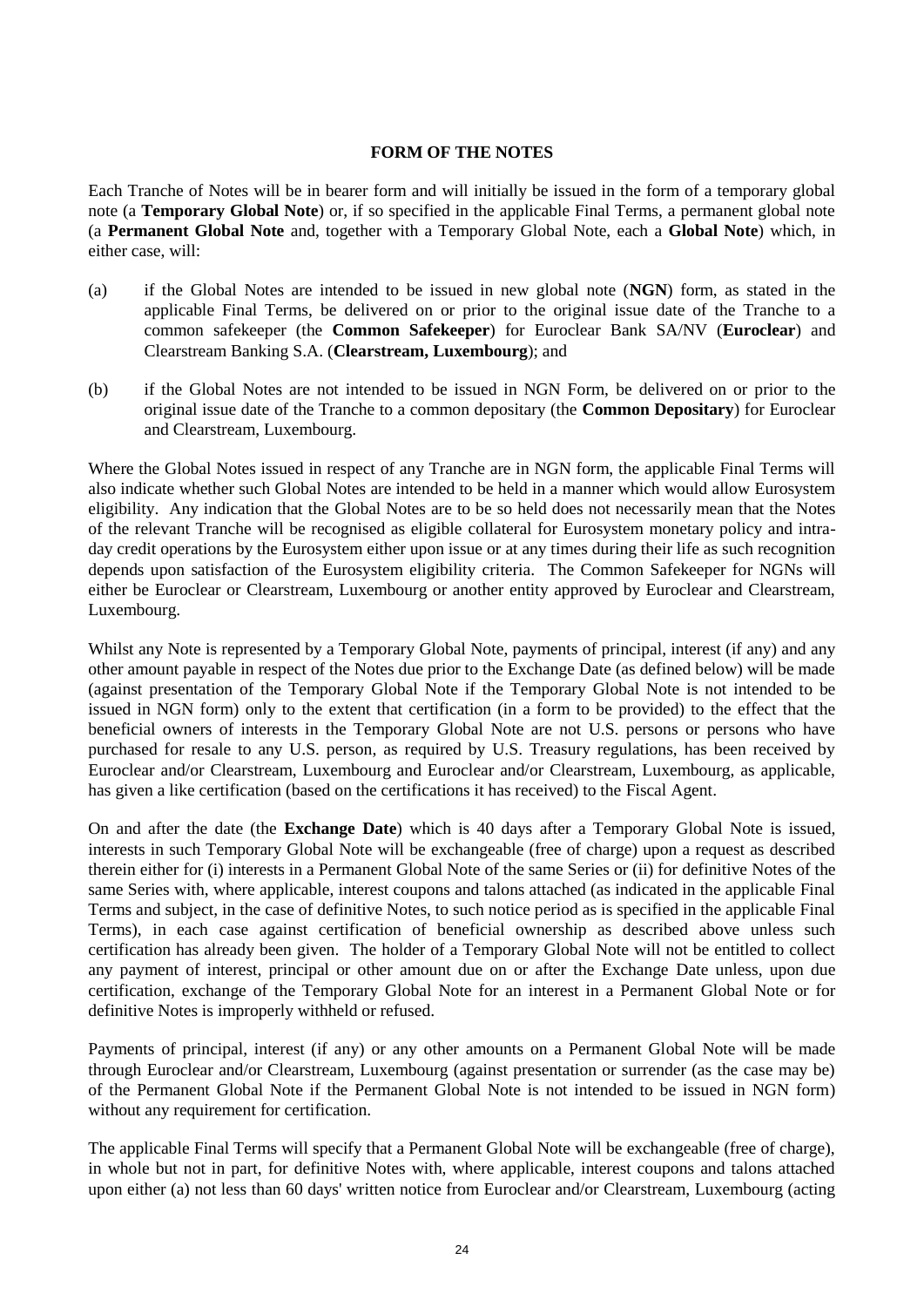on the instructions of any holder of an interest in such Permanent Global Note) to the Fiscal Agent as described therein or (b) only upon the occurrence of an Exchange Event. For these purposes, **Exchange Event** means that (i) an Event of Default (as defined in Condition 9) has occurred and is continuing or (ii) the Issuer has been notified that both Euroclear and Clearstream, Luxembourg have been closed for business for a continuous period of 14 days (other than by reason of holiday, statutory or otherwise) or have announced an intention permanently to cease business or have in fact done so and no successor clearing system is available or (iii) the Issuer has or will become subject to adverse tax consequences which would not be suffered were the Notes represented by the Permanent Global Note in definitive form. The Issuer will promptly give notice to Noteholders in accordance with Condition 13 if an Exchange Event occurs. In the event of the occurrence of an Exchange Event, Euroclear and/or Clearstream, Luxembourg (acting on the instructions of any holder of an interest in such Permanent Global Note) may give notice to the Fiscal Agent requesting exchange and, in the event of the occurrence of an Exchange Event as described in (iii) above, the Issuer may also give notice to the Fiscal Agent requesting exchange. Any such exchange shall occur not later than 45 days after the date of receipt of the first relevant notice by the Fiscal Agent.

The following legend will appear on all Notes (other than Temporary Global Notes) and interest coupons relating to such Notes where TEFRA D is specified in the applicable Final Terms:

"ANY UNITED STATES PERSON WHO HOLDS THIS OBLIGATION WILL BE SUBJECT TO LIMITATIONS UNDER THE UNITED STATES INCOME TAX LAWS, INCLUDING THE LIMITATIONS PROVIDED IN SECTIONS 165(j) AND 1287(a) OF THE INTERNAL REVENUE CODE."

The sections referred to provide that United States holders, with certain exceptions, will not be entitled to deduct any loss on Notes or interest coupons and will not be entitled to capital gains treatment in respect of any gain on any sale, disposition, redemption or payment of principal in respect of Notes or interest coupons.

Notes which are represented by a Global Note will only be transferable in accordance with the rules and procedures for the time being of Euroclear or Clearstream, Luxembourg, as the case may be.

### **General**

Pursuant to the Agency Agreement (as defined under "*Terms and Conditions of the Notes*"), the Fiscal Agent shall arrange that, where a further Tranche of Notes is issued which is intended to form a single Series with an existing Tranche of Notes at a point after the Issue Date of the further Tranche, the Notes of such further Tranche shall be assigned a common code and ISIN which are different from the common code and ISIN assigned to Notes of any other Tranche of the same Series until such time as the Tranches are consolidated and form a single Series, which shall not be prior to the expiry of the distribution compliance period (as defined in Regulation S under the Securities Act) applicable to the Notes of such Tranche.

Any reference herein to Euroclear and/or Clearstream, Luxembourg shall, whenever the context so permits, be deemed to include a reference to any additional or alternative clearing system specified in the applicable Final Terms.

A Note may be accelerated by the holder thereof in certain circumstances described in Condition 9. In such circumstances, where any Note is still represented by a Global Note and the Global Note (or any part thereof) has become due and repayable in accordance with the Terms and Conditions of such Notes and payment in full of the amount due has not been made in accordance with the provisions of the Global Note then from 8.00 p.m. (London time) on such day holders of interests in such Global Note credited to their accounts with Euroclear and/or Clearstream, Luxembourg as the case may be, will become entitled to proceed directly against the Issuer on the basis of statements of account provided by Euroclear and/or Clearstream, Luxembourg on and subject to the terms of a deed of covenant (the **Deed of Covenant**) dated 29 June 2016 and executed by the Issuer.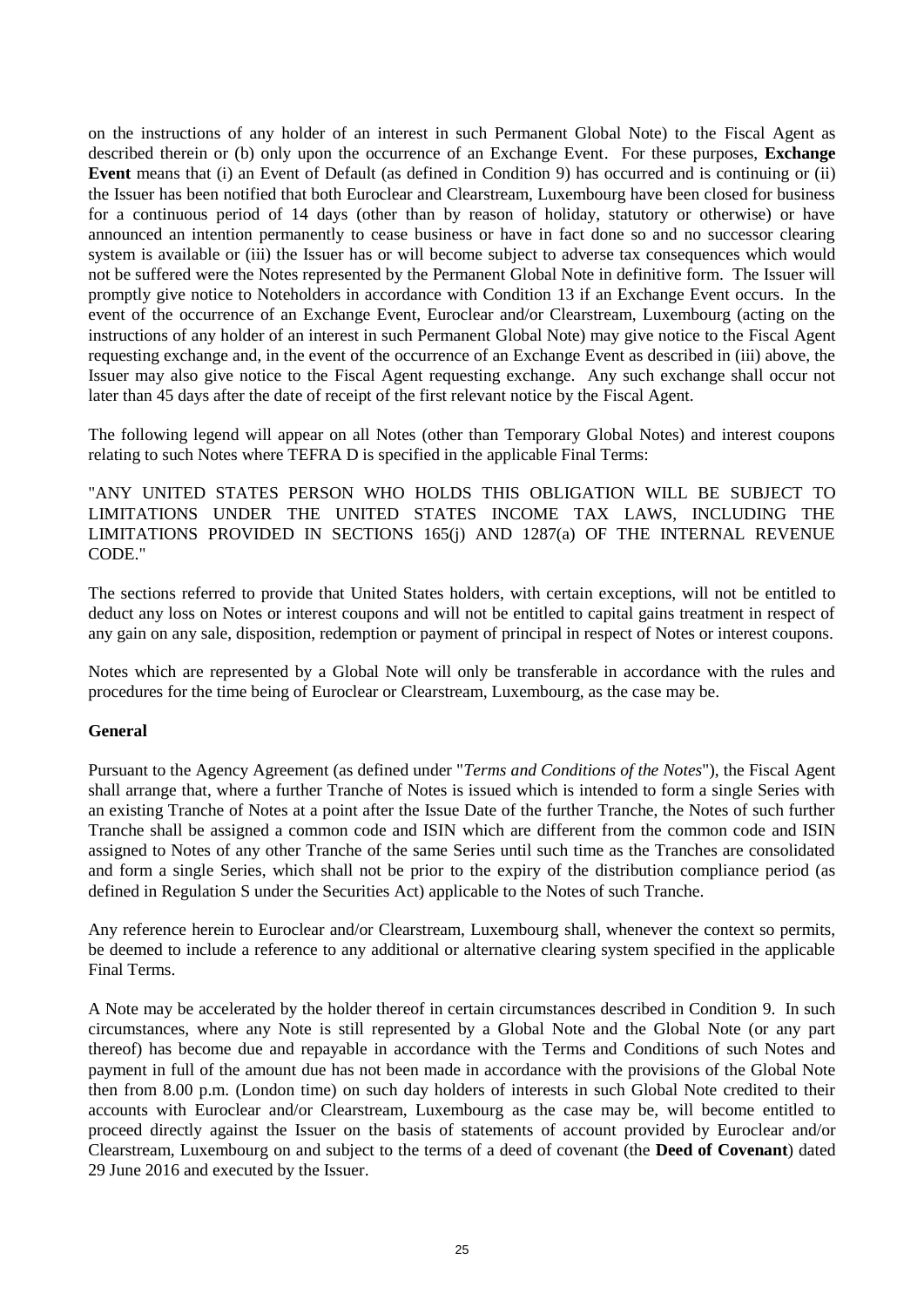The Issuer may agree with any Dealer that Notes may be issued in a form not contemplated by the Terms and Conditions of the Notes, in which event, a supplement to this Base Prospectus or a new Base Prospectus will be made available which will describe the effect of the agreement reached in relation to such Notes.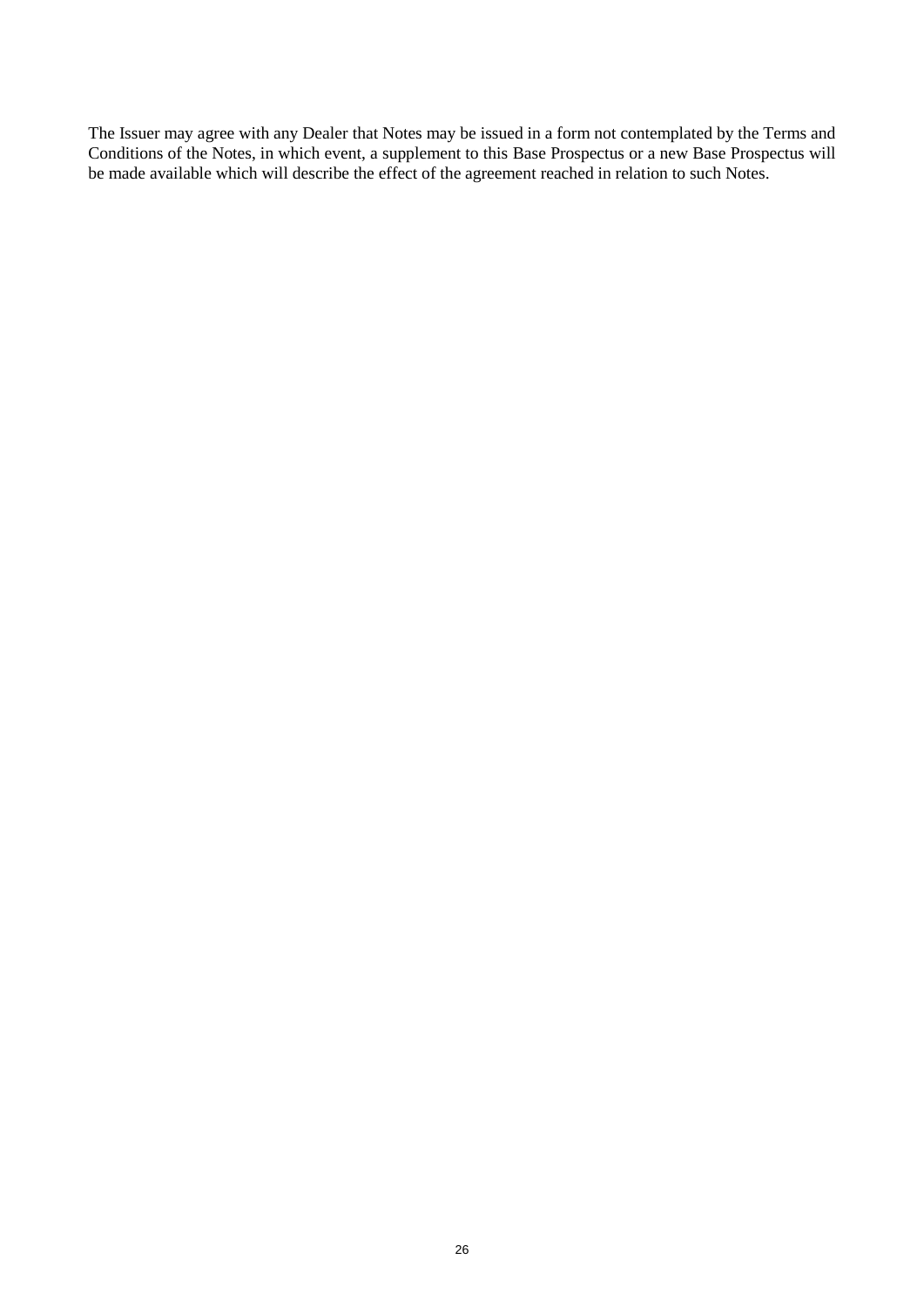#### **APPLICABLE FINAL TERMS**

#### [*Date*]

# **SOCIÉTÉ FINANCIÈRE DE BANQUE - SOFIB**

### **Issue of [Aggregate Nominal Amount of Tranche] [Title of Notes] under the €4,000,000,000 Euro Medium Term Note Programme**

## **PART A – CONTRACTUAL TERMS**

Terms used herein shall be deemed to be defined as such for the purposes of the Conditions set forth in the Base Prospectus dated 29 June 2016, which received visa number 16-282 from the *Autorité des marchés financiers* (AMF) on 29 June 2016 [and the supplement [s] to it dated  $\lceil \bullet \bullet \rceil$  [and  $\lceil \bullet \bullet \rceil$ ] which [together] constitute[s] a base prospectus for the purposes of the Prospectus Directive (the **Base Prospectus**). This document constitutes the Final Terms of the Notes described herein for the purposes of Article 5.4 of the Prospectus Directive and must be read in conjunction with the Base Prospectus. Full information on the Issuer and the offer of the Notes is only available on the basis of the combination of these Final Terms and the Base Prospectus. The Base Prospectus [and these Final Terms] [has/have] been published on the AMF website at www.amf-france.org and on the website of the Issuer (www.sofib.com). [In addition<sup>1</sup>, the Base Prospectus and these Final Terms are available for viewing on [*insert relevant regulated market if not Euronext Paris S.A.* ] website ([*insert website*])].

*Include whichever of the following apply or specify as "Not Applicable". Note that the numbering should remain as set out below, even if "Not Applicable" is indicated for individual paragraphs or subparagraphs (in which case the sub-paragraphs of the paragraphs which are not applicable can be deleted). Italics denote directions for completing the Final Terms.*

*If the Notes have a maturity of less than one year from the date of their issue, the minimum denomination may need to be £100,000 or its equivalent in any other currency.*

l

1. Issuer: Société Financière de Banque - SOFIB

- 2. (a) Series Number:  $[•]$ 
	- (b) Tranche Number:  $\lceil \bullet \rceil$
	- (c) Date on which the Notes will be consolidated and form a single Series:

[The Notes will be consolidated and form a single Series with [*identify earlier Tranches*] on [the Issue Date/the date that is 40 days after the Issue Date/exchange of the Temporary Global Note for interests in the Permanent Global Note, as referred to in paragraph  $[•]$  below, which is expected to occur on or about [*date*]]][Not Applicable]

3. Specified Currency or Currencies:  $[①]$ 

4. Aggregate Nominal Amount:

 $<sup>1</sup>$  If the Notes are admitted to trading on a regulated market other than Euronext Paris S.A.</sup>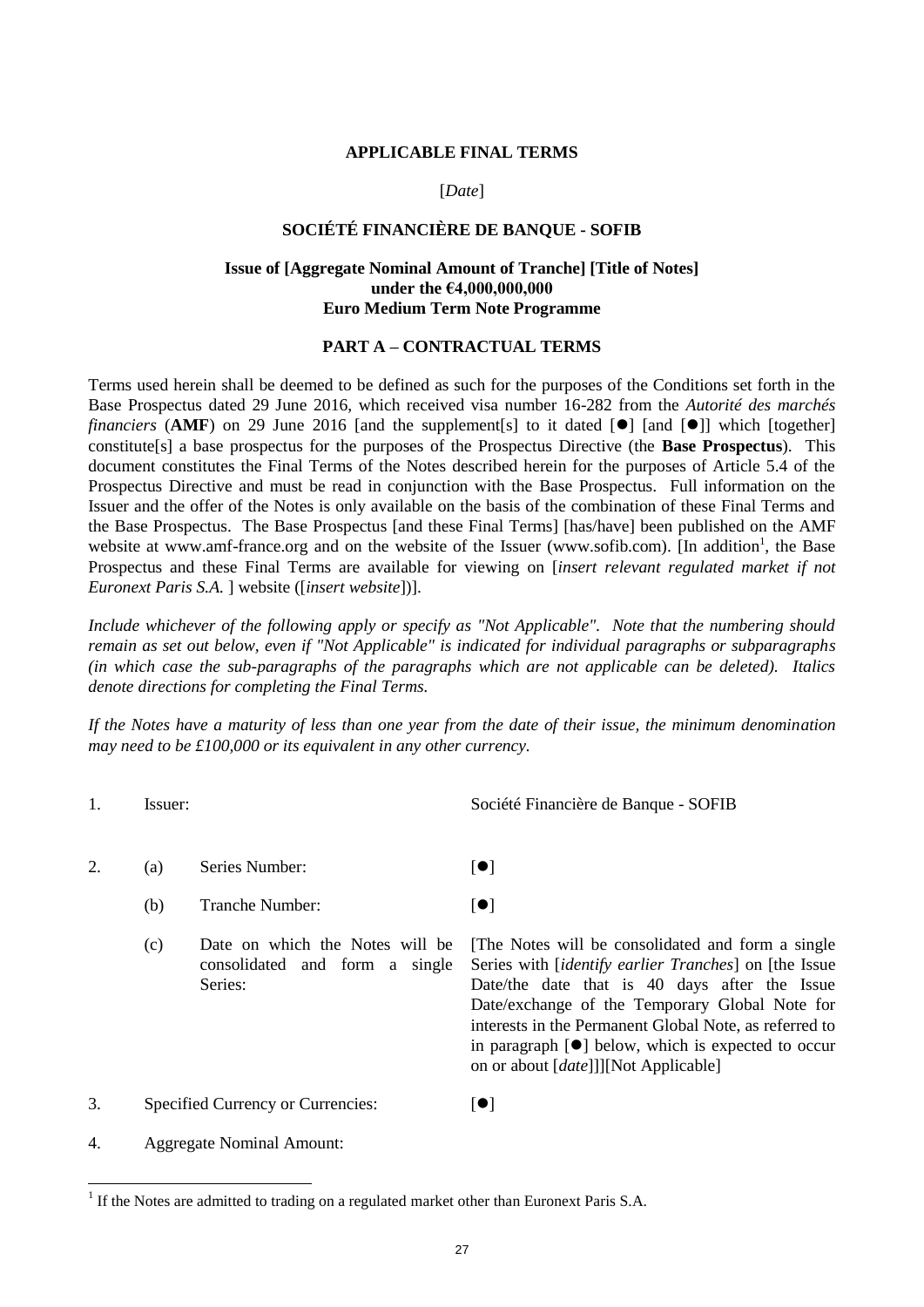<span id="page-27-0"></span>

|     | (a)                         | Series:                                                                      | $\lbrack \bullet \rbrack$                                                                                                                                                                                                                               |
|-----|-----------------------------|------------------------------------------------------------------------------|---------------------------------------------------------------------------------------------------------------------------------------------------------------------------------------------------------------------------------------------------------|
|     | (b)                         | Tranche:                                                                     | $\lbrack \bullet \rbrack$                                                                                                                                                                                                                               |
| 5.  | <b>Issue Price:</b>         |                                                                              | [ <sup>•</sup> ] per cent. of the Aggregate Nominal Amount<br>[plus accrued interest from [insert date] (if<br>applicable)]                                                                                                                             |
| 6.  | (a)                         | <b>Specified Denominations:</b>                                              | [•]                                                                                                                                                                                                                                                     |
|     |                             |                                                                              | $(N.B. Notes must have a minimum denominator of$<br>$\epsilon$ 100,000 (or equivalent))                                                                                                                                                                 |
|     |                             |                                                                              | $(Note - where multiple denominations above$<br>$[6,600,000]$ or equivalent are being used the<br>following sample wording should be followed:                                                                                                          |
|     |                             |                                                                              | "[ $\epsilon$ 100,000] and integral multiples of [ $\epsilon$ 1,000] in<br>excess thereof up to and including [ $€199,000$ ]. No<br>Notes in definitive form will be issued with a<br>denomination above $f \in [199,000]$ ."))                         |
|     | (b)                         | Calculation Amount (in relation to<br>calculation of interest in global form | $\lbrack \bullet \rbrack$                                                                                                                                                                                                                               |
|     |                             | see Conditions):                                                             | (If only one Specified Denomination, insert the<br>Specified Denomination. If more than one Specified<br>Denomination, insert the highest common factor.<br>Note: There must be a common factor in the case of<br>two or more Specified Denominations.) |
| 7.  | (a)                         | <b>Issue Date:</b>                                                           | [•]                                                                                                                                                                                                                                                     |
|     | (b)                         | <b>Interest Commencement Date:</b>                                           | [specify/Issue Date/Not Applicable]<br>(N.B. An Interest Commencement Date will not be<br>relevant for certain Notes, for example Zero Coupon<br>Notes.)                                                                                                |
| 8.  | <b>Maturity Date:</b>       |                                                                              | Specify date or for Floating Rate Notes - Interest<br>Payment Date falling in or nearest to [specify month<br>and year]]                                                                                                                                |
| 9.  | <b>Interest Basis:</b>      |                                                                              | $\mathbb{I}$<br>] per cent. Fixed Rate]<br>] month [LIBOR/EURIBOR]] $+/-$ [<br>Ш<br>-1<br>per cent. Floating Rate]<br>[Zero coupon]<br>(see paragraph [14]/[15]/[16]below)                                                                              |
| 10. | Redemption[/Payment] Basis: |                                                                              | Subject to any purchase and cancellation or early<br>redemption, the Notes will be redeemed on the<br>Maturity Date at [ <sup>o</sup> ] per cent. of their nominal<br>amount<br>(N.B. If the Final Redemption Amount is other than                      |

### 28

*100 per cent. of the nominal value, the Notes may be*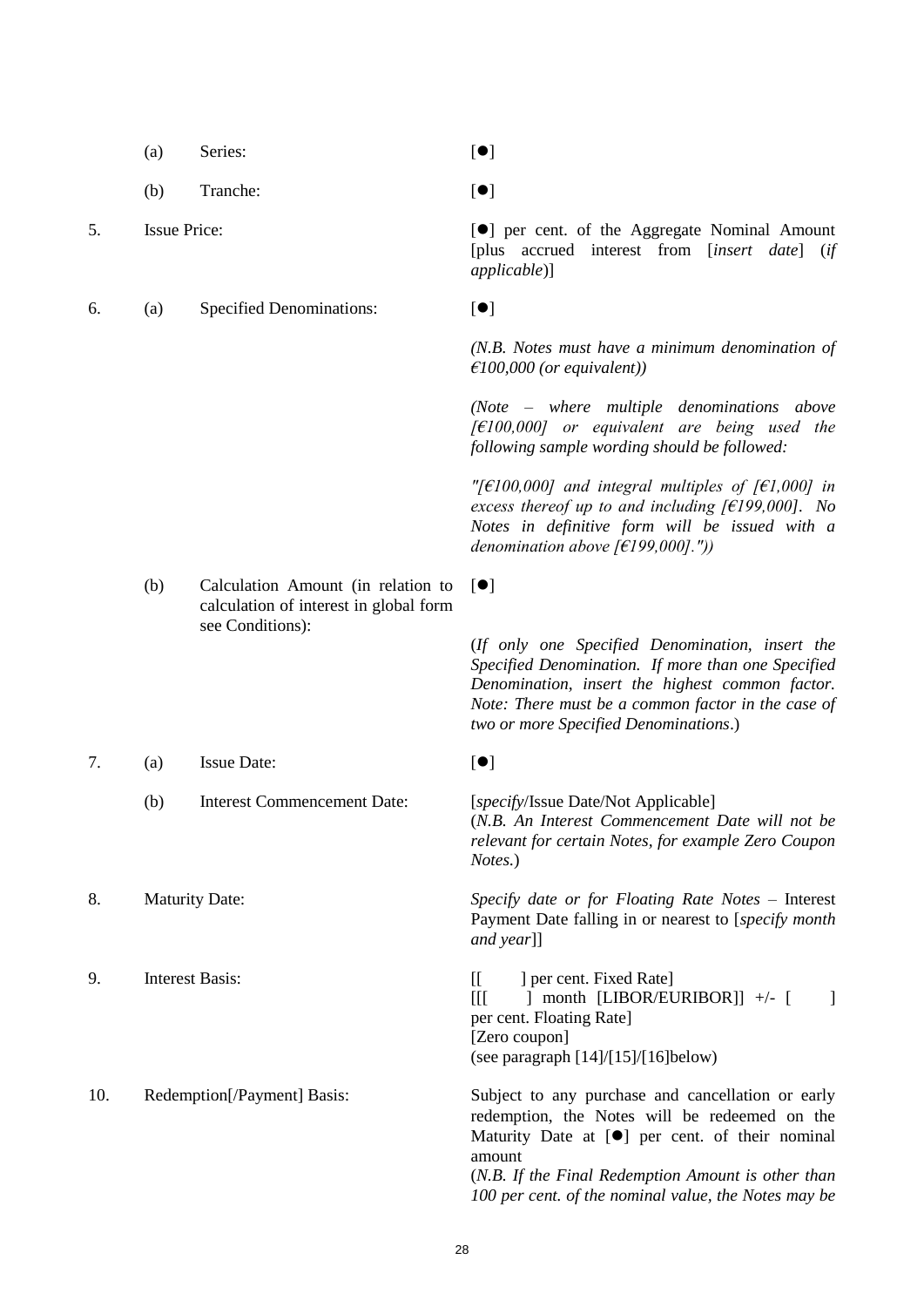|     |                                                                                         | derivative securities for the purposes of the<br>Prospectus Directive and the requirements of Annex<br>XII to the Prospectus Directive Regulation will<br><i>apply.</i> ) |
|-----|-----------------------------------------------------------------------------------------|---------------------------------------------------------------------------------------------------------------------------------------------------------------------------|
| 11. | <b>Change of Interest Basis:</b>                                                        | [Specify the date when any fixed to floating rate<br>change occurs or cross refer to paragraphs 14 and<br>15 below and identify there][Not Applicable]                    |
| 12. | Put/Call Options:                                                                       | [Investor Put]<br>[Issuer Call]<br>[(see paragraph $[18]/[19]$ below)]<br>[Not Applicable]                                                                                |
| 13. | Date(s) of corporate authorisation(s) for $[\bullet]$ [and $[\bullet]$ , respectively]] |                                                                                                                                                                           |

**PROVISIONS RELATING TO INTEREST (IF ANY) PAYABLE**

issuance of Notes obtained:

<span id="page-28-0"></span>

| 14. |     | <b>Fixed Rate Note Provisions</b>                                                                                                         | [Applicable/Not Applicable]<br>(If not applicable, delete<br>remaining<br>the<br>subparagraphs of this paragraph)                                                                                                                                                   |
|-----|-----|-------------------------------------------------------------------------------------------------------------------------------------------|---------------------------------------------------------------------------------------------------------------------------------------------------------------------------------------------------------------------------------------------------------------------|
|     | (a) | Rate(s) of Interest:                                                                                                                      | [ <sup>•</sup> ] per cent. per annum payable in arrear on each<br><b>Interest Payment Date</b>                                                                                                                                                                      |
|     | (b) | Interest Payment Date(s):                                                                                                                 | $\lceil \bullet \rceil$ in each year up to and including the Maturity<br>Date                                                                                                                                                                                       |
|     | (c) | Fixed Coupon Amount(s) for Notes<br>in definitive form (and in relation to<br><b>Notes</b><br>in<br>global<br>form<br>see<br>Conditions): | [ <sup>•</sup> ] per Calculation Amount                                                                                                                                                                                                                             |
|     | (d) | Broken Amount(s) for Notes in<br>definitive form (and in relation to<br><b>Notes</b><br>in<br>global<br>form<br>see<br>Conditions):       | [[ $\bullet$ ] per Calculation Amount, payable on the Interest<br>Payment Date falling [in/on] [ <sup>•</sup> ]][Not Applicable]                                                                                                                                    |
|     | (e) | Day Count Fraction:                                                                                                                       | [30/360] [Actual/Actual (ICMA)]                                                                                                                                                                                                                                     |
|     | (f) | Determination Date(s):                                                                                                                    | [[●] in each year][Not Applicable]<br>(Only relevant where Day Count Fraction is<br>Actual/Actual (ICMA). In such a case, insert regular<br>interest payment dates, ignoring issue date or<br>maturity date in the case of a long or short first or<br>last coupon) |
| 15. |     | <b>Floating Rate Note Provisions</b>                                                                                                      | [Applicable/Not Applicable]<br>applicable,<br>$($ f not<br>delete<br>the<br>remaining<br>subparagraphs of this paragraph)                                                                                                                                           |
|     | (a) | Specified                                                                                                                                 | $Period(s)/Specificed$ [ $\bullet$ ] [ subject to adjustment in accordance with the                                                                                                                                                                                 |

<span id="page-28-1"></span>(a) Specified Period(s)/Specified  $[\bullet]$  [, subject to adjustment in accordance with the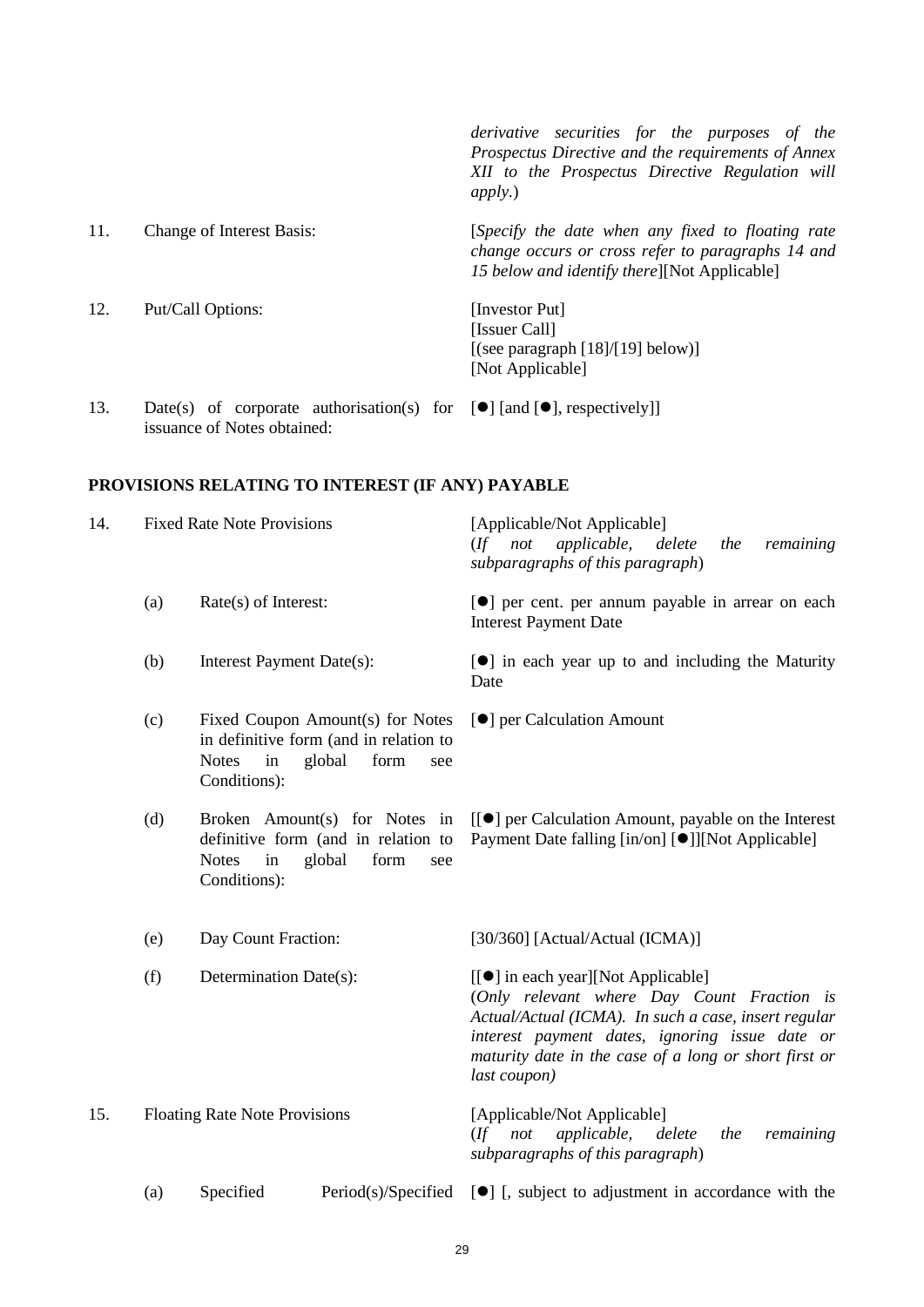<span id="page-29-1"></span><span id="page-29-0"></span>

|     |                                                                                     | <b>Interest Payment Dates:</b>        | Business Day Convention set out in (b) below/, not<br>subject to adjustment, as<br>the Business Day<br>Convention in (b) below is specified to be Not<br>Applicable]                                                                                                                                                |
|-----|-------------------------------------------------------------------------------------|---------------------------------------|---------------------------------------------------------------------------------------------------------------------------------------------------------------------------------------------------------------------------------------------------------------------------------------------------------------------|
| (b) |                                                                                     | <b>Business Day Convention:</b>       | [Floating Rate Convention/Following Business Day<br>Convention/Modified<br>Following Business<br>Day<br><b>Business</b><br>Convention/<br>Preceding<br>Day<br>Convention][Not Applicable]                                                                                                                           |
| (c) |                                                                                     | <b>Additional Business Centre(s):</b> | $\lbrack \bullet \rbrack$                                                                                                                                                                                                                                                                                           |
| (d) | Manner in which the Rate of Interest<br>and Interest Amount is to be<br>determined: |                                       | [Screen Rate Determination/ISDA Determination]                                                                                                                                                                                                                                                                      |
| (e) |                                                                                     | Screen Rate Determination:            |                                                                                                                                                                                                                                                                                                                     |
|     |                                                                                     | Reference Rate:                       | $\left[ \bullet \right]$ month [LIBOR/EURIBOR]                                                                                                                                                                                                                                                                      |
|     |                                                                                     | Determination<br>Interest             | $\lbrack \bullet \rbrack$                                                                                                                                                                                                                                                                                           |
|     |                                                                                     | Date(s):                              | (Second London business day prior to the start of<br>each Interest Period if LIBOR (other than Sterling or<br>euro LIBOR), first day of each Interest Period if<br>Sterling LIBOR and the second day on which the<br>TARGET2 System is open prior to the start of each<br>Interest Period if EURIBOR or euro LIBOR) |
|     |                                                                                     | Relevant Screen Page:                 | $\lbrack \bullet \rbrack$<br>(In the case of EURIBOR, if not Reuters<br>EURIBOR01 ensure it is a page which shows a<br>composite rate or amend the fallback provisions<br><i>appropriately</i> )                                                                                                                    |
| (f) |                                                                                     | ISDA Determination:                   |                                                                                                                                                                                                                                                                                                                     |
|     |                                                                                     | <b>Floating Rate Option:</b>          | $\lbrack \bullet \rbrack$                                                                                                                                                                                                                                                                                           |
|     |                                                                                     | Designated Maturity:                  | $\lbrack \bullet \rbrack$                                                                                                                                                                                                                                                                                           |
|     |                                                                                     | <b>Reset Date:</b>                    | $\lbrack \bullet \rbrack$<br>(In the case of a LIBOR or EURIBOR based option,<br>the first day of the Interest Period)                                                                                                                                                                                              |
| (g) | Linear Interpolation:                                                               |                                       | [Not Applicable/Applicable - the Rate of interest for<br>the [long/short] [first/last] Interest Period shall be<br>calculated using Linear Interpolation (specify for<br>each short or long interest period)]                                                                                                       |
| (h) | Margin(s):                                                                          |                                       | $[+/$ ] [ $\bullet$ ] per cent. per annum                                                                                                                                                                                                                                                                           |
| (i) | Minimum Rate of Interest:                                                           |                                       | $\left[\bullet\right]$ per cent. per annum                                                                                                                                                                                                                                                                          |
| (j) | Maximum Rate of Interest:                                                           |                                       | [●] per cent. per annum                                                                                                                                                                                                                                                                                             |

30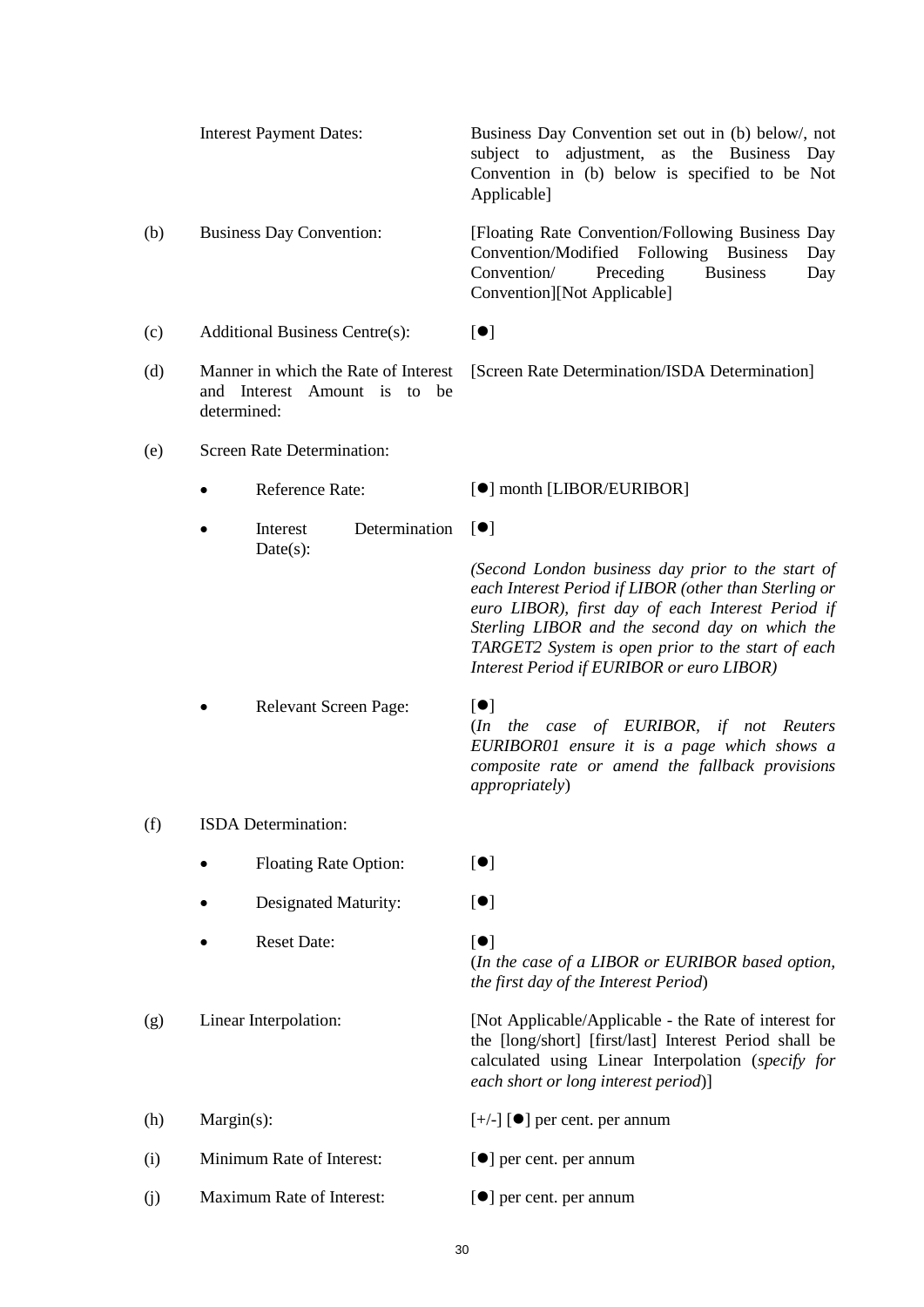<span id="page-30-0"></span>

|     | (k)                         | Day Count Fraction:                                                         | [Actual/Actual (ISDA)][Actual/Actual]<br>Actual/365 (Fixed)<br>Actual/365 (Sterling)<br>Actual/360<br>[30/360][360/360][Bond Basis]<br>[30E/360][Eurobond Basis]<br>30E/360 (ISDA)] |  |
|-----|-----------------------------|-----------------------------------------------------------------------------|-------------------------------------------------------------------------------------------------------------------------------------------------------------------------------------|--|
| 16. | Zero Coupon Note Provisions |                                                                             | [Applicable/Not Applicable]<br><i>applicable,</i><br>not<br>(If<br>delete<br>remaining<br>the<br>subparagraphs of this paragraph)                                                   |  |
|     | (a)                         | Accrual Yield:                                                              | $\left[\bullet\right]$ per cent. per annum                                                                                                                                          |  |
|     | (b)                         | Reference Price:                                                            | $\left[ \bullet \right]$                                                                                                                                                            |  |
|     | (c)                         | Day Count Fraction in relation to<br><b>Early Redemption Amounts:</b>       | [30/360]<br>[Actual/360]<br>[Actual/365]                                                                                                                                            |  |
|     |                             | PROVISIONS RELATING TO REDEMPTION                                           |                                                                                                                                                                                     |  |
| 17. | Notice                      | periods<br>for Condition<br>$[[5.2] -$<br>Redemption for taxation reasons]: | Minimum period: [30] days<br>Maximum period: [60] days                                                                                                                              |  |
| 18. | Issuer Call:                |                                                                             | [Applicable/Not Applicable]<br>applicable, delete<br>$($ f<br>not<br>remaining<br>the<br>subparagraphs of this paragraph)                                                           |  |

- <span id="page-30-1"></span>(a) Optional Redemption Date(s):  $[•]$
- (b) Optional Redemption Amount:  $[[\bullet]]$  per Calculation Amount]

[*Set out appropriate variable details in this pro forma, for example reference obligation*]

### (c) If redeemable in part:

- $(i)$  Minimum Redemption  $[\bullet]$ Amount:
- (ii) Maximum Redemption Amount:  $[•]$

(d) Notice periods: Minimum period: [15] days

Maximum period: [30] days (*N.B. When setting notice periods, the Issuer is advised to consider the practicalities of distribution of information through intermediaries, for example, clearing systems* (*which require a minimum of 5 clearing system business days' notice for a call*) *and custodians, as well as any other notice requirements which may apply, for example, as between the Issuer and the Agent .*)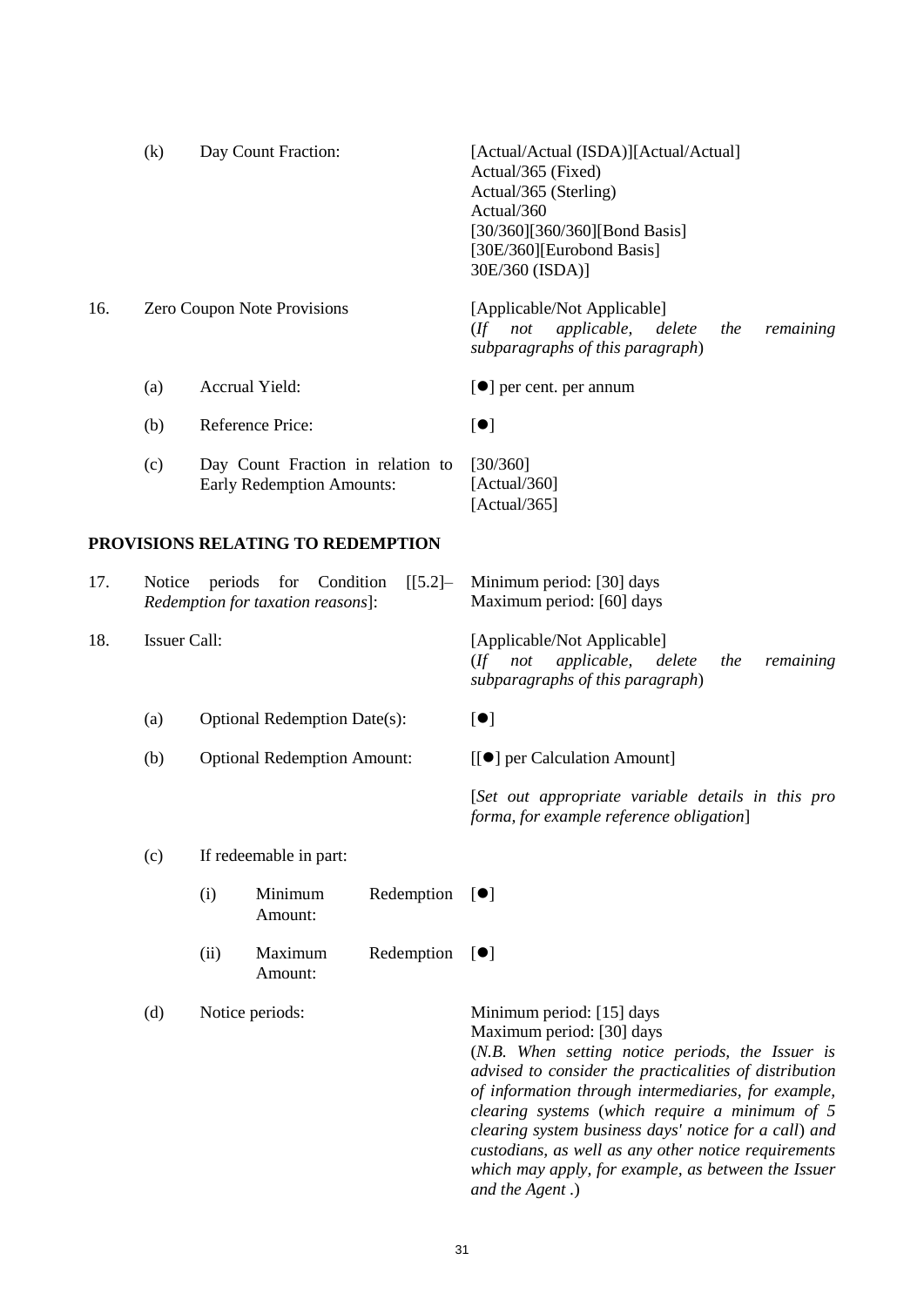<span id="page-31-0"></span>19. Investor Put: [Applicable/Not Applicable] (*If not applicable, delete the remaining subparagraphs of this paragraph*) (a) Optional Redemption Date(s):  $[•]$ (b) Optional Redemption Amount:  $[•]$  per Calculation Amount

Maximum period: [30] days

(*N.B. When setting notice periods, the Issuer is advised to consider the practicalities of distribution of information through intermediaries, for example, clearing systems* (*which require a minimum of 15 clearing system business days' notice for a put) and* 

(c) Notice periods: Minimum period: [15] days

*custodians, as well as any other notice requirements which may apply, for example, as between the Issuer and the Agent.*) 20. Final Redemption Amount:  $\blacksquare$ (*N.B. If the Final Redemption Amount is other than 100 per cent. of the nominal value the Notes may be derivative securities for the purposes of the Prospectus Directive and the requirements of Annex XII to the Prospectus Directive Regulation will apply.*) 21. Early Redemption Amount payable on redemption for taxation reasons or on event of default: [ $\bullet$ ] per Calculation Amount (*N.B. If the Final Redemption Amount is 100 per cent. of the nominal value (i.e. par), the Early Redemption Amount is likely to be par (but consider). If, however, the Final Redemption Amount is other than 100 per cent. of the nominal* 

### **GENERAL PROVISIONS APPLICABLE TO THE NOTES**

- 22. Form of Notes:
	-

(a) Form: [Temporary Global Note exchangeable for a Permanent Global Note which is exchangeable for Definitive Notes [on 60 days' notice given at any time/only upon an Exchange Event]]

*value, consideration should be given as to what the* 

*Early Redemption Amount should be.*)

[Temporary Global Note exchangeable for Definitive Notes on and after the Exchange Date]

[Permanent Global Note exchangeable for Definitive Notes [on 60 days' notice given at any time/only upon an Exchange Event/at any time at the request of the Issuer]]

(*N.B. The exchange upon notice/at any time options*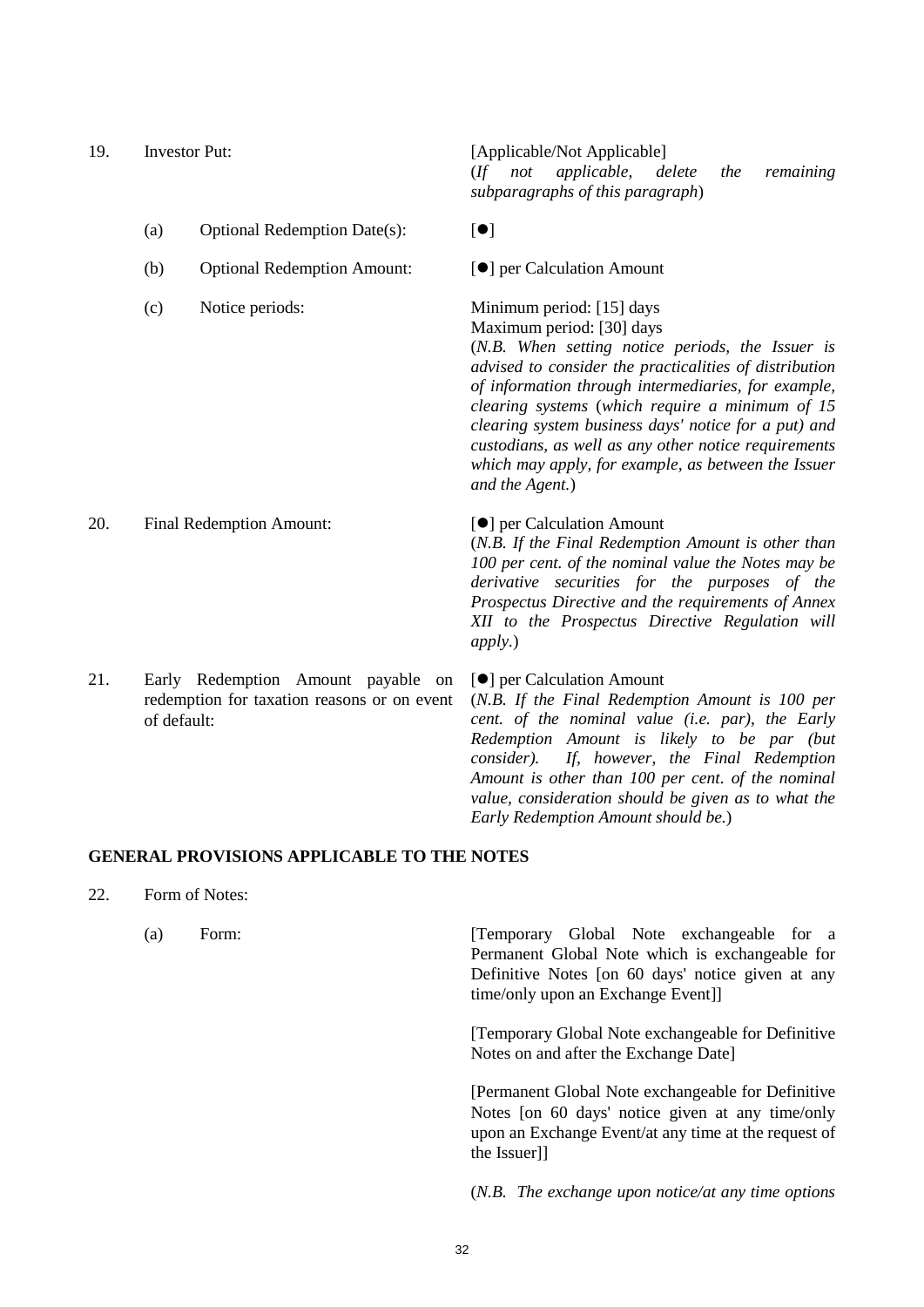|     |                                                                         | should not be expressed to be applicable if the<br>Specified Denomination of the Notes in paragraph 6<br>includes language substantially to the following<br>effect: "[ $\epsilon$ 100,000] and integral multiples of<br>$[66]$ $[61,000]$ in excess thereof up to and including<br>$[£199,000]$ ." Furthermore, such<br><i>Specified</i><br>Denomination construction is not permitted in<br>relation to any issue of Notes which is to be<br>represented on issue by a Temporary Global Note<br>exchangeable for Definitive Notes.) |
|-----|-------------------------------------------------------------------------|---------------------------------------------------------------------------------------------------------------------------------------------------------------------------------------------------------------------------------------------------------------------------------------------------------------------------------------------------------------------------------------------------------------------------------------------------------------------------------------------------------------------------------------|
|     | New Global Note:<br>(b)                                                 | [Yes][No]                                                                                                                                                                                                                                                                                                                                                                                                                                                                                                                             |
| 23. | Additional Financial Centre(s):                                         | [Not Applicable/give details]<br>(Note that this paragraph relates to the date of<br>payment and not the end dates of Interest Periods for<br>the purposes of calculating the amount of interest, to<br>which sub-paragraphs $15(c)$ relates)                                                                                                                                                                                                                                                                                         |
| 24. | Talons for future Coupons to be attached to<br><b>Definitive Notes:</b> | [Yes, as the Notes have more than 27 coupon<br>payments, Talons may be required if, on exchange<br>into definitive form, more than 27 coupon payments<br>are still to be made/No]                                                                                                                                                                                                                                                                                                                                                     |

# [**THIRD PARTY INFORMATION**

[*Relevant third party information*] has been extracted from [*specify source*]. [Each of the] [The] Issuer confirms that such information has been accurately reproduced and that, so far as it is aware and is able to ascertain from information published by [*specify source*], no facts have been omitted which would render the reproduced information inaccurate or misleading.]

Signed on behalf of Société Financière de Banque - SOFIB:

By: .........................................................

*Duly authorised*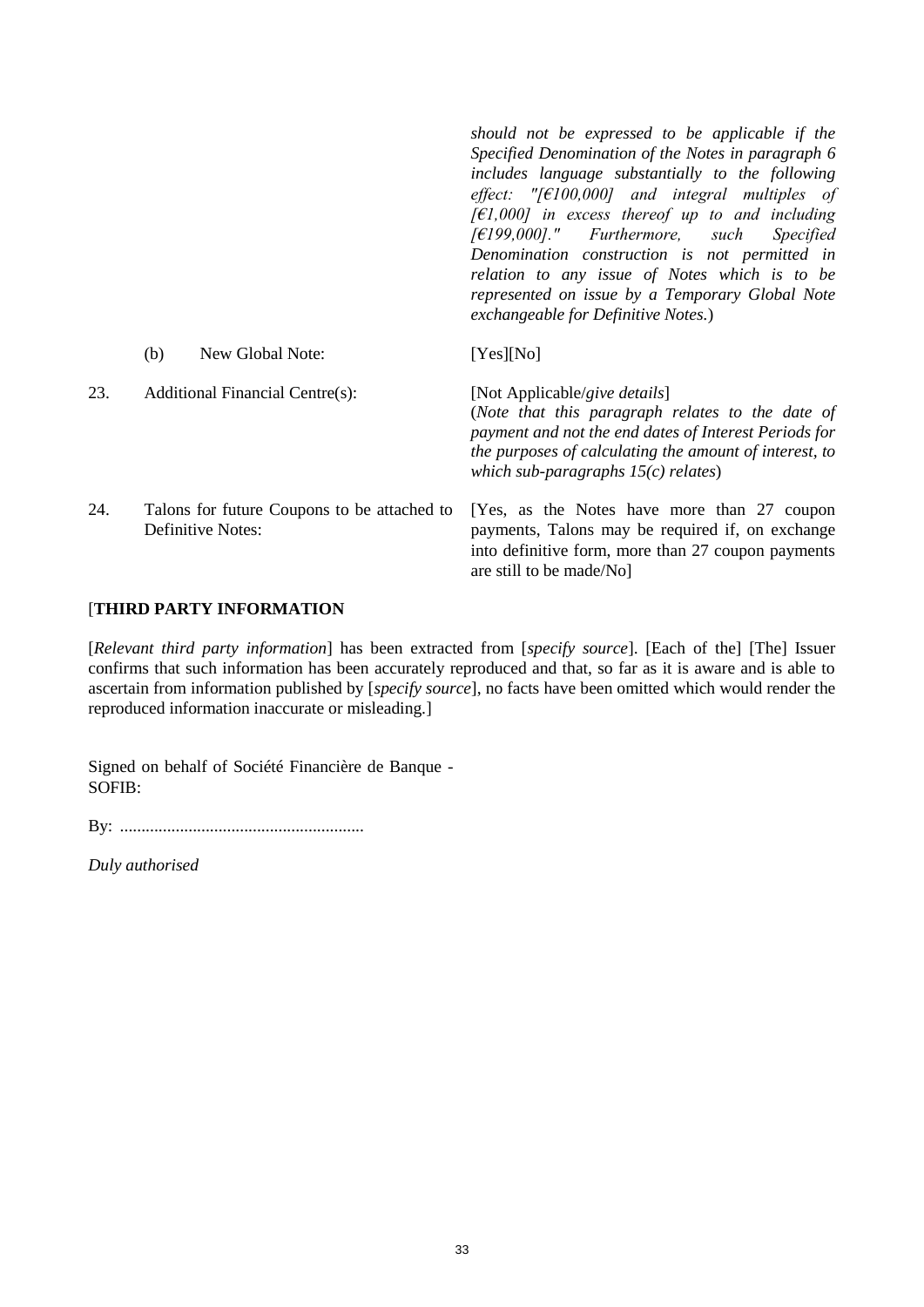#### **PART B – OTHER INFORMATION**

### **1. LISTING AND ADMISSION TO TRADING**

(i) Listing and Admission to trading [Application has been made by the Issuer (or on its behalf) for the Notes to be admitted to trading on the regulated market and to listing on [Euronext Paris S.A.] [*specify relevant regulated market*] with effect from  $[•]$ .]

> [Application is expected to be made by the Issuer (or on its behalf) for the Notes to be admitted to trading on the regulated market and to listing on [Euronext Paris S.A.] [*specify relevant regulated market*] with effect from  $[•]$ .]

> (*Where documenting a fungible issue need to indicate that original Notes are already admitted to trading*.)

(ii) Estimate of total expenses related to admission to trading:  $[$ 

### **2. RATINGS**

Ratings: [The Notes to be issued [[have been]/[are expected] to be]] rated]/[The following ratings reflect ratings assigned to Notes of this type issued under the Programme generally]:

> [*insert details*] by [*insert the legal name of the relevant credit rating agency entity(ies) and associated defined terms*]*.*

> Each of [*defined terms*] is established in the European Union and is registered under Regulation (EC) No. 1060/2009 (as amended) (the **CRA Regulation**)

> *(The above disclosure should reflect the rating allocated to Notes of the type being issued under the Programme generally or, where the issue has been specifically rated, that rating*.)

# **3. INTERESTS OF NATURAL AND LEGAL PERSONS INVOLVED IN THE ISSUE**

[Save for any fees payable to the [Managers/Dealers], so far as the Issuer is aware, no person involved in the issue of the Notes has an interest material to the offer. The [Managers/Dealers] and their affiliates have engaged, and may in the future engage, in investment banking and/or commercial banking transactions with, and may perform other services for, the Issuer [and the Guarantor] and [its/their] affiliates in the ordinary course of business - *Amend as appropriate if there*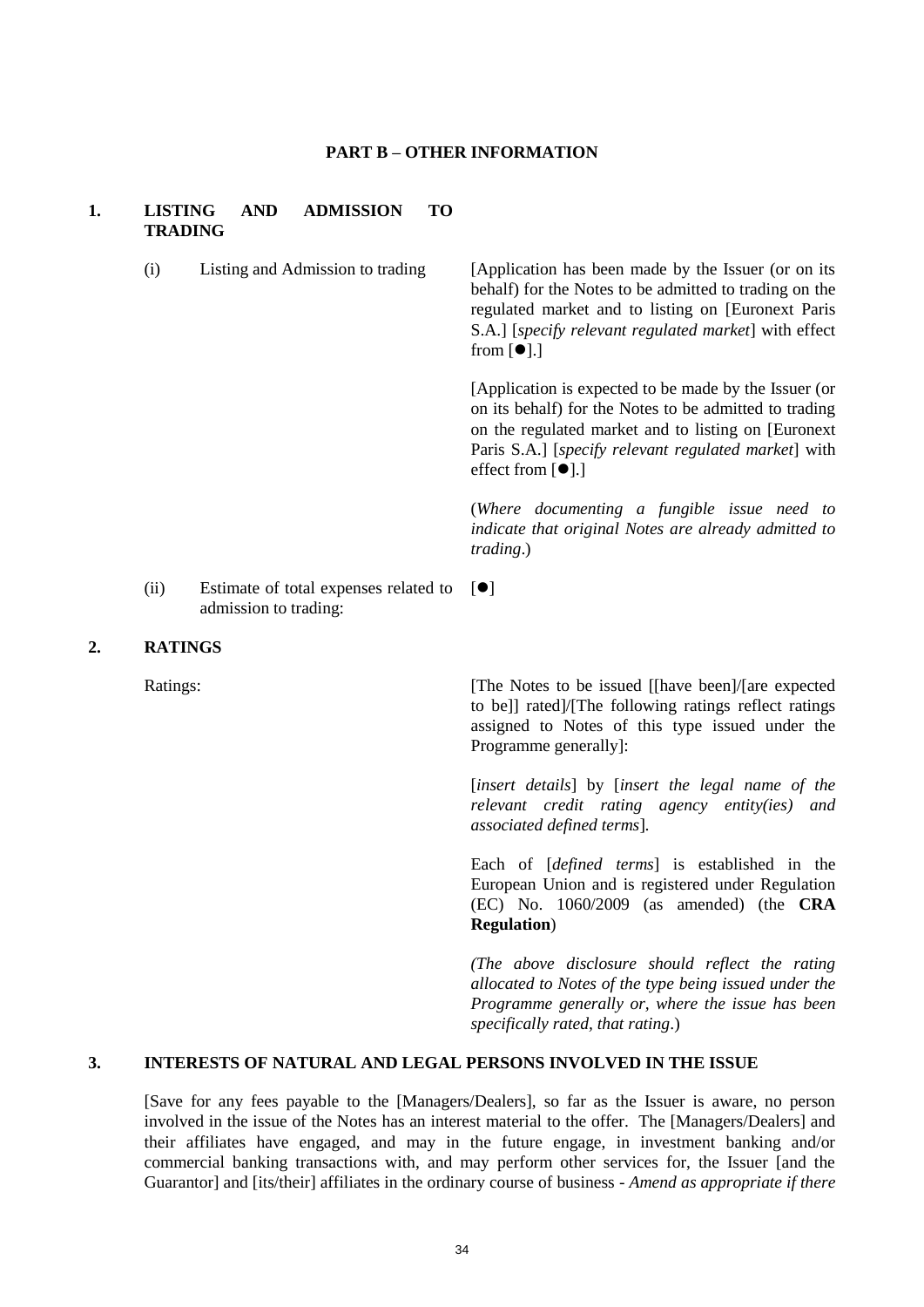#### *are other interests*]

[(*When adding any other description, consideration should be given as to whether such matters described constitute "significant new factors" and consequently trigger the need for a supplement to the Base Prospectus under Article 16 of the Prospectus Directive.*)]

### **4. YIELD** (*Fixed Rate Notes only*)

Indication of yield:  $[$ 

The yield is calculated at the Issue Date on the basis of the Issue Price. It is not an indication of future yield.

# **5. OPERATIONAL INFORMATION**

- (i) ISIN:  $[\bullet]$
- (ii) Common Code:  $\lceil \bullet \rceil$
- (iii) Any clearing system(s) other than Euroclear and Clearstream, Luxembourg and the relevant identification number(s):
	-
- (v) Names and addresses of additional Paying Agent(s) (if any):
- (vi) Intended to be held in a manner which would allow Eurosystem eligibility:

[Not Applicable/*give name(s) and number(s)*]

(iv) Delivery: Delivery [against/free of] payment

 $[$ 

[Yes. Note that the designation "yes" simply means that the Notes are intended upon issue to be deposited with one of the ICSDs as common safekeeper and does not necessarily mean that the Notes will be recognised as eligible collateral for Eurosystem monetary policy and intra day credit operations by the Eurosystem either upon issue or at any or all times during their life. Such recognition will depend upon the ECB being satisfied that Eurosystem eligibility criteria have been met.]/

[No. Whilst the designation is specified as "no" at the date of these Final Terms, should the Eurosystem eligibility criteria be amended in the future such that the Notes are capable of meeting them the Notes may then be deposited with one of the ICSDs as common safekeeper. Note that this does not necessarily mean that the Notes will then be recognised as eligible collateral for Eurosystem monetary policy and intra day credit operations by the Eurosystem at any time during their life. Such recognition will depend upon the ECB being satisfied that Eurosystem eligibility criteria have been met.]]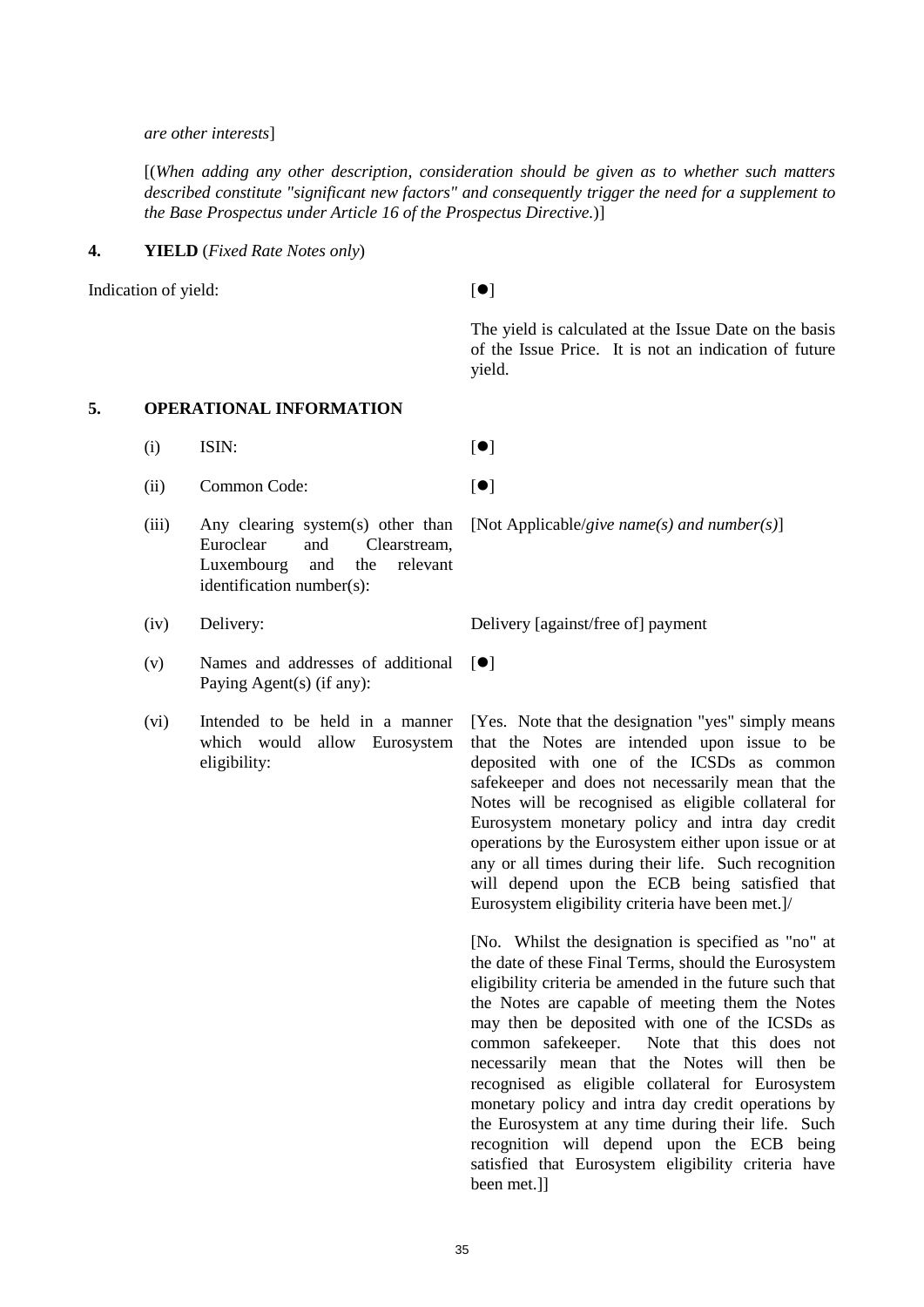# **6. DISTRIBUTION**

| (i)   | Method of distribution:                        | [Syndicated/Non-syndicated]                                             |
|-------|------------------------------------------------|-------------------------------------------------------------------------|
| (ii)  | If syndicated, names of Managers:              | [Not Applicable/give names]                                             |
| (iii) | Date of Subscription Agreement:                | $\blacksquare$                                                          |
| (iv)  | Stabilisation Manager(s) (if any):             | [Not Applicable/give name]                                              |
| (v)   | If non-syndicated, name of relevant<br>Dealer: | [Not Applicable/give name]                                              |
| (vi)  | U.S. Selling Restrictions:                     | [Reg. S Compliance Category 2; TEFRA D/TEFRA<br>C/TEFRA not applicable] |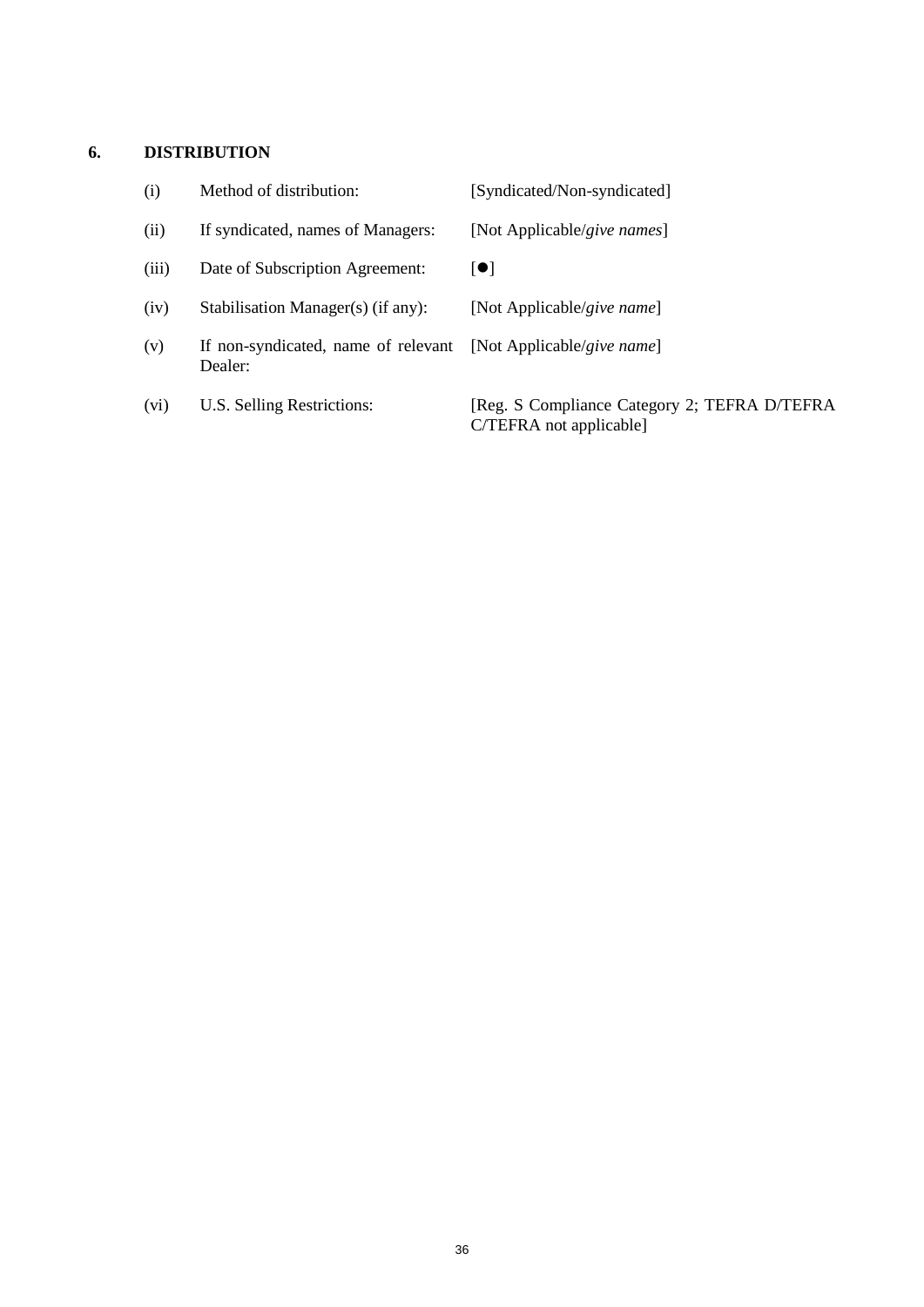# **TERMS AND CONDITIONS OF THE NOTES**

*The following are the Terms and Conditions of the Notes which will be incorporated by reference into each Global Note (as defined below) and each definitive Note, in the latter case only if permitted by the relevant stock exchange or other relevant authority (if any) and agreed by the Issuer and the relevant Dealer at the time of issue but, if not so permitted and agreed, such definitive Note will have endorsed thereon or attached thereto such Terms and Conditions. The applicable Final Terms (or the relevant provisions thereof) will be endorsed upon, or attached to, each Global Note and definitive Note. Reference should be made to "Applicable Final Terms" for a description of the content of Final Terms which will specify which of such terms are to apply in relation to the relevant Notes.*

This Note is one of a Series (as defined below) of Notes issued by Société Financière de Banque - SOFIB (the **Issuer**) pursuant to the Agency Agreement (as defined below).

References herein to the **Notes** shall be references to the Notes of this Series and shall mean:

- (a) in relation to any Notes represented by a global Note (a **Global Note**), units of each Specified Denomination in the Specified Currency;
- (b) any Global Note; and
- (c) any definitive Notes issued in exchange for a Global Note.

The Notes and the Coupons (as defined below) have the benefit of an Agency Agreement (such Agency Agreement as amended and/or supplemented and/or restated from time to time, the **Agency Agreement**) dated 29 June 2016 and made between the Issuer, Société Générale Bank and Trust as principal paying agent and agent bank (the **Fiscal Agent**, which expression shall include any successor principal paying agent) and the other paying agents named therein (together with the Fiscal Agent, the **Paying Agents**, which expression shall include any additional or successor paying agents). The Fiscal Agent and the Paying Agents, together referred to as the **Agents**.

The final terms for this Note (or the relevant provisions thereof) are set out in Part A of the Final Terms attached to or endorsed on this Note which supplement these Terms and Conditions (the **Conditions**). References to the **applicable Final Terms** are, unless otherwise stated, to Part A of the Final Terms (or the relevant provisions thereof) attached to or endorsed on this Note. The expression **Prospectus Directive** means Directive 2003/71/EC (as amended, including by Directive 2010/73/EU), and includes any relevant implementing measure in a relevant Member State of the European Economic Area.

Interest bearing definitive Notes have interest coupons (**Coupons**) and, in the case of Notes which, when issued in definitive form, have more than 27 interest payments remaining, talons for further Coupons (**Talons**) attached on issue. Any reference herein to Coupons or coupons shall, unless the context otherwise requires, be deemed to include a reference to Talons or talons. Global Notes do not have Coupons or Talons attached on issue.

Any reference to **Noteholders** or **holders** in relation to any Notes shall mean the holders of the Notes and shall, in relation to any Notes represented by a Global Note, be construed as provided below. Any reference herein to **Couponholders** shall mean the holders of the Coupons and shall, unless the context otherwise requires, include the holders of the Talons.

As used herein, **Tranche** means Notes which are identical in all respects (including as to listing and admission to trading) and **Series** means a Tranche of Notes together with any further Tranche or Tranches of Notes which (a) are expressed to be consolidated and form a single series and (b) have the same terms and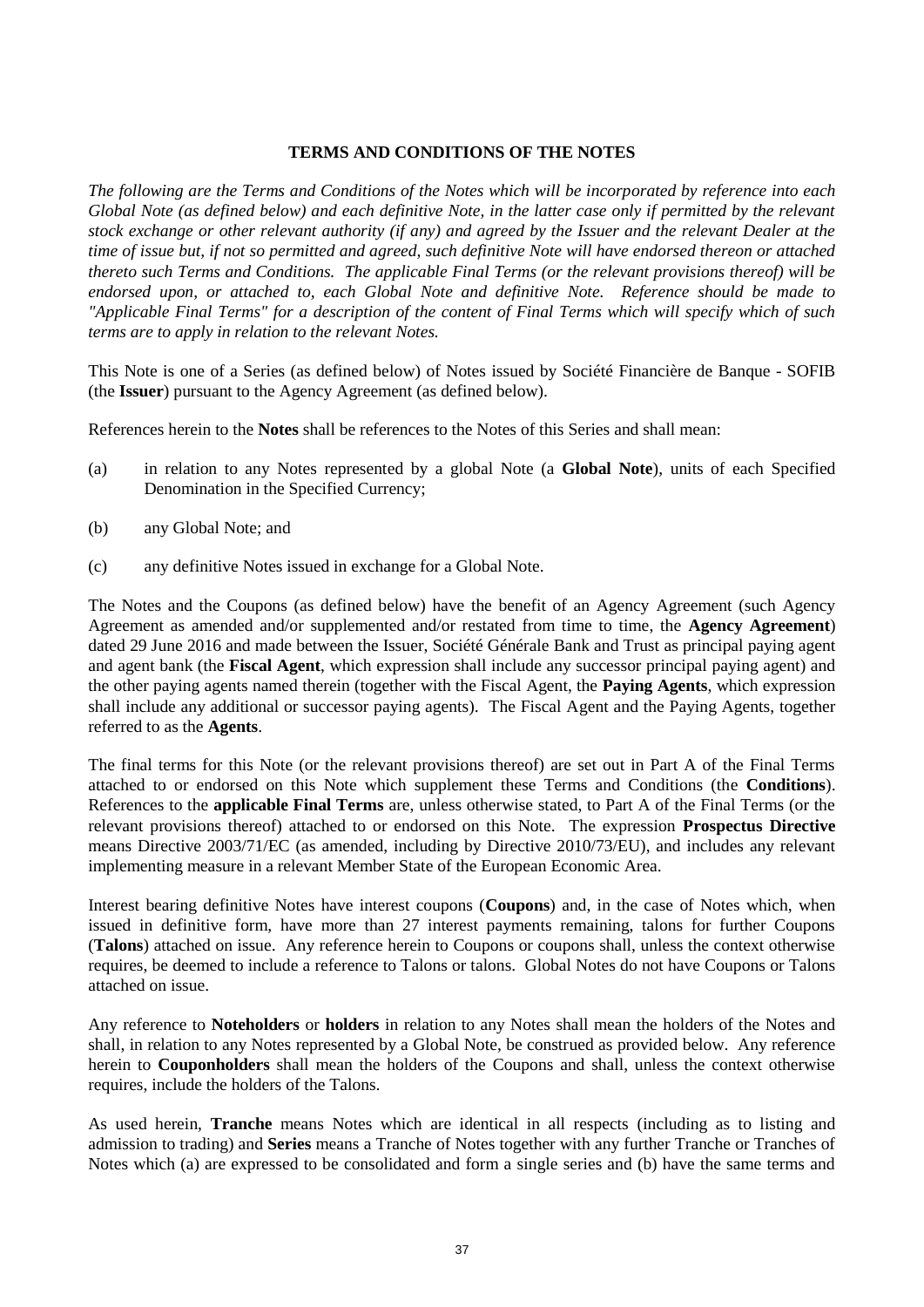conditions or terms and conditions which are the same in all respects save for the amount and date of the first payment of interest thereon and the date from which interest starts to accrue.

The Noteholders and the Couponholders are entitled to the benefit of the Deed of Covenant (such Deed of Covenant as modified and/or supplemented and/or restated from time to time, the **Deed of Covenant**) dated 29 June 2016 and made by the Issuer. The original of the Deed of Covenant is held by the common depositary or common safekeeper, as the case may be, for Euroclear (as defined below) and Clearstream, Luxembourg (as defined below).

Copies of the Agency Agreement and the Deed of Covenant are available for inspection during normal business hours at the specified office of each of the Paying Agents. The Noteholders and the Couponholders are deemed to have notice of, and are entitled to the benefit of, all the provisions of the Agency Agreement, the Deed of Covenant and the applicable Final Terms which are applicable to them. The statements in the Conditions include summaries of, and are subject to, the detailed provisions of the Agency Agreement.

Words and expressions defined in the Agency Agreement or used in the applicable Final Terms shall have the same meanings where used in the Conditions unless the context otherwise requires or unless otherwise stated and provided that, in the event of inconsistency between the Agency Agreement and the applicable Final Terms, the applicable Final Terms will prevail.

In the Conditions, euro means the currency introduced at the start of the third stage of European economic and monetary union pursuant to the Treaty on the Functioning of the European Union, as amended.

# **1. FORM, DENOMINATION AND TITLE**

The Notes are in bearer form and, in the case of definitive Notes, serially numbered, in the currency (the **Specified Currency**) and the denominations (the **Specified Denomination(s)**) specified in the applicable Final Terms. Notes of one Specified Denomination may not be exchanged for Notes of another Specified Denomination.

This Note may be a Fixed Rate Note, a Floating Rate Note or a Zero Coupon Note, or a combination of any of the foregoing, depending upon the Interest Basis shown in the applicable Final Terms.

Definitive Notes are issued with Coupons attached, unless they are Zero Coupon Notes in which case references to Coupons and Couponholders in the Conditions are not applicable.

Subject as set out below, title to the Notes and Coupons will pass by delivery. The Issuer and any Agent will (except as otherwise required by law) deem and treat the bearer of any Note or Coupon as the absolute owner thereof (whether or not overdue and notwithstanding any notice of ownership or writing thereon or notice of any previous loss or theft thereof) for all purposes but, in the case of any Global Note, without prejudice to the provisions set out in the next succeeding paragraph.

For so long as any of the Notes is represented by a Global Note held on behalf of Euroclear Bank SA/NV (**Euroclear**) and/or Clearstream Banking S.A. (**Clearstream, Luxembourg**), each person (other than Euroclear or Clearstream, Luxembourg) who is for the time being shown in the records of Euroclear or of Clearstream, Luxembourg as the holder of a particular nominal amount of such Notes (in which regard any certificate or other document issued by Euroclear or Clearstream, Luxembourg as to the nominal amount of such Notes standing to the account of any person shall be conclusive and binding for all purposes save in the case of manifest error) shall be treated by the Issuer and the Agents as the holder of such nominal amount of such Notes for all purposes other than with respect to the payment of principal or interest on such nominal amount of such Notes, for which purpose the bearer of the relevant Global Note shall be treated by the Issuer and any Agent as the holder of such nominal amount of such Notes in accordance with and subject to the terms of the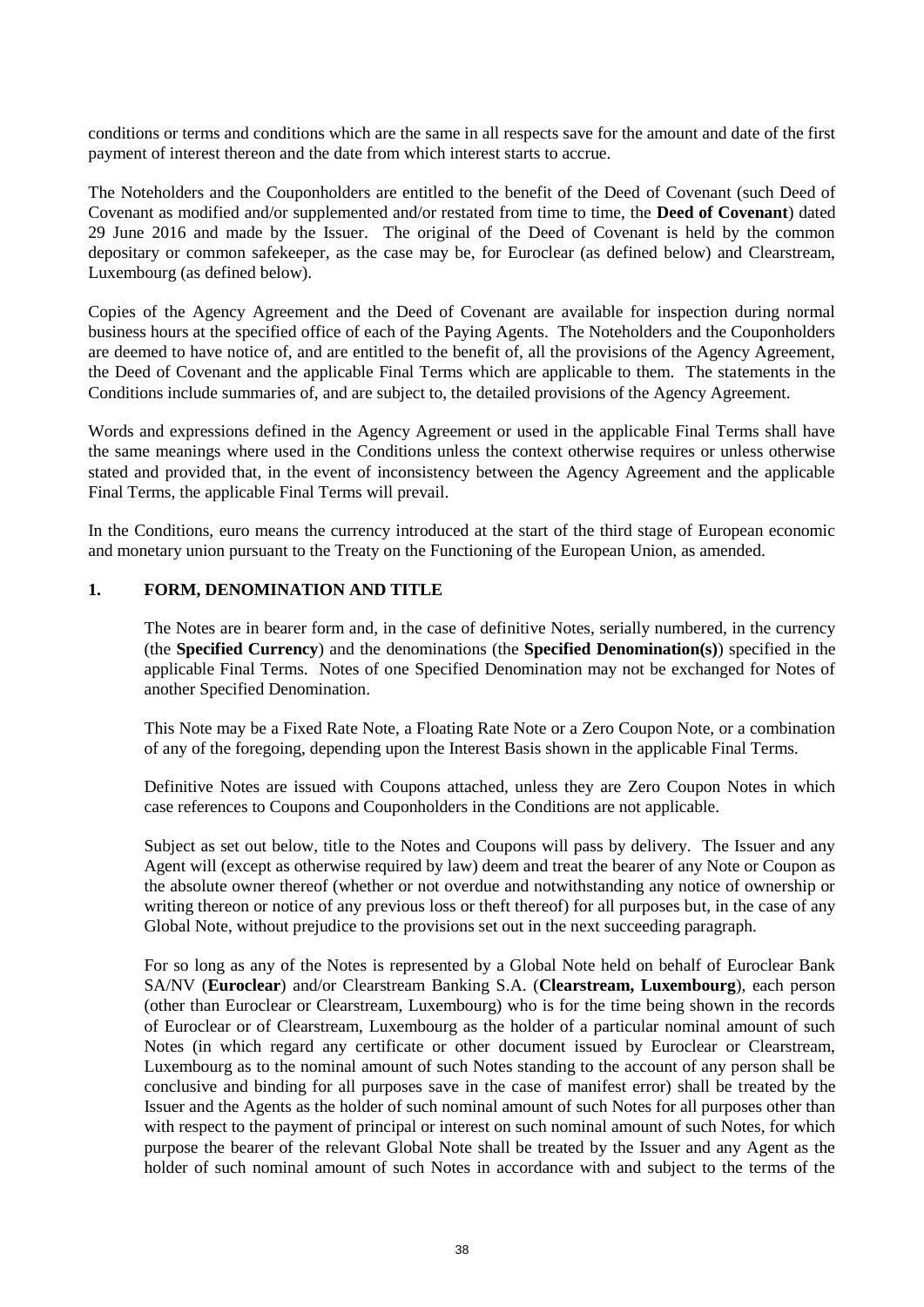relevant Global Note and the expressions **Noteholder** and **holder of Notes** and related expressions shall be construed accordingly.

Notes which are represented by a Global Note will be transferable only in accordance with the rules and procedures for the time being of Euroclear and Clearstream, Luxembourg, as the case may be. References to Euroclear and/or Clearstream, Luxembourg shall, whenever the context so permits, be deemed to include a reference to any additional or alternative clearing system specified in Part B of the applicable Final Terms.

### **2. STATUS OF THE NOTES**

### **Status of the Notes**

The Notes and any related Coupons are direct, unconditional, unsubordinated and unsecured obligations of the Issuer and rank *pari passu* among themselves and (save for certain obligations required to be preferred by law) equally with all other unsecured obligations (other than subordinated obligations, if any) of the Issuer, from time to time outstanding.

# **3. NEGATIVE PLEDGE**

### **3.1 Negative Pledge**

So long as any of the Notes remains outstanding:

the Issuer will not create or have outstanding any mortgage, charge, lien, pledge or other security interest (each a **Security Interest**) upon, or with respect to, any of its present or future business, undertaking, assets or revenues (including any uncalled capital) of the Issuer to secure any Relevant Indebtedness (as defined below), unless the Issuer, in the case of the creation of a Security Interest, before or at the same time and, in any other case, promptly, takes any and all action necessary to ensure that:

- (a) all amounts payable by it under the Notes and the Coupons are secured by the Security Interest equally and rateably with the Relevant Indebtedness; or
- (b) (such other Security Interest or other arrangement (whether or not it includes the giving of a Security Interest) is provided as is approved by an Extraordinary Resolution (as defined in the Agency Agreement) of the Noteholders.

Provided that such restriction shall not apply to (i) any securitisation or collateralisation of assets concluded in the normal course of business of the Issuer or any Principal Subsidiary or (ii) any arrangement whereby any Security Interest is created in connection with any asset backed securitisation programme involving the Issuer or any Principal Subsidiary.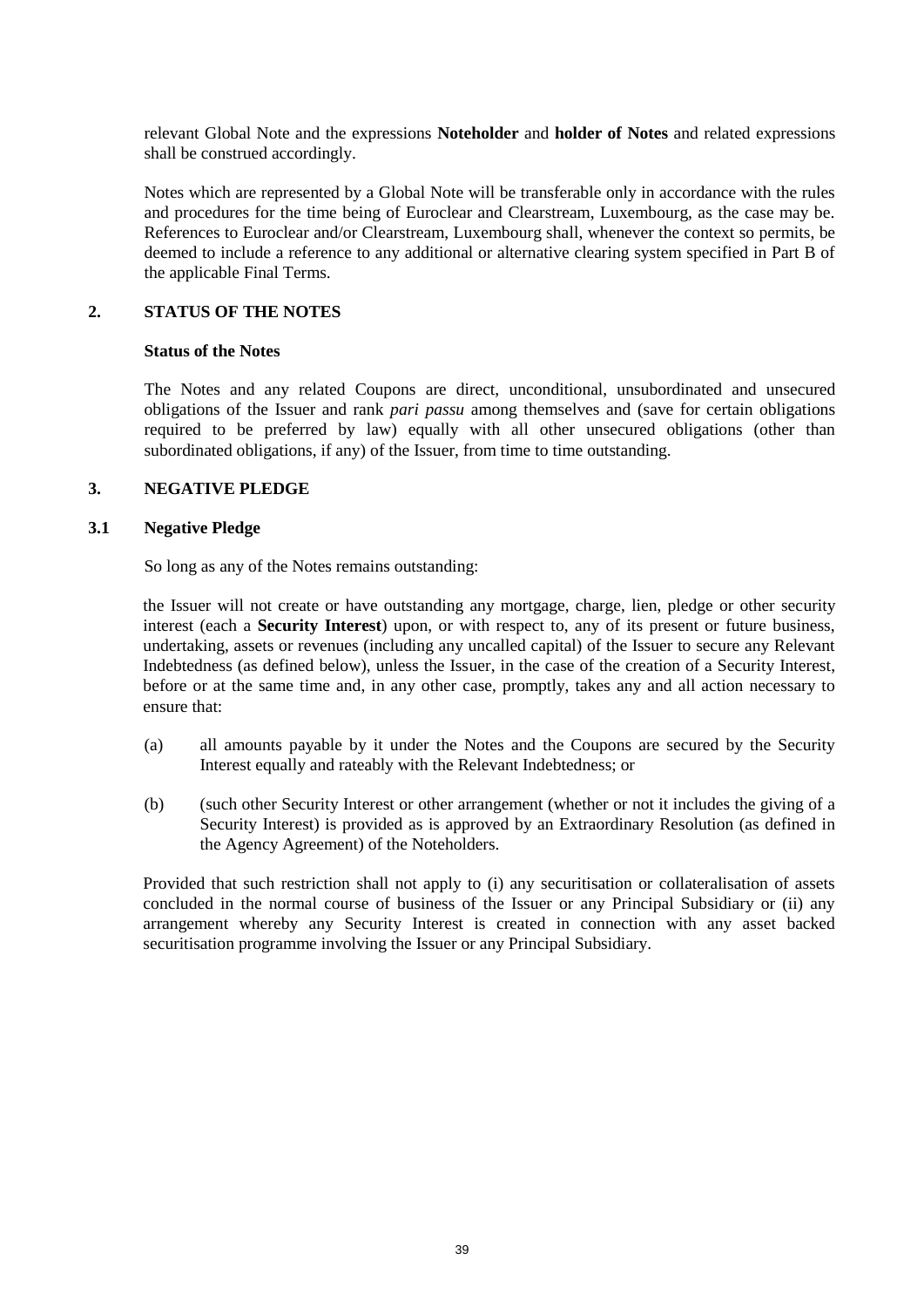# **3.2 Interpretation**

For the purposes of this Condition:

**Relevant Indebtedness** means any present or future indebtedness (whether being principal, premium, interest or other amounts) for or in respect of any notes, bonds or other debt securities of, or issued by, the Issuer which (with the consent of the Issuer) are for the time being quoted, listed or ordinarily dealt in on any stock exchange, over-the-counter or other securities market.

**Principal Subsidiary** means at any relevant time a Subsidiary of the Issuer:

- (a) whose total assets or net banking revenue (or, where the Subsidiary in question prepares consolidated accounts, whose total consolidated assets or net consolidated banking revenue, as the case may be) attributable to the Issuer represents not less than 10 per cent. of the total consolidated assets or the net consolidated banking revenue of the Issuer, as calculated by reference to the then latest audited accounts (or consolidated accounts as the case may be) of such Subsidiary and the then latest audited consolidated accounts of the Issuer and its consolidated Subsidiaries; or
- (b) to which is transferred all or substantially all the assets and undertaking of a Subsidiary which immediately prior to such transfer is a Principal Subsidiary.

**Subsidiary** means, at any particular time, any company which is directly or indirectly controlled, or more than 50 per cent. of whose equity share capital (or equivalent) is then beneficially owned, by the Issuer and/or one of more of its Subsidiaries. In order for one company to be "controlled" by another that other company (whether directly or indirectly and whether by the ownership of share capital, the possession of voting power, contract or otherwise) shall have the power to appoint and/or remove all or the majority of the members of the Board of Directors or other governing body of the first company or shall otherwise have control or the power to control the affairs and/or policies of such first company.

# <span id="page-39-1"></span>**4. INTEREST**

# <span id="page-39-0"></span>**4.1 Interest on Fixed Rate Notes**

Each Fixed Rate Note bears interest from (and including) the Interest Commencement Date at the rate(s) per annum equal to the Rate(s) of Interest. Interest will be payable in arrear on the Interest Payment Date(s) in each year up to (and including) the Maturity Date.

If the Notes are in definitive form, except as provided in the applicable Final Terms, the amount of interest payable on each Interest Payment Date in respect of the Fixed Interest Period ending on (but excluding) such date will amount to the Fixed Coupon Amount. Payments of interest on any Interest Payment Date will, if so specified in the applicable Final Terms, amount to the Broken Amount so specified.

As used in the Conditions, **Fixed Interest Period** means the period from (and including) an Interest Payment Date (or the Interest Commencement Date) to (but excluding) the next (or first) Interest Payment Date.

Except in the case of Notes in definitive form where an applicable Fixed Coupon Amount or Broken Amount is specified in the applicable Final Terms, interest shall be calculated in respect of any period by applying the Rate of Interest to: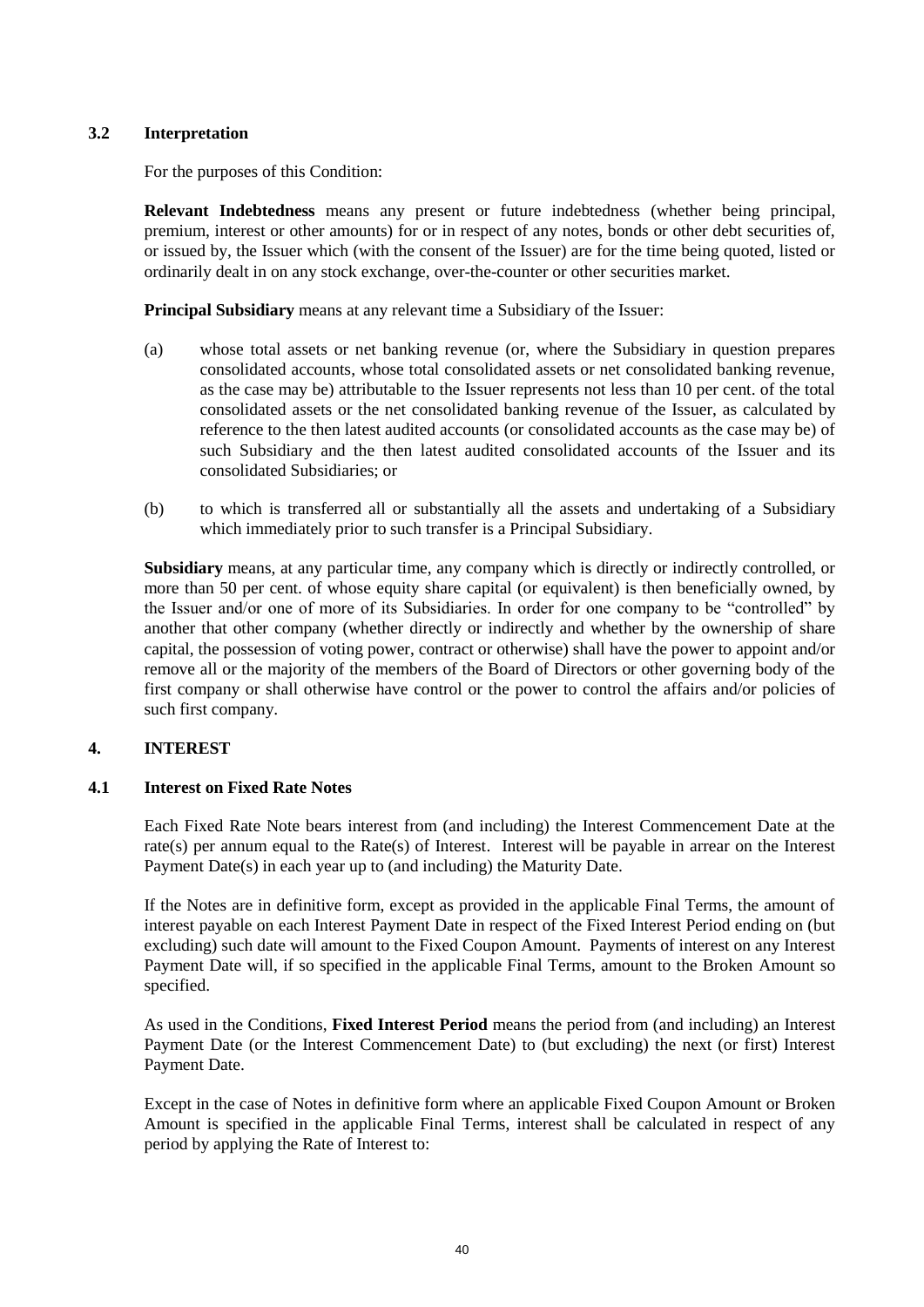- (a) in the case of Fixed Rate Notes which are represented by a Global Note, the aggregate outstanding nominal amount of the Fixed Rate Notes represented by such Global Note; or
- (b) in the case of Fixed Rate Notes in definitive form, the Calculation Amount;

and, in each case, multiplying such sum by the applicable Day Count Fraction, and rounding the resultant figure to the nearest sub-unit of the relevant Specified Currency, half of any such sub-unit being rounded upwards or otherwise in accordance with applicable market convention. Where the Specified Denomination of a Fixed Rate Note in definitive form is a multiple of the Calculation Amount, the amount of interest payable in respect of such Fixed Rate Note shall be the product of the amount (determined in the manner provided above) for the Calculation Amount and the amount by which the Calculation Amount is multiplied to reach the Specified Denomination, without any further rounding.

**Day Count Fraction** means, in respect of the calculation of an amount of interest, in accordance with this Condition [4.1:](#page-39-0)

- (i) if "Actual/Actual (ICMA)" is specified in the applicable Final Terms:
	- (A) in the case of Notes where the number of days in the relevant period from (and including) the most recent Interest Payment Date (or, if none, the Interest Commencement Date) to (but excluding) the relevant payment date (the **Accrual Period**) is equal to or shorter than the Determination Period during which the Accrual Period ends, the number of days in such Accrual Period divided by the product of (1) the number of days in such Determination Period and (2) the number of Determination Dates (as specified in the applicable Final Terms) that would occur in one calendar year; or
	- (B) in the case of Notes where the Accrual Period is longer than the Determination Period during which the Accrual Period ends, the sum of:
		- I. the number of days in such Accrual Period falling in the Determination Period in which the Accrual Period begins divided by the product of (x) the number of days in such Determination Period and (y) the number of Determination Dates that would occur in one calendar year; and
		- II. the number of days in such Accrual Period falling in the next Determination Period divided by the product of (x) the number of days in such Determination Period and (y) the number of Determination Dates that would occur in one calendar year; and
- (ii) if "30/360" is specified in the applicable Final Terms, the number of days in the period from (and including) the most recent Interest Payment Date (or, if none, the Interest Commencement Date) to (but excluding) the relevant payment date (such number of days being calculated on the basis of a year of 360 days with 12 30-day months) divided by 360.

In these Conditions:

**Determination Period** means each period from (and including) a Determination Date to (but excluding) the next Determination Date (including, where either the Interest Commencement Date or the final Interest Payment Date is not a Determination Date, the period commencing on the first Determination Date prior to, and ending on the first Determination Date falling after, such date); and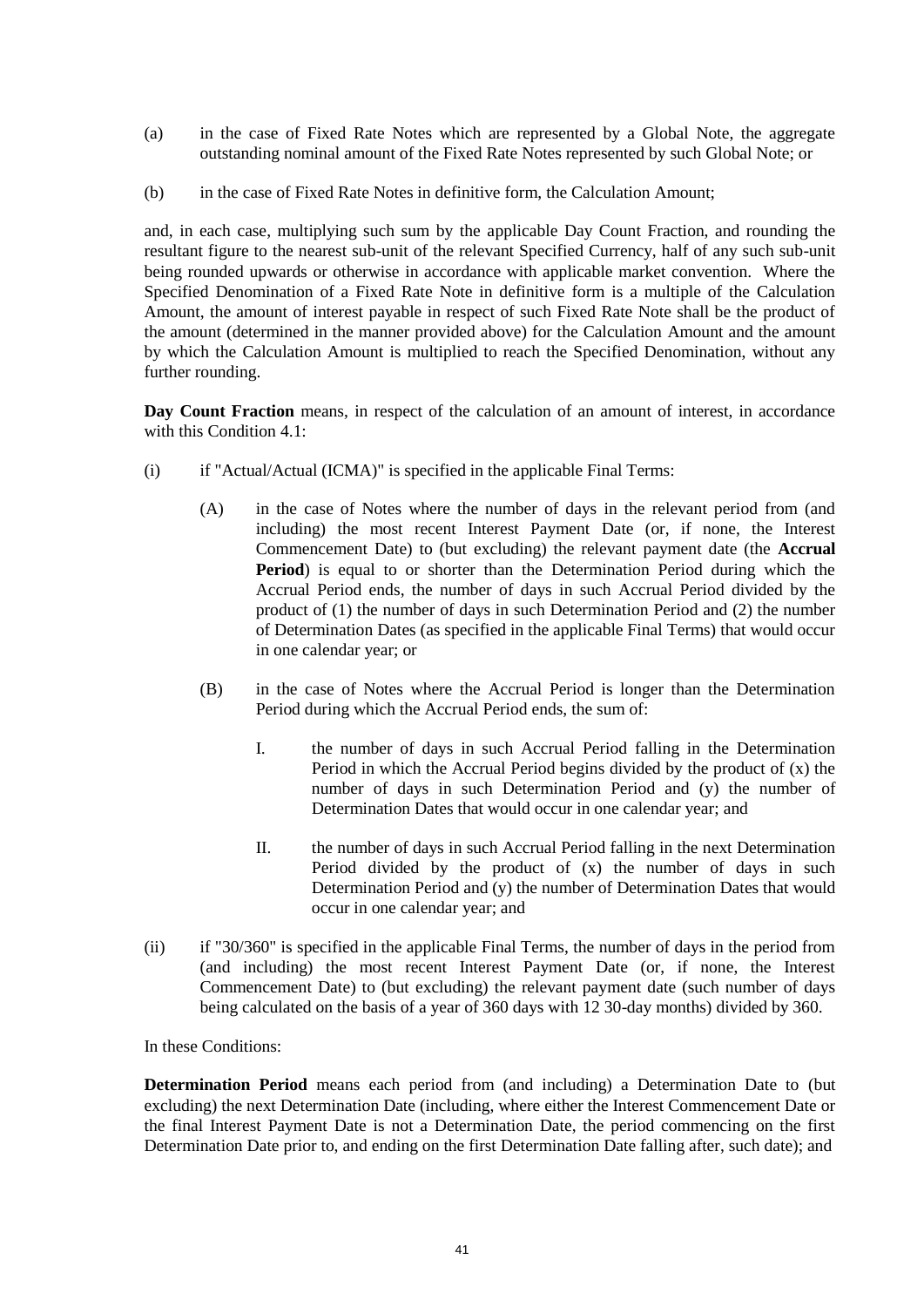**sub-unit** means, with respect to any currency other than euro, the lowest amount of such currency that is available as legal tender in the country of such currency and, with respect to euro, one cent.

#### <span id="page-41-1"></span>**4.2 Interest on Floating Rate Notes**

### **(a) Interest Payment Dates**

Each Floating Rate Note bears interest from (and including) the Interest Commencement Date and such interest will be payable in arrear on either:

- (i) the Specified Interest Payment Date(s) in each year specified in the applicable Final Terms; or
- <span id="page-41-0"></span>(ii) if no Specified Interest Payment Date(s) is/are specified in the applicable Final Terms, each date (each such date, together with each Specified Interest Payment Date, an **Interest Payment Date**) which falls the number of months or other period specified as the Specified Period in the applicable Final Terms after the preceding Interest Payment Date or, in the case of the first Interest Payment Date, after the Interest Commencement Date.

Such interest will be payable in respect of each Interest Period. In these Conditions, **Interest Period** means the period from (and including) an Interest Payment Date (or the Interest Commencement Date) to (but excluding) the next (or first) Interest Payment Date.

If a Business Day Convention is specified in the applicable Final Terms and  $(x)$  if there is no numerically corresponding day in the calendar month in which an Interest Payment Date should occur or (y) if any Interest Payment Date would otherwise fall on a day which is not a Business Day, then, if the Business Day Convention specified is:

- (A) in any case where Specified Periods are specified in accordance with Condition  $4.2(a)(ii)$ [\(Interest](#page-39-1) - [Interest on Floating Rate Notes\)](#page-41-1) above, the Floating Rate Convention, such Interest Payment Date (a) in the case of (x) above, shall be the last day that is a Business Day in the relevant month and the provisions of (ii) below shall apply mutatis mutandis or (b) in the case of (y) above, shall be postponed to the next day which is a Business Day unless it would thereby fall into the next calendar month, in which event (i) such Interest Payment Date shall be brought forward to the immediately preceding Business Day and (ii) each subsequent Interest Payment Date shall be the last Business Day in the month which falls the Specified Period after the preceding applicable Interest Payment Date occurred;
- (B) the Following Business Day Convention, such Interest Payment Date shall be postponed to the next day which is a Business Day;
- (C) the Modified Following Business Day Convention, such Interest Payment Date shall be postponed to the next day which is a Business Day unless it would thereby fall into the next calendar month, in which event such Interest Payment Date shall be brought forward to the immediately preceding Business Day; or
- (D) the Preceding Business Day Convention, such Interest Payment Date shall be brought forward to the immediately preceding Business Day.

In these Conditions, **Business Day** means a day which is:

(a) a day on which commercial banks and foreign exchange markets settle payments and are open for general business (including dealing in foreign exchange and foreign currency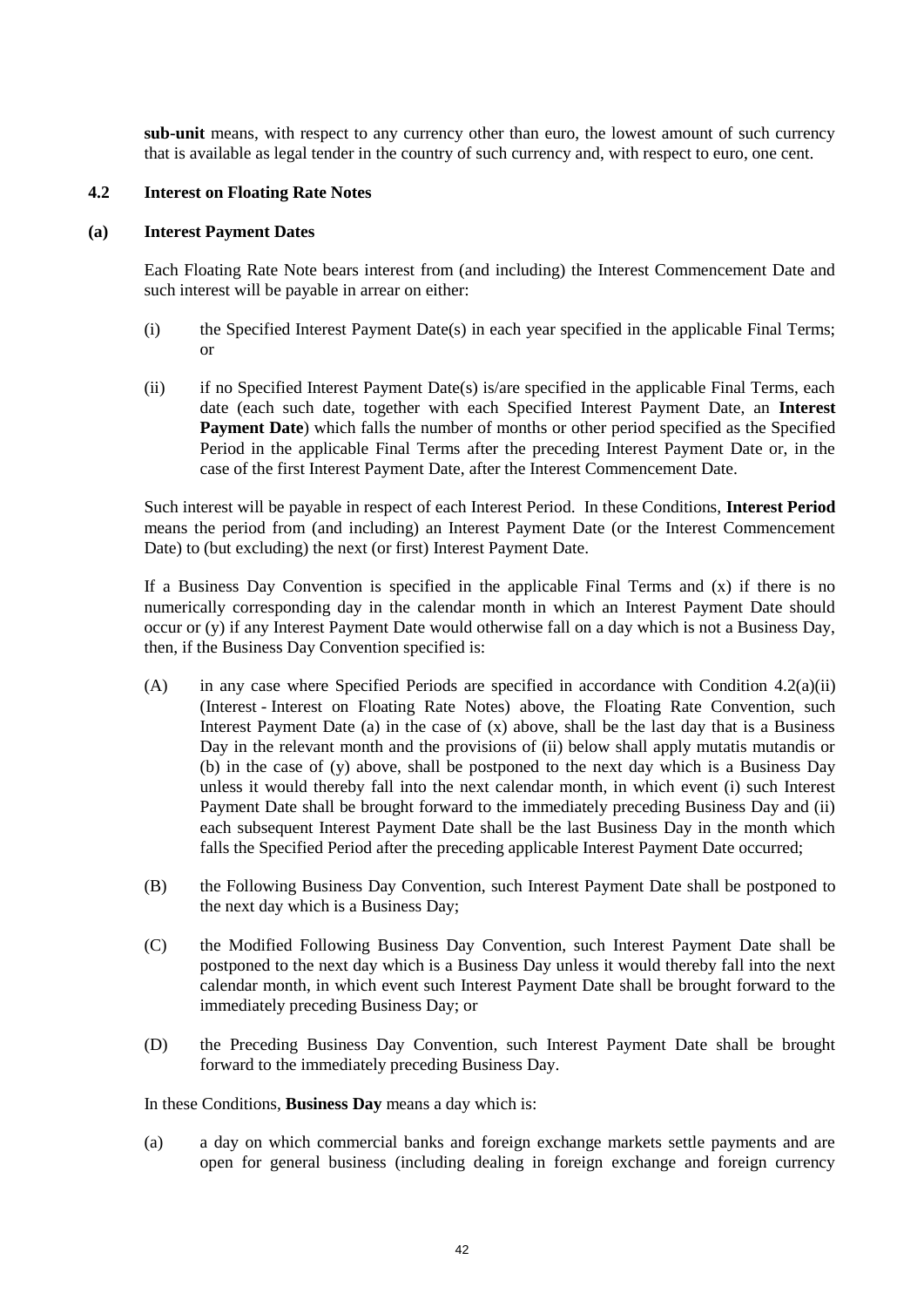deposits) in each Additional Business Centre (other than TARGET2 System) specified in the applicable Final Terms;

- (b) if TARGET2 System is specified as an Additional Business Centre in the applicable Final Terms, a day on which the Trans-European Automated Real-Time Gross Settlement Express Transfer (TARGET2) System (the **TARGET2 System**) is open; and
- (c) either (1) in relation to any sum payable in a Specified Currency other than euro, a day on which commercial banks and foreign exchange markets settle payments and are open for general business (including dealing in foreign exchange and foreign currency deposits) in the principal financial centre of the country of the relevant Specified Currency (which if the Specified Currency is Australian dollars shall be Sydney) or (2) in relation to any sum payable in euro, a day on which the TARGET2 System is open.

### **(b) Rate of Interest**

The Rate of Interest payable from time to time in respect of Floating Rate Notes will be determined in the manner specified in the applicable Final Terms.

Unless otherwise stated in the applicable Final Terms the Minimum Rate of Interest shall be deemed to be zero.

(i) ISDA Determination for Floating Rate Notes

Where ISDA Determination is specified in the applicable Final Terms as the manner in which the Rate of Interest is to be determined, the Rate of Interest for each Interest Period will be the relevant ISDA Rate plus or minus (as indicated in the applicable Final Terms) the Margin (if any). For the purposes of this subparagraph (i), **ISDA Rate** for an Interest Period means a rate equal to the Floating Rate that would be determined by the Fiscal Agent under an interest rate swap transaction if the Fiscal Agent were acting as Calculation Agent for that swap transaction under the terms of an agreement incorporating the 2006 ISDA Definitions, as published by the International Swaps and Derivatives Association, Inc. and as amended and updated as at the Issue Date of the first Tranche of the Notes (the ISDA Definitions) and under which:

- (A) the Floating Rate Option is as specified in the applicable Final Terms;
- (B) the Designated Maturity is a period specified in the applicable Final Terms; and
- (C) the relevant Reset Date is the day specified in the applicable Final Terms.

For the purposes of this subparagraph (i), **Floating Rate**, **Calculation Agent**, **Floating Rate Option**, **Designated Maturity** and **Reset Date** have the meanings given to those terms in the ISDA Definitions.

(ii) Screen Rate Determination for Floating Rate Notes

Where Screen Rate Determination is specified in the applicable Final Terms as the manner in which the Rate of Interest is to be determined, the Rate of Interest for each Interest Period will, subject as provided below, be either:

- (A) the offered quotation; or
- (B) the arithmetic mean (rounded if necessary to the fifth decimal place, with 0.000005 being rounded upwards) of the offered quotations,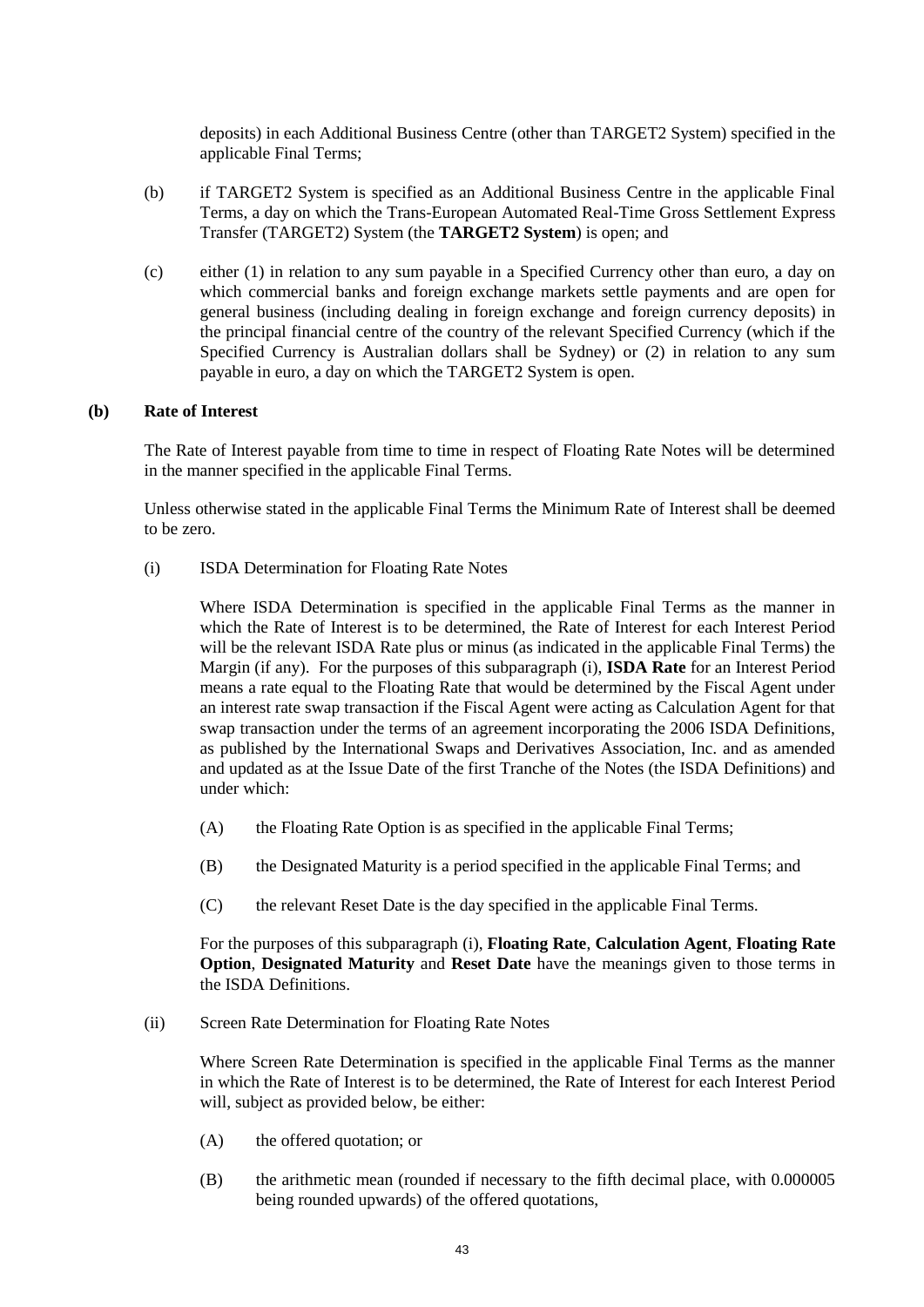(expressed as a percentage rate per annum) for the Reference Rate (being either the London Interbank Offered Rate (**LIBOR**) or the Euro Interbank Offered Rate (**EURIBOR**), as specified in the applicable Final Terms) which appears or appear, as the case may be, on the Relevant Screen Page (or such replacement page on that service which displays the information) as at 11.00 a.m. (London time, in the case of LIBOR, or Brussels time, in the case of EURIBOR) on the Interest Determination Date in question plus or minus (as indicated in the applicable Final Terms) the Margin (if any), all as determined by the Fiscal Agent. If five or more of such offered quotations are available on the Relevant Screen Page, the highest (or, if there is more than one such highest quotation, one only of such quotations) and the lowest (or, if there is more than one such lowest quotation, one only of such quotations) shall be disregarded by the Fiscal Agent for the purpose of determining the arithmetic mean (rounded as provided above) of such offered quotations.

If the Relevant Screen Page is not available or if, in the case of (A) above, no offered quotation appears or, in the case of (B) above, fewer than three offered quotations appear, in each case as at the specified time, the Fiscal Agent shall request each of the Reference Banks to provide the Fiscal Agent with its offered quotation (expressed as a percentage rate per annum) for the Reference Rate at approximately the specified time on the Interest Determination Date in question. If two or more of the Reference Banks provide the Fiscal Agent with offered quotations, the Rate of Interest for the Interest Period shall be the arithmetic mean (rounded if necessary to the fifth decimal place with 0.000005 being rounded upwards) of the offered quotations plus or minus (as appropriate) the Margin (if any), all as determined by the Fiscal Agent.

If on any Interest Determination Date one only or none of the Reference Banks provides the Fiscal Agent with an offered quotation as provided in the preceding paragraph, the Rate of Interest for the relevant Interest Period shall be the rate per annum which the Fiscal Agent determines as being the arithmetic mean (rounded if necessary to the fifth decimal place, with 0.000005 being rounded upwards) of the rates, as communicated to (and at the request of) the Fiscal Agent by the Reference Banks or any two or more of them, at which such banks were offered, at approximately the specified time on the relevant Interest Determination Date, deposits in the Specified Currency for a period equal to that which would have been used for the Reference Rate by leading banks in the London inter-bank market (if the Reference Rate is LIBOR) or the Euro-zone inter-bank market (if the Reference Rate is EURIBOR) plus or minus (as appropriate) the Margin (if any) or, if fewer than two of the Reference Banks provide the Fiscal Agent with offered rates, the offered rate for deposits in the Specified Currency for a period equal to that which would have been used for the Reference Rate, or the arithmetic mean (rounded as provided above) of the offered rates for deposits in the Specified Currency for a period equal to that which would have been used for the Reference Rate, at which, at approximately the specified time on the relevant Interest Determination Date, any one or more banks (which bank or banks is or are in the opinion of the Issuer suitable for the purpose) informs the Fiscal Agent it is quoting to leading banks in the London inter-bank market (if the Reference Rate is LIBOR) or the Euro-zone inter-bank market (if the Reference Rate is EURIBOR) plus or minus (as appropriate) the Margin (if any), provided that, if the Rate of Interest cannot be determined in accordance with the foregoing provisions of this paragraph, the Rate of Interest shall be determined as at the last preceding Interest Determination Date (though substituting, where a different Margin is to be applied to the relevant Interest Period from that which applied to the last preceding Interest Period, the Margin relating to the relevant Interest Period in place of the Margin relating to that last preceding Interest Period).

In these Conditions **Reference Banks** means, in the case of a determination of LIBOR, the principal London office of four major banks in the London inter-bank market, and in the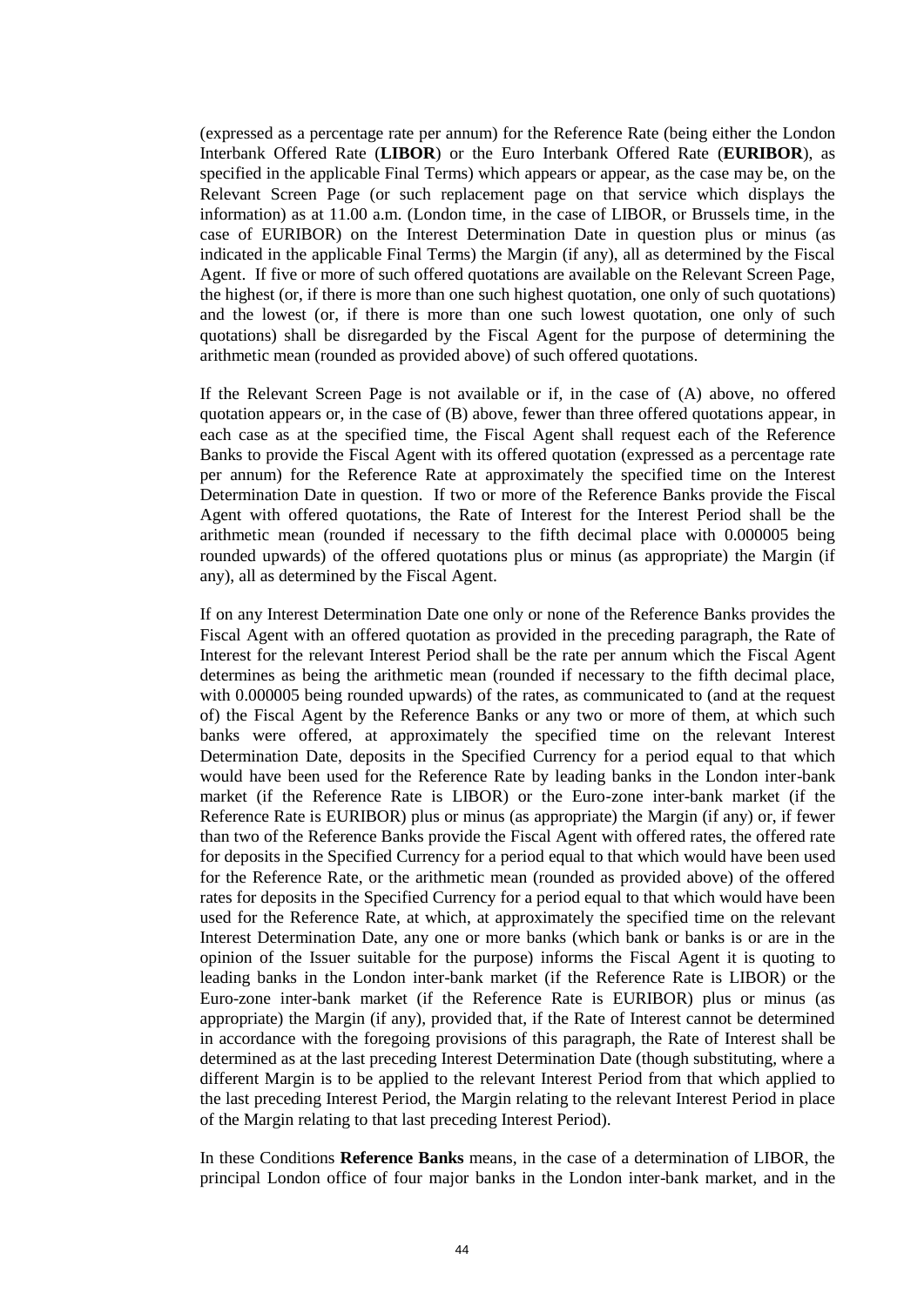case of a determination of EURIBOR, the principal Euro-zone office of four major banks in the Euro-zone inter-bank market, in each case selected by the Fiscal Agent

### **(c) Minimum Rate of Interest and/or Maximum Rate of Interest**

If the applicable Final Terms specifies a Minimum Rate of Interest for any Interest Period, then, in the event that the Rate of Interest in respect of such Interest Period determined in accordance with the provisions of paragraph (b) above is less than such Minimum Rate of Interest, the Rate of Interest for such Interest Period shall be such Minimum Rate of Interest.

If the applicable Final Terms specifies a Maximum Rate of Interest for any Interest Period, then, in the event that the Rate of Interest in respect of such Interest Period determined in accordance with the provisions of paragraph (b) above is greater than such Maximum Rate of Interest, the Rate of Interest for such Interest Period shall be such Maximum Rate of Interest.

### **(d) Determination of Rate of Interest and calculation of Interest Amounts**

The Fiscal Agent will at or as soon as practicable after each time at which the Rate of Interest is to be determined, determine the Rate of Interest for the relevant Interest Period.

The Fiscal Agent will calculate the amount of interest (the Interest Amount) payable on the Floating Rate Notes for the relevant Interest Period by applying the Rate of Interest to:

- (i) in the case of Floating Rate Notes which are represented by a Global Note, the aggregate outstanding nominal amount of the Notes represented by such Global Note; or
- (ii) in the case of Floating Rate Notes in definitive form, the Calculation Amount;

and, in each case, multiplying such sum by the applicable Day Count Fraction, and rounding the resultant figure to the nearest sub-unit of the relevant Specified Currency, half of any such sub-unit being rounded upwards or otherwise in accordance with applicable market convention. Where the Specified Denomination of a Floating Rate Note in definitive form is a multiple of the Calculation Amount, the Interest Amount payable in respect of such Note shall be the product of the amount (determined in the manner provided above) for the Calculation Amount and the amount by which the Calculation Amount is multiplied to reach the Specified Denomination without any further rounding.

**Day Count Fraction** means, in respect of the calculation of an amount of interest in accordance with this Condition [4.2:](#page-41-1)

- (i) if "Actual/Actual (ISDA)" or "Actual/Actual" is specified in the applicable Final Terms, the actual number of days in the Interest Period divided by 365 (or, if any portion of that Interest Period falls in a leap year, the sum of (I) the actual number of days in that portion of the Interest Period falling in a leap year divided by 366 and (II) the actual number of days in that portion of the Interest Period falling in a non-leap year divided by 365);
- (ii) if "Actual/365 (Fixed)" is specified in the applicable Final Terms, the actual number of days in the Interest Period divided by 365;
- (iii) if "Actual/365 (Sterling)" is specified in the applicable Final Terms, the actual number of days in the Interest Period divided by 365 or, in the case of an Interest Payment Date falling in a leap year, 366;
- (iv) if "Actual/360" is specified in the applicable Final Terms, the actual number of days in the Interest Period divided by 360;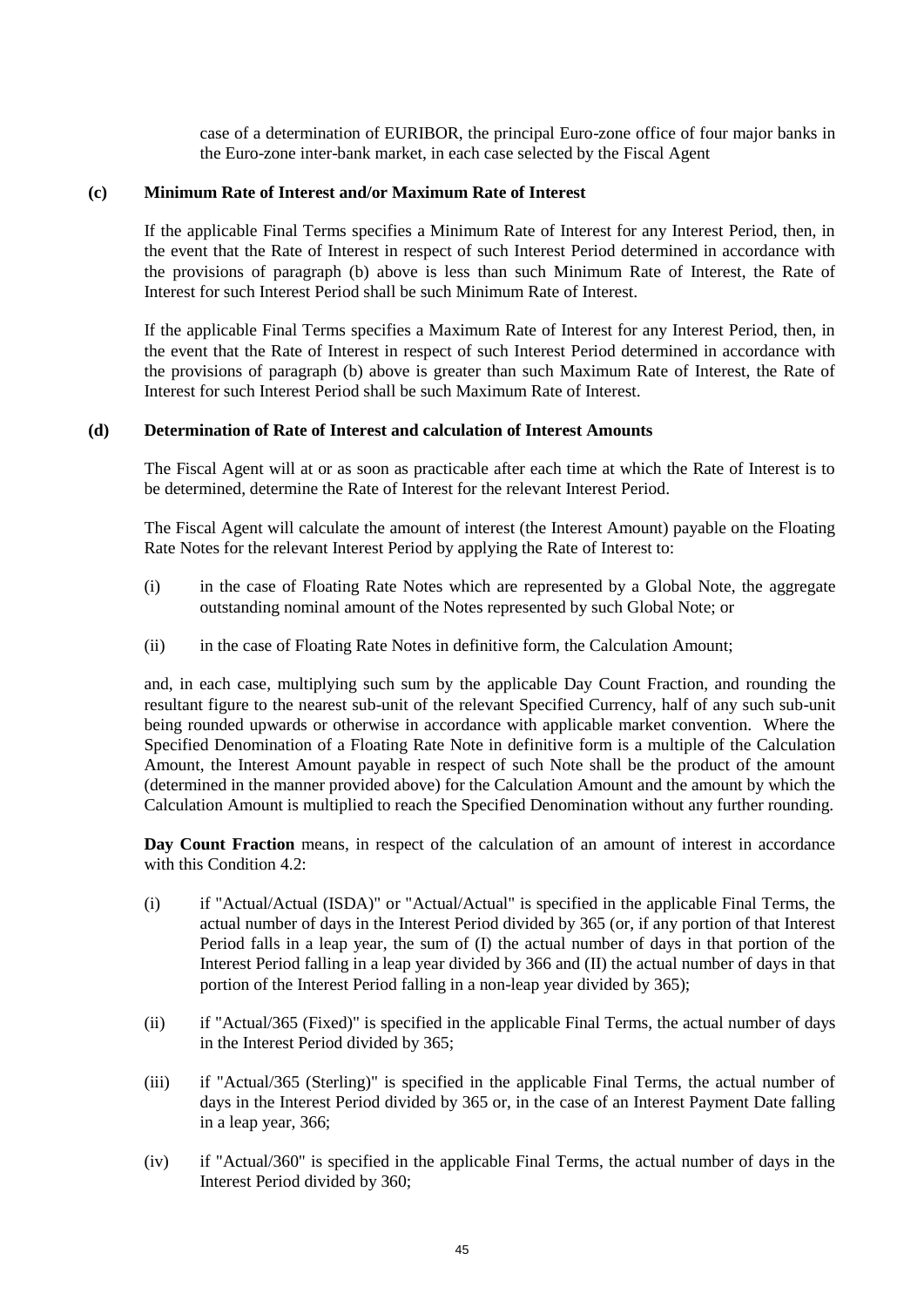(v) if "30/360", "360/360" or "Bond Basis" is specified in the applicable Final Terms, the number of days in the Interest Period divided by 360, calculated on a formula basis as follows:

Day Count Fraction = 
$$
\frac{[360 \times (Y_2 - Y_1)] + [30 \times (M_2 - M_1)] + (D_2 - D_1)}{360}
$$

where:

**Y<sup>1</sup>** is the year, expressed as a number, in which the first day of the Interest Period falls;

**Y<sup>2</sup>** is the year, expressed as a number, in which the day immediately following the last day of the Interest Period falls;

**M<sup>1</sup>** is the calendar month, expressed as a number, in which the first day of the Interest Period falls;

**M<sup>2</sup>** is the calendar month, expressed as a number, in which the day immediately following the last day of the Interest Period falls;

**D<sub>1</sub>** is the first calendar day, expressed as a number, of the Interest Period, unless such number is 31, in which case  $D_1$  will be 30; and

**D<sup>2</sup>** is the calendar day, expressed as a number, immediately following the last day included in the Interest Period, unless such number would be 31 and D1 is greater than 29, in which case  $D_2$  will be 30;

(vi) if "30E/360" or "Eurobond Basis" is specified in the applicable Final Terms, the number of days in the Interest Period divided by 360, calculated on a formula basis as follows:

Day Count Fraction = 
$$
\frac{[360 \times (Y_2 - Y_1)] + [30 \times (M_2 - M_1)] + (D_2 - D_1)}{360}
$$

where:

**Y<sup>1</sup>** is the year, expressed as a number, in which the first day of the Interest Period falls;

**Y<sup>2</sup>** is the year, expressed as a number, in which the day immediately following the last day of the Interest Period falls;

**M<sup>1</sup>** is the calendar month, expressed as a number, in which the first day of the Interest Period falls;

**M<sup>2</sup>** is the calendar month, expressed as a number, in which the day immediately following the last day of the Interest Period falls;

**D<sup>1</sup>** is the first calendar day, expressed as a number, of the Interest Period, unless such number would be 31, in which case  $D_1$  will be 30; and

**D<sup>2</sup>** is the calendar day, expressed as a number, immediately following the last day included in the Interest Period, unless such number would be 31, in which case  $D_2$  will be 30;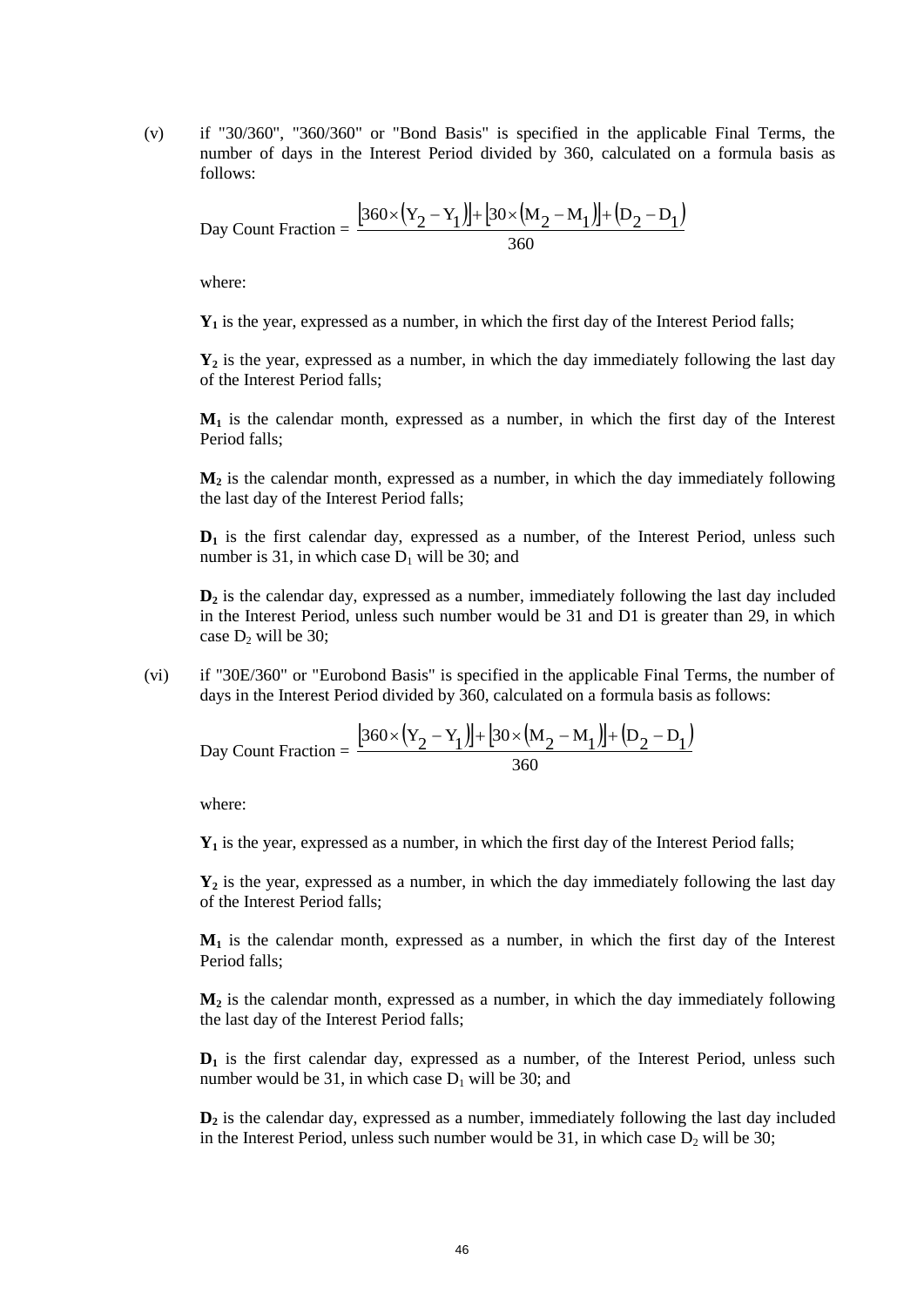(vii) if "30E/360 (ISDA)" is specified in the applicable Final Terms, the number of days in the Interest Period divided by 360, calculated on a formula basis as follows:

Day Count Fraction = 
$$
\frac{[360 \times (Y_2 - Y_1)] + [30 \times (M_2 - M_1)] + (D_2 - D_1)}{360}
$$

where:

**Y<sup>1</sup>** is the year, expressed as a number, in which the first day of the Interest Period falls;

**Y<sup>2</sup>** is the year, expressed as a number, in which the day immediately following the last day of the Interest Period falls;

**M<sup>1</sup>** is the calendar month, expressed as a number, in which the first day of the Interest Period falls:

 $M<sub>2</sub>$  is the calendar month, expressed as a number, in which the day immediately following the last day of the Interest Period falls;

**D<sub>1</sub>** is the first calendar day, expressed as a number, of the Interest Period, unless (i) that day is the last day of February or (ii) such number would be 31, in which case  $D_1$  will be 30; and

**D<sup>2</sup>** is the calendar day, expressed as a number, immediately following the last day included in the Interest Period, unless (i) that day is the last day of February but not the Maturity Date or (ii) such number would be 31, in which case  $D_2$  will be 30.

### **(e) Linear Interpolation**

Where Linear Interpolation is specified as applicable in respect of an Interest Period in the applicable Final Terms, the Rate of Interest for such Interest Period shall be calculated by the Agent by straight line linear interpolation by reference to two rates based on the relevant Reference Rate (where Screen Rate Determination is specified as applicable in the applicable Final Terms) or the relevant Floating Rate Option (where ISDA Determination is specified as applicable in the applicable Final Terms), one of which shall be determined as if the Designated Maturity were the period of time for which rates are available next shorter than the length of the relevant Interest Period and the other of which shall be determined as if the Designated Maturity were the period of time for which rates are available next longer than the length of the relevant Interest Period provided however that if there is no rate available for a period of time next shorter or, as the case may be, next longer, then the Agent shall determine such rate at such time and by reference to such sources as it determines appropriate.

**Designated Maturity** means, in relation to Screen Rate Determination, the period of time designated in the Reference Rate.

### **(f) Notification of Rate of Interest and Interest Amounts**

The Fiscal Agent will cause the Rate of Interest and each Interest Amount for each Interest Period and the relevant Interest Payment Date to be notified to the Issuer and any stock exchange on which the relevant Floating Rate Notes are for the time being listed and notice thereof to be published in accordance with Condition [13](#page-56-0) [\(Notices\)](#page-56-0) as soon as possible after their determination but in no event later than the fourth Target Business Day thereafter. Each Interest Amount and Interest Payment Date so notified may subsequently be amended (or appropriate alternative arrangements made by way of adjustment) without prior notice in the event of an extension or shortening of the Interest Period. Any such amendment will promptly be notified to each stock exchange on which the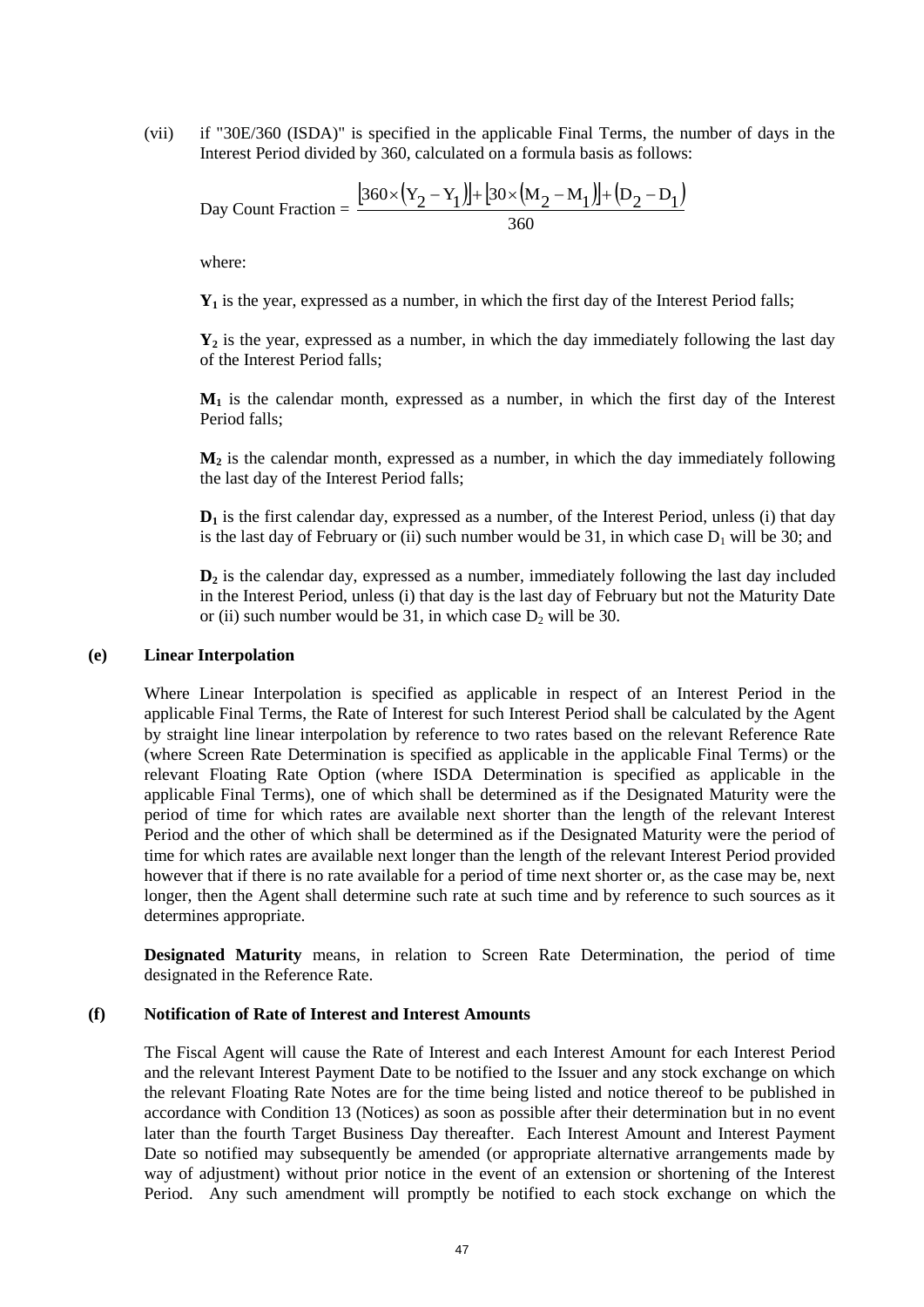relevant Floating Rate Notes are for the time being listed and to the Noteholders in accordance with Condition [13](#page-56-0) [\(Notices\)](#page-56-0). For the purposes of this paragraph, the expression **Target Business Day** means a day (other than a Saturday or a Sunday) on which the TARGET2 System is open.

# **(g) Certificates to be final**

All certificates, communications, opinions, determinations, calculations, quotations and decisions given, expressed, made or obtained for the purposes of the provisions of this Condition [4.2](#page-41-1) [\(Interest](#page-39-1) - [Interest on Floating Rate Notes\)](#page-41-1) by the Fiscal Agent shall (in the absence of wilful default, bad faith or manifest error) be binding on the Issuer, the Fiscal Agent, the other Agents and all Noteholders and Couponholders and (in the absence of wilful default or bad faith) no liability to the Issuer, the Noteholders or the Couponholders shall attach to the Fiscal Agent in connection with the exercise or non exercise by it of its powers, duties and discretions pursuant to such provisions.

### **4.3 Accrual of interest**

Each Note (or in the case of the redemption of part only of a Note, that part only of such Note) will cease to bear interest (if any) from the date for its redemption unless payment of principal is improperly withheld or refused. In such event, interest will continue to accrue until whichever is the earlier of:

- (a) the date on which all amounts due in respect of such Note have been paid; and
- (b) five days after the date on which the full amount of the moneys payable in respect of such Note has been received by the Fiscal Agent and notice to that effect has been given to the Noteholders in accordance with Condition [13](#page-56-0) [\(Notices\)](#page-56-0).

# <span id="page-47-1"></span><span id="page-47-0"></span>**5. PAYMENTS**

#### **5.1 Method of payment**

Subject as provided below:

- (a) payments in a Specified Currency other than euro will be made by credit or transfer to an account in the relevant Specified Currency maintained by the payee with a bank in the principal financial centre of the country of such Specified Currency (which, if the Specified Currency is Australian dollars, shall be Sydney); and
- (b) payments will be made in euro by credit or transfer to a euro account (or any other account to which euro may be credited or transferred) specified by the payee.

Payments will be subject in all cases to (i) any fiscal or other laws and regulations applicable thereto in the place of payment, but without prejudice to the provisions of Condition [7](#page-53-0) [\(Taxation\)](#page-53-0) and (ii) any withholding or deduction required pursuant to an agreement described in Section 1471(b) of the U.S. Internal Revenue Code of 1986 (the **Code**) or otherwise imposed pursuant to Sections 1471 through 1474 of the Code, any regulations or agreements thereunder, any official interpretations thereof, or (without prejudice to the provisions of Condition [7](#page-53-0) [\(Taxation\)](#page-53-0)) any law implementing an intergovernmental approach thereto.

#### <span id="page-47-2"></span>**5.2 Presentation of definitive Notes and Coupons**

Payments of principal in respect of definitive Notes will (subject as provided below) be made in the manner provided in Condition [5.1 above](#page-47-0) only against presentation and surrender (or, in the case of part payment of any sum due, endorsement) of definitive Notes, and payments of interest in respect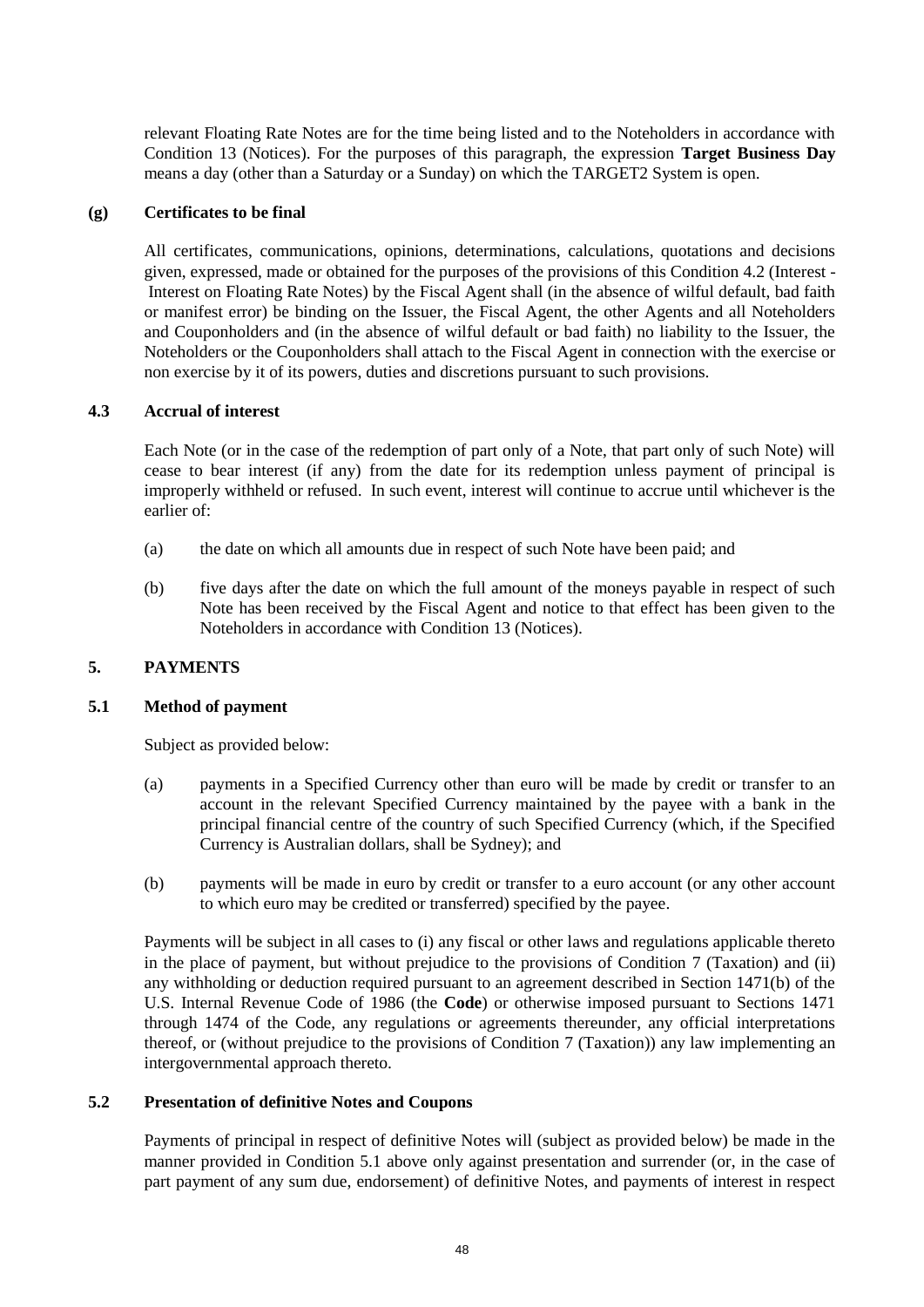of definitive Notes will (subject as provided below) be made as aforesaid only against presentation and surrender (or, in the case of part payment of any sum due, endorsement) of Coupons, in each case at the specified office of any Paying Agent outside the United States (which expression, as used herein, means the United States of America (including the States and the District of Columbia and its possessions)).

Fixed Rate Notes in definitive form (other than Long Maturity Notes (as defined below)) should be presented for payment together with all unmatured Coupons appertaining thereto (which expression shall for this purpose include Coupons falling to be issued on exchange of matured Talons), failing which the amount of any missing unmatured Coupon (or, in the case of payment not being made in full, the same proportion of the amount of such missing unmatured Coupon as the sum so paid bears to the sum due) will be deducted from the sum due for payment. Each amount of principal so deducted will be paid in the manner mentioned above against surrender of the relative missing Coupon at any time before the expiry of 10 years after the Relevant Date (as defined in Condition [7](#page-53-0) [\(Taxation\)](#page-53-0)) in respect of such principal (whether or not such Coupon would otherwise have become void under Condition [8](#page-54-0) [\(Prescription\)](#page-54-0)) or, if later, five years from the date on which such Coupon would otherwise have become due, but in no event thereafter.

Upon any Fixed Rate Note in definitive form becoming due and repayable prior to its Maturity Date, all unmatured Talons (if any) appertaining thereto will become void and no further Coupons will be issued in respect thereof.

Upon the date on which any Floating Rate Note or Long Maturity Note in definitive form becomes due and repayable, unmatured Coupons and Talons (if any) relating thereto (whether or not attached) shall become void and no payment or, as the case may be, exchange for further Coupons shall be made in respect thereof. A **Long Maturity Note** is a Fixed Rate Note (other than a Fixed Rate Note which on issue had a Talon attached) whose nominal amount on issue is less than the aggregate interest payable thereon provided that such Note shall cease to be a Long Maturity Note on the Interest Payment Date on which the aggregate amount of interest remaining to be paid after that date is less than the nominal amount of such Note.

If the due date for redemption of any definitive Note is not an Interest Payment Date, interest (if any) accrued in respect of such Note from (and including) the preceding Interest Payment Date or, as the case may be, the Interest Commencement Date shall be payable only against surrender of the relevant definitive Note.

# **5.3 Payments in respect of Global Notes**

Payments of principal and interest (if any) in respect of Notes represented by any Global Note will (subject as provided below) be made in the manner specified above in relation to definitive Notes or otherwise in the manner specified in the relevant Global Note, where applicable against presentation or surrender, as the case may be, of such Global Note at the specified office of any Paying Agent outside the United States. A record of each payment made, distinguishing between any payment of principal and any payment of interest, will be made either on such Global Note by the Paying Agent to which it was presented or in the records of Euroclear and Clearstream, Luxembourg, as applicable.

# <span id="page-48-0"></span>**5.4 General provisions applicable to payments**

The holder of a Global Note shall be the only person entitled to receive payments in respect of Notes represented by such Global Note and the Issuer will be discharged by payment to, or to the order of, the holder of such Global Note in respect of each amount so paid. Each of the persons shown in the records of Euroclear or Clearstream, Luxembourg as the beneficial holder of a particular nominal amount of Notes represented by such Global Note must look solely to Euroclear or Clearstream,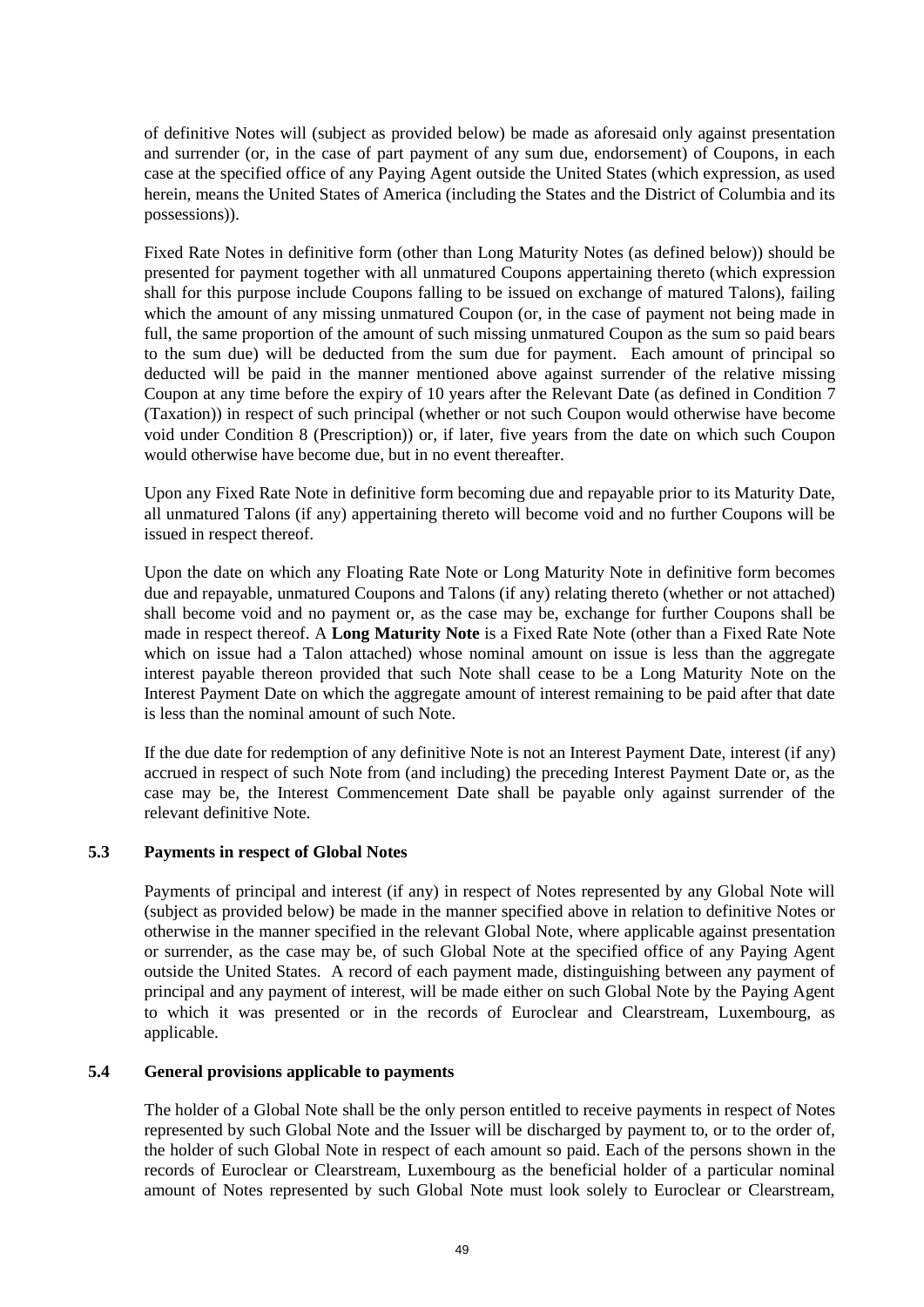Luxembourg, as the case may be, for his share of each payment so made by the Issuer to, or to the order of, the holder of such Global Note.

Notwithstanding the foregoing provisions of this Condition, if any amount of principal and/or interest in respect of Notes is payable in U.S. dollars, such U.S. dollar payments of principal and/or interest in respect of such Notes will be made at the specified office of a Paying Agent in the United States if:

- (a) the Issuer has appointed Paying Agents with specified offices outside the United States with the reasonable expectation that such Paying Agents would be able to make payment in U.S. dollars at such specified offices outside the United States of the full amount of principal and interest on the Notes in the manner provided above when due;
- (b) payment of the full amount of such principal and interest at all such specified offices outside the United States is illegal or effectively precluded by exchange controls or other similar restrictions on the full payment or receipt of principal and interest in U.S. dollars; and
- (c) such payment is then permitted under United States law without involving, in the opinion of the Issuer, adverse tax consequences to the Issuer.

# <span id="page-49-0"></span>**5.5 Payment Day**

If the date for payment of any amount in respect of any Note or Coupon is not a Payment Day, the holder thereof shall not be entitled to payment until the next following Payment Day in the relevant place and shall not be entitled to further interest or other payment in respect of such delay. For these purposes, **Payment Day** means any day which (subject to Condition [8](#page-54-0) [\(Prescription\)](#page-54-0)) is:

- (a) a day on which commercial banks and foreign exchange markets settle payments and are open for general business (including dealing in foreign exchange and foreign currency deposits) in:
	- (i) in the case of Notes in definitive form only, the relevant place of presentation;
	- (ii) each Additional Financial Centre (other than TARGET2 System) specified in the applicable Final Terms;
	- (iii) if TARGET2 System is specified as an Additional Financial Centre in the applicable Final Terms, a day on which the TARGET2 System is open; and
- (b) either (1) in relation to any sum payable in a Specified Currency other than euro, a day on which commercial banks and foreign exchange markets settle payments and are open for general business (including dealing in foreign exchange and foreign currency deposits) in the principal financial centre of the country of the relevant Specified Currency (which if the Specified Currency is Australian dollars shall be Sydney) or (2) in relation to any sum payable in euro, a day on which the TARGET2 System is open.

### **5.6 Interpretation of principal and interest**

Any reference in the Conditions to principal in respect of the Notes shall be deemed to include, as applicable:

- (a) any additional amounts which may be payable with respect to principal under Condition [7](#page-53-0) [\(Taxation\)](#page-53-0);
- (b) the Final Redemption Amount of the Notes;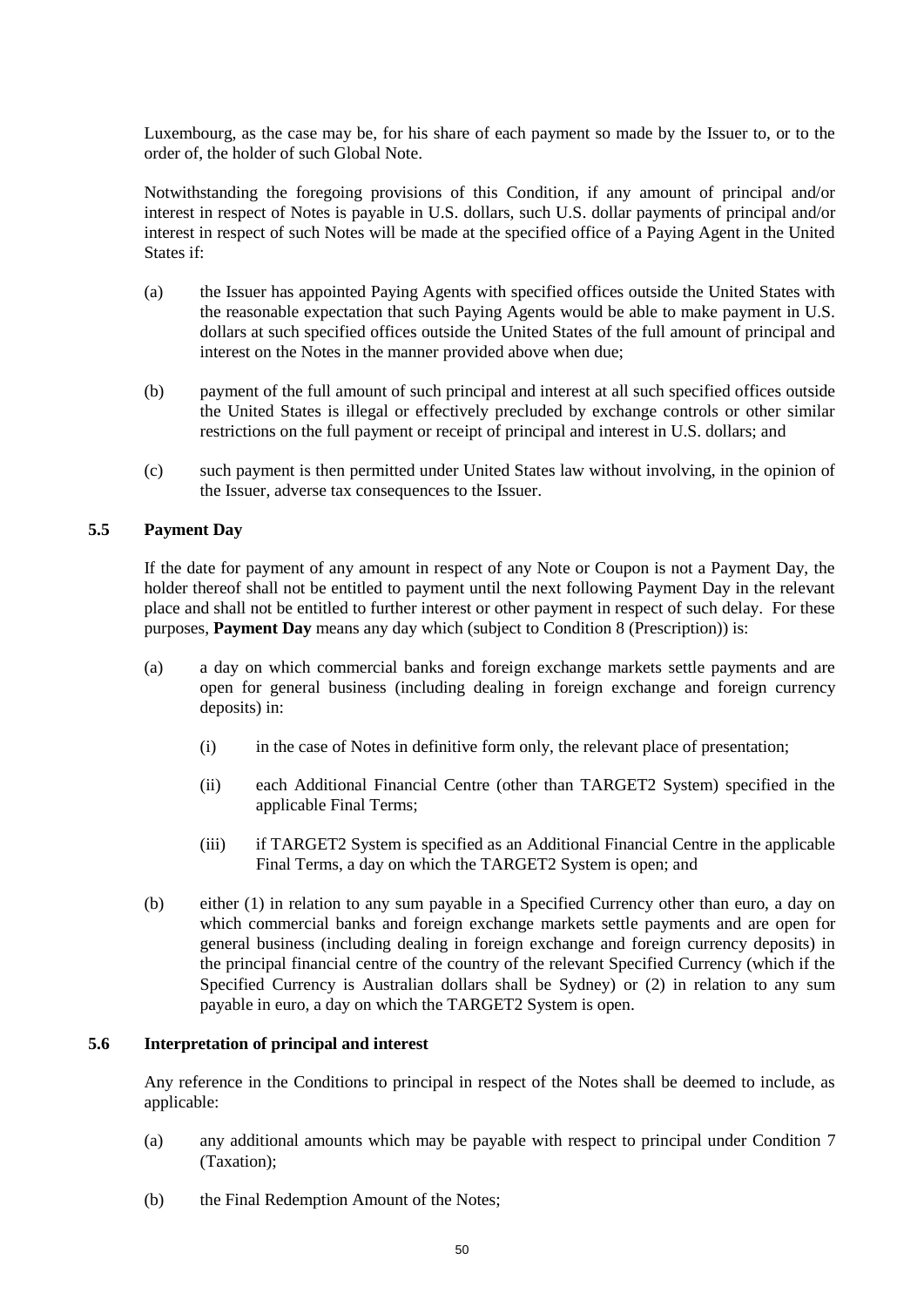- (c) the Early Redemption Amount of the Notes;
- (d) the Optional Redemption Amount(s) (if any) of the Notes;
- (e) in relation to Zero Coupon Notes, the Amortised Face Amount (as defined in Condition [6.5](#page-52-0) [\(Redemption and Purchase](#page-50-0) - [Early Redemption Amounts\)](#page-52-0)); and
- (f) any premium and any other amounts (other than interest) which may be payable by the Issuer under or in respect of the Notes.

Any reference in the Conditions to interest in respect of the Notes shall be deemed to include, as applicable, any additional amounts which may be payable with respect to interest under Condition [7](#page-53-0) [\(Taxation\)](#page-53-0).

# <span id="page-50-2"></span><span id="page-50-0"></span>**6. REDEMPTION AND PURCHASE**

# **6.1 Redemption at maturity**

Unless previously redeemed or purchased and cancelled as specified below, each Note will be redeemed by the Issuer at its Final Redemption Amount specified in the applicable Final Terms in the relevant Specified Currency on the Maturity Date specified in the applicable Final Terms.

### <span id="page-50-1"></span>**6.2 Redemption for tax reasons**

- (a) Subject to Condition [6.5](#page-52-0) [\(Redemption and Purchase](#page-50-0) [Early Redemption Amounts\)](#page-52-0), the Notes may be redeemed at the option of the Issuer in whole, but not in part, at any time (if this Note is not a Floating Rate Note) or on any Interest Payment Date (if this Note is a Floating Rate Note), on giving not less than the minimum period nor more than the maximum period of notice specified in the applicable Final Terms to the Fiscal Agent and, in accordance with Condition [13](#page-56-0) [\(Notices\)](#page-56-0), the Noteholders (which notice shall be irrevocable) if:
	- (i) on the occasion of the next payment due under the Notes, the Issuer has or will become obliged to pay additional amounts as provided or referred to in Condition [7](#page-53-0) [\(Taxation\)](#page-53-0) as a result of any change in, or amendment to, the laws or regulations of a Tax Jurisdiction (as defined in Condition [7](#page-53-0) [\(Taxation\)](#page-53-0)) or any change in the application or official interpretation of such laws or regulations, which change or amendment becomes effective on or after the date on which agreement is reached to issue the first Tranche of the Notes; and
	- (ii) such obligation cannot be avoided by the Issuer taking reasonable measures available to it,

provided that no such notice of redemption shall be given earlier than 90 days prior to the earliest date on which the Issuer would be obliged to pay such additional amounts were a payment in respect of the Notes or Coupons then due.

(b) If the Issuer would, on the next payment of principal or interest in respect of the Notes or Coupons, be prevented by French law from making payment to the Noteholders or, if applicable, Couponholders of the full amounts then due and payable, notwithstanding the undertaking to pay additional amounts contained in Condition 7 (Taxation) below, then the Issuer shall forthwith give notice of such fact to the Fiscal Agent and the Issuer shall upon giving not less than 7 days' prior notice to the Noteholders in accordance with Condition 13 (Notices), redeem all, but not some only, of the Notes then outstanding on the latest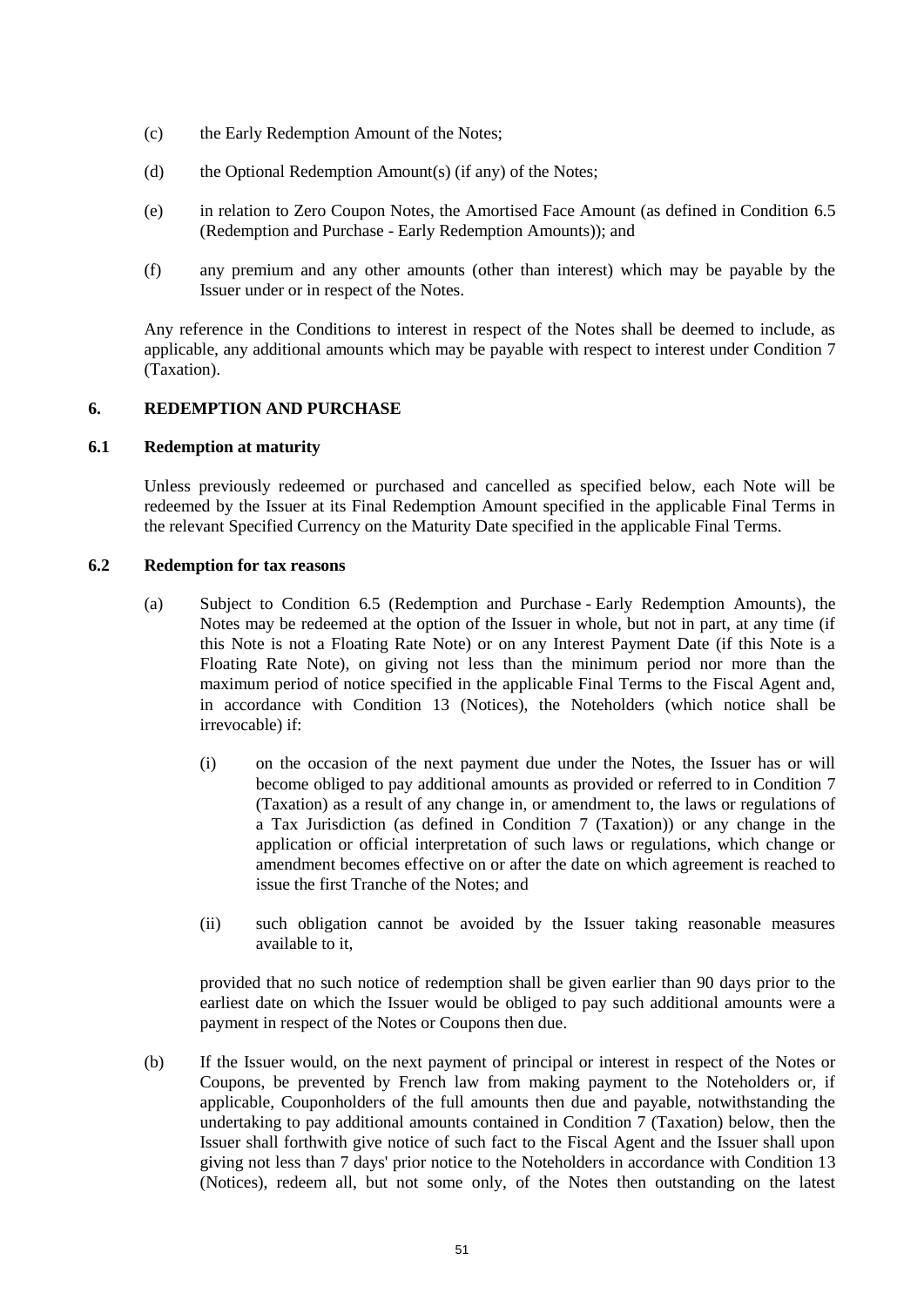practicable Interest Payment Date on which the Issuer could make payment of the full amount then due and payable in respect of the Notes, provided that if such notice would expire after such Interest Payment Date the date for redemption pursuant to such notice to Noteholders shall be the later of:

- (i) the latest practicable date on which the Issuer could make payment of the full amount then due and payable in respect of the Notes or Coupons; and
- (ii) 14 days after giving notice to the Fiscal Agent as aforesaid.
- (c) Prior to the publication of any notice of redemption pursuant to this Condition, the Issuer shall deliver to the Fiscal Agent to make available at its specified office to the Noteholders (i) a certificate signed by two Directors of the Issuer stating that the Issuer is entitled to effect such redemption and setting forth a statement of facts showing that the conditions precedent to the right of the Issuer so to redeem have occurred and (ii) an opinion of independent legal advisers of recognised standing to the effect that the Issuer has or will become obliged to pay such additional amounts as a result of such change or amendment.
- (d) Notes redeemed pursuant to this Condition [6.2](#page-50-1) [\(Redemption and Purchase](#page-50-0) [Redemption for](#page-50-1)  [tax reasons\)](#page-50-1) will be redeemed at their Early Redemption Amount referred to in Condition [6.5](#page-52-0) [\(Redemption and Purchase](#page-50-0) - [Early Redemption Amounts\)](#page-52-0) below together (if appropriate) with interest accrued to (but excluding) the date of redemption.

# <span id="page-51-1"></span>**6.3 Redemption at the option of the Issuer (Issuer Call)**

If Issuer Call is specified as being applicable in the applicable Final Terms, the Issuer may, having given not less than the minimum period nor more than the maximum period of notice specified in applicable Final Terms to the Noteholders in accordance with Condition [13](#page-56-0) (Notices) (which notice shall be irrevocable and shall specify the date fixed for redemption), redeem all or some only of the Notes then outstanding on any Optional Redemption Date and at the Optional Redemption Amount(s) specified in the applicable Final Terms together, if appropriate, with interest accrued to (but excluding) the relevant Optional Redemption Date. Any such redemption must be of a nominal amount not less than the Minimum Redemption Amount and not more than the Maximum Redemption Amount, in each case as may be specified in the applicable Final Terms.

In the case of a partial redemption of Notes, the Notes to be redeemed (**Redeemed Notes**) will (i) in the case of Redeemed Notes represented by definitive Notes, be selected individually by lot, not more than 30 days prior to the date fixed for redemption and (ii) in the case of Redeemed Notes represented by a Global Note, be selected in accordance with the rules of Euroclear and/or Clearstream, Luxembourg, (to be reflected in the records of Euroclear and Clearstream, Luxembourg as either a pool factor or a reduction in nominal amount, at their discretion). In the case of Redeemed Notes represented by definitive Notes, a list of the serial numbers of such Redeemed Notes will be published in accordance with Condition 13 [\(Notices\)](#page-56-0) not less than 15 days prior to the date fixed for redemption.

# <span id="page-51-0"></span>**6.4 Redemption at the option of the Noteholders (Investor Put)**

If Investor Put is specified as being applicable in the applicable Final Terms, upon the holder of any Note giving to the Issuer in accordance with Condition 13 [\(Notices\)](#page-56-0) not less than the minimum period nor more than the maximum period of notice specified in the applicable Final Terms, the Issuer will, upon the expiry of such notice, redeem such Note on the Optional Redemption Date and at the Optional Redemption Amount together, if appropriate, with interest accrued to (but excluding) the Optional Redemption Date.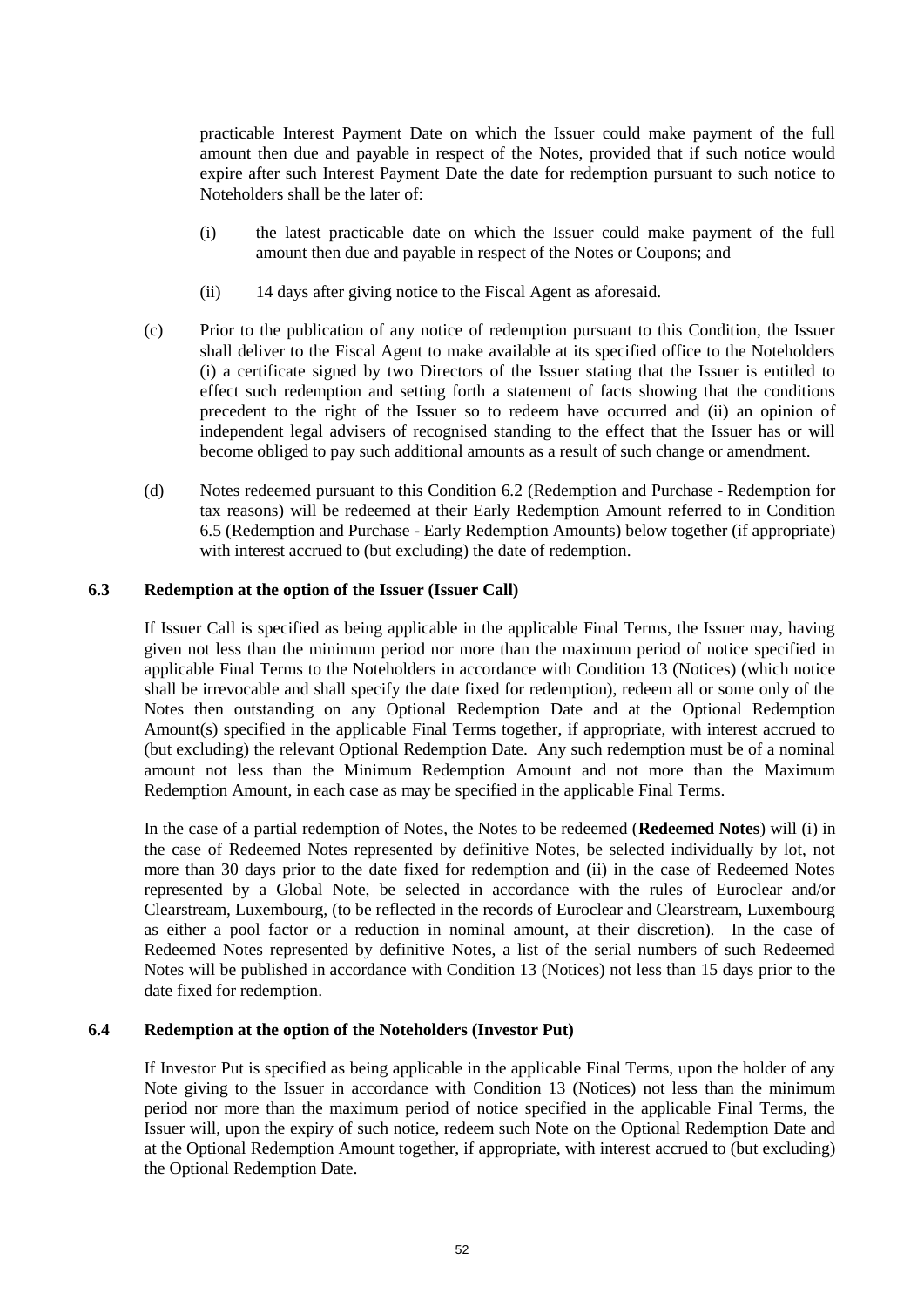To exercise the right to require redemption of this Note the holder of this Note must, if this Note is in definitive form and held outside Euroclear and Clearstream, Luxembourg, deliver, at the specified office of any Paying Agent at any time during normal business hours of such Paying Agent falling within the notice period, a duly completed and signed notice of exercise in the form (for the time being current) obtainable from any specified office of any Paying Agent (a **Put Notice**) and in which the holder must specify a bank account to which payment is to be made under this Condition and the Put Notice must be accompanied by this Note or evidence satisfactory to the Paying Agent concerned that this Note will, following delivery of the Put Notice, be held to its order or under its control.

If this Note is represented by a Global Note or is in definitive form and held through Euroclear or Clearstream, Luxembourg, to exercise the right to require redemption of this Note the holder of this Note must, within the notice period, give notice to the Fiscal Agent of such exercise in accordance with the standard procedures of Euroclear and Clearstream, Luxembourg (which may include notice being given on his instruction by Euroclear, Clearstream, Luxembourg or any common depositary or common safekeeper, as the case may be for them to the Fiscal Agent by electronic means) in a form acceptable to Euroclear and Clearstream, Luxembourg from time to time.

Any Put Notice or other notice given in accordance with the standard procedures of Euroclear and Clearstream, Luxembourg by a holder of any Note pursuant to this Conditio[n 6.4](#page-51-0) shall be irrevocable except where, prior to the due date of redemption, an Event of Default has occurred and is continuing, in which event such holder, at its option, may elect by notice to the Issuer to withdraw the notice given pursuant to this Condition [6.4](#page-51-0) and instead to declare such Note forthwith due and payable pursuant to Condition [9](#page-54-1) [\(Events of Default\)](#page-54-1).

### <span id="page-52-0"></span>**6.5 Early Redemption Amounts**

For the purpose of Condition [6.2 above](#page-50-1) and Condition [9](#page-54-1) [\(Events of Default\)](#page-54-1):

- (a) each Note (other than a Zero Coupon Note) will be redeemed at its Early Redemption Amount; and
- (b) each Zero Coupon Note will be redeemed at an amount (the **Amortised Face Amount**) calculated in accordance with the following formula:

Early Redemption Amount =  $RP x (1 + AY)y$ 

where:

**RP** means the Reference Price;

- **AY** means the Accrual Yield expressed as a decimal; and
- **y** is the Day Count Fraction specified in the applicable Final Terms which will be either (i) 30/360 (in which case the numerator will be equal to the number of days (calculated on the basis of a 360-day year consisting of 12 months of 30 days each) from (and including) the Issue Date of the first Tranche of the Notes to (but excluding) the date fixed for redemption or (as the case may be) the date upon which such Note becomes due and repayable and the denominator will be 360) or (ii) Actual/360 (in which case the numerator will be equal to the actual number of days from (and including) the Issue Date of the first Tranche of the Notes to (but excluding) the date fixed for redemption or (as the case may be) the date upon which such Note becomes due and repayable and the denominator will be 360) or (iii) Actual/365 (in which case the numerator will be equal to the actual number of days from (and including) the Issue Date of the first Tranche of the Notes to (but excluding) the date fixed for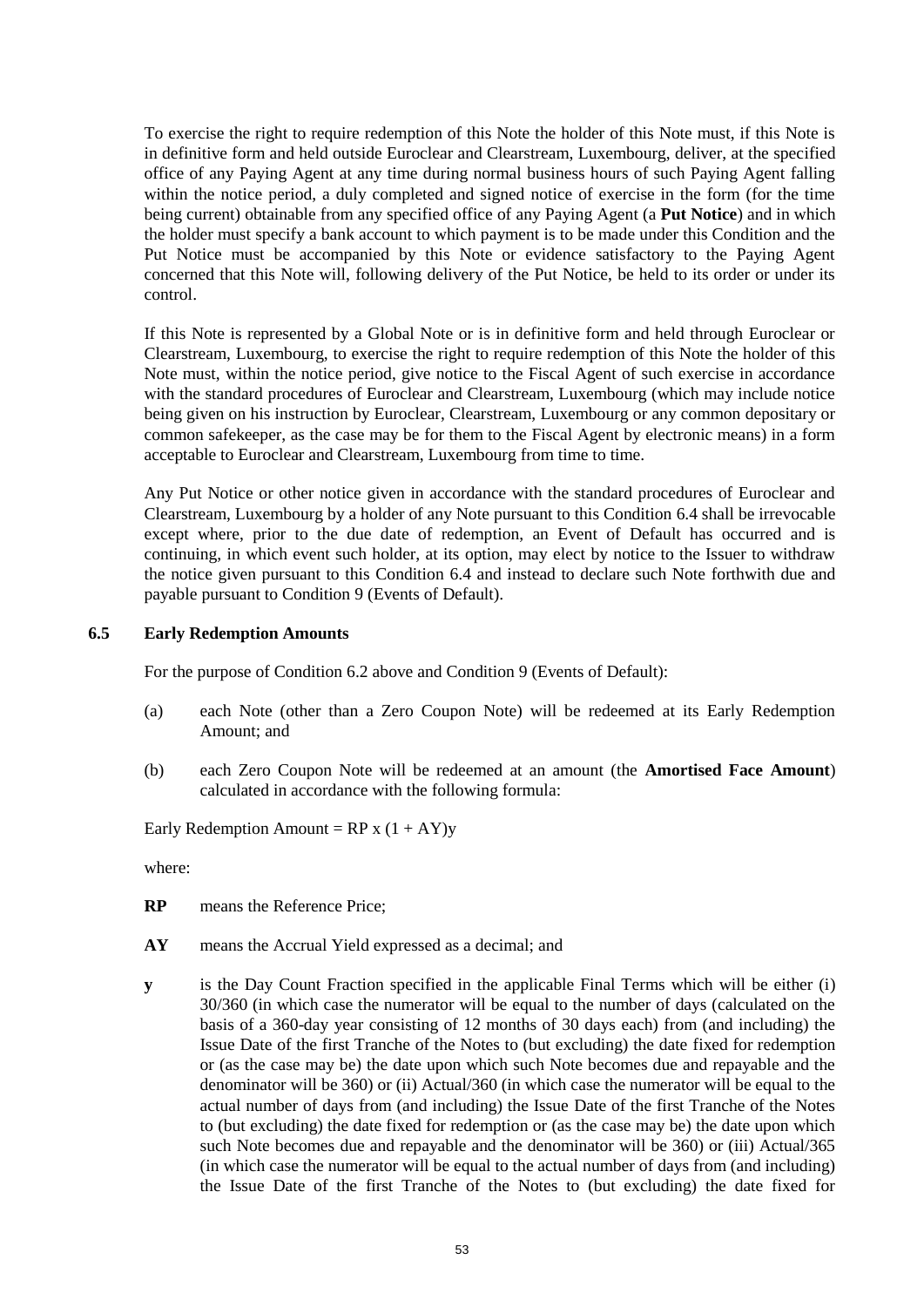redemption or (as the case may be) the date upon which such Note becomes due and repayable and the denominator will be 365).

### <span id="page-53-1"></span>**6.6 Purchases**

The Issuer or any Subsidiary of the Issuer may at any time purchase Notes (provided that, in the case of definitive Notes, all unmatured Coupons and Talons appertaining thereto are purchased therewith) at any price in the open market or otherwise.

All Notes so purchased by the Issuer or any Subsidiary of the Issuer may (a) be held and resold in accordance with Articles L. 213-1-A and D.213-1-A of the French *Code monétaire et financier* for the purpose of enhancing the liquidity of the Notes or (b) be cancelled in accordance with Article L.228-74 of the French *Code monétaire et financier*.

### **6.7 Cancellation**

All Notes which are redeemed will forthwith be cancelled (together with all unmatured Coupons and Talons attached thereto or surrendered therewith at the time of redemption). All Notes so cancelled and any Notes purchased and cancelled pursuant to Condition [6.6 above](#page-53-1) (together with all unmatured Coupons and Talons cancelled therewith) shall be forwarded to the Fiscal Agent and cannot be reissued or resold.

### **6.8 Late payment on Zero Coupon Notes**

If the amount payable in respect of any Zero Coupon Note upon redemption of such Zero Coupon Note pursuant to Condition [6.1,](#page-50-2) [6.2,](#page-50-1) [6.3](#page-51-1) or [6.4](#page-51-0) above or upon its becoming due and repayable as provided in Condition [9](#page-54-1) [\(Events of Default\)](#page-54-1) is improperly withheld or refused, the amount due and repayable in respect of such Zero Coupon Note shall be the amount calculated as provided in Condition [6.5\(b\)](#page-52-0) above as though the references therein to the date fixed for the redemption or the date upon which such Zero Coupon Note becomes due and payable were replaced by references to the date which is the earlier of:

- (a) the date on which all amounts due in respect of such Zero Coupon Note have been paid; and
- (b) five days after the date on which the full amount of the moneys payable in respect of such Zero Coupon Notes has been received by the Fiscal Agent and notice to that effect has been given to the Noteholders in accordance with Condition [13](#page-56-0) [\(Notices\)](#page-56-0).

# <span id="page-53-0"></span>**7. TAXATION**

- (a) All payments of principal and interest in respect of the Notes and Coupons by or on behalf of the Issuer will be made without withholding or deduction for or on account of any present or future taxes or duties of whatever nature imposed or levied by or on behalf of any Tax Jurisdiction unless such withholding or deduction is required by law.
- (b) In such event, the Issuer will pay such additional amounts as shall be necessary in order that the net amounts received by the holders of the Notes or Coupons after such withholding or deduction shall equal the respective amounts of principal and interest which would otherwise have been receivable in respect of the Notes or Coupons, as the case may be, in the absence of such withholding or deduction; except that no such additional amounts shall be payable with respect to any Note or Coupon: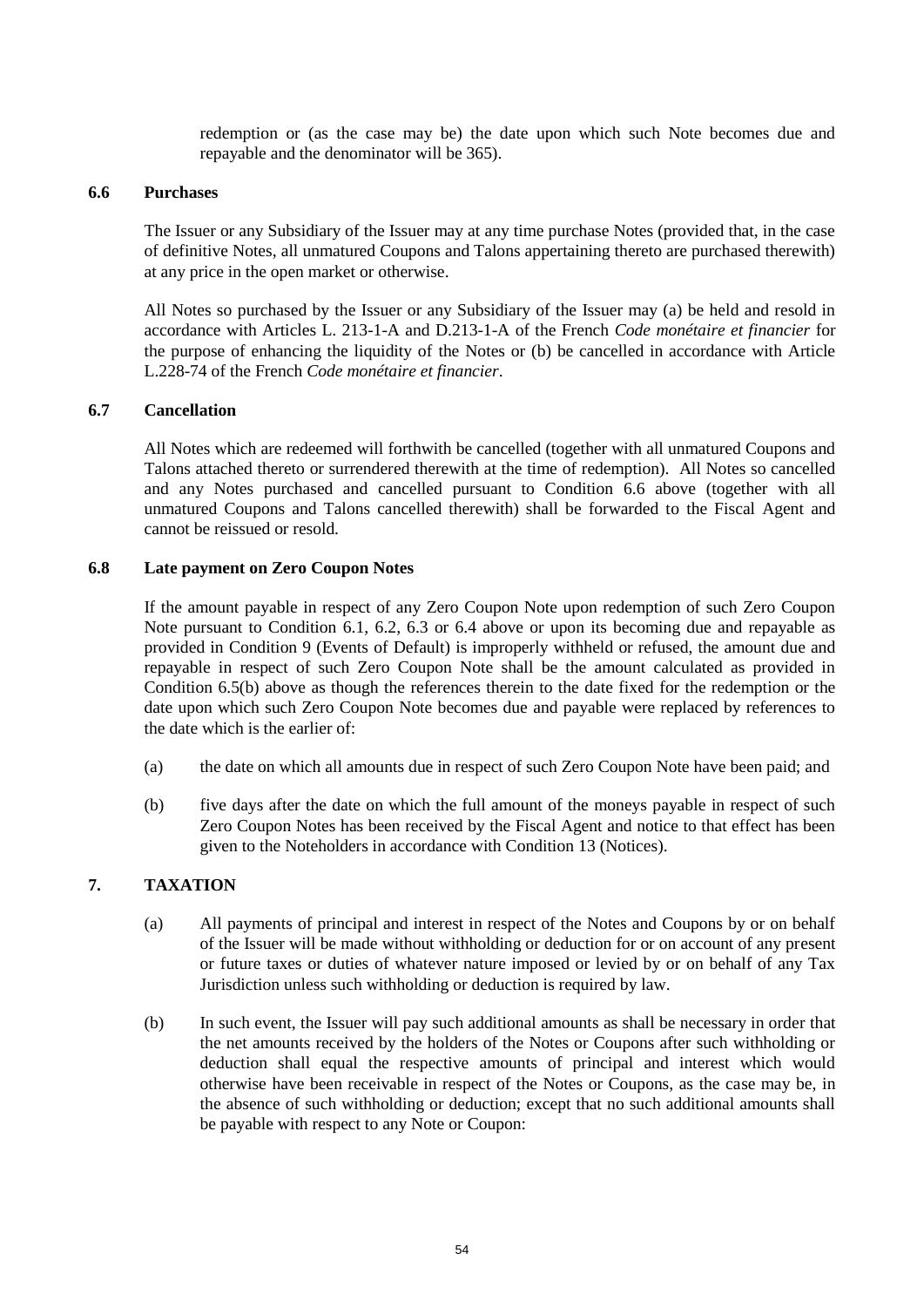- (i) the holder of which is liable for such taxes or duties in respect of such Note or Coupon by reason of his having some connection with a Tax Jurisdiction other than the mere holding of such Note or Coupon; or
- (ii) presented for payment more than 30 days after the Relevant Date (as defined below) except to the extent that the holder thereof would have been entitled to an additional amount on presenting the same for payment on such thirtieth day assuming that day to have been a Payment Day (as defined in Condition [5.5](#page-49-0) [\(Payments](#page-47-1) - [Payment](#page-49-0)  [Day\)](#page-49-0)).

# As used herein:

**Tax Jurisdiction** means France or any political subdivision or any authority thereof or therein having power to tax; and

the **Relevant Date** means the date on which such payment first becomes due, except that, if the full amount of the moneys payable has not been duly received by the Fiscal Agent on or prior to such due date, it means the date on which, the full amount of such moneys having been so received, notice to that effect is duly given to the Noteholders in accordance with Conditio[n 13](#page-56-0) [\(Notices\)](#page-56-0).

# <span id="page-54-0"></span>**8. PRESCRIPTION**

The Notes and Coupons will become void unless claims in respect of principal and/or interest are made within a period of 10 years (in the case of principal) and five years (in the case of interest) after the Relevant Date (as defined in Conditio[n 7](#page-53-0) [\(Taxation\)](#page-53-0)) therefor.

There shall not be included in any Coupon sheet issued on exchange of a Talon any Coupon the claim for payment in respect of which would be void pursuant to this Condition or Condition [5.2](#page-47-2) [\(Payments](#page-47-1) - [Presentation of definitive Notes and Coupons\)](#page-47-2)) or any Talon which would be void pursuant to Condition [5.2](#page-47-2) [\(Payments](#page-47-1) - [Presentation of definitive Notes and Coupons\)](#page-47-2).

# <span id="page-54-1"></span>**9. EVENTS OF DEFAULT**

- 9.1 If any one or more of the following events (each an **Event of Default**) shall occur and be continuing:
	- (a) default is made in the payment in the Specified Currency of any principal or interest due in respect of the Notes or any of them and the default continues for a period of seven days; or
	- (b) the Issuer fails to perform or observe any of its other obligations under these Conditions and (except in any case where the failure is incapable of remedy when no such continuation or notice as is hereinafter mentioned will be required) the failure continues for the period of 30 days following the service by a Noteholder on the Issuer of notice requiring the same to be remedied; or
	- (c) default is made by the Issuer in the due payment of any sum payable in respect of any Indebtedness contracted or guaranteed by the Issuer provided that the aggregate amount of such Indebtedness exceeds  $\epsilon$ 50,000,000 (or its equivalent in any other currency) and such default has not been expressly waived or cured within any applicable grace period; or
	- (d) any order is made by any competent court or resolution passed for the winding up or dissolution of the Issuer, save for the purposes of restructuring or reorganisation on terms previously approved by an Extraordinary Resolution or a merger with another financial institution whereby any entity that survives or is created as a result of such merger is given a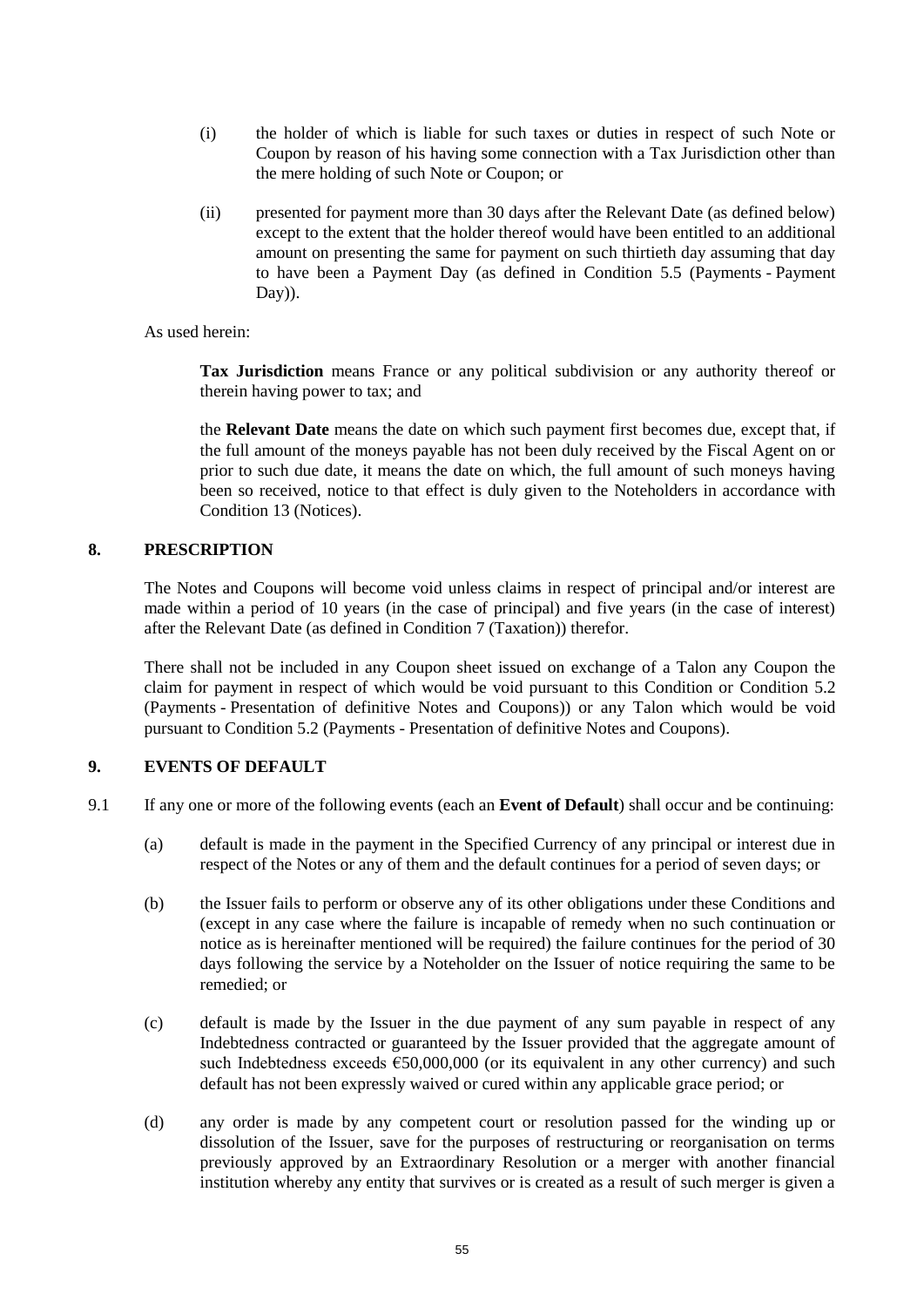rating by an internationally recognised rating agency at least equal to the then current rating of the Issuer at the time of such merger (in which case approval by an Extraordinary Resolution will not be required); or

- (e) the Issuer ceases or threatens to cease to carry on all or substantially all of its business, save for the purposes of restructuring or reorganisation on terms previously approved by an Extraordinary Resolution, or a merger with another financial institution whereby any entity that survives or is created as a result of such merger is given a rating by an internationally recognised rating agency at least equal to the then current rating of the Issuer at the time of such merger (in which case approval by an Extraordinary Resolution will not be required), or the Issuer stops or threatens to stop payment of, or is unable to, or admits inability to, pay, its debts (or any class of its debts) as they fall due, or is deemed unable to pay its debts pursuant to or for the purposes of any applicable law, or is adjudicated or found bankrupt or insolvent; or
- (f) (i) the Issuer makes any proposal for a general moratorium in relation to its debt or any judgment is issued for its judicial liquidation (*liquidation judiciaire*) or for the transfer of the whole of its business (*cession totale de l'entreprise*) and (ii) in any case is not discharged within 14 days; or
- (g) the Issuer initiates or consents to judicial proceedings relating to itself under any applicable liquidation, insolvency, composition, reorganisation or other similar laws or makes a conveyance or assignment for the benefit of, or enters into any composition or other arrangement with, its creditors generally (or any class of its creditors),

then any holder of a Note may, by written notice to the Issuer at the specified office of the Fiscal Agent, effective upon the date of receipt thereof by the Fiscal Agent, declare any Note held by it to be forthwith due and payable whereupon the same shall become forthwith due and payable at its Early Redemption Amount, together with accrued interest (if any) to the date of repayment, without presentment, demand, protest or other notice of any kind.

# **9.2 Interpretation**

For the purposes of this Condition 9:

**Indebtedness** means any indebtedness for borrowed money.

# **10. REPLACEMENT OF NOTES, COUPONS AND TALONS**

Should any Note, Coupon or Talon be lost, stolen, mutilated, defaced or destroyed, it may be replaced at the specified office of the Fiscal Agent upon payment by the claimant of such costs and expenses as may be incurred in connection therewith and on such terms as to evidence and indemnity as the Issuer may reasonably require. Mutilated or defaced Notes, Coupons or Talons must be surrendered before replacements will be issued.

# **11. AGENTS**

The initial Agents are set out above. If any additional Paying Agents are appointed in connection with any Series, the names of such Paying Agents will be specified in Part B of the applicable Final Terms.

The Issuer is entitled to vary or terminate the appointment of any Agent and/or appoint additional or other Agents and/or approve any change in the specified office through which any Agent acts, provided that: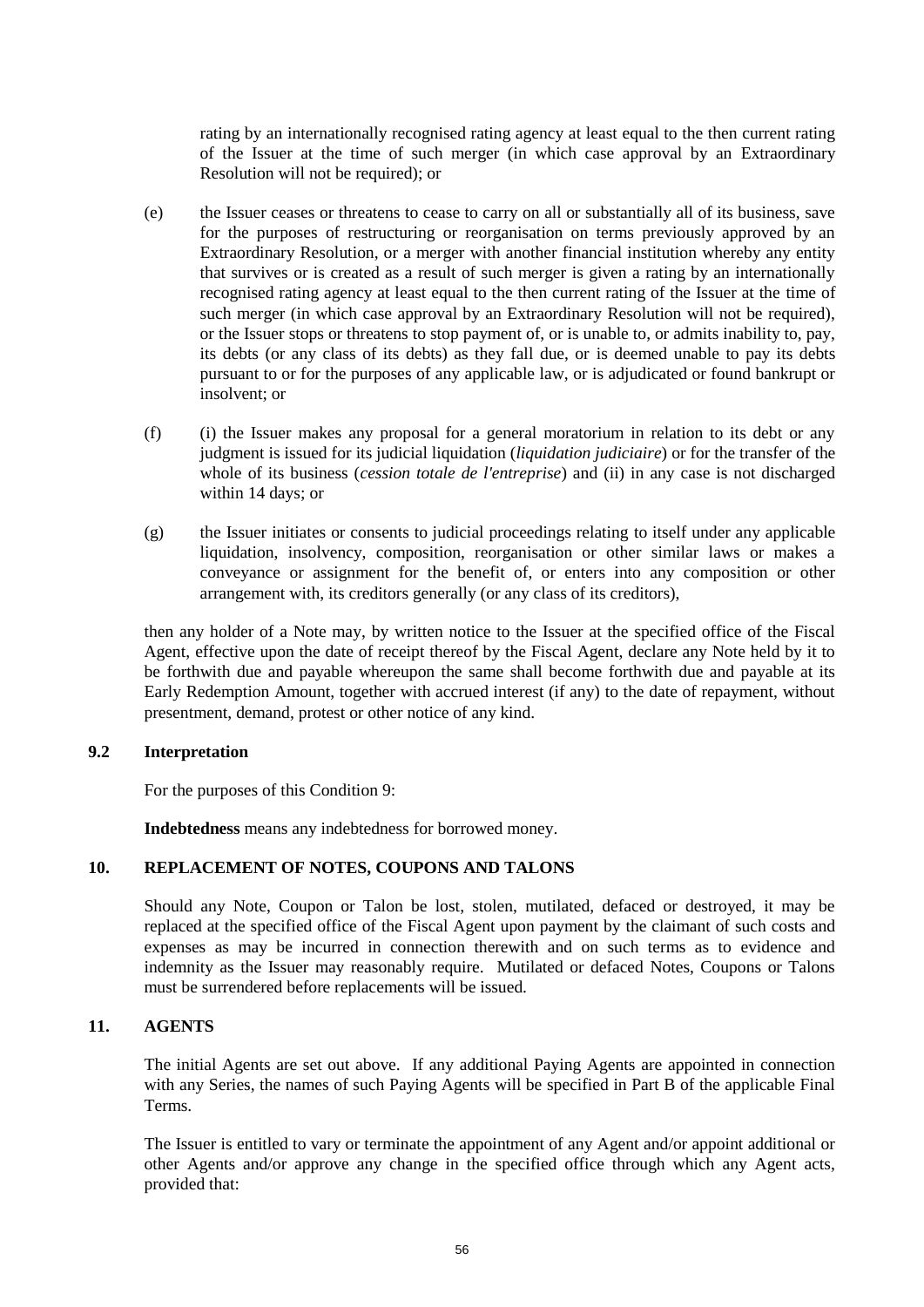- (a) there will at all times be a Fiscal Agent;
- (b) so long as the Notes are listed on any stock exchange or admitted to listing by any other relevant authority, there will at all times be a Paying Agent with a specified office in such place as may be required by the rules and regulations of the relevant stock exchange or other relevant authority; and
- (c) there will at all times be a Paying Agent in a jurisdiction within Europe, other than the jurisdiction in which the Issuer is incorporated.

In addition, the Issuer shall forthwith appoint a Paying Agent having a specified office in New York City in the circumstances described in Condition [5.4](#page-48-0) [\(Payments](#page-47-1) - [General provisions applicable to](#page-48-0)  [payments\)](#page-48-0). Notice of any variation, termination, appointment or change in Paying Agents will be given to the Noteholders promptly by the Issuer in accordance with Conditio[n 13](#page-56-0) [\(Notices\)](#page-56-0).

In acting under the Agency Agreement, the Agents act solely as agents of the Issuer and do not assume any obligation to, or relationship of agency or trust with, any Noteholder or Couponholder. The Agency Agreement contains provisions permitting any entity into which any Agent is merged or converted or with which it is consolidated or to which it transfers all or substantially all of its assets to become the successor agent.

# **12. EXCHANGE OF TALONS**

On and after the Interest Payment Date on which the final Coupon comprised in any Coupon sheet matures, the Talon (if any) forming part of such Coupon sheet may be surrendered at the specified office of any Paying Agent in exchange for a further Coupon sheet including (if such further Coupon sheet does not include Coupons to (and including) the final date for the payment of interest due in respect of the Note to which it appertains) a further Talon, subject to the provisions of Condition [8](#page-54-0) [\(Prescription\)](#page-54-0).

# <span id="page-56-0"></span>**13. NOTICES**

All notices regarding the Notes will be deemed to be validly given if published (a) in a leading English language daily newspaper of general circulation in London (which is expected to be the Financial Times), and (b) so long as the Notes of this Series are listed and admitted to trading on Euronext Paris, in a leading daily newspaper of general circulation in France (which is expected to be La Tribune or Les Échos), or (c) in accordance with Articles 221-3 and 221-4 of the *Règlement Général* of the *Autorité des marchés financiers*. The Issuer shall also ensure that notices are duly published in a manner which complies with the rules of any stock exchange or other relevant authority on which the Notes are for the time being listed or by which they have been admitted to trading. Any such notice will be deemed to have been given on the date of the first publication or, where required to be published in more than one newspaper, on the date of the first publication in all required newspapers.

Until such time as any definitive Notes are issued, there may, so long as any Global Notes representing the Notes are held in their entirety on behalf of Euroclear and/or Clearstream, Luxembourg, be substituted for such publication in such newspaper(s) the delivery of the relevant notice to Euroclear and/or Clearstream, Luxembourg for communication by them to the holders of the Notes and, in addition, for so long as any Notes are listed on a stock exchange or are admitted to trading by another relevant authority and the rules of that stock exchange or relevant authority so require, such notice will be published in a daily newspaper of general circulation in the place or places required by those rules. Any such notice shall be deemed to have been given to the holders of the Notes on the second day after the day on which the said notice was given to Euroclear and/or Clearstream, Luxembourg.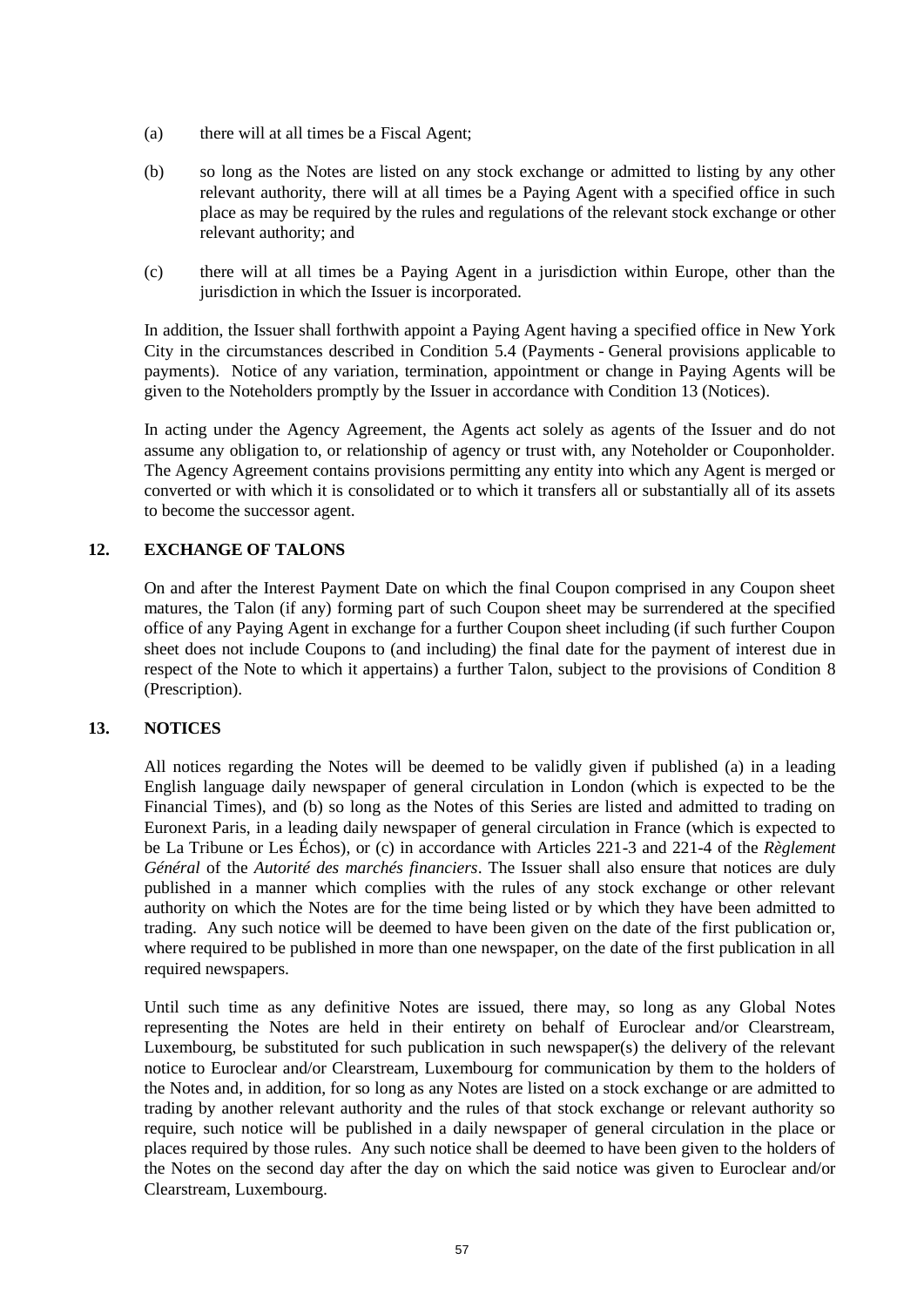Notices to be given by any Noteholder shall be in writing and given by lodging the same, together (in the case of any Note in definitive form) with the relative Note or Notes, with the Fiscal Agent. Whilst any of the Notes are represented by a Global Note, such notice may be given by any holder of a Note to the Fiscal Agent through Euroclear and/or Clearstream, Luxembourg, as the case may be, in such manner as the Fiscal Agent, and Euroclear and/or Clearstream, Luxembourg, as the case may be, may approve for this purpose.

### **14. MEETINGS OF NOTEHOLDERS, MODICATION AND WAIVER**

The Agency Agreement contains provisions for convening meetings of the Noteholders to consider any matter affecting their interests, including the sanctioning by Extraordinary Resolution of a modification of the Notes, the Coupons or any of the provisions of the Agency Agreement. Such a meeting may be convened by the Issuer and shall be convened by the Issuer if required in writing by Noteholders holding not less than five per cent. in nominal amount of the Notes for the time being remaining outstanding. The quorum at any such meeting for passing an Extraordinary Resolution is one or more persons holding or representing not less than 50 per cent. in nominal amount of the Notes for the time being outstanding, or at any adjourned meeting one or more persons being or representing Noteholders whatever the nominal amount of the Notes so held or represented, except that at any meeting the business of which includes the modification of certain provisions of the Notes or the Coupons (including modifying the date of maturity of the Notes or any date for payment of interest thereon, reducing or cancelling the amount of principal or the rate of interest payable in respect of the Notes, altering the currency of payment of the Notes or the Coupons or amending the Deed of Covenant in certain respects), the quorum shall be one or more persons holding or representing not less than two-thirds in nominal amount of the Notes for the time being outstanding, or at any adjourned such meeting one or more persons holding or representing not less than one-third in nominal amount of the Notes for the time being outstanding. The Agency Agreement provides that (i) a resolution passed at a meeting duly convened and held in accordance with the Agency Agreement by a majority consisting of not less than three-fourths of the votes cast on such resolution, (ii) a resolution in writing signed by or on behalf of the holders of not less than three-fourths in nominal amount of the Notes for the time being outstanding or (iii) consent given by way of electronic consents through the relevant clearing system(s) (in a form satisfactory to the Fiscal Agent) by or on behalf of the holders of not less than three-fourths in nominal amount of the Notes for the time being outstanding, shall, in each case, be effective as an Extraordinary Resolution of the Noteholders. An Extraordinary Resolution passed by the Noteholders will be binding on all the Noteholders, whether or not they are present at any meeting, and whether or not they voted on the resolution, and on all Couponholders.

The Fiscal Agent and the Issuer may agree, without the consent of the Noteholders or Couponholders, to:

- (a) any modification (except such modifications in respect of which an increased quorum is required as mentioned above) of the Notes, the Coupons, the Deed of Covenant or the Agency Agreement which is not prejudicial to the interests of the Noteholders; or
- (b) any modification of the Notes, the Coupons, the Deed of Covenant or the Agency Agreement which is of a formal, minor or technical nature or is made to correct a manifest error or to comply with mandatory provisions of the law.

Any such modification shall be binding on the Noteholders and the Couponholders and any such modification shall be notified to the Noteholders in accordance with Condition [13](#page-56-0) [\(Notices\)](#page-56-0) as soon as practicable thereafter.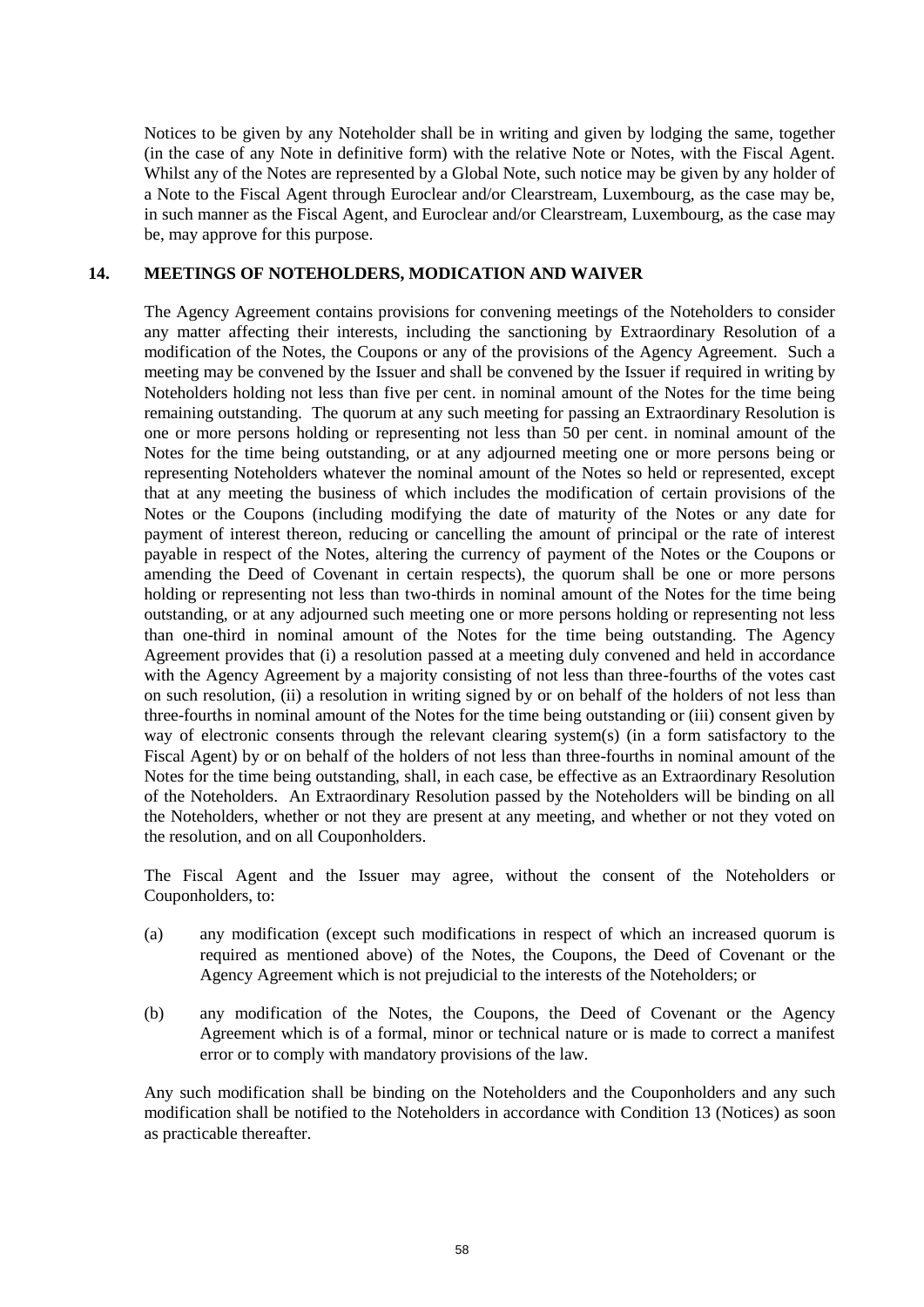# **15. FURTHER ISSUES**

The Issuer shall be at liberty from time to time without the consent of the Noteholders or the Couponholders to create and issue further notes having terms and conditions the same as the Notes or the same in all respects save for the amount and date of the first payment of interest thereon and the date from which interest starts to accrue and so that the same shall be consolidated and form a single Series with the outstanding Notes.

# **16. CONTRACTS (RIGHTS OF THIRD PARTIES) ACT 1999**

No person shall have any right to enforce any term or condition of this Note under the Contracts (Rights of Third Parties) Act 1999, but this does not affect any right or remedy of any person which exists or is available apart from that Act.

# **17. GOVERNING LAW AND SUBMISSION TO JURISDICTION**

# **17.1 Governing law**

The Agency Agreement, the Deed of Covenant, the Notes and the Coupons and any non-contractual obligations arising out of or in connection with the Agency Agreement, the Deed of Covenant, the Notes and the Coupons are governed by, and construed in accordance with, English law.

# <span id="page-58-0"></span>**17.2 Submission to jurisdiction**

- (a) Subject to Condition [17.2\(c\)](#page-58-0) below, the English courts have exclusive jurisdiction to settle any dispute arising out of or in connection with the Notes and/or the Coupons, including any dispute as to their existence, validity, interpretation, performance, breach or termination or the consequences of their nullity and any dispute relating to any non-contractual obligations arising out of or in connection with the Notes and/or the Coupons (a **Dispute**) and accordingly each of the Issuer and any Noteholders or Couponholders in relation to any Dispute submits to the exclusive jurisdiction of the English courts.
- (b) For the purposes of this Condition [17.2,](#page-58-0) the Issuer waives any objection to the English courts on the grounds that they are an inconvenient or inappropriate forum to settle any Dispute.
- (c) To the extent allowed by law, the Noteholders and the Couponholders may, in respect of any Dispute or Disputes, take (i) proceedings in any other court with jurisdiction; and (ii) concurrent proceedings in any number of jurisdictions.

# **17.3 Appointment of Process Agent**

The Issuer irrevocably appoints Banco Santander, S.A., London Branch at 2 Triton Square, Regent's Place, London NW1 3AN, United Kingdom as its agent for service of process in any proceedings before the English courts in relation to any Dispute and agrees that, in the event of Banco Santander, S.A., London Branch being unable or unwilling for any reason so to act, it will immediately appoint another person as its agent for service of process in England in respect of any Dispute. The Issuer agrees that failure by a process agent to notify it of any process will not invalidate service. Nothing herein shall affect the right to serve process in any other manner permitted by law.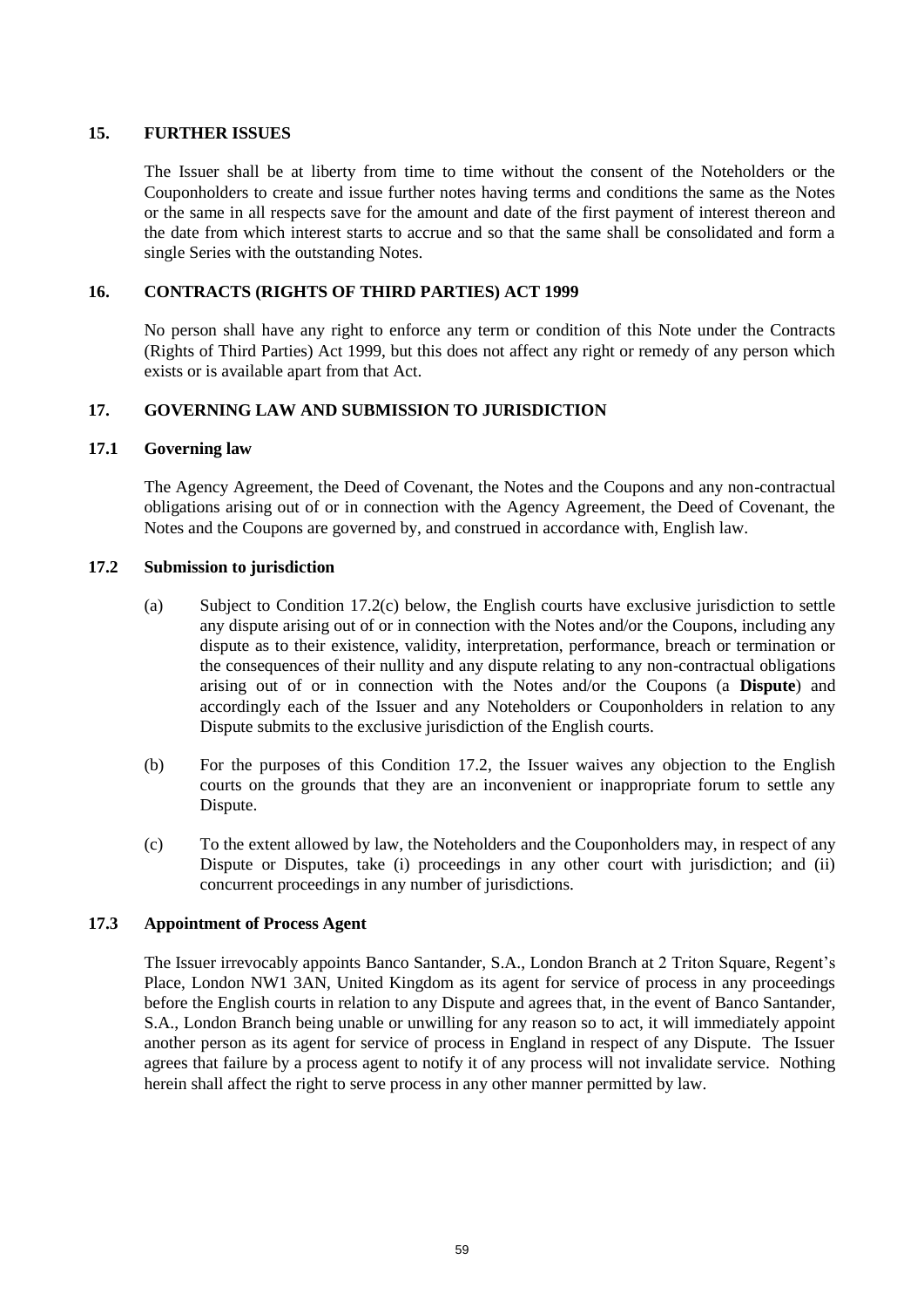# **17.4 Other documents**

The Issuer has in the Agency Agreement and the Deed of Covenant submitted to the jurisdiction of the English courts and appointed an agent for service of process in terms substantially similar to those set out above.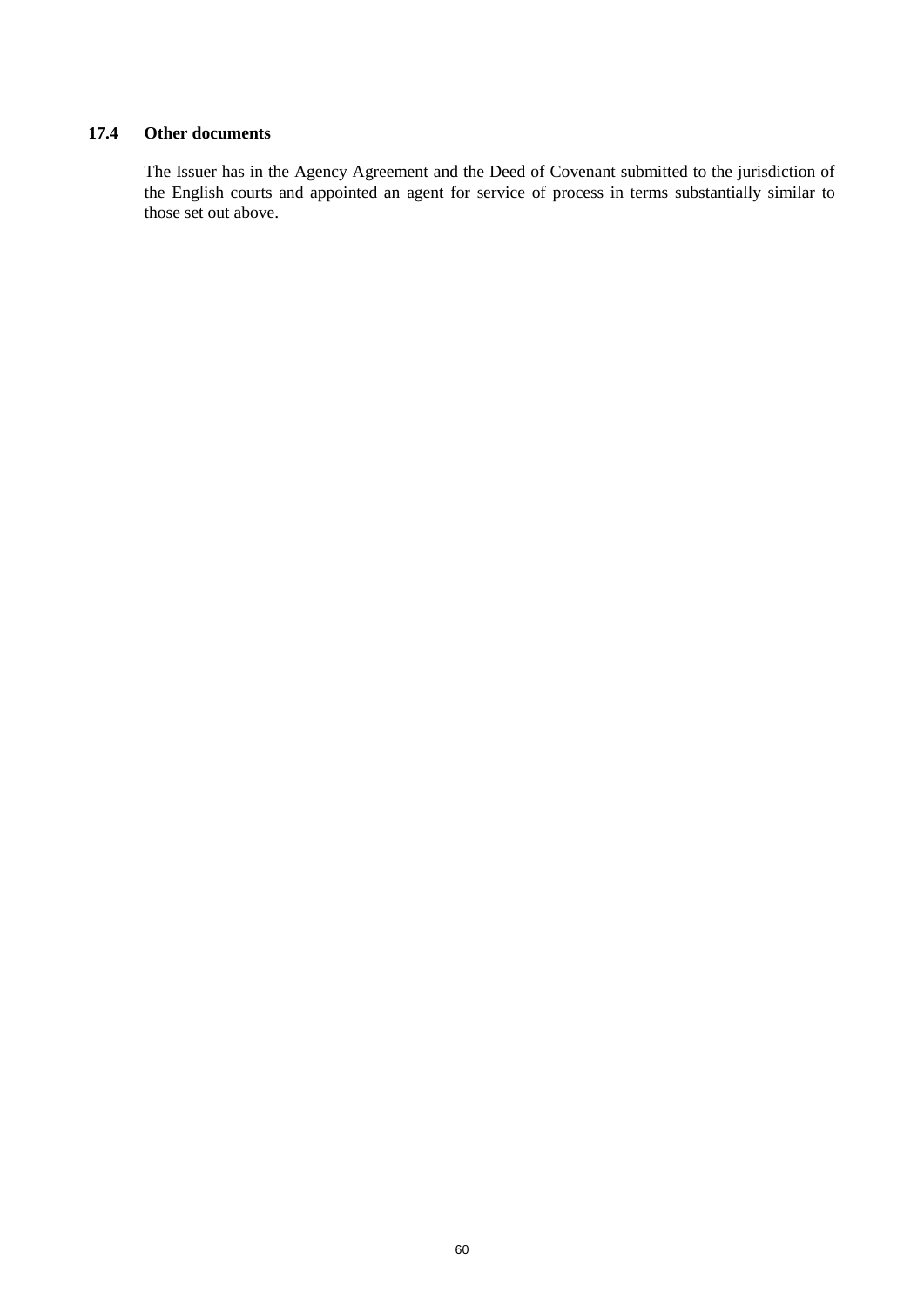# **USE OF PROCEEDS**

The net proceeds from each issue of Notes will be applied by the Issuer for its general corporate purposes.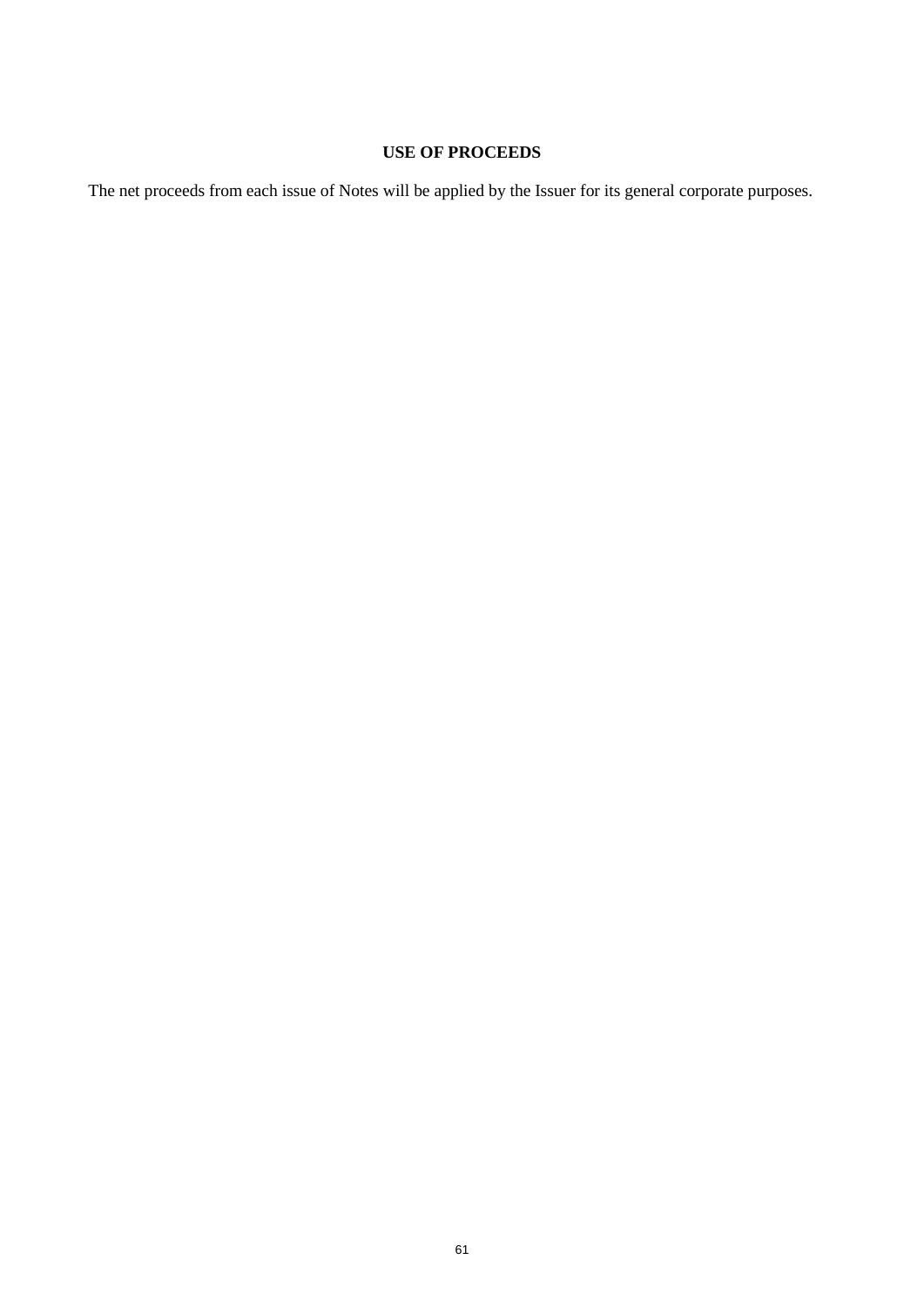# **DESCRIPTION OF THE ISSUER**

Prospective investors should note that further information regarding the Issuer is set out on pages 6 to 13 and 33 to 34 of the 2015 Annual Report which was filed with the AMF on 15 June 2016 and which is incorporated by reference in this Base Prospectus, as set out in the section "Documents Incorporated by Reference" of this Base Prospectus.

Société Financière de Banque – SOFIB was established in 1965 as a société anonyme under the laws of France under the Nanterre registration number 652 034 638. SOFIB's registered office is located at 9, rue Henri Barbusse, CS 50062, 92238 Gennevilliers Cedex, France and its telephone number is + 33 (1) 41 49 76 00. It also has 13 agencies throughout France.

# **The SOFIB Group and Group Structure**

The current SOFIB Group was established in 2015 through a series of actions:

- 30 January 2015: SOFIB received, through a contribution in kind, CREDIPAR shares and the shares of SOFIRA held by Banque PSA Finance;
- 2 February 2015: Santander Consumer France became a shareholder of SOFIB;
- 1 April 2015: SOFIB took over the "PSA Banque" deposit activity from Banque PSA Finance through a partial transfer of its French business; and
- 1 May 2015: the acquisition and merger of SOFIRA into CREDIPAR was completed.

The SOFIB Group structure is a result of successive re-grouping of the financing activities of Citroën and Peugeot, both manufacturers which had integrated financing into their development strategy many years ago (Citroën in 1919 and Peugeot in 1929), with the aim of making vehicle acquisition more affordable to a wider consumer base.

As at the date of this Base Prospectus, SOFIB is jointly controlled by Banque PSA Finance and Santander Consumer France, the French subsidiary of Santander Consumer Finance, and is now fully consolidated within the Santander Group. The relationship and co-operation between Banque PSA Finance and Santander Consumer Finance is organised within the SOFIB Group through a shared governance regime.

SOFIB is a credit institution and the parent company of CREDIPAR, which itself holds 100 per cent. of CLV. On 1 May 2015, SOFIRA was the subject of an acquisition and merger by CREDIPAR, without any cessation of activity. The financing activities of the SOFIB Group are therefore carried out by SOFIB and its subsidiaries, CREDIPAR and CLV.

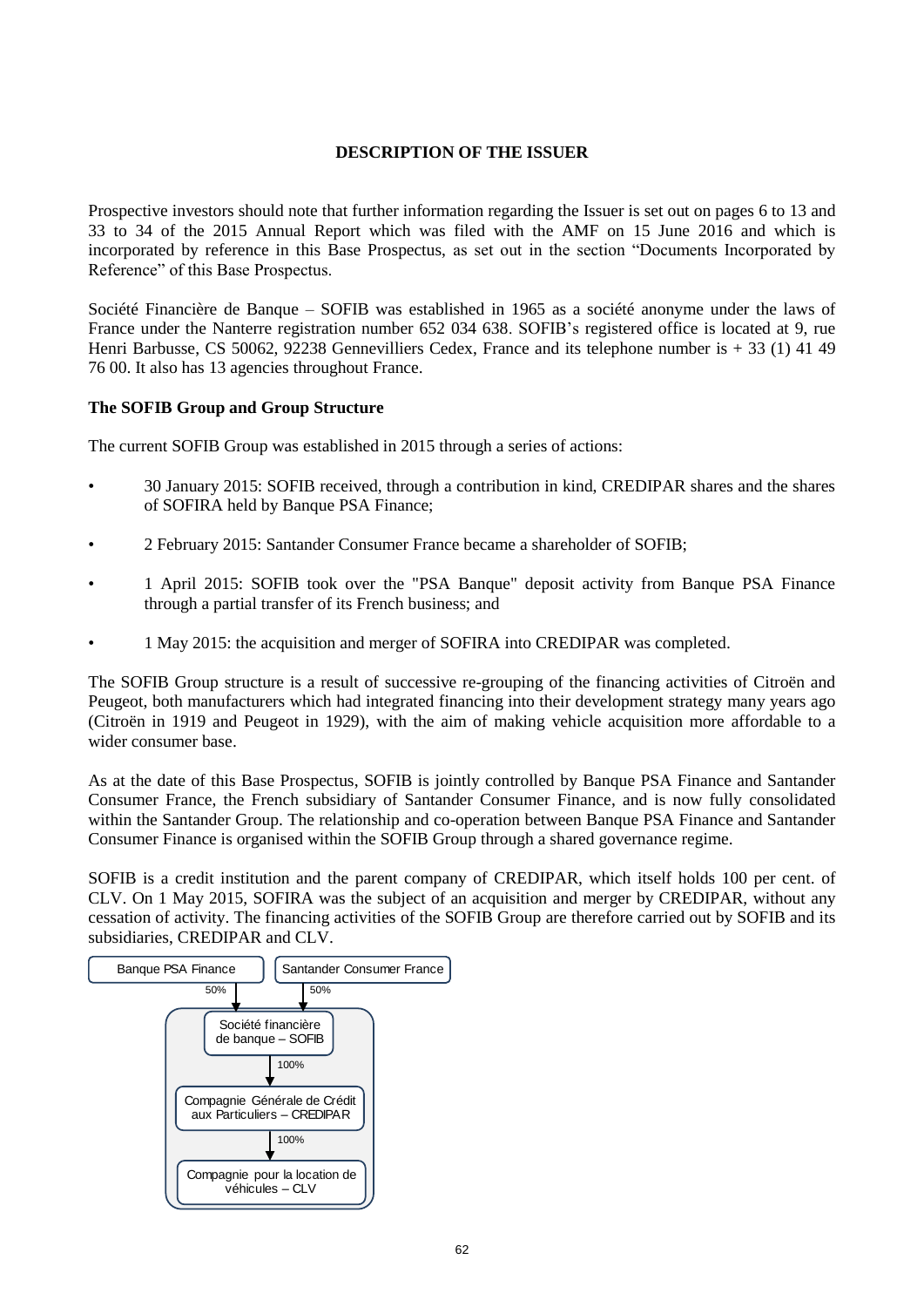### **Business overview and activities**

Following their entry into exclusive negotiations on 19 February 2014, Banque PSA Finance, the sole financing company of the PSA group, specialising in automotive financing, and Santander Consumer Finance, the division of Banco Santander specialising in consumer credit, signed a framework agreement on 10 July 2014 regarding the establishment of a partnership covering 11 countries in Europe.

This partnership between Banque PSA Finance and Santander Consumer Finance takes the form of joint ventures established in 2015 for France, the United Kingdom, Spain and Switzerland, implemented at the beginning of 2016 for Italy and the Netherlands and have yet to be implemented in Germany, Austria, Belgium and Poland, and a commercial partnership in Portugal operational since 1 August 2015.

On 2 February 2015, Banque PSA Finance and Santander Consumer Finance, after having received the authorisation from the European Central Bank on 28 January 2015, formalised their cooperation to perform banking operations in France jointly through the SOFIB Group.

The cooperation with Santander Consumer Finance in particular enhances the activities of the SOFIB Group, as more competitive offers are reserved for Peugeot, Citroën and DS customers and networks. These offers are accompanied by a complete range of insurance products and services that enable customers to benefit from a global and coherent product range at the point of sale. The SOFIB Group also provides dealers of the three brands with financing for inventory (including new and used vehicles) and spare parts, as well as other financing, such as working capital.

In France, the SOFIB Group offers financing, insurance products and other services, as well as savings for retail customers:

### *Financing services*

- Financing for end-users (70 per cent. of outstanding loans to customers at 31 December 2015). Individuals and companies are offered a range of solutions including instalment loans for the purchase of new and used vehicles, as well as leasing solutions with or without a purchase option.
- Financing for the corporate dealership network (30 per cent. of outstanding loans to customers at 31 December 2015). The Peugeot, Citroën and DS distribution networks have, at their disposal, solutions for financing their stock of new and used vehicles and spare parts as well as other types of financing, such as working capital.

# *Insurance products and services*

 An extensive range of services and insurance products intended for end users are offered by the SOFIB Group: insurance policies related to financing, such as death/invalidity insurance, unemployment insurance, or financial loss insurance which covers the total loss of the financed vehicle. There are insurance policies related to the vehicle, such as car insurance or extensions of guarantee for used vehicles: assistance services including mobility solutions and additional services related, for example, to the maintenance of vehicles and to the "connected vehicle" offer.

# *Retail savings*

 Retail savings. The "PSA Banque" retail savings business, consisting of savings accounts and term deposits for retail customers, was launched in France in 2013 by Banque PSA Finance. This business was transferred to the SOFIB Group in April 2015.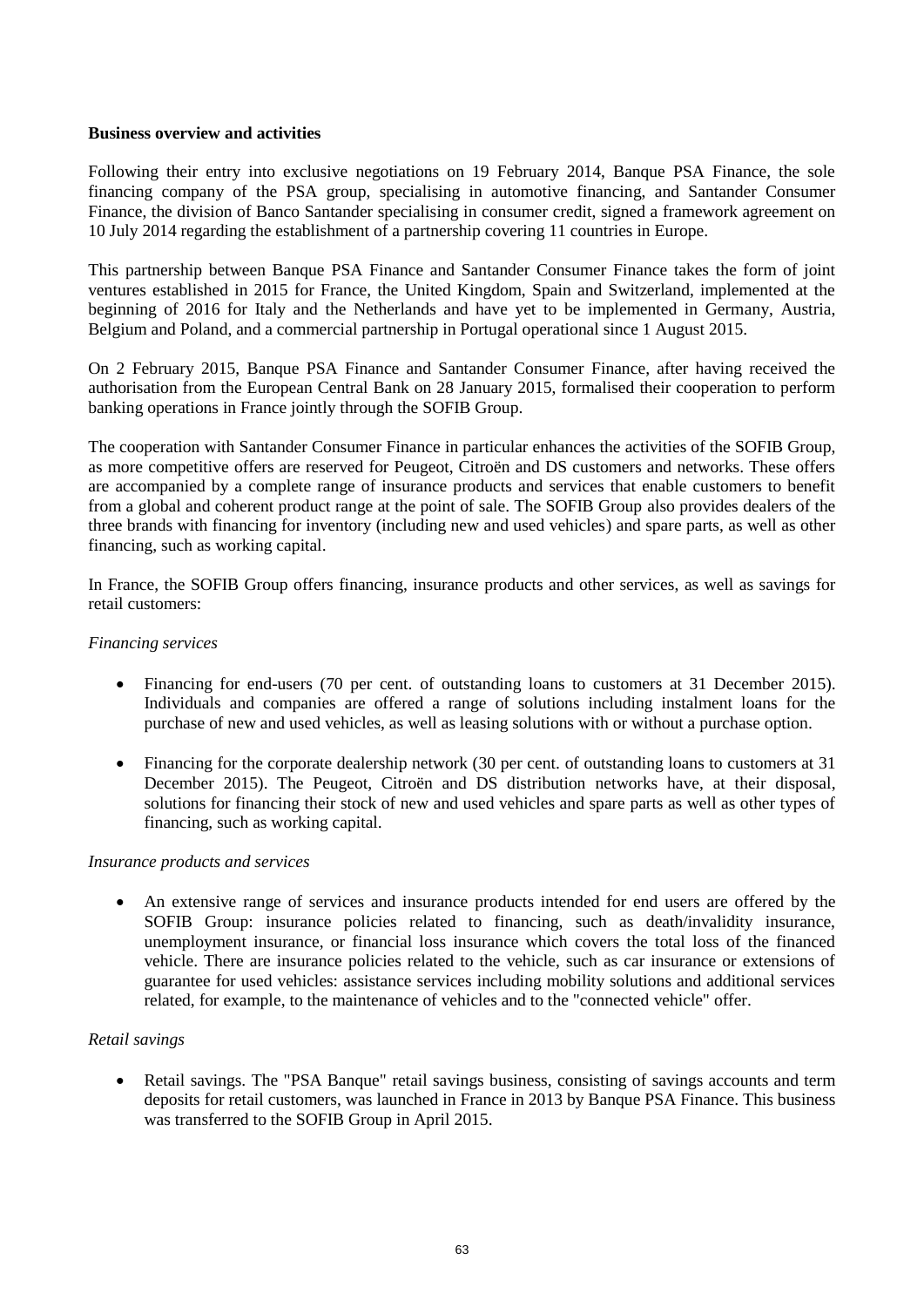# **Indebtedness**

The increase of new loans to customers and dealers is closely linked to the general economic situation in the car industry and the sales performance of the SOFIB Group. Given the SOFIB Group's activities, a variation of 10 per cent. of debt over a six-month period is not considered as unusual. Debt increases are and will be performed through:

- i. public debt issuances under this Programme, all of which will be publicly disclosed;
- ii. bank loans, asset backed securitisations, some of which are not publicly disclosed; and
- iii. customer savings and term deposit accounts following publicity or loyalty campaigns.

For further information regarding the products and services offered by the SOFIB Group, see pages 9 to 13 of the 2015 Annual Report.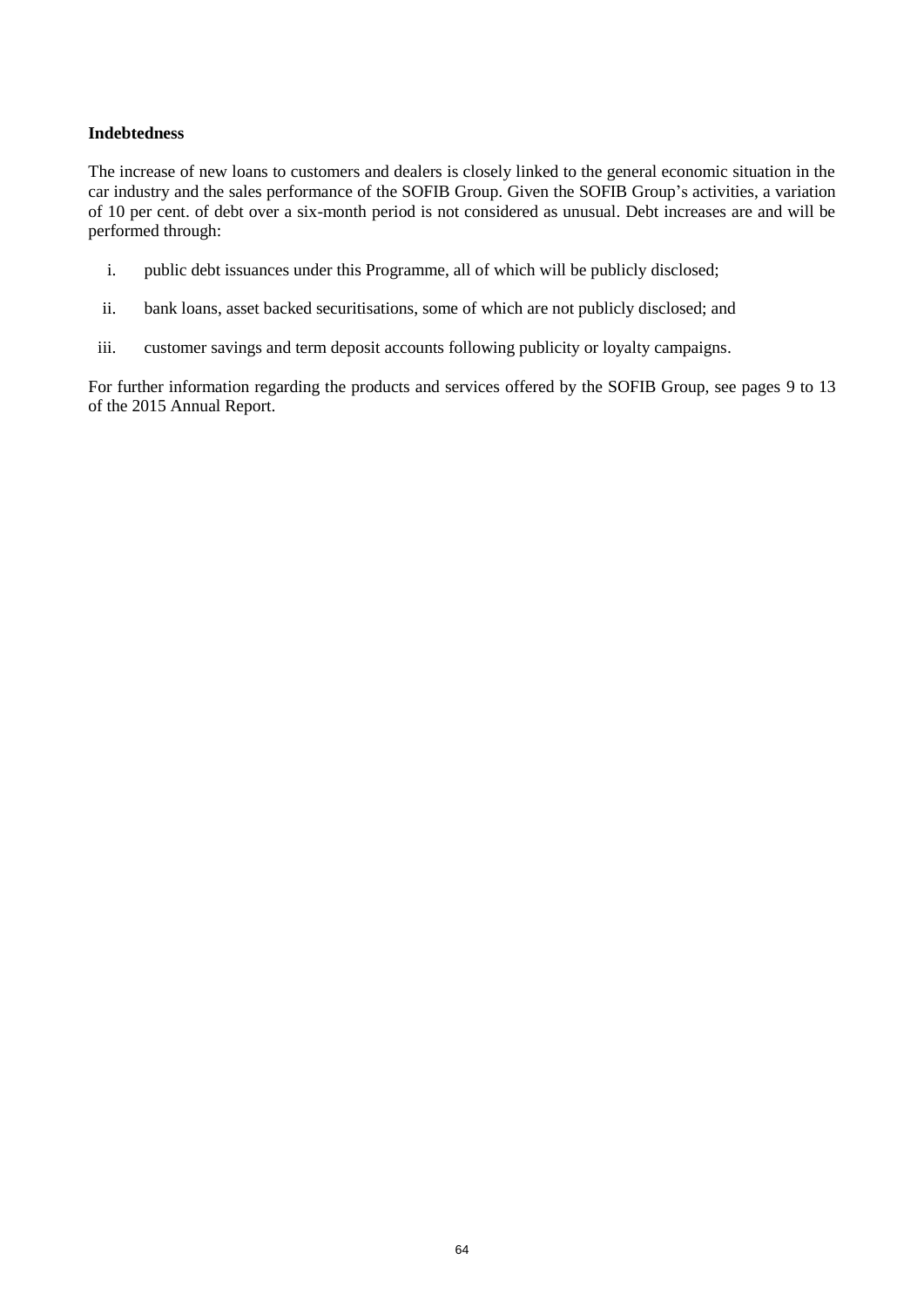# **TAXATION**

The following is a summary of certain withholding tax consequences relating to the holding of the Notes in France. This summary does not aim to be a comprehensive description of all tax considerations that may be relevant for a decision to invest in the Notes. It is based on the legislation as of the date of this Base Prospectus. Persons who are in any doubt as to their tax position should consult a professional tax adviser.

# **France**

# *The following may be relevant to Noteholders who do not concurrently hold shares in the Issuer.*

Payments of interest and other revenues with respect to Notes issued by the Issuer on or after 1 March 2010 will not be subject to the withholding tax set out under Article 125 A III of the French *Code Général des Impôts* unless such payments are made outside France in a non-cooperative State or territory (*Etat ou territoire non-coopératif*) within the meaning of Article 238-0 A of the French *Code Général des Impôts* (a **Non-Cooperative State**). If such payments under the Notes are made in a Non-Cooperative State. a 75 per cent. withholding tax will be applicable (subject to certain exceptions and to the more favourable provisions of an applicable tax treaty) by virtue of Article 125 A III of the French *Code Général des Impôts*.

Furthermore, according to Article 238 A of the French *Code Général des Impôts*, interest and other revenues on such Notes are not deductible from the Issuer's taxable income if they are paid or accrued to persons domiciled or established in a Non-Cooperative State or paid in such a Non-Cooperative State (the **Deductibility Exclusion**). Under certain conditions, any such non-deductible interest and other revenues may be recharacterised as constructive dividends pursuant to Articles *et* seq. 109 of the French *Code Général des Impôts*, in which case such non-deductible interest and other revenues may be subject to the withholding tax set out under Article 119 *bis 2* of the French *Code Général des Impôts*, at a rate of 30 per cent. or 75 per cent. (subject to the more favourable provisions of an applicable tax treaty).

Notwithstanding the foregoing, neither the 75 per cent. withholding tax set out under Article 125 A III of the French *Code Général des Impôts* nor, to the extent the relevant interest and other revenues relate to genuine transactions and are not in an abnormal or exaggerated amount, the Deductibility Exclusion will apply in respect of a particular issue of Notes if the Issuer can prove that the principal purpose and effect of such issue of Notes were not that of allowing the payments of interest or other revenues to be made in a Non-Cooperative State (the **Exception**). Pursuant to the *Bulletin Officiel des Finances Publiques - Impôts* BOI-RPPM-RCM-30-10-20-40-20140211, BOI-INT-DG-20-50-20140211 and BOI-IR-DOMIC-10-20-20-60- 20150320, an issue of Notes will benefit from the Exception without the Issuer having to provide any proof of the purpose and effect of such issue of Notes, if such Notes are:

(i) offered by means of a public offer within the meaning of Article L.411-1 of the French *Code monétaire et financier* or pursuant to an equivalent offer in a State other than a Non-Cooperative State. For this purpose. an "equivalent offer" means any offer requiring the registration or submission of an offer document by or with a foreign securities market authority; or

(ii) admitted to trading on a regulated market or on a French or foreign multilateral securities trading system provided that such market or system is not located in a Non-Cooperative State, and the operation of such market is carried out by a market operator or an investment services provider, or by such other similar foreign entity, provided further that such market operator, investment services provider or entity is not located in a Non-Cooperative State; or

(iii) admitted, at the time of their issue, to the clearing operations of a central depositary or of a securities clearing and delivery and payments systems operator within the meaning of Article L.561-2 of the French *Code monétaire et financier*, or of one or more similar foreign depositaries or operators provided that such depositary or operator is not located in a Non-Cooperative State be able to benefit from the Exception.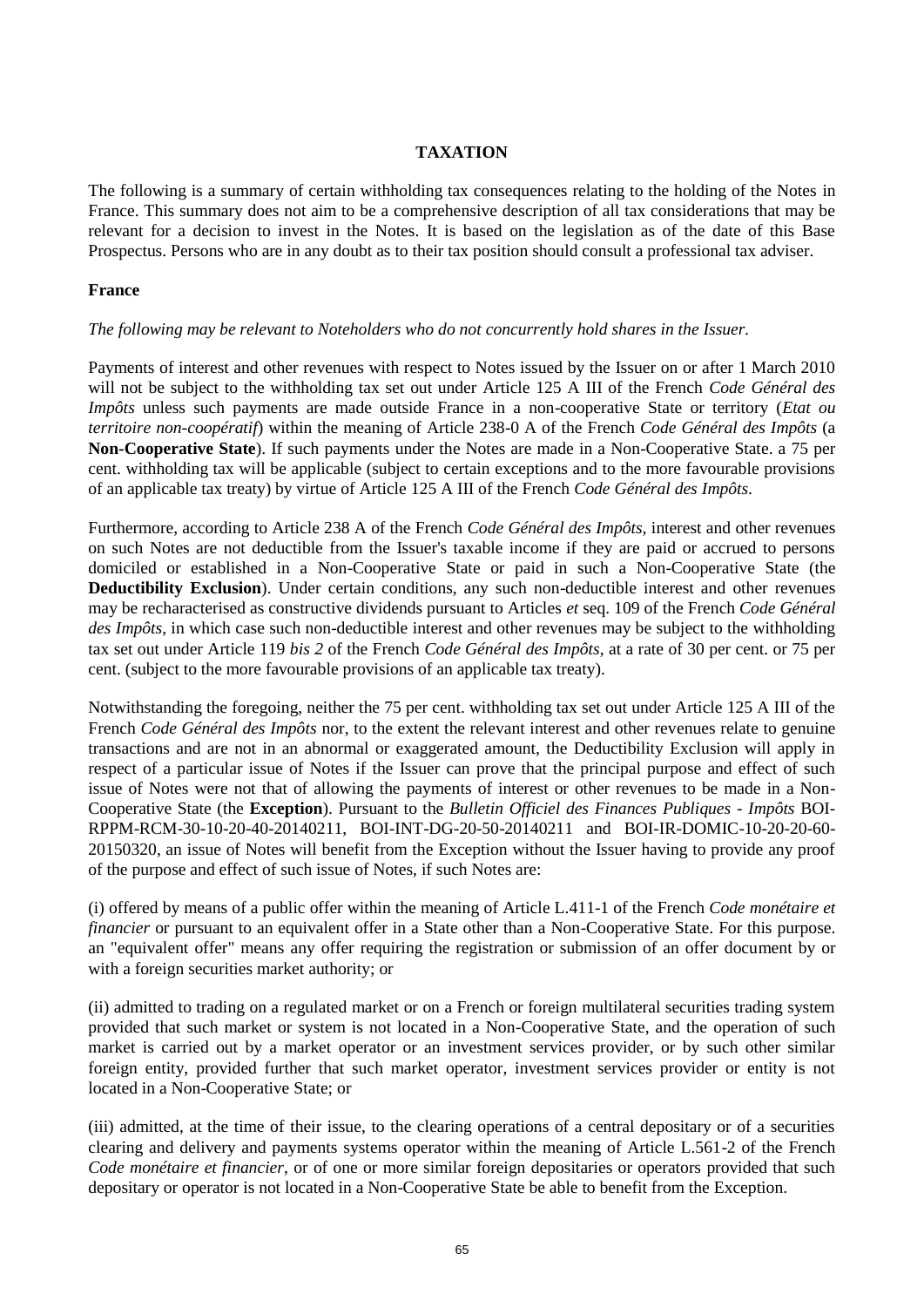Besides, where the paying agent (*établissement payeur*) is established in France, pursuant to Article 125 A of the French *Code Général des Impôts*, and subject to certain limited exceptions, interest received by individuals who are fiscally domiciled (*domiciliés fiscalement*) in France is subject to a 24 per cent. withholding tax, which is deductible from their personal income tax liability in respect of the year in which the payment has been made. Social contributions (CSG, CRDS and other related contributions) are also levied by way of withholding tax at an aggregate rate of 15.5 per cent. on such interest received by individuals who are fiscally domiciled (*domiciliés fiscalement*) in France.

# **FATCA DISCLOSURE**

### *Foreign Account Tax Compliance Act*

Pursuant to certain provisions of the U.S. Internal Revenue Code of 1986, commonly known as FATCA, a **foreign financial institution** (as defined by FATCA) may be required to withhold on certain payments it makes (**foreign passthru payments**) to persons that fail to meet certain certification, reporting or related requirements. The issuer may be a foreign financial institution for these purposes. A number of jurisdictions (including France) have entered into, or have agreed in substance to, intergovernmental agreements with the United States to implement FATCA (**IGAs**), which modify the way in which FATCA applies in their jurisdictions. Under the provisions of IGAs as currently in effect, a foreign financial institution in an IGA jurisdiction would generally not be required to withhold under FATCA or an IGA from payments that it makes. Certain aspects of the application of the FATCA provisions and IGAs to instruments such as Notes, including whether withholding would ever be required pursuant to FATCA or an IGA with respect to payments on instruments such as Notes, are uncertain and may be subject to change. Even if withholding would be required pursuant to FATCA or an IGA with respect to payments on instruments such as Notes, such withholding would not apply prior to 1 January 2019 and Notes issued on or prior to the date that is six months after the date on which final regulations defining foreign passthru payments are filed with the U.S. Federal Register generally would be grandfathered for purposes of FATCA withholding unless materially modified after such date. However, if additional Notes (as described under "Terms and Conditions—Further Issues") that are not distinguishable from previously issued Notes are issued after the expiration of the grandfathering period and are subject to withholding under FATCA, then withholding agents may treat all Notes, including the Notes offered prior to the expiration of the grandfathering period, as subject to withholding under FATCA. Holders should consult their own tax advisers regarding how these rules may apply to their investment in Notes.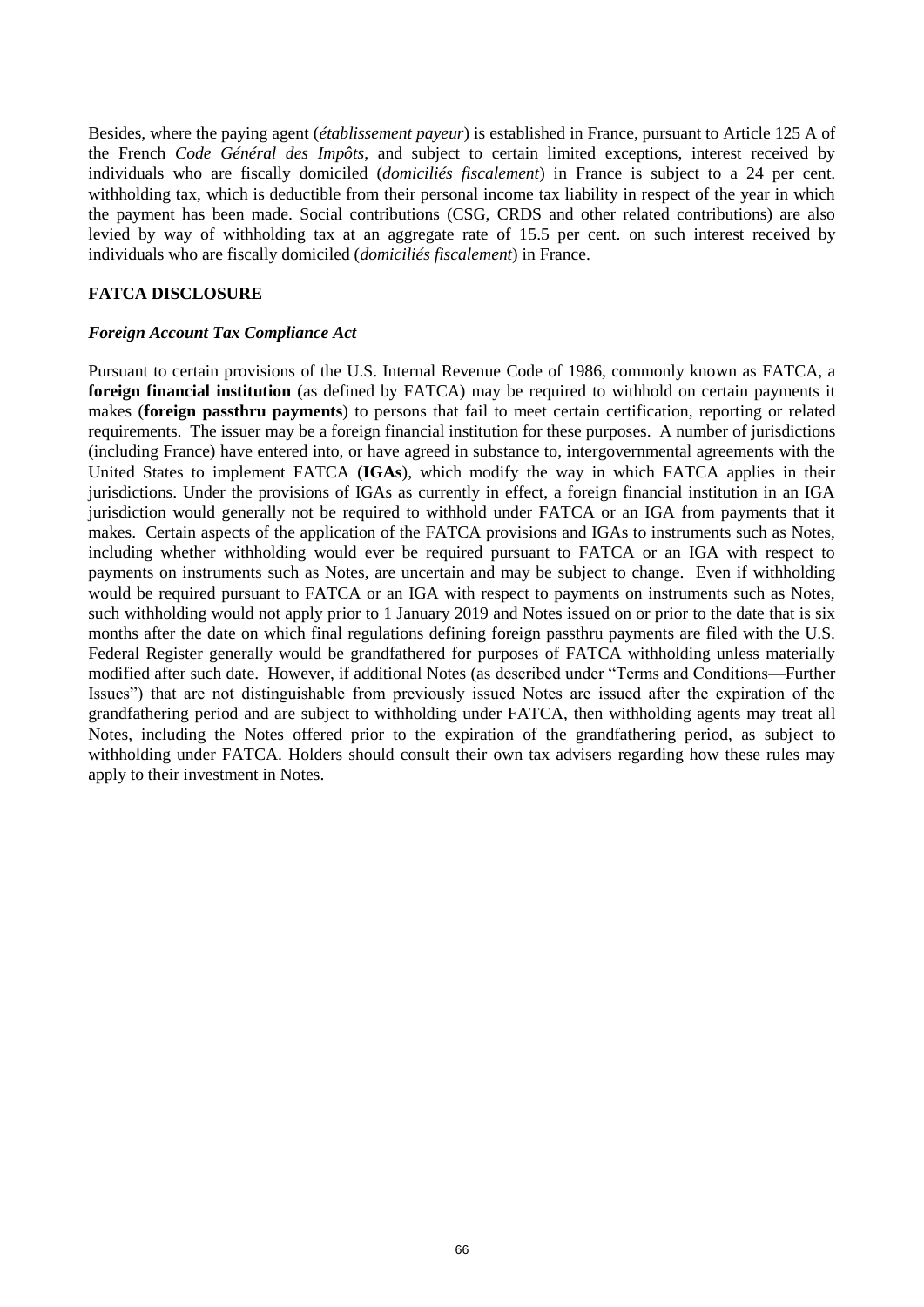# **SUBSCRIPTION AND SALE**

The Dealers have, in a Programme Agreement (such Programme Agreement as modified and/or supplemented and/or restated from time to time, the **Programme Agreement**) dated 29 June 2016, agreed with the Issuer a basis upon which they or any of them may from time to time agree to purchase Notes. Any such agreement will extend to those matters stated under "*Form of the Notes*" and "*Terms and Conditions of the Notes*". In the Programme Agreement, the Issuer has agreed to reimburse the Dealers for certain of their expenses in connection with the establishment and any future update of the Programme and the issue of Notes under the Programme and to indemnify the Dealers against certain liabilities incurred by them in connection therewith.

### **SELLING RESTRICTIONS**

### *United States*

The Notes have not been and will not be registered under the Securities Act and may not be offered or sold within the United States or to, or for the account or benefit of, U.S. persons except in certain transactions exempt from the registration requirements of the Securities Act. Terms used in this paragraph have the meanings given to them by Regulation S under the Securities Act.

The Notes are subject to U.S. tax law requirements and may not be offered, sold or delivered within the United States or its possessions or to a United States person, except in certain transactions permitted by U.S. Treasury regulations. Terms used in this paragraph have the meanings given to them by the U.S. Internal Revenue Code of 1986 and Treasury regulations promulgated thereunder. The applicable Final Terms will identify whether TEFRA C rules or TEFRA D rules apply or whether TEFRA is not applicable.

Each Dealer has represented and agreed, and each further Dealer appointed under the Programme will be required to represent and agree, that it will not offer, sell or deliver Notes (a) as part of their distribution at any time or (b) otherwise until 40 days after the completion of the distribution, as determined and certified by the relevant Dealer or, in the case of an issue of Notes on a syndicated basis, the relevant lead manager, of all Notes of the Tranche of which such Notes are a part, within the United States or to, or for the account or benefit of, U.S. persons. Each Dealer has further agreed, and each further Dealer appointed under the Programme will be required to agree, that it will send to each dealer to which it sells any Notes during the distribution compliance period a confirmation or other notice setting forth the restrictions on offers and sales of the Notes within the United States or to, or for the account or benefit of, U.S. persons. Terms used in this paragraph have the meanings given to them by Regulation S under the Securities Act.

Until 40 days after the commencement of the offering of any Series of Notes, an offer or sale of such Notes within the United States by any dealer (whether or not participating in the offering) may violate the registration requirements of the Securities Act if such offer or sale is made otherwise than in accordance with an available exemption from registration under the Securities Act.

# *Public Offer Selling Restriction under the Prospectus Directive*

In relation to each Member State of the EEA which has implemented the Prospectus Directive (each, a **Relevant Member State**), each Dealer has represented and agreed, and each further Dealer appointed under the Programme will be required to represent and agree, that with effect from and including the date on which the Prospectus Directive is implemented in that Relevant Member State (the **Relevant Implementation Date**) it has not made and will not make an offer of Notes which are the subject of the offering contemplated by this Base Prospectus as completed by the final terms in relation thereto to the public in that Relevant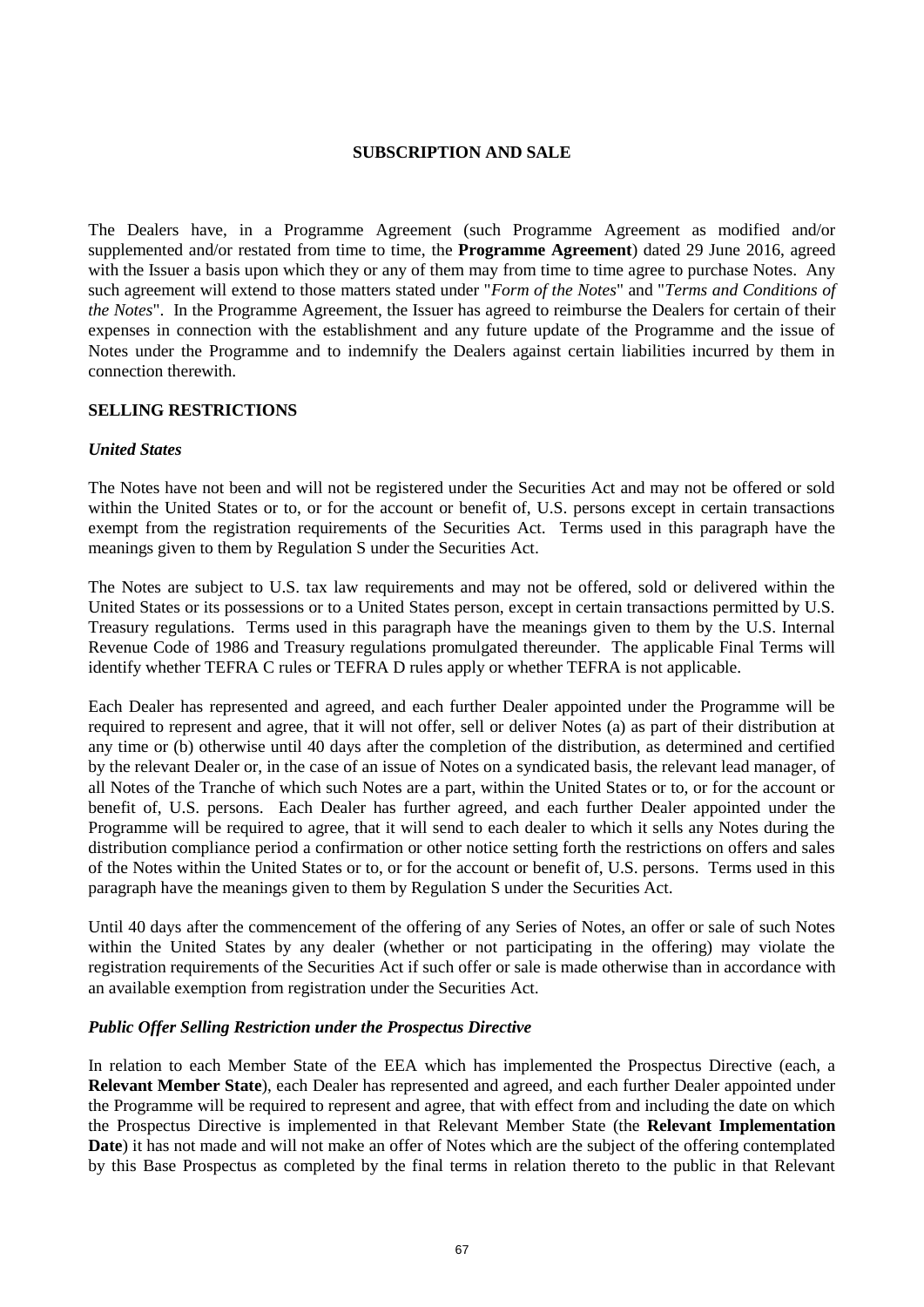Member State except that it may, with effect from and including the Relevant Implementation Date, make an offer of such Notes to the public in that Relevant Member State:

- <span id="page-67-0"></span>(a) at any time to any legal entity which is a qualified investor as defined in the Prospectus Directive;
- (b) at any time to fewer than 150 natural or legal persons (other than qualified investors as defined in the Prospectus Directive) subject to obtaining the prior consent of the relevant Dealer or Dealers nominated by the Issuer for any such offer; or
- <span id="page-67-1"></span>(c) at any time in any other circumstances falling within Article 3(2) of the Prospectus Directive,

provided that no such offer of Notes referred to in [\(a\)](#page-67-0) to [\(c\)](#page-67-1) above shall require the Issuer or any Dealer to publish a prospectus pursuant to Article 3 of the Prospectus Directive or supplement a prospectus pursuant to Article 16 of the Prospectus Directive.

For the purposes of this provision:

- the expression **an offer of Notes to the public** in relation to any Notes in any Relevant Member State means the communication in any form and by any means of sufficient information on the terms of the offer and the Notes to be offered so as to enable an investor to decide to purchase or subscribe the Notes, as the same may be varied in that Member State by any measure implementing the Prospectus Directive in that Member State; and
- the expression **Prospectus Directive** means Directive 2003/71/EC (as amended, including by Directive 2010/73/EU), and includes any relevant implementing measure in the Relevant Member **State**

# *United Kingdom*

Each Dealer has represented and agreed, and each further Dealer appointed under the Programme will be required to represent and agree, that:

- (a) in relation to any Notes which have a maturity of less than one year, (i) it is a person whose ordinary activities involve it in acquiring, holding, managing or disposing of investments (as principal or agent) for the purposes of its business and (ii) it has not offered or sold and will not offer or sell any Notes other than to persons whose ordinary activities involve them in acquiring, holding, managing or disposing of investments (as principal or as agent) for the purposes of their businesses or who it is reasonable to expect will acquire, hold, manage or dispose of investments (as principal or agent) for the purposes of their businesses where the issue of the Notes would otherwise constitute a contravention of Section 19 of the FSMA by the Issuer;
- (b) it has only communicated or caused to be communicated and will only communicate or cause to be communicated an invitation or inducement to engage in investment activity (within the meaning of Section 21 of the FSMA) received by it in connection with the issue or sale of any Notes in circumstances in which Section 21(1) of the FSMA does not apply to the Issuer ;and
- (c) it has complied and will comply with all applicable provisions of the FSMA with respect to anything done by it in relation to any Notes in, from or otherwise involving the United Kingdom.

#### *Japan*

The Notes have not been and will not be registered under the Financial Instruments and Exchange Act of Japan (Act No. 25 of 1948, as amended; the **FIEA**) and each Dealer has represented and agreed, and each further Dealer appointed under the Programme will be required to represent and agree, that it will not offer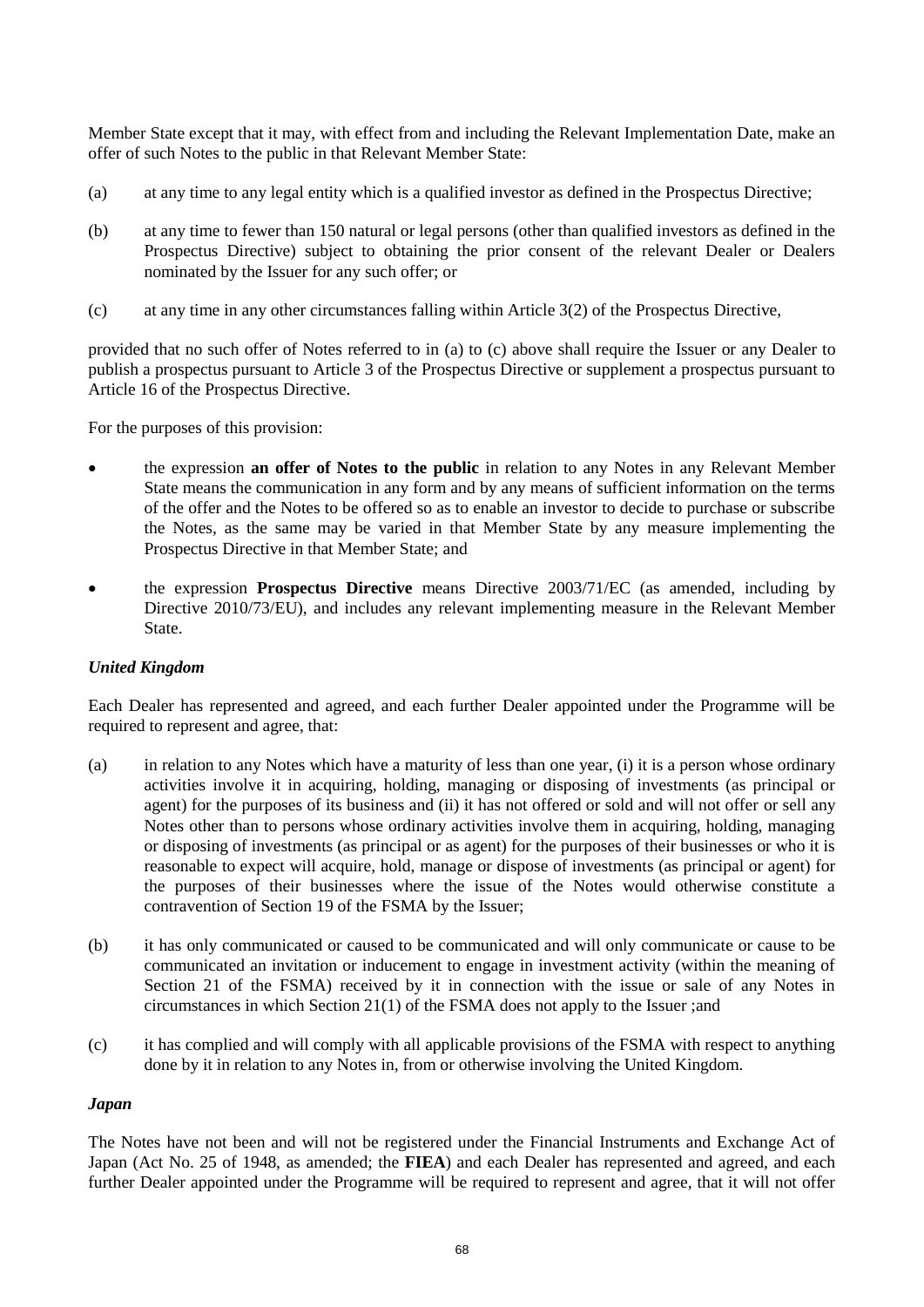or sell any Notes, directly or indirectly, in Japan or to, or for the benefit of, any resident of Japan (as defined under Item 5, Paragraph 1, Article 6 of the Foreign Exchange and Foreign Trade Act (Act No. 228 of 1949, as amended)), or to others for re-offering or resale, directly or indirectly, in Japan or to, or for the benefit of, a resident of Japan, except pursuant to an exemption from the registration requirements of, and otherwise in compliance with, the FIEA and any other applicable laws, regulations and ministerial guidelines of Japan.

# *France*

Each of the Dealers and the Issuer has represented and agreed, and each further Dealer appointed under the Programme will be required to represent and agree, that it has not offered or sold and will not offer or sell, directly or indirectly, Notes to the public in France, and has not distributed or caused to be distributed and will not distribute or cause to be distributed to the public in France, this Base Prospectus, the relevant Final Terms or any other offering material relating to the Notes, and that such offers, sales and distributions have been and will be made in France only to (a) providers of investment services relating to portfolio management for the account of third parties and/or (b) qualified investors (*investisseurs qualifiés*), all as defined in, and in accordance with, Articles L.41 l-l, L.411-2 and D.411-1 of the French Code *monétaire et financier*.

# *Republic of Italy*

The offering of the Notes has not been registered with the *Commissione Nazionale per le Società e la Borsa* (**CONSOB**) pursuant to Italian securities legislation and, accordingly, each Dealer has represented and agreed, and each further Dealer appointed under the Programme will be required to represent and agree, that, save as set out below, it has not offered or sold, and will not offer or sell, any Notes in the Republic of Italy in an offer to the public and that sales of the Notes in the Republic of Italy shall be effected in accordance with all Italian securities, tax and exchange control and other applicable laws and regulation.

Accordingly, each of the Dealers has represented and agreed that it will not offer, sell or deliver any Notes or distribute copies of this Base Prospectus and any other document relating to the Notes in the Republic of Italy except:

- (a) to "qualified investors", as referred to in Article 100 of Legislative Decree No. 58 of 24 February 1998, as amended (the **Decree No. 58**) and defined in Article 34-ter, paragraph 1, let. b) of CONSOB Regulation No. 11971 of 14 May 1999, as amended (**Regulation No. 11971**); or
- (b) that it may offer, sell or deliver Notes or distribute copies of any prospectus relating to such Notes in an offer to the public in the period commencing on the date of publication of such prospectus, provided that such prospectus has been approved in another Relevant Member State and notified to CONSOB, all in accordance with the Prospectus Directive), as implemented in Italy under Decree No. 58 and Regulation No. 11971, and ending on the date which is 12 months after the date of approval of such prospectus; or
- (c) in any other circumstances where an express exemption from compliance with the offer restrictions applies, as provided under Decree No. 58 or Regulation No. 11971.

Any such offer, sale or delivery of the Notes or distribution of copies of this Base Prospectus or any other document relating to the Notes in the Republic of Italy must be:

(i) made by investment firms, banks or financial intermediaries permitted to conduct such activities in the Republic of Italy in accordance with Legislative Decree No. 385 of 1 September 1993 as amended, Decree No. 58, CONSOB Regulation No. 16190 of 29 October 2007, as amended and any other applicable laws and regulations; and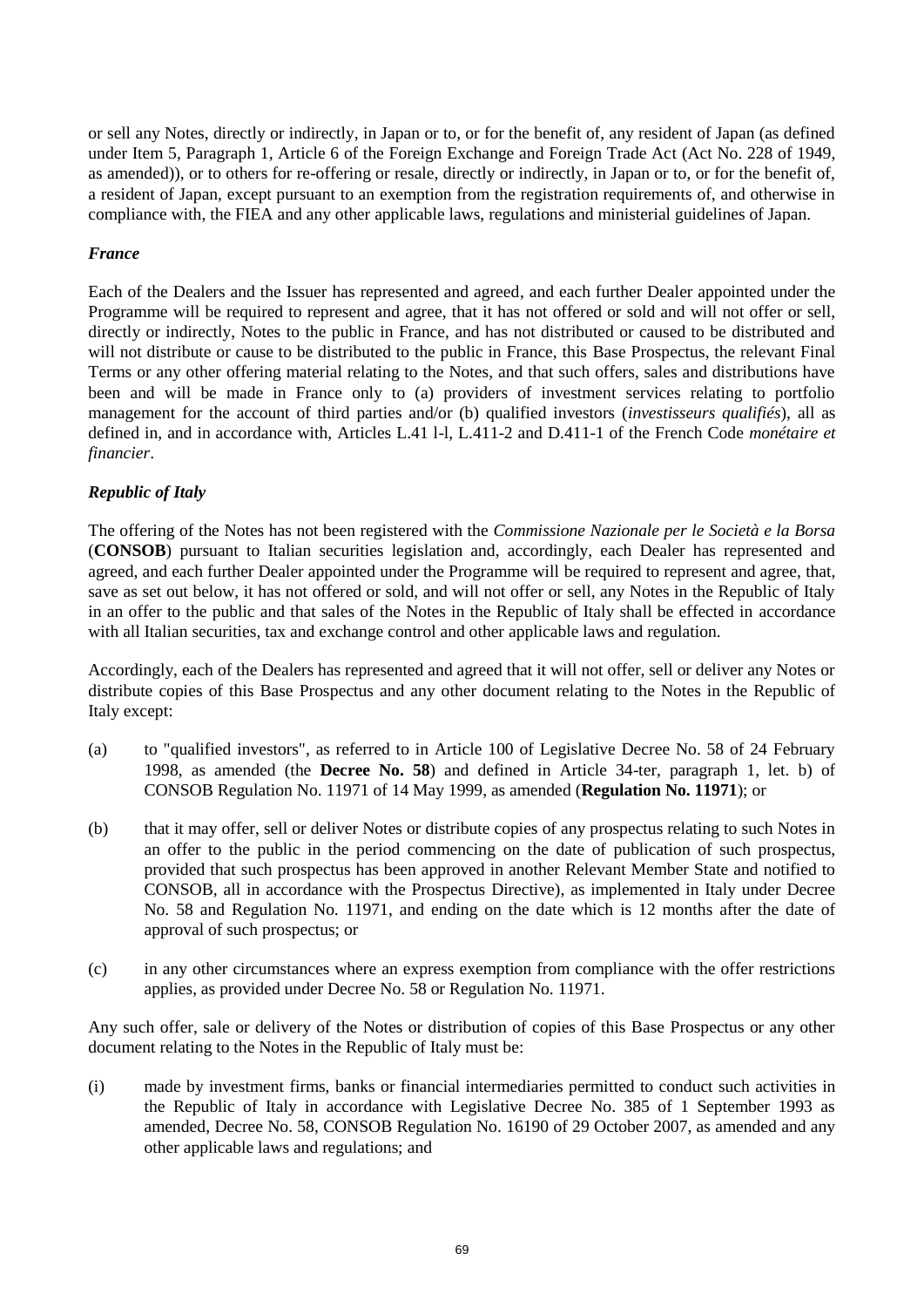(ii) in compliance with any other applicable notification requirement or limitation which may be imposed by CONSOB or the Bank of Italy.

### *Provisions relating to the secondary market in the Republic of Italy*

Investors should also note that, in any subsequent distribution of the Notes in the Republic of Italy, Article 100-bis of Decree No. 58 may require compliance with the law relating to public offers of securities. Furthermore, where the Notes are placed solely with "qualified investors" and are then systematically resold on the secondary market at any time in the 12 months following such placing, purchasers of Notes who are acting outside of the course of their business or profession may in certain circumstances be entitled to declare such purchase void and, in addition, to claim damages from any authorised person at whose premises the Notes were purchased, unless an exemption provided for under Decree No. 58 applies.

# *General*

Each Dealer has agreed and each further Dealer appointed under the Programme will be required to agree that it will (to the best of its knowledge and belief) comply with all applicable securities laws and regulations in force in any jurisdiction in which it purchases, offers, sells or delivers Notes or possesses or distributes this Base Prospectus and will obtain any consent, approval or permission required by it for the purchase, offer, sale or delivery by it of Notes under the laws and regulations in force in any jurisdiction to which it is subject or in which it makes such purchases, offers, sales or deliveries and neither the Issuer nor any of the other Dealers shall have any responsibility therefor.

None of the Issuer and the Dealers represents that Notes may at any time lawfully be sold in compliance with any applicable registration or other requirements in any jurisdiction, or pursuant to any exemption available thereunder, or assumes any responsibility for facilitating such sale.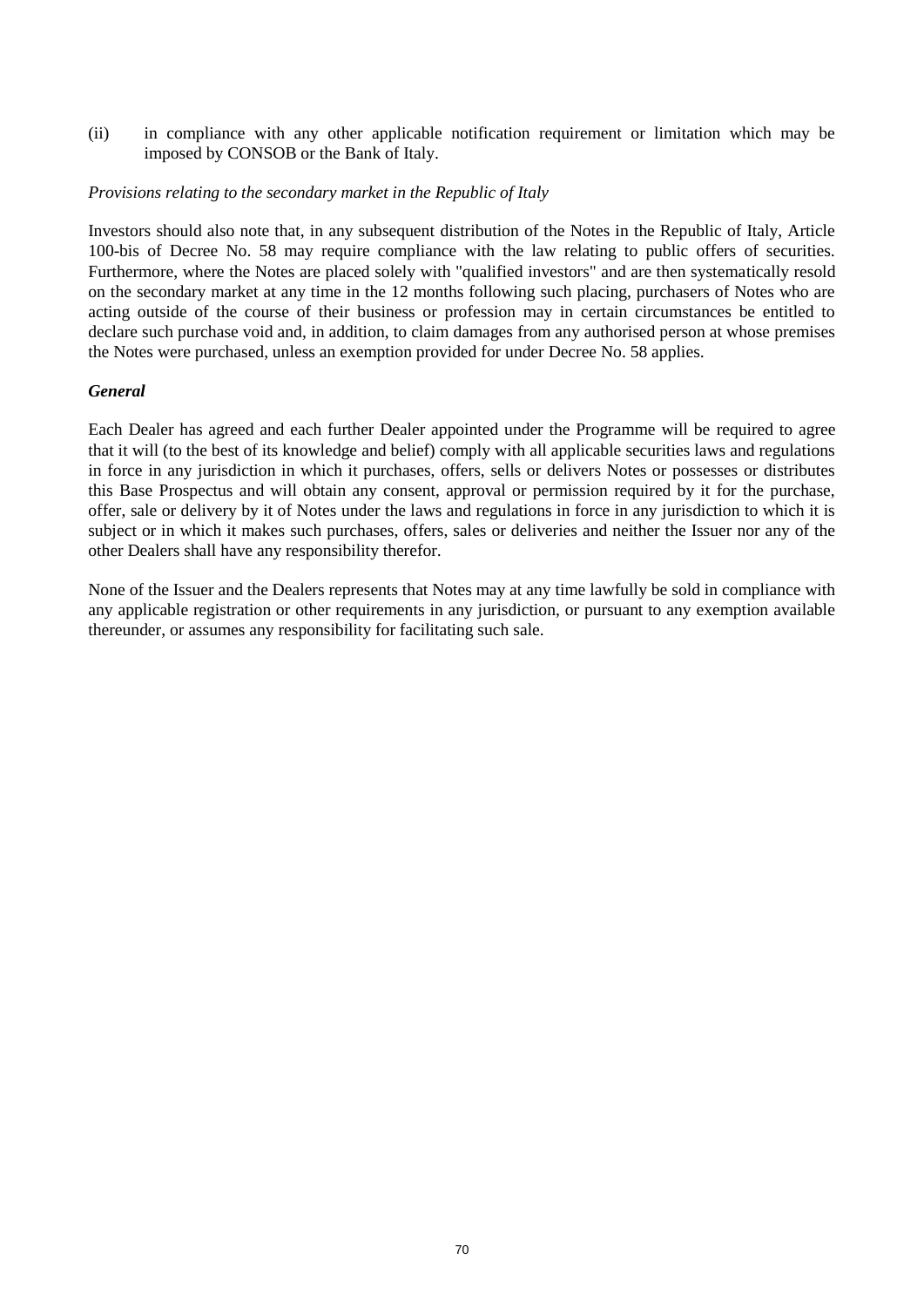# **GENERAL INFORMATION**

# **Authorisation**

The establishment of the Programme and the issue of Notes under it have been duly authorised by the resolutions of the *Conseil d'Administration* of the Issuer dated 15 March 2016 and 1 June 2016 (as referred to below).

In accordance with article L. 518-7 of the French Code *monétaire et financier*, the maximum aggregate nominal amount of Notes to be issued under the Programme for each year must be authorised by a resolution of the *Conseil d'Administration* of the Issuer. In this respect the establishment of the Programme was duly authorised by a resolution of the *Conseil d'Administration* dated 15 March 2016 and the Issuer has authorised an annual borrowing limit for the issue of Notes under the Programme for a period of one year up to a maximum aggregate amount of €1,500,000,000 by a resolution of the *Conseil d'Administration* dated 1 June 2016.

Any issue of Notes under the Programme requires the prior authorisation of the Issuer's *directeur general* who may delegate the right to decide the issue of Notes under the Programme to a manager (*directeur*) of the Issuer.

# **Listing of Notes**

Application has been made to the AMF to approve this document as a base prospectus. Application may be made to Euronext Paris S.A. for the period of 12 months from the date of this Base Prospectus, for Notes issued under the Programme to be listed and admitted to trading on Euronext Paris S.A. and on any other Regulated Market in a Member State of the EEA, as the case may be.

Euronext Paris S.A. is a regulated market for the purposes of MiFID.

# **Documents Available**

For the period of 12 months following the date of this Base Prospectus, copies of the following documents will, when published, be available for inspection from the registered office of the Issuer and from the specified offices of the Paying Agent for the time being in France:

- (a) the *statuts* of the Issuer;
- (b) the first consolidated audited financial statements of the Issuer in respect of the financial year ended 2015 (with an English translation thereof) together with the audit reports prepared in connection therewith. The Issuer currently prepares audited consolidated accounts on an annual basis;
- (c) the Agency Agreement, the Deed of Covenant and the forms of the Global Notes, the Notes in definitive form, the Coupons and the Talons; and
- (d) a copy of this Base Prospectus.

# **Clearing Systems**

The Notes have been accepted for clearance through Euroclear and Clearstream, Luxembourg (which are the entities in charge of keeping the records). The appropriate Common Code and ISIN for each Tranche of Notes allocated by Euroclear and Clearstream, Luxembourg will be specified in the applicable Final Terms. If the Notes are to clear through an additional or alternative clearing system the appropriate information will be specified in the applicable Final Terms.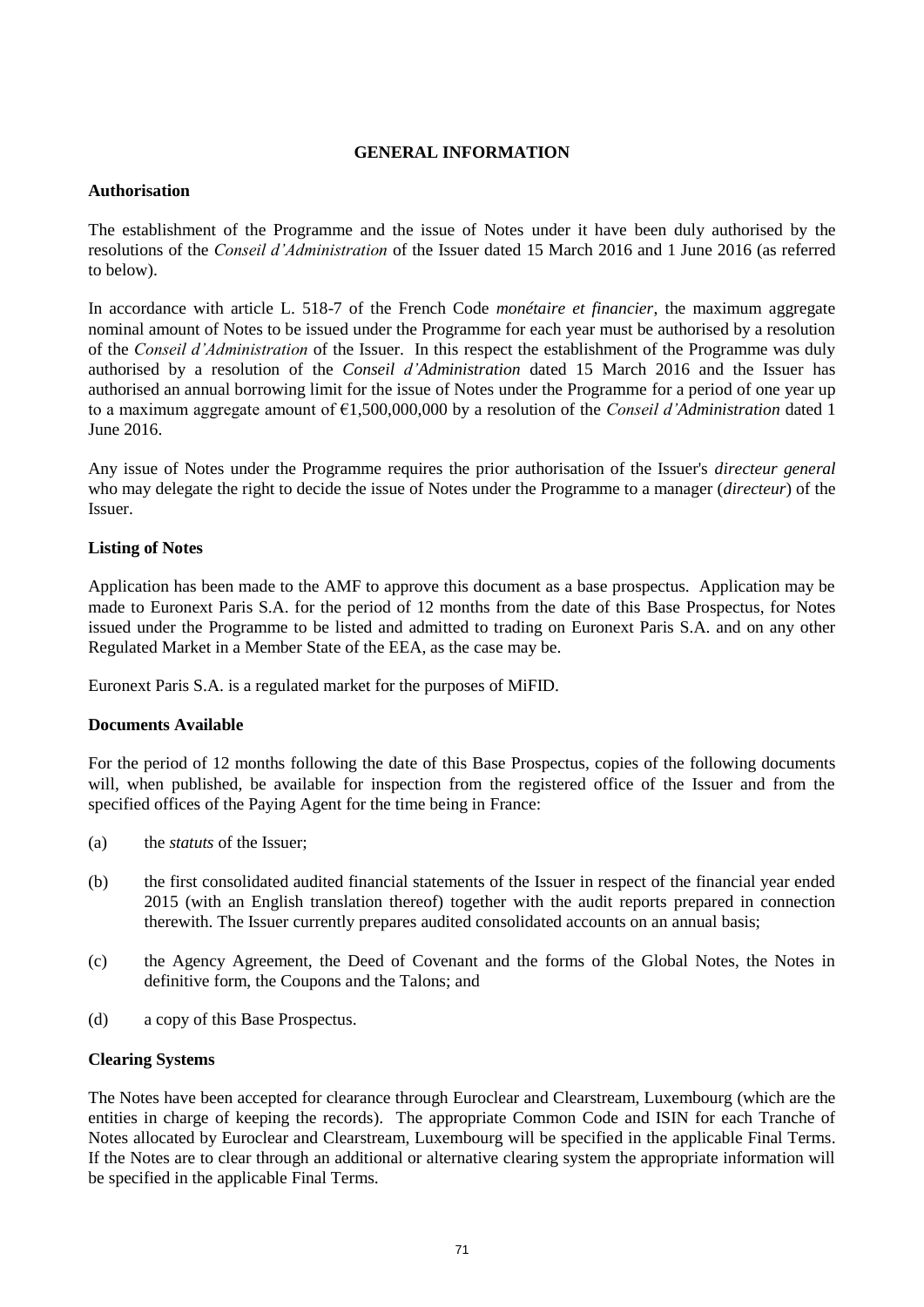The address of Euroclear is Euroclear Bank SA/NV, 1 Boulevard du Roi Albert II, B-1210 Brussels. The address of Clearstream, Luxembourg is Clearstream Banking, 42 Avenue JF Kennedy, L-1855 Luxembourg.

### **Conditions for determining price**

The price and amount of Notes to be issued under the Programme will be determined by the Issuer and each relevant Dealer at the time of issue in accordance with prevailing market conditions.

### **Significant or Material Change**

There has been no significant change in the financial or trading position of the Issuer since 31 December 2015 and there has been no material adverse change in the prospects of the Issuer since 31 December 2015.

### **Litigation**

Neither the Issuer is or has been involved in any governmental, legal or arbitration proceedings (including any such proceedings which are pending or threatened of which the Issuer is aware) in the 12 months preceding the date of this document which may have or have in such period had a significant effect on the financial position or profitability of the Issuer.

### **Auditors**

The auditors of the Issuer are Ernst & Young Audit and Mazars, who have audited the Issuer's first consolidated financial statements without qualification, in accordance with IFRS for the financial year ended on 31 December 2015. Ernst & Young Audit and Mazars carry out their duties in accordance with the principles of the *Compagnie Nationale des Commissaires aux Comptes* (CNCC) (National Association of Statutory Auditors).

#### **Dealers transacting with the Issuer**

Certain of the Dealers and their affiliates have engaged, and may in the future engage, in lending, investment banking and/or commercial banking transactions with, and may perform other services for the Issuer and its affiliates in the ordinary course of business. For the purpose of this paragraph the term "affiliates" also includes parent companies.

# **Credit Rating**

The Issuer has been rated Baa2 (positive outlook) by Moody's Investors Service Ltd..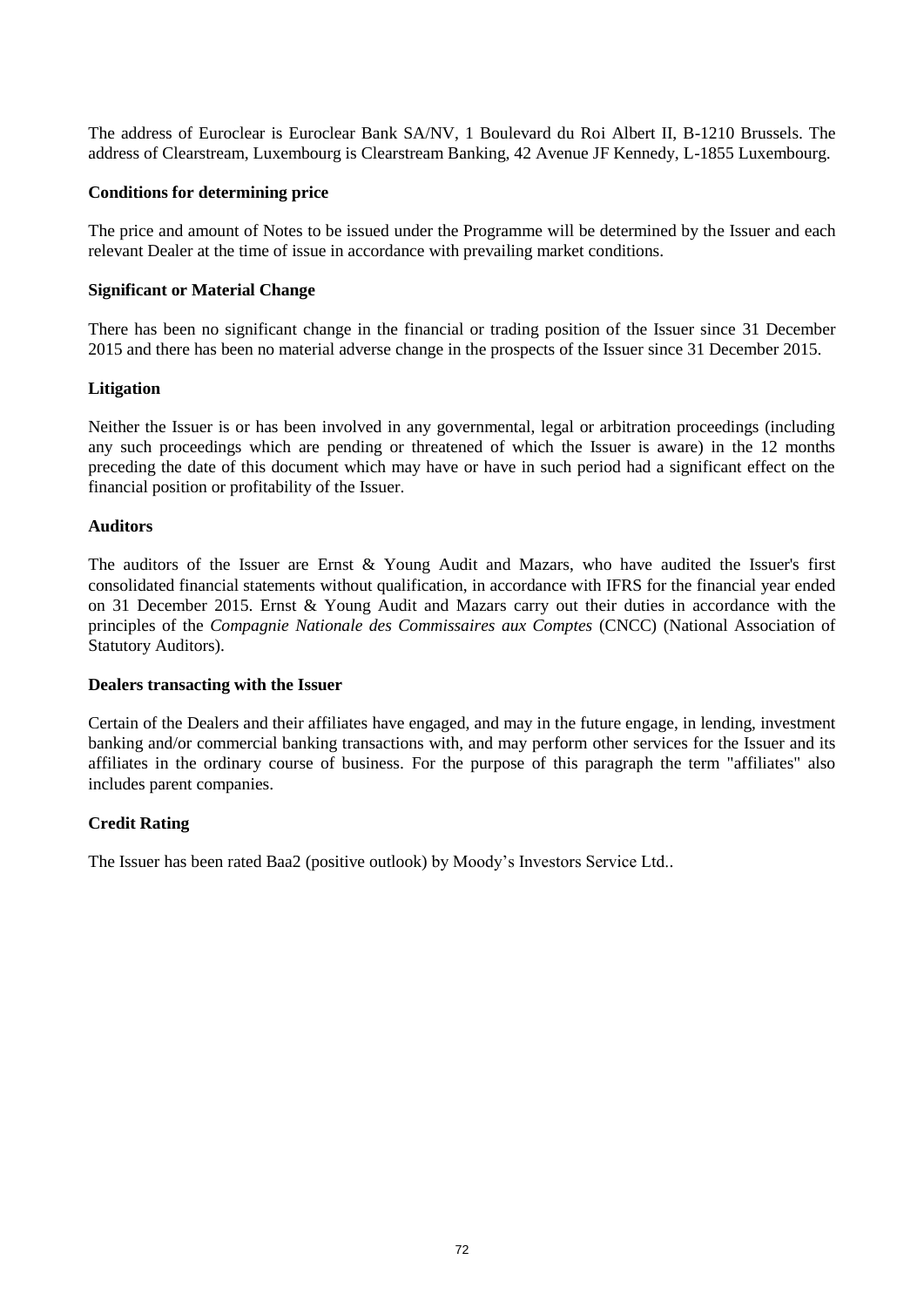### **RESPONSIBILITY FOR THE BASE PROSPECTUS**

#### **Individual assuming responsibility for this Base Prospectus**

#### **In the name of the Issuer**

To the best knowledge of the Issuer (having taken all care to ensure that such is the case), the information contained in this Base Prospectus is in accordance with the facts and contains no omission likely to affect its import.

The auditors' report on the Issuer's 2015 consolidated financial statements draws attention to the matter set out in the notes 1.A "Main events of the financial year and the structure of the Group" and 2.A.5 "Business combinations" in the appendix to the consolidated financial statements, concerning the creation of the SOFIB Group and the consolidation methods and secondly, in notes 1.A "Main events of the financial year and structure of the Group" and 33 "Cost of risk" in the appendix to the consolidated financial statements regarding the change in accounting estimates realised by the SOFIB Group on impairment losses on performing retail loans without past-due instalments for 2015.

> **Société Financière de Banque - SOFIB** 9, rue Henri Barbusse CS 50062 92238 Gennevilliers Cedex France

> > Represented by

Andrea Bandinelli Christophe Blancal

*Chief Executive Officer Head of Treasury & Financing*

Executed in Paris on 29 June 2016



#### *Autorité des marchés financiers*

In accordance with articles L. 412-1 and L. 621-8 of the French *Code monétaire et financier* and with the General Regulations (*Réglement général*) of the *Autorité des marchés financiers* ("**AMF**"), in particular articles 212-31 to 212-33, the AMF has granted to this Base Prospectus the visa no. 16-282 on 29 June 2016. It was prepared by the Issuer and its signatories assume responsibility for it. In accordance with article L. 621-8-1-I of the French *Code monétaire et financier*, the visa was granted following an examination by the AMF of "whether the document is exhaustive and comprehensible, and whether the information it contains is consistent". It does not imply that the AMF has approved the appropriateness of the transaction or authenticated the accounting and financial information presented herein. Pursuant to Article 212-32 of the General Regulations (*Réglement général*) of the AMF, this document may only be used for the purposes of a financial transaction if completed by Final Terms.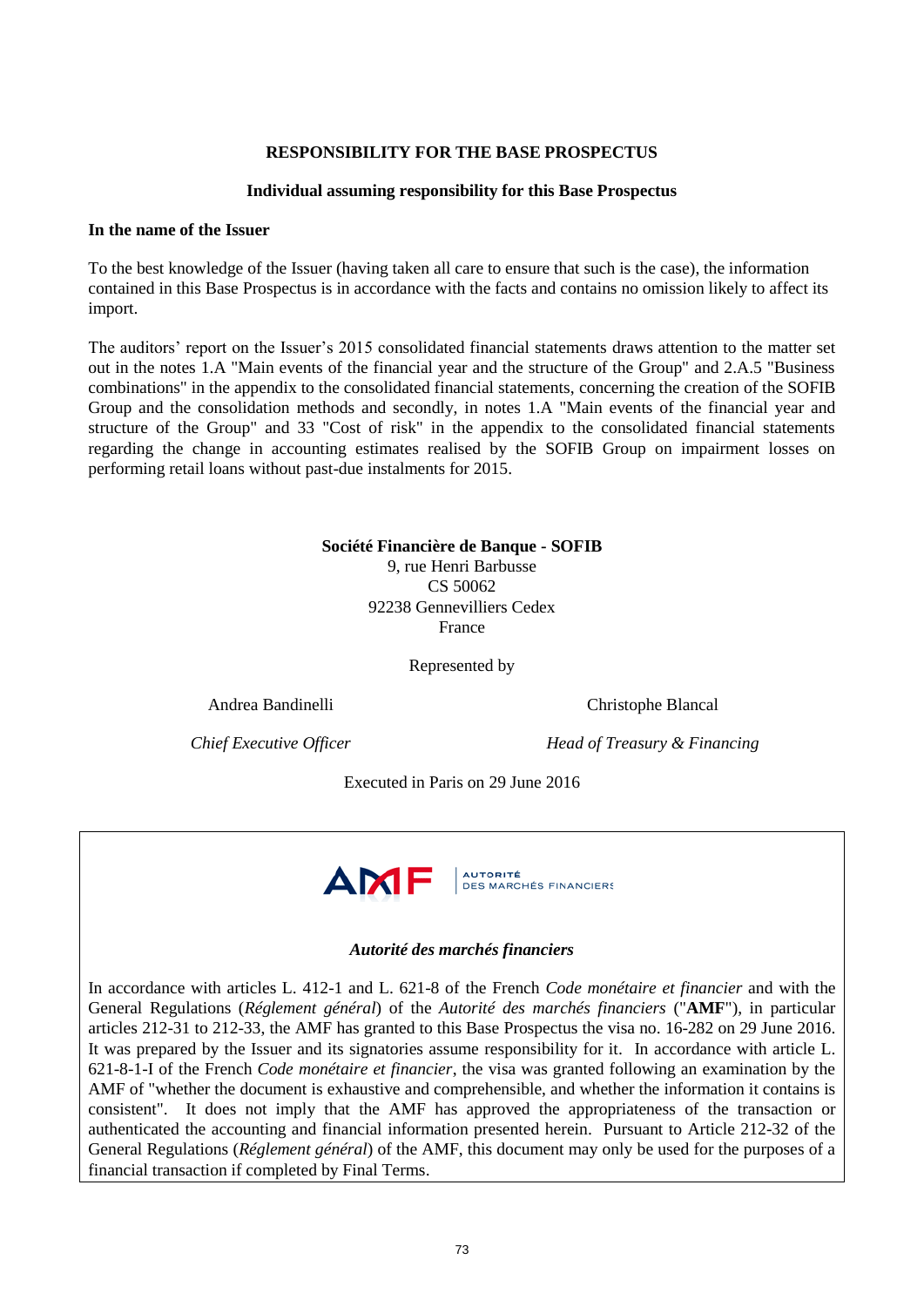#### **ISSUER**

# **Société Financière de Banque - SOFIB** 9 rue Henri Barbusse CS 50062 92238 Gennevilliers Cedex France

# **FISCAL AGENT AND PAYING AGENT**

**Société Générale Bank and Trust**

11, avenue Emile Reuter 2420 Luxembourg Luxembourg

**LEGAL ADVISERS** *To the Issuer as to English and French law* **Allen & Overy LLP** 52, avenue Hoche 75008 Paris France

*To the Dealers as to English and French law* **Clifford Chance Europe LLP** 1 rue d'Astorg Paris 75008 France

# **AUDITORS**

**Ernst & Young Audit** 1/2, place des Saisons 92400 Courbevoie - Paris-La Défense 1 France

**Mazars** 61 rue Henri Regnault 92400 Courbevoie France